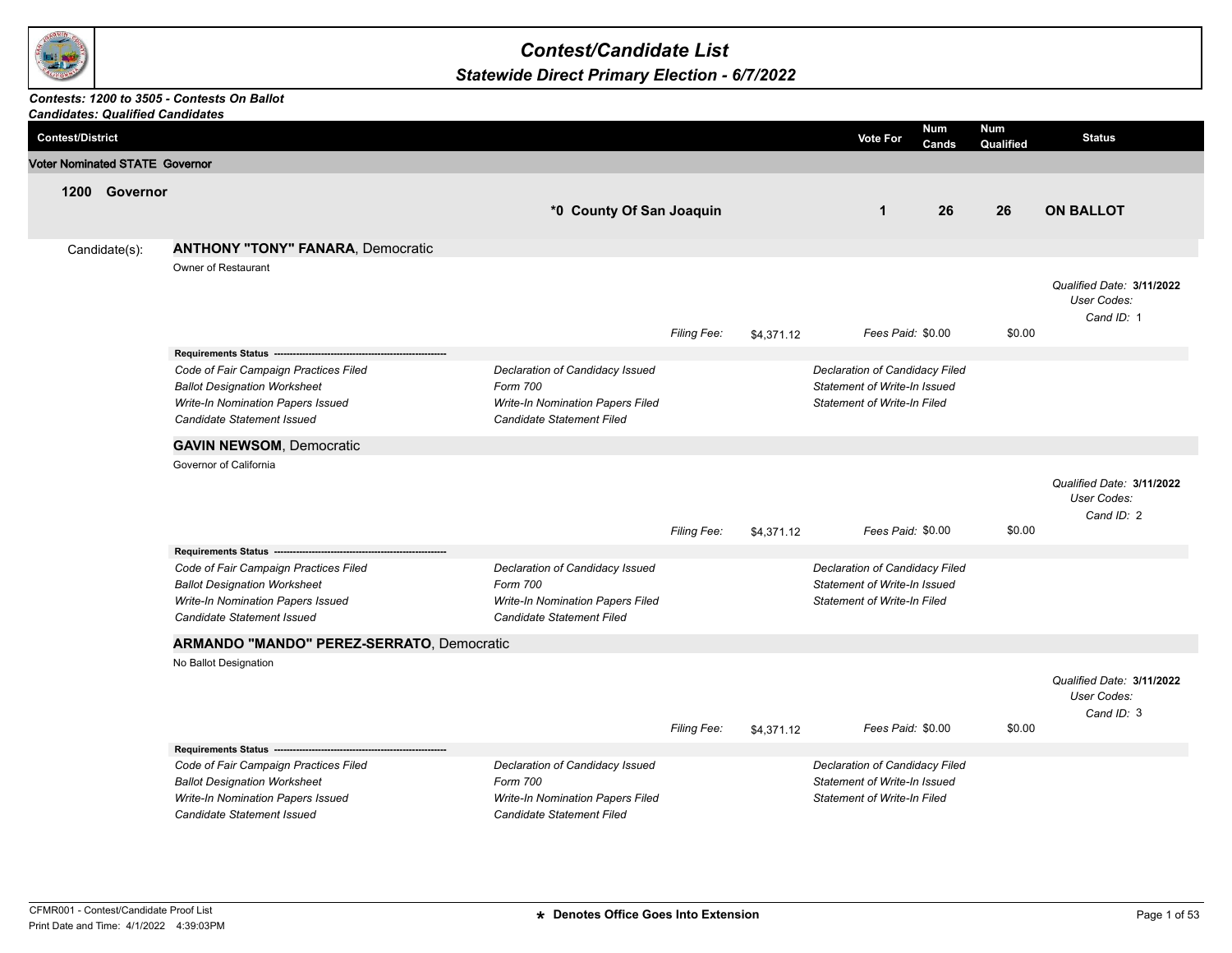| <b>Contest/District</b> |                                       |                                                                                                                                                 |                                                                                                              |                    |            | <b>Vote For</b>                                                                                      | <b>Num</b><br>Cands | <b>Num</b><br>Qualified | <b>Status</b>                                          |
|-------------------------|---------------------------------------|-------------------------------------------------------------------------------------------------------------------------------------------------|--------------------------------------------------------------------------------------------------------------|--------------------|------------|------------------------------------------------------------------------------------------------------|---------------------|-------------------------|--------------------------------------------------------|
|                         | <b>Voter Nominated STATE Governor</b> |                                                                                                                                                 |                                                                                                              |                    |            |                                                                                                      |                     |                         |                                                        |
|                         | 1200 Governor                         |                                                                                                                                                 |                                                                                                              |                    |            | $\mathbf{1}$                                                                                         | 26                  | 26                      | <b>ON BALLOT</b>                                       |
|                         |                                       | <b>JOEL VENTRESCA, Democratic</b>                                                                                                               |                                                                                                              |                    |            |                                                                                                      |                     |                         |                                                        |
|                         |                                       | <b>Retired Airport Analyst</b>                                                                                                                  |                                                                                                              | <b>Filing Fee:</b> | \$4,371.12 | Fees Paid: \$0.00                                                                                    |                     | \$0.00                  | Qualified Date: 3/11/2022<br>User Codes:<br>Cand ID: 4 |
|                         |                                       | Requirements Status ---                                                                                                                         |                                                                                                              |                    |            |                                                                                                      |                     |                         |                                                        |
|                         |                                       | Code of Fair Campaign Practices Filed<br><b>Ballot Designation Worksheet</b><br>Write-In Nomination Papers Issued<br>Candidate Statement Issued | Declaration of Candidacy Issued<br>Form 700<br>Write-In Nomination Papers Filed<br>Candidate Statement Filed |                    |            | Declaration of Candidacy Filed<br>Statement of Write-In Issued<br>Statement of Write-In Filed        |                     |                         |                                                        |
|                         |                                       | RONALD A. ANDERSON, Republican                                                                                                                  |                                                                                                              |                    |            |                                                                                                      |                     |                         |                                                        |
|                         |                                       | Contractor/Inspector/Businessman                                                                                                                |                                                                                                              | <b>Filing Fee:</b> | \$4,371.12 | Fees Paid: \$0.00                                                                                    |                     | \$0.00                  | Qualified Date: 3/11/2022<br>User Codes:<br>Cand ID: 5 |
|                         |                                       | Requirements Status -----<br>Code of Fair Campaign Practices Filed<br><b>Ballot Designation Worksheet</b><br>Write-In Nomination Papers Issued  | Declaration of Candidacy Issued<br>Form 700<br>Write-In Nomination Papers Filed                              |                    |            | Declaration of Candidacy Filed<br>Statement of Write-In Issued<br><b>Statement of Write-In Filed</b> |                     |                         |                                                        |
|                         |                                       | Candidate Statement Issued                                                                                                                      | Candidate Statement Filed                                                                                    |                    |            |                                                                                                      |                     |                         |                                                        |
|                         |                                       | <b>SHAWN COLLINS, Republican</b>                                                                                                                |                                                                                                              |                    |            |                                                                                                      |                     |                         |                                                        |
|                         |                                       | Military Officer/Attorney                                                                                                                       |                                                                                                              | <b>Filing Fee:</b> | \$4,371.12 | Fees Paid: \$0.00                                                                                    |                     | \$0.00                  | Qualified Date: 3/11/2022<br>User Codes:<br>Cand ID: 7 |
|                         |                                       | Requirements Status --<br>Code of Fair Campaign Practices Filed                                                                                 | Declaration of Candidacy Issued                                                                              |                    |            | Declaration of Candidacy Filed                                                                       |                     |                         |                                                        |
|                         |                                       | <b>Ballot Designation Worksheet</b><br>Write-In Nomination Papers Issued<br>Candidate Statement Issued                                          | Form 700<br><b>Write-In Nomination Papers Filed</b><br>Candidate Statement Filed                             |                    |            | Statement of Write-In Issued<br><b>Statement of Write-In Filed</b>                                   |                     |                         |                                                        |
|                         |                                       | JENNY RAE LE ROUX, Republican                                                                                                                   |                                                                                                              |                    |            |                                                                                                      |                     |                         |                                                        |
|                         |                                       | Entrepreneur/Mom/Businesswoman                                                                                                                  |                                                                                                              | Filing Fee:        | \$4,371.12 | Fees Paid: \$0.00                                                                                    |                     | \$0.00                  | Qualified Date: 3/11/2022<br>User Codes:<br>Cand ID: 8 |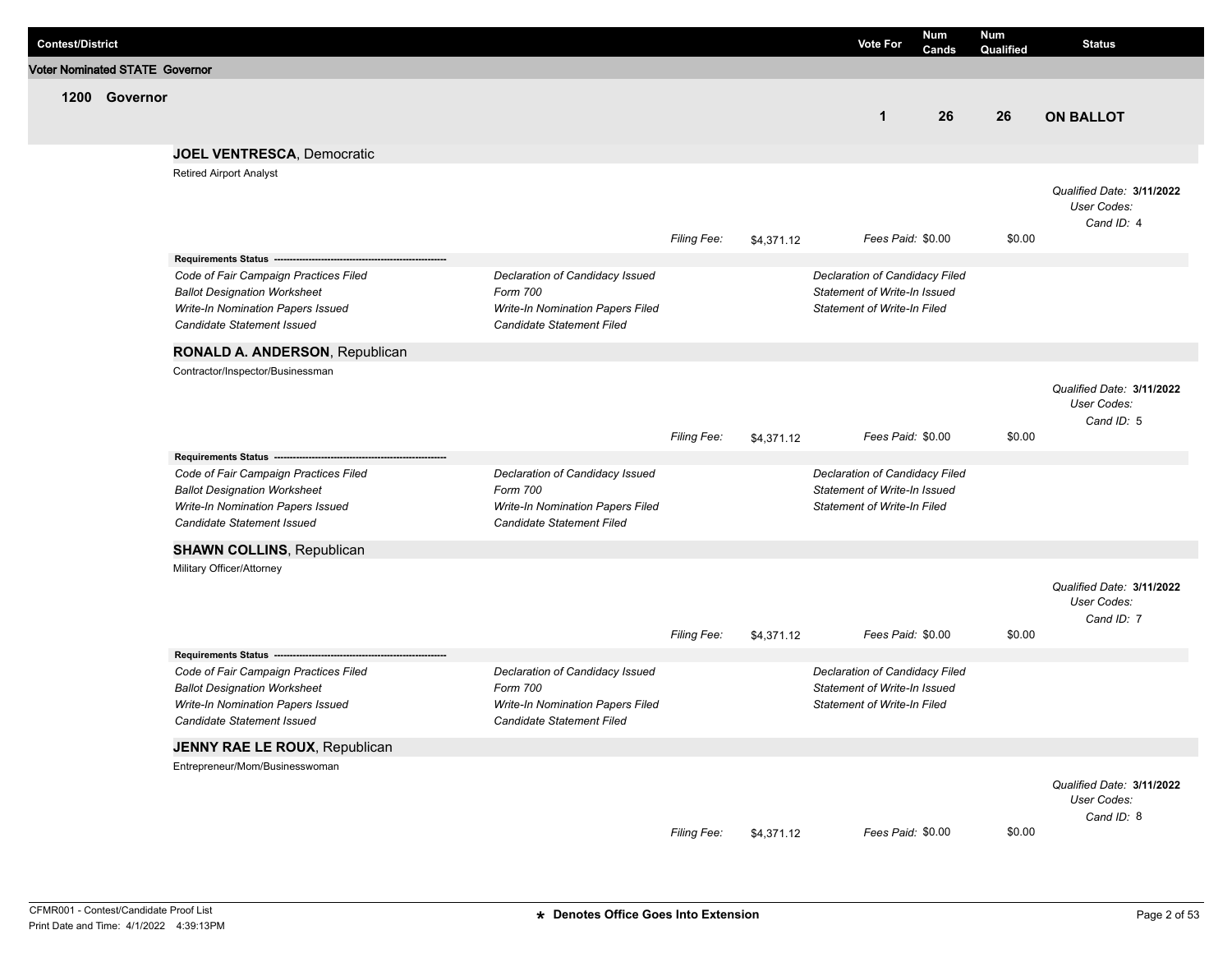| <b>Contest/District</b> |                                       |                                                                                                                                                                                                      |                                                                                                                     |             |            | <b>Vote For</b>                                                                                             | <b>Num</b><br>Cands | <b>Num</b><br>Qualified | <b>Status</b>                                           |
|-------------------------|---------------------------------------|------------------------------------------------------------------------------------------------------------------------------------------------------------------------------------------------------|---------------------------------------------------------------------------------------------------------------------|-------------|------------|-------------------------------------------------------------------------------------------------------------|---------------------|-------------------------|---------------------------------------------------------|
|                         | <b>Voter Nominated STATE Governor</b> |                                                                                                                                                                                                      |                                                                                                                     |             |            |                                                                                                             |                     |                         |                                                         |
|                         | 1200 Governor                         |                                                                                                                                                                                                      |                                                                                                                     |             |            |                                                                                                             |                     |                         |                                                         |
|                         |                                       |                                                                                                                                                                                                      |                                                                                                                     |             |            | $\mathbf{1}$                                                                                                | 26                  | 26                      | <b>ON BALLOT</b>                                        |
|                         |                                       | Requirements Status ---                                                                                                                                                                              |                                                                                                                     |             |            |                                                                                                             |                     |                         |                                                         |
|                         |                                       | Code of Fair Campaign Practices Filed<br><b>Ballot Designation Worksheet</b><br>Write-In Nomination Papers Issued<br>Candidate Statement Issued                                                      | Declaration of Candidacy Issued<br>Form 700<br>Write-In Nomination Papers Filed<br>Candidate Statement Filed        |             |            | Declaration of Candidacy Filed<br>Statement of Write-In Issued<br><b>Statement of Write-In Filed</b>        |                     |                         |                                                         |
|                         |                                       | DAVID LOZANO, Republican                                                                                                                                                                             |                                                                                                                     |             |            |                                                                                                             |                     |                         |                                                         |
|                         |                                       | Executive Officer/Attorney                                                                                                                                                                           |                                                                                                                     |             |            |                                                                                                             |                     |                         |                                                         |
|                         |                                       |                                                                                                                                                                                                      |                                                                                                                     | Filing Fee: | \$4,371.12 | Fees Paid: \$0.00                                                                                           |                     | \$0.00                  | Qualified Date: 3/11/2022<br>User Codes:<br>Cand ID: 9  |
|                         |                                       | Requirements Status --                                                                                                                                                                               |                                                                                                                     |             |            |                                                                                                             |                     |                         |                                                         |
|                         |                                       | Code of Fair Campaign Practices Filed<br><b>Ballot Designation Worksheet</b><br>Write-In Nomination Papers Issued<br>Candidate Statement Issued                                                      | Declaration of Candidacy Issued<br>Form 700<br>Write-In Nomination Papers Filed<br><b>Candidate Statement Filed</b> |             |            | Declaration of Candidacy Filed<br>Statement of Write-In Issued<br><b>Statement of Write-In Filed</b>        |                     |                         |                                                         |
|                         |                                       | DANIEL R. MERCURI, Republican                                                                                                                                                                        |                                                                                                                     |             |            |                                                                                                             |                     |                         |                                                         |
|                         |                                       | <b>Father/Business Owner</b>                                                                                                                                                                         |                                                                                                                     | Filing Fee: | \$4,371.12 | Fees Paid: \$0.00                                                                                           |                     | \$0.00                  | Qualified Date: 3/11/2022<br>User Codes:<br>Cand ID: 10 |
|                         |                                       | Requirements Status --                                                                                                                                                                               |                                                                                                                     |             |            |                                                                                                             |                     |                         |                                                         |
|                         |                                       | Code of Fair Campaign Practices Filed<br><b>Ballot Designation Worksheet</b><br>Write-In Nomination Papers Issued<br>Candidate Statement Issued                                                      | Declaration of Candidacy Issued<br>Form 700<br>Write-In Nomination Papers Filed<br>Candidate Statement Filed        |             |            | Declaration of Candidacy Filed<br><b>Statement of Write-In Issued</b><br><b>Statement of Write-In Filed</b> |                     |                         |                                                         |
|                         |                                       | <b>CRISTIAN RAUL MORALES, Republican</b>                                                                                                                                                             |                                                                                                                     |             |            |                                                                                                             |                     |                         |                                                         |
|                         |                                       | Director of Operations                                                                                                                                                                               |                                                                                                                     |             |            |                                                                                                             |                     |                         | Qualified Date: 3/11/2022<br>User Codes:<br>Cand ID: 11 |
|                         |                                       |                                                                                                                                                                                                      |                                                                                                                     | Filing Fee: | \$4,371.12 | Fees Paid: \$0.00                                                                                           |                     | \$0.00                  |                                                         |
|                         |                                       | Requirements Status ----------------------<br>Code of Fair Campaign Practices Filed<br><b>Ballot Designation Worksheet</b><br>Write-In Nomination Papers Issued<br><b>Candidate Statement Issued</b> | Declaration of Candidacy Issued<br>Form 700<br>Write-In Nomination Papers Filed<br>Candidate Statement Filed        |             |            | Declaration of Candidacy Filed<br>Statement of Write-In Issued<br><b>Statement of Write-In Filed</b>        |                     |                         |                                                         |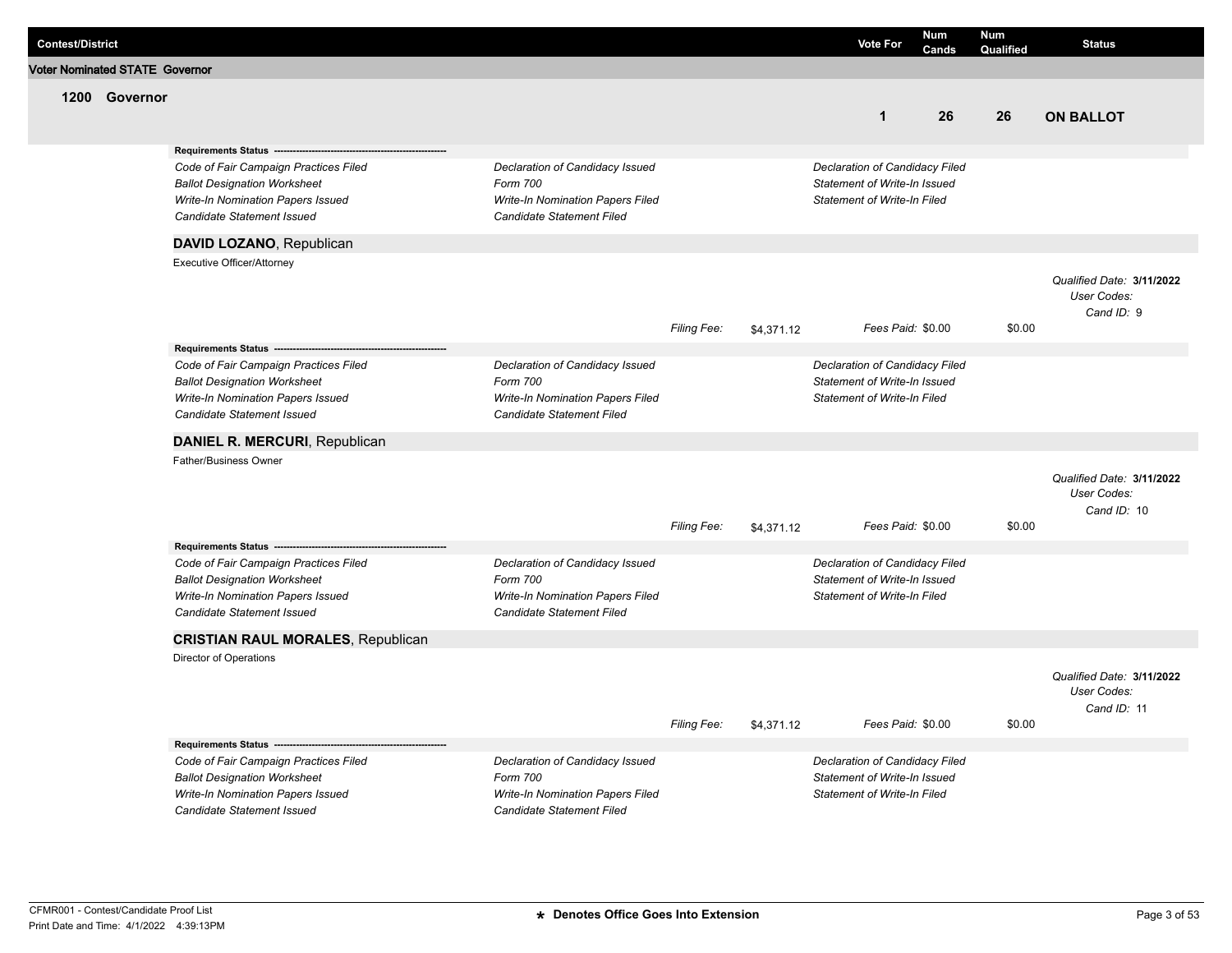| <b>Contest/District</b>               |               |                                                                                                                                                                                                   |                                                                                                                     |                    |            | <b>Vote For</b>                                                                                      | <b>Num</b><br>Cands | <b>Num</b><br>Qualified | <b>Status</b>                                           |
|---------------------------------------|---------------|---------------------------------------------------------------------------------------------------------------------------------------------------------------------------------------------------|---------------------------------------------------------------------------------------------------------------------|--------------------|------------|------------------------------------------------------------------------------------------------------|---------------------|-------------------------|---------------------------------------------------------|
| <b>Voter Nominated STATE Governor</b> |               |                                                                                                                                                                                                   |                                                                                                                     |                    |            |                                                                                                      |                     |                         |                                                         |
|                                       | 1200 Governor |                                                                                                                                                                                                   |                                                                                                                     |                    |            | $\mathbf{1}$                                                                                         | 26                  | 26                      | <b>ON BALLOT</b>                                        |
|                                       |               | ROBERT C. NEWMAN II, Republican                                                                                                                                                                   |                                                                                                                     |                    |            |                                                                                                      |                     |                         |                                                         |
|                                       |               | Farmer/Psychologist                                                                                                                                                                               |                                                                                                                     |                    |            |                                                                                                      |                     |                         |                                                         |
|                                       |               |                                                                                                                                                                                                   |                                                                                                                     | Filing Fee:        | \$4,371.12 | Fees Paid: \$0.00                                                                                    |                     | \$0.00                  | Qualified Date: 3/11/2022<br>User Codes:<br>Cand ID: 12 |
|                                       |               | Requirements Status ----------------------                                                                                                                                                        |                                                                                                                     |                    |            |                                                                                                      |                     |                         |                                                         |
|                                       |               | Code of Fair Campaign Practices Filed<br><b>Ballot Designation Worksheet</b><br>Write-In Nomination Papers Issued<br>Candidate Statement Issued                                                   | Declaration of Candidacy Issued<br>Form 700<br><b>Write-In Nomination Papers Filed</b><br>Candidate Statement Filed |                    |            | Declaration of Candidacy Filed<br>Statement of Write-In Issued<br><b>Statement of Write-In Filed</b> |                     |                         |                                                         |
|                                       |               | <b>ANTHONY TRIMINO, Republican</b>                                                                                                                                                                |                                                                                                                     |                    |            |                                                                                                      |                     |                         |                                                         |
|                                       |               | Entrepreneur/CEO                                                                                                                                                                                  |                                                                                                                     |                    |            |                                                                                                      |                     |                         | Qualified Date: 3/11/2022<br>User Codes:<br>Cand ID: 14 |
|                                       |               |                                                                                                                                                                                                   |                                                                                                                     | <b>Filing Fee:</b> | \$4,371.12 | Fees Paid: \$0.00                                                                                    |                     | \$0.00                  |                                                         |
|                                       |               | Requirements Status --------------------------<br>Code of Fair Campaign Practices Filed<br><b>Ballot Designation Worksheet</b><br>Write-In Nomination Papers Issued<br>Candidate Statement Issued | Declaration of Candidacy Issued<br>Form 700<br>Write-In Nomination Papers Filed<br>Candidate Statement Filed        |                    |            | Declaration of Candidacy Filed<br>Statement of Write-In Issued<br><b>Statement of Write-In Filed</b> |                     |                         |                                                         |
|                                       |               | LUIS JAVIER RODRIGUEZ, Green                                                                                                                                                                      |                                                                                                                     |                    |            |                                                                                                      |                     |                         |                                                         |
|                                       |               | Writer/Poet                                                                                                                                                                                       |                                                                                                                     |                    |            |                                                                                                      |                     |                         |                                                         |
|                                       |               |                                                                                                                                                                                                   |                                                                                                                     | <b>Filing Fee:</b> | \$4,371.12 | Fees Paid: \$0.00                                                                                    |                     | \$0.00                  | Qualified Date: 3/11/2022<br>User Codes:<br>Cand ID: 15 |
|                                       |               | Requirements Status --------------------------------                                                                                                                                              | Declaration of Candidacy Issued                                                                                     |                    |            |                                                                                                      |                     |                         |                                                         |
|                                       |               | Code of Fair Campaign Practices Filed<br><b>Ballot Designation Worksheet</b><br>Write-In Nomination Papers Issued<br>Candidate Statement Issued                                                   | Form 700<br><b>Write-In Nomination Papers Filed</b><br>Candidate Statement Filed                                    |                    |            | Declaration of Candidacy Filed<br>Statement of Write-In Issued<br><b>Statement of Write-In Filed</b> |                     |                         |                                                         |
|                                       |               | JAMES G. HANINK, No Party Preference                                                                                                                                                              |                                                                                                                     |                    |            |                                                                                                      |                     |                         |                                                         |
|                                       |               | <b>Retired Educator</b>                                                                                                                                                                           |                                                                                                                     | Filing Fee:        | \$4,371.12 | Fees Paid: \$0.00                                                                                    |                     | \$0.00                  | Qualified Date: 3/11/2022<br>User Codes:<br>Cand ID: 16 |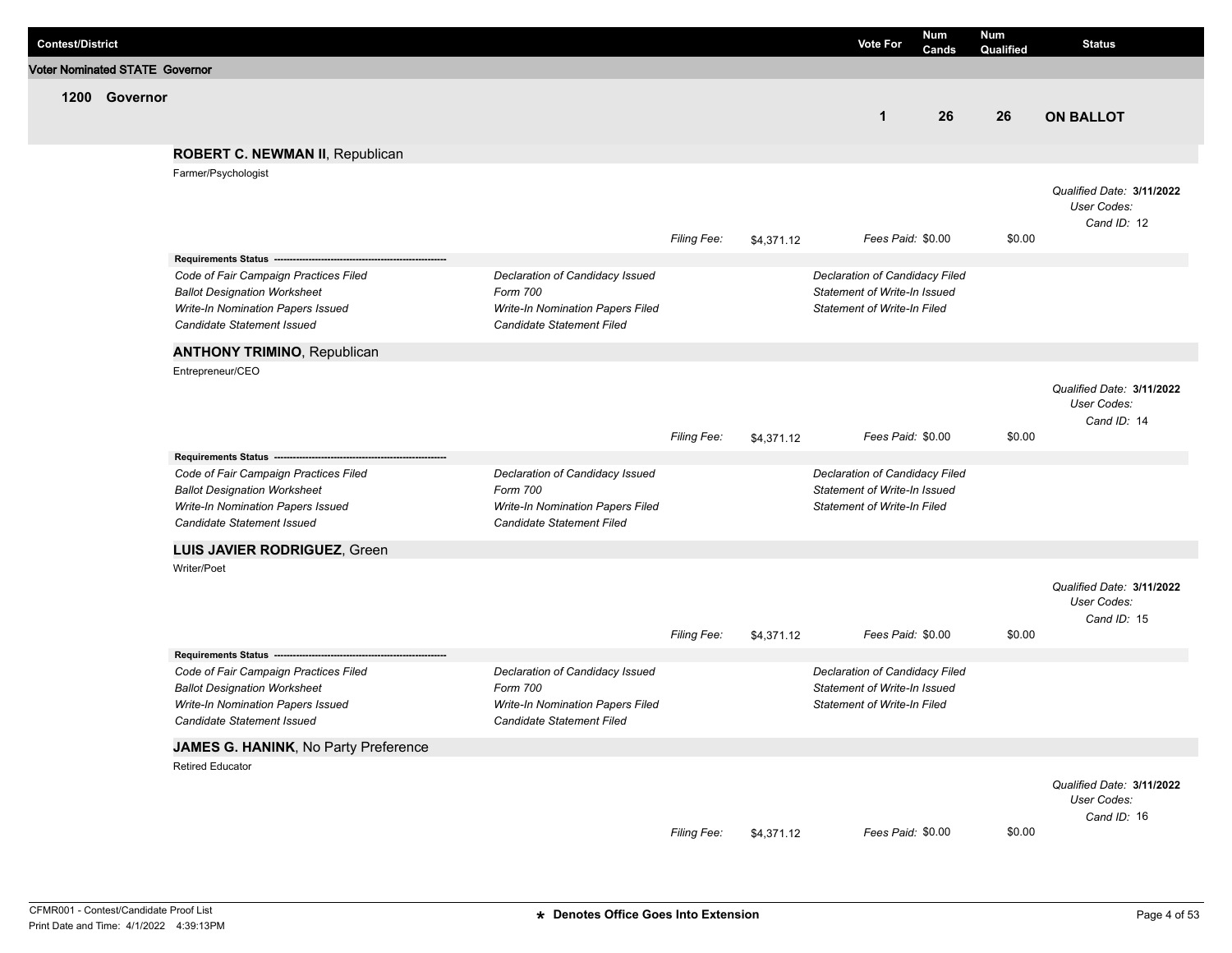| <b>Contest/District</b> |                                       |                                                                                                                                                                                 |                                                                                                                     |             |            | <b>Vote For</b>                                                                                      | <b>Num</b><br>Cands | Num<br>Qualified | <b>Status</b>                                           |
|-------------------------|---------------------------------------|---------------------------------------------------------------------------------------------------------------------------------------------------------------------------------|---------------------------------------------------------------------------------------------------------------------|-------------|------------|------------------------------------------------------------------------------------------------------|---------------------|------------------|---------------------------------------------------------|
|                         | <b>Voter Nominated STATE Governor</b> |                                                                                                                                                                                 |                                                                                                                     |             |            |                                                                                                      |                     |                  |                                                         |
|                         | 1200 Governor                         |                                                                                                                                                                                 |                                                                                                                     |             |            | $\mathbf{1}$                                                                                         | 26                  | 26               | <b>ON BALLOT</b>                                        |
|                         |                                       | <b>Requirements Status -</b><br>Code of Fair Campaign Practices Filed<br><b>Ballot Designation Worksheet</b><br>Write-In Nomination Papers Issued<br>Candidate Statement Issued | Declaration of Candidacy Issued<br>Form 700<br>Write-In Nomination Papers Filed<br>Candidate Statement Filed        |             |            | Declaration of Candidacy Filed<br>Statement of Write-In Issued<br><b>Statement of Write-In Filed</b> |                     |                  |                                                         |
|                         |                                       | <b>BRADLEY ZINK, No Party Preference</b>                                                                                                                                        |                                                                                                                     |             |            |                                                                                                      |                     |                  |                                                         |
|                         |                                       | Children's Book Author                                                                                                                                                          |                                                                                                                     | Filing Fee: | \$4,371.12 | Fees Paid: \$0.00                                                                                    |                     | \$0.00           | Qualified Date: 3/11/2022<br>User Codes:<br>Cand ID: 17 |
|                         |                                       |                                                                                                                                                                                 |                                                                                                                     |             |            |                                                                                                      |                     |                  |                                                         |
|                         |                                       | Code of Fair Campaign Practices Filed<br><b>Ballot Designation Worksheet</b><br>Write-In Nomination Papers Issued<br><b>Candidate Statement Issued</b>                          | Declaration of Candidacy Issued<br>Form 700<br><b>Write-In Nomination Papers Filed</b><br>Candidate Statement Filed |             |            | Declaration of Candidacy Filed<br>Statement of Write-In Issued<br><b>Statement of Write-In Filed</b> |                     |                  |                                                         |
|                         |                                       | <b>BRIAN DAHLE, Republican</b>                                                                                                                                                  |                                                                                                                     |             |            |                                                                                                      |                     |                  |                                                         |
|                         |                                       | Senator/Farmer                                                                                                                                                                  |                                                                                                                     | Filing Fee: | \$4,371.12 | Fees Paid: \$0.00                                                                                    |                     | \$0.00           | Qualified Date: 3/11/2022<br>User Codes:<br>Cand ID: 19 |
|                         |                                       | Requirements Status --                                                                                                                                                          |                                                                                                                     |             |            |                                                                                                      |                     |                  |                                                         |
|                         |                                       | Code of Fair Campaign Practices Filed<br><b>Ballot Designation Worksheet</b><br>Write-In Nomination Papers Issued<br>Candidate Statement Issued                                 | Declaration of Candidacy Issued<br>Form 700<br>Write-In Nomination Papers Filed<br>Candidate Statement Filed        |             |            | Declaration of Candidacy Filed<br>Statement of Write-In Issued<br><b>Statement of Write-In Filed</b> |                     |                  |                                                         |
|                         |                                       | RON JONES, Republican                                                                                                                                                           |                                                                                                                     |             |            |                                                                                                      |                     |                  |                                                         |
|                         |                                       | No Ballot Designation                                                                                                                                                           |                                                                                                                     | Filing Fee: |            | Fees Paid: \$0.00                                                                                    |                     | \$0.00           | Qualified Date: 3/11/2022<br>User Codes:<br>Cand ID: 20 |
|                         |                                       | Requirements Status -------------------------                                                                                                                                   |                                                                                                                     |             | \$4,371.12 |                                                                                                      |                     |                  |                                                         |
|                         |                                       | Code of Fair Campaign Practices Filed<br><b>Ballot Designation Worksheet</b><br>Write-In Nomination Papers Issued<br>Candidate Statement Issued                                 | Declaration of Candidacy Issued<br>Form 700<br>Write-In Nomination Papers Filed<br>Candidate Statement Filed        |             |            | Declaration of Candidacy Filed<br>Statement of Write-In Issued<br><b>Statement of Write-In Filed</b> |                     |                  |                                                         |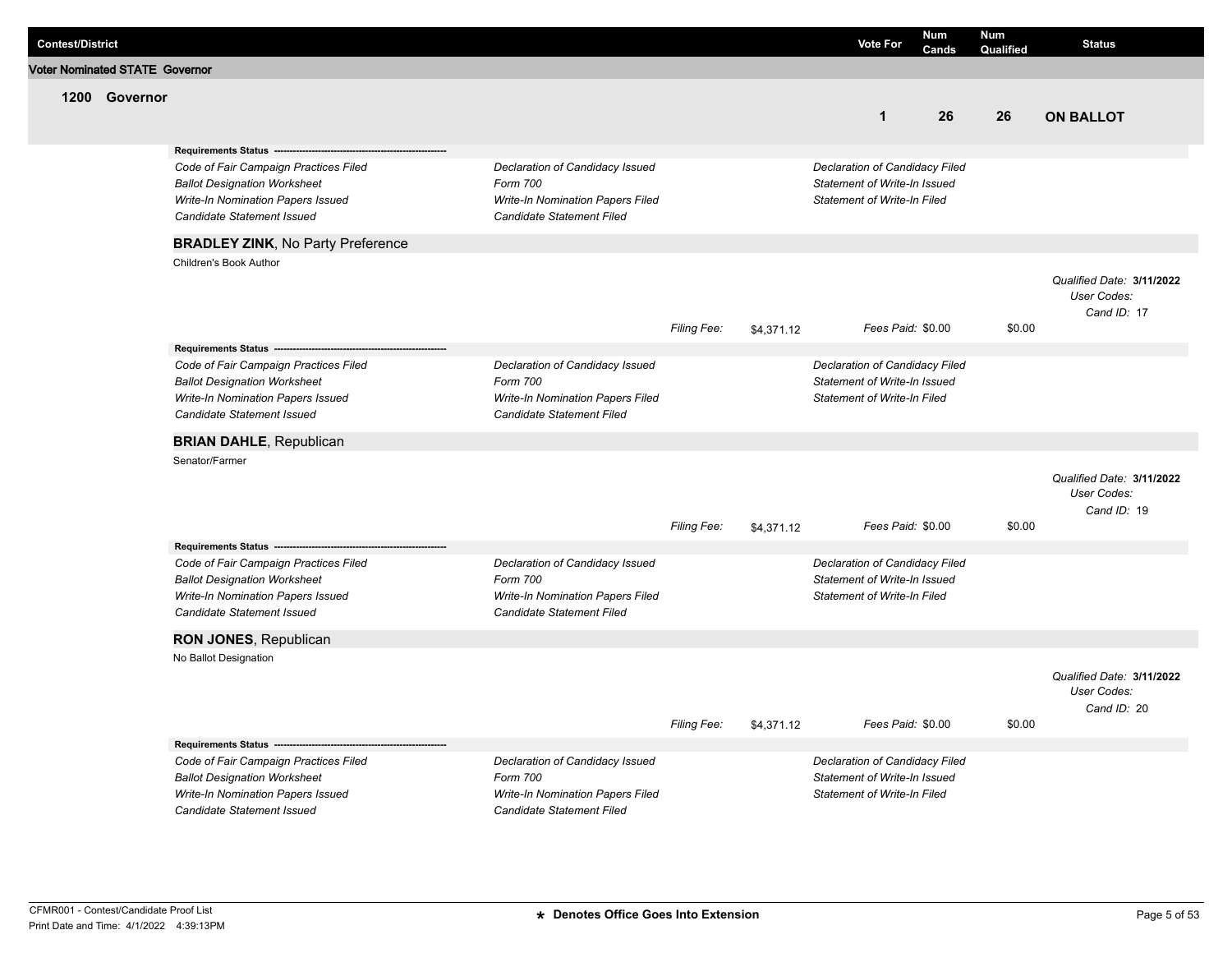| <b>Contest/District</b>               |               |                                                                                                                                                        |                                                                                                                     |                    |            | <b>Vote For</b>                                                                                      | <b>Num</b><br>Cands | <b>Num</b><br>Qualified | <b>Status</b>                                           |
|---------------------------------------|---------------|--------------------------------------------------------------------------------------------------------------------------------------------------------|---------------------------------------------------------------------------------------------------------------------|--------------------|------------|------------------------------------------------------------------------------------------------------|---------------------|-------------------------|---------------------------------------------------------|
| <b>Voter Nominated STATE Governor</b> |               |                                                                                                                                                        |                                                                                                                     |                    |            |                                                                                                      |                     |                         |                                                         |
|                                       | 1200 Governor |                                                                                                                                                        |                                                                                                                     |                    |            | $\mathbf 1$                                                                                          | 26                  | 26                      | <b>ON BALLOT</b>                                        |
|                                       |               | <b>LONNIE SORTOR, Republican</b>                                                                                                                       |                                                                                                                     |                    |            |                                                                                                      |                     |                         |                                                         |
|                                       |               | <b>Business Owner</b>                                                                                                                                  |                                                                                                                     |                    |            |                                                                                                      |                     |                         |                                                         |
|                                       |               |                                                                                                                                                        |                                                                                                                     | <b>Filing Fee:</b> | \$4,371.12 | Fees Paid: \$0.00                                                                                    |                     | \$0.00                  | Qualified Date: 3/11/2022<br>User Codes:<br>Cand ID: 21 |
|                                       |               | Requirements Status -------------------------                                                                                                          |                                                                                                                     |                    |            |                                                                                                      |                     |                         |                                                         |
|                                       |               | Code of Fair Campaign Practices Filed<br><b>Ballot Designation Worksheet</b><br>Write-In Nomination Papers Issued<br><b>Candidate Statement Issued</b> | Declaration of Candidacy Issued<br>Form 700<br><b>Write-In Nomination Papers Filed</b><br>Candidate Statement Filed |                    |            | Declaration of Candidacy Filed<br>Statement of Write-In Issued<br><b>Statement of Write-In Filed</b> |                     |                         |                                                         |
|                                       |               | <b>MAJOR WILLIAMS, Republican</b>                                                                                                                      |                                                                                                                     |                    |            |                                                                                                      |                     |                         |                                                         |
|                                       |               | Entrepreneur/Businessman                                                                                                                               |                                                                                                                     | <b>Filing Fee:</b> | \$4,371.12 | Fees Paid: \$0.00                                                                                    |                     | \$0.00                  | Qualified Date: 3/11/2022<br>User Codes:<br>Cand ID: 22 |
|                                       |               | Requirements Status ---                                                                                                                                |                                                                                                                     |                    |            |                                                                                                      |                     |                         |                                                         |
|                                       |               | Code of Fair Campaign Practices Filed<br><b>Ballot Designation Worksheet</b><br>Write-In Nomination Papers Issued<br>Candidate Statement Issued        | Declaration of Candidacy Issued<br>Form 700<br>Write-In Nomination Papers Filed<br>Candidate Statement Filed        |                    |            | Declaration of Candidacy Filed<br>Statement of Write-In Issued<br>Statement of Write-In Filed        |                     |                         |                                                         |
|                                       |               | LEO S. ZACKY, Republican                                                                                                                               |                                                                                                                     |                    |            |                                                                                                      |                     |                         |                                                         |
|                                       |               | Businessman/Farmer/Broadcaster                                                                                                                         |                                                                                                                     |                    |            |                                                                                                      |                     |                         |                                                         |
|                                       |               |                                                                                                                                                        |                                                                                                                     | <b>Filing Fee:</b> | \$4,371.12 | Fees Paid: \$0.00                                                                                    |                     | \$0.00                  | Qualified Date: 3/11/2022<br>User Codes:<br>Cand ID: 23 |
|                                       |               | Requirements Status -------------------------                                                                                                          |                                                                                                                     |                    |            |                                                                                                      |                     |                         |                                                         |
|                                       |               | Code of Fair Campaign Practices Filed<br><b>Ballot Designation Worksheet</b><br>Write-In Nomination Papers Issued<br>Candidate Statement Issued        | Declaration of Candidacy Issued<br>Form 700<br><b>Write-In Nomination Papers Filed</b><br>Candidate Statement Filed |                    |            | Declaration of Candidacy Filed<br>Statement of Write-In Issued<br>Statement of Write-In Filed        |                     |                         |                                                         |
|                                       |               | <b>SERGE FIANKAN, No Party Preference</b>                                                                                                              |                                                                                                                     |                    |            |                                                                                                      |                     |                         |                                                         |
|                                       |               | <b>Small Business Owner</b>                                                                                                                            |                                                                                                                     | Filing Fee:        | \$4,371.12 | Fees Paid: \$0.00                                                                                    |                     | \$0.00                  | Qualified Date: 3/11/2022<br>User Codes:<br>Cand ID: 24 |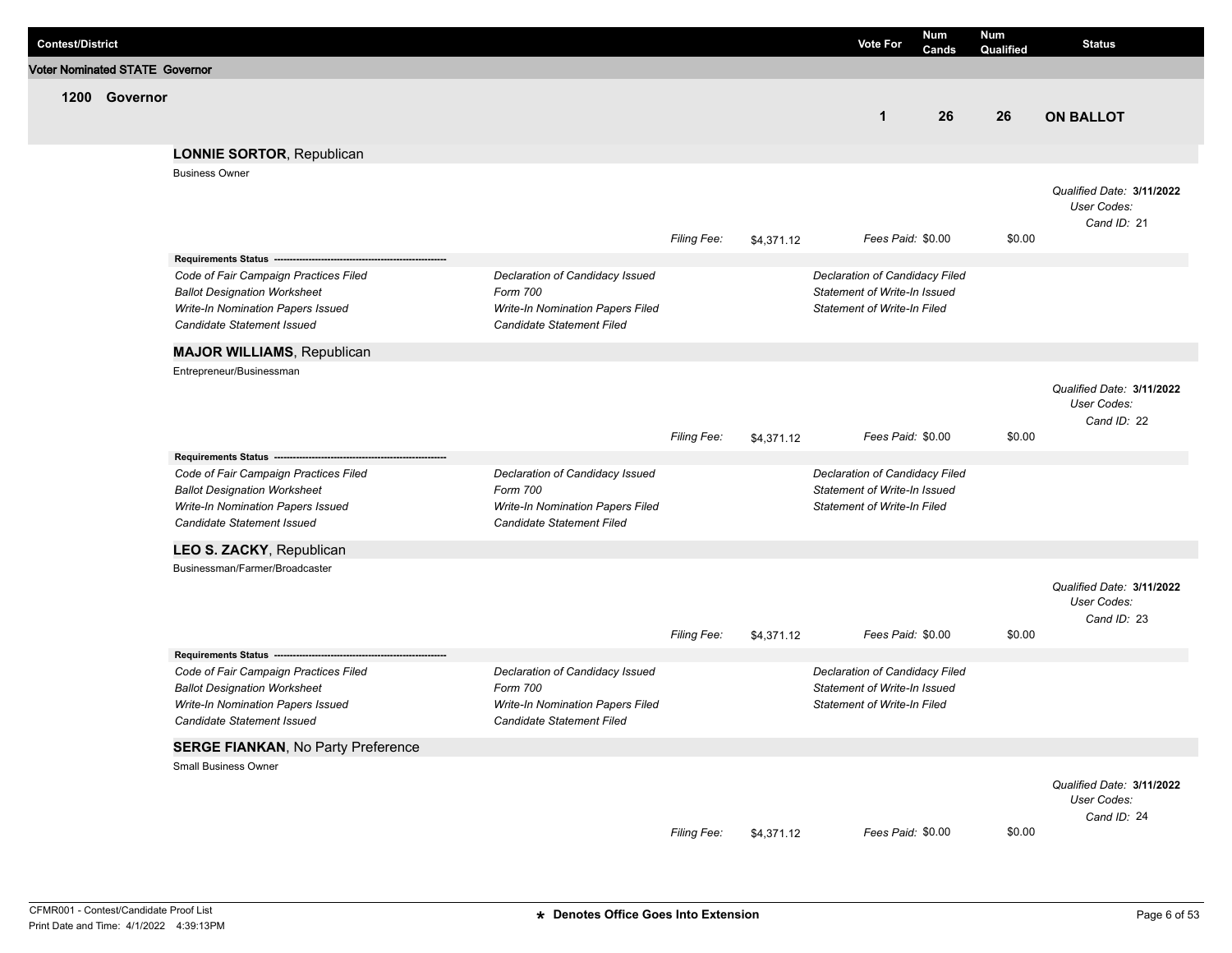| <b>Contest/District</b> |                                       |                                                                                 |                                                                      |             |            | <b>Vote For</b>                                                    | <b>Num</b><br>Cands | <b>Num</b><br>Qualified | <b>Status</b>                            |
|-------------------------|---------------------------------------|---------------------------------------------------------------------------------|----------------------------------------------------------------------|-------------|------------|--------------------------------------------------------------------|---------------------|-------------------------|------------------------------------------|
|                         | <b>Voter Nominated STATE Governor</b> |                                                                                 |                                                                      |             |            |                                                                    |                     |                         |                                          |
|                         | 1200 Governor                         |                                                                                 |                                                                      |             |            |                                                                    |                     |                         |                                          |
|                         |                                       |                                                                                 |                                                                      |             |            | $\mathbf{1}$                                                       | 26                  | 26                      | <b>ON BALLOT</b>                         |
|                         |                                       |                                                                                 |                                                                      |             |            |                                                                    |                     |                         |                                          |
|                         |                                       | Requirements Status --                                                          |                                                                      |             |            |                                                                    |                     |                         |                                          |
|                         |                                       | Code of Fair Campaign Practices Filed                                           | Declaration of Candidacy Issued                                      |             |            | Declaration of Candidacy Filed                                     |                     |                         |                                          |
|                         |                                       | <b>Ballot Designation Worksheet</b><br>Write-In Nomination Papers Issued        | Form 700<br>Write-In Nomination Papers Filed                         |             |            | Statement of Write-In Issued<br><b>Statement of Write-In Filed</b> |                     |                         |                                          |
|                         |                                       | Candidate Statement Issued                                                      | Candidate Statement Filed                                            |             |            |                                                                    |                     |                         |                                          |
|                         |                                       |                                                                                 |                                                                      |             |            |                                                                    |                     |                         |                                          |
|                         |                                       | <b>REINETTE SENUM, No Party Preference</b>                                      |                                                                      |             |            |                                                                    |                     |                         |                                          |
|                         |                                       | No Ballot Designation                                                           |                                                                      |             |            |                                                                    |                     |                         |                                          |
|                         |                                       |                                                                                 |                                                                      |             |            |                                                                    |                     |                         | Qualified Date: 3/11/2022<br>User Codes: |
|                         |                                       |                                                                                 |                                                                      |             |            |                                                                    |                     |                         | Cand ID: 25                              |
|                         |                                       |                                                                                 |                                                                      | Filing Fee: | \$4,371.12 | Fees Paid: \$0.00                                                  |                     | \$0.00                  |                                          |
|                         |                                       | Requirements Status -                                                           |                                                                      |             |            |                                                                    |                     |                         |                                          |
|                         |                                       | Code of Fair Campaign Practices Filed                                           | Declaration of Candidacy Issued                                      |             |            | Declaration of Candidacy Filed                                     |                     |                         |                                          |
|                         |                                       | <b>Ballot Designation Worksheet</b>                                             | Form 700                                                             |             |            | Statement of Write-In Issued                                       |                     |                         |                                          |
|                         |                                       | Write-In Nomination Papers Issued<br>Candidate Statement Issued                 | <b>Write-In Nomination Papers Filed</b><br>Candidate Statement Filed |             |            | <b>Statement of Write-In Filed</b>                                 |                     |                         |                                          |
|                         |                                       |                                                                                 |                                                                      |             |            |                                                                    |                     |                         |                                          |
|                         |                                       | <b>HEATHER COLLINS, Green</b>                                                   |                                                                      |             |            |                                                                    |                     |                         |                                          |
|                         |                                       | <b>Small Business Owner</b>                                                     |                                                                      |             |            |                                                                    |                     |                         |                                          |
|                         |                                       |                                                                                 |                                                                      |             |            |                                                                    |                     |                         | Qualified Date: 3/11/2022                |
|                         |                                       |                                                                                 |                                                                      |             |            |                                                                    |                     |                         | User Codes:<br>Cand ID: 26               |
|                         |                                       |                                                                                 |                                                                      | Filing Fee: | \$4,371.12 | Fees Paid: \$0.00                                                  |                     | \$0.00                  |                                          |
|                         |                                       | Requirements Status --                                                          |                                                                      |             |            |                                                                    |                     |                         |                                          |
|                         |                                       | Code of Fair Campaign Practices Filed                                           | Declaration of Candidacy Issued                                      |             |            | Declaration of Candidacy Filed                                     |                     |                         |                                          |
|                         |                                       | <b>Ballot Designation Worksheet</b>                                             | Form 700                                                             |             |            | <b>Statement of Write-In Issued</b>                                |                     |                         |                                          |
|                         |                                       | Write-In Nomination Papers Issued                                               | Write-In Nomination Papers Filed                                     |             |            | <b>Statement of Write-In Filed</b>                                 |                     |                         |                                          |
|                         |                                       | Candidate Statement Issued                                                      | Candidate Statement Filed                                            |             |            |                                                                    |                     |                         |                                          |
|                         |                                       | <b>WOODROW "WOODY" SANDERS III, No Party Preference</b>                         |                                                                      |             |            |                                                                    |                     |                         |                                          |
|                         |                                       | Entrepreneur/Director/Engineer                                                  |                                                                      |             |            |                                                                    |                     |                         |                                          |
|                         |                                       |                                                                                 |                                                                      |             |            |                                                                    |                     |                         | Qualified Date: 3/11/2022                |
|                         |                                       |                                                                                 |                                                                      |             |            |                                                                    |                     |                         | User Codes:                              |
|                         |                                       |                                                                                 |                                                                      | Filing Fee: |            | Fees Paid: \$0.00                                                  |                     | \$0.00                  | Cand ID: 27                              |
|                         |                                       |                                                                                 |                                                                      |             | \$4,371.12 |                                                                    |                     |                         |                                          |
|                         |                                       | Requirements Status ------------------<br>Code of Fair Campaign Practices Filed | Declaration of Candidacy Issued                                      |             |            | Declaration of Candidacy Filed                                     |                     |                         |                                          |
|                         |                                       | <b>Ballot Designation Worksheet</b>                                             | Form 700                                                             |             |            | Statement of Write-In Issued                                       |                     |                         |                                          |
|                         |                                       | Write-In Nomination Papers Issued                                               | Write-In Nomination Papers Filed                                     |             |            | <b>Statement of Write-In Filed</b>                                 |                     |                         |                                          |
|                         |                                       | Candidate Statement Issued                                                      | Candidate Statement Filed                                            |             |            |                                                                    |                     |                         |                                          |
|                         |                                       |                                                                                 |                                                                      |             |            |                                                                    |                     |                         |                                          |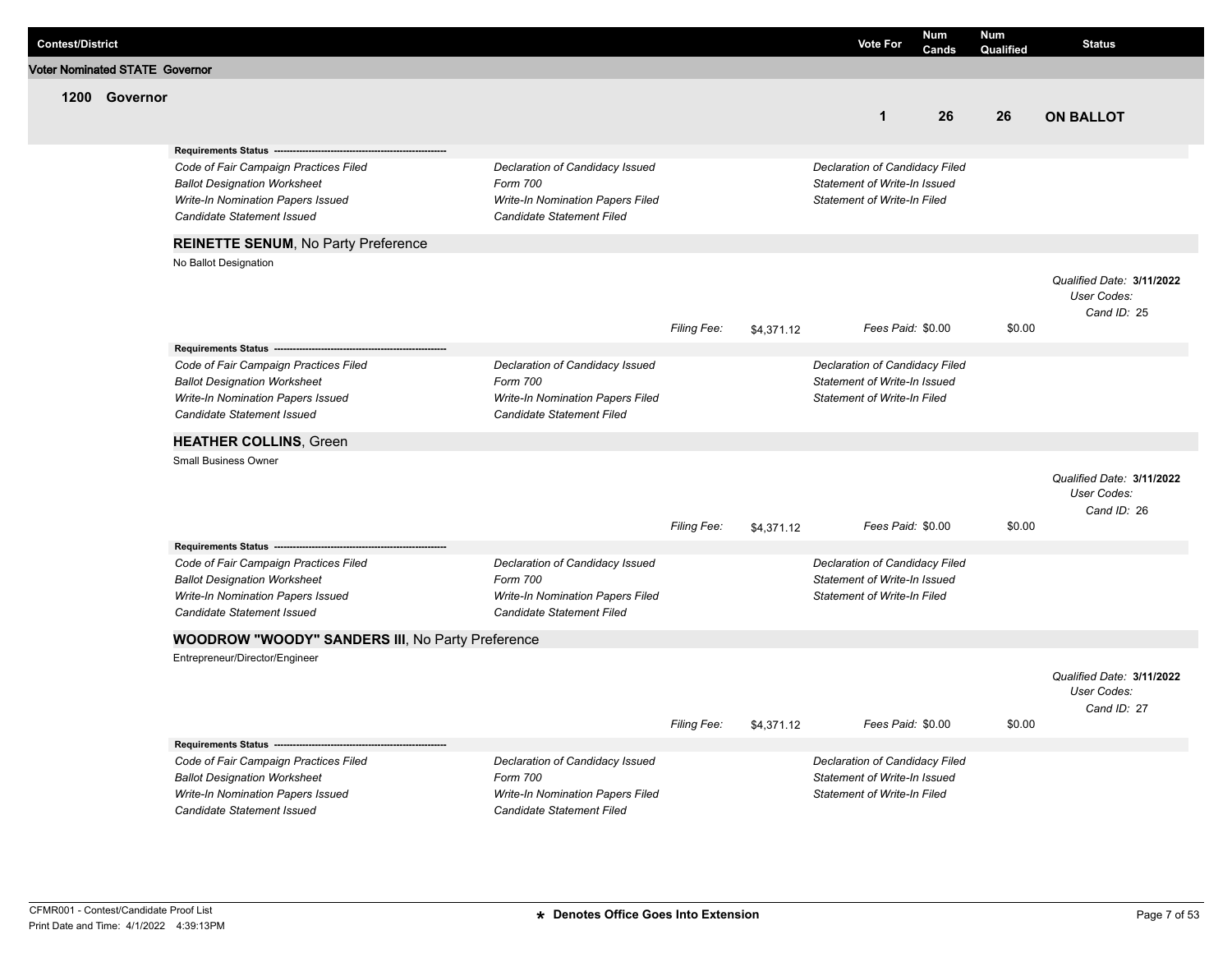| <b>Contest/District</b>               |               |                                                                                                                                                                             |                                                                                                              |             |            | <b>Vote For</b>                                                                               | <b>Num</b><br>Cands | Num<br>Qualified | <b>Status</b>                                           |
|---------------------------------------|---------------|-----------------------------------------------------------------------------------------------------------------------------------------------------------------------------|--------------------------------------------------------------------------------------------------------------|-------------|------------|-----------------------------------------------------------------------------------------------|---------------------|------------------|---------------------------------------------------------|
| <b>Voter Nominated STATE Governor</b> |               |                                                                                                                                                                             |                                                                                                              |             |            |                                                                                               |                     |                  |                                                         |
|                                       | 1200 Governor |                                                                                                                                                                             |                                                                                                              |             |            | $\mathbf{1}$                                                                                  | 26                  | 26               | <b>ON BALLOT</b>                                        |
|                                       |               | FREDERIC C. SCHULTZ, No Party Preference                                                                                                                                    |                                                                                                              |             |            |                                                                                               |                     |                  |                                                         |
|                                       |               | Human Rights Attorney                                                                                                                                                       |                                                                                                              | Filing Fee: | \$4,371.12 | Fees Paid: \$0.00                                                                             |                     | \$0.00           | Qualified Date: 3/11/2022<br>User Codes:<br>Cand ID: 28 |
|                                       |               |                                                                                                                                                                             |                                                                                                              |             |            |                                                                                               |                     |                  |                                                         |
|                                       |               | Code of Fair Campaign Practices Filed<br><b>Ballot Designation Worksheet</b><br>Write-In Nomination Papers Issued<br>Candidate Statement Issued                             | Declaration of Candidacy Issued<br>Form 700<br>Write-In Nomination Papers Filed<br>Candidate Statement Filed |             |            | Declaration of Candidacy Filed<br>Statement of Write-In Issued<br>Statement of Write-In Filed |                     |                  |                                                         |
|                                       |               | MICHAEL SHELLENBERGER, No Party Preference                                                                                                                                  |                                                                                                              |             |            |                                                                                               |                     |                  |                                                         |
|                                       |               | Homelessness Policy Advocate                                                                                                                                                |                                                                                                              |             |            |                                                                                               |                     |                  | Qualified Date: 3/11/2022<br>User Codes:<br>Cand ID: 29 |
|                                       |               |                                                                                                                                                                             |                                                                                                              | Filing Fee: | \$4,371.12 | Fees Paid: \$0.00                                                                             |                     | \$0.00           |                                                         |
|                                       |               | Requirements Status ----<br>Code of Fair Campaign Practices Filed<br><b>Ballot Designation Worksheet</b><br>Write-In Nomination Papers Issued<br>Candidate Statement Issued | Declaration of Candidacy Issued<br>Form 700<br>Write-In Nomination Papers Filed<br>Candidate Statement Filed |             |            | Declaration of Candidacy Filed<br>Statement of Write-In Issued<br>Statement of Write-In Filed |                     |                  |                                                         |
|                                       |               | <b>Voter Nominated STATE Lieutenant Governor</b>                                                                                                                            |                                                                                                              |             |            |                                                                                               |                     |                  |                                                         |
|                                       |               | 1210 Lieutenant Governor<br><b>ELENI KOUNALAKIS, Democratic</b>                                                                                                             | *0 County Of San Joaquin                                                                                     |             |            | $\mathbf{1}$                                                                                  | 8                   | 8                | <b>ON BALLOT</b>                                        |
|                                       | Candidate(s): | <b>Lieutenant Governor</b>                                                                                                                                                  |                                                                                                              |             |            |                                                                                               |                     |                  |                                                         |
|                                       |               |                                                                                                                                                                             |                                                                                                              | Filing Fee: | \$3,278.34 | Fees Paid: \$0.00                                                                             |                     | \$0.00           | Qualified Date: 3/11/2022<br>User Codes:<br>Cand ID: 1  |
|                                       |               | Requirements Status -------------------                                                                                                                                     |                                                                                                              |             |            |                                                                                               |                     |                  |                                                         |
|                                       |               | Code of Fair Campaign Practices Filed<br><b>Ballot Designation Worksheet</b><br>Write-In Nomination Papers Issued<br>Candidate Statement Issued                             | Declaration of Candidacy Issued<br>Form 700<br>Write-In Nomination Papers Filed<br>Candidate Statement Filed |             |            | Declaration of Candidacy Filed<br>Statement of Write-In Issued<br>Statement of Write-In Filed |                     |                  |                                                         |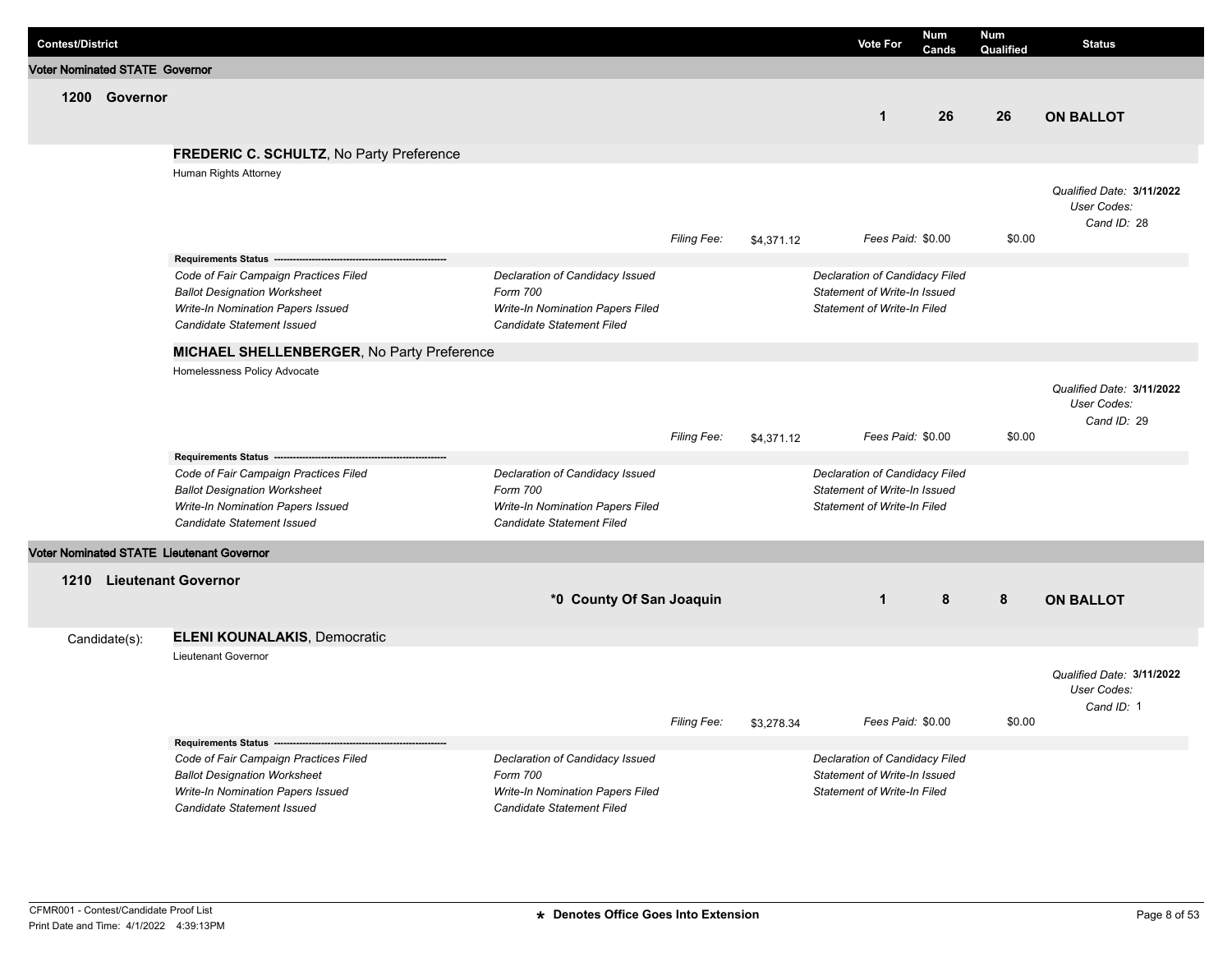| <b>Contest/District</b> |                                                  |                                         |             |            | <b>Vote For</b>                    | <b>Num</b><br>Cands | Num<br>Qualified | <b>Status</b>             |
|-------------------------|--------------------------------------------------|-----------------------------------------|-------------|------------|------------------------------------|---------------------|------------------|---------------------------|
|                         | <b>Voter Nominated STATE Lieutenant Governor</b> |                                         |             |            |                                    |                     |                  |                           |
|                         | 1210 Lieutenant Governor                         |                                         |             |            |                                    |                     |                  |                           |
|                         |                                                  |                                         |             |            | $\mathbf{1}$                       | 8                   | 8                | <b>ON BALLOT</b>          |
|                         | <b>JEFFREY HIGHBEAR MORGAN, Democratic</b>       |                                         |             |            |                                    |                     |                  |                           |
|                         | Businessman/Engineer                             |                                         |             |            |                                    |                     |                  |                           |
|                         |                                                  |                                         |             |            |                                    |                     |                  | Qualified Date: 3/11/2022 |
|                         |                                                  |                                         |             |            |                                    |                     |                  | User Codes:<br>Cand ID: 2 |
|                         |                                                  |                                         | Filing Fee: | \$3,278.34 | Fees Paid: \$0.00                  |                     | \$0.00           |                           |
|                         |                                                  |                                         |             |            |                                    |                     |                  |                           |
|                         | Code of Fair Campaign Practices Filed            | Declaration of Candidacy Issued         |             |            | Declaration of Candidacy Filed     |                     |                  |                           |
|                         | <b>Ballot Designation Worksheet</b>              | Form 700                                |             |            | Statement of Write-In Issued       |                     |                  |                           |
|                         | Write-In Nomination Papers Issued                | Write-In Nomination Papers Filed        |             |            | <b>Statement of Write-In Filed</b> |                     |                  |                           |
|                         | Candidate Statement Issued                       | Candidate Statement Filed               |             |            |                                    |                     |                  |                           |
|                         | <b>WILLIAM CAVETT "SKEE" SAACKE, Democratic</b>  |                                         |             |            |                                    |                     |                  |                           |
|                         | California Trial Attorney                        |                                         |             |            |                                    |                     |                  |                           |
|                         |                                                  |                                         |             |            |                                    |                     |                  | Qualified Date: 3/11/2022 |
|                         |                                                  |                                         |             |            |                                    |                     |                  | User Codes:               |
|                         |                                                  |                                         | Filing Fee: | \$3,278.34 | Fees Paid: \$0.00                  |                     | \$0.00           | Cand ID: 3                |
|                         | Requirements Status ---                          |                                         |             |            |                                    |                     |                  |                           |
|                         | Code of Fair Campaign Practices Filed            | Declaration of Candidacy Issued         |             |            | Declaration of Candidacy Filed     |                     |                  |                           |
|                         | <b>Ballot Designation Worksheet</b>              | Form 700                                |             |            | Statement of Write-In Issued       |                     |                  |                           |
|                         | Write-In Nomination Papers Issued                | Write-In Nomination Papers Filed        |             |            | <b>Statement of Write-In Filed</b> |                     |                  |                           |
|                         | <b>Candidate Statement Issued</b>                | Candidate Statement Filed               |             |            |                                    |                     |                  |                           |
|                         | DAVID FENNELL, Republican                        |                                         |             |            |                                    |                     |                  |                           |
|                         | Entrepreneur                                     |                                         |             |            |                                    |                     |                  |                           |
|                         |                                                  |                                         |             |            |                                    |                     |                  | Qualified Date: 3/11/2022 |
|                         |                                                  |                                         |             |            |                                    |                     |                  | User Codes:<br>Cand ID: 4 |
|                         |                                                  |                                         | Filing Fee: | \$3,278.34 | Fees Paid: \$0.00                  |                     | \$0.00           |                           |
|                         | Requirements Status ------------------           |                                         |             |            |                                    |                     |                  |                           |
|                         | Code of Fair Campaign Practices Filed            | Declaration of Candidacy Issued         |             |            | Declaration of Candidacy Filed     |                     |                  |                           |
|                         | <b>Ballot Designation Worksheet</b>              | Form 700                                |             |            | Statement of Write-In Issued       |                     |                  |                           |
|                         | Write-In Nomination Papers Issued                | <b>Write-In Nomination Papers Filed</b> |             |            | <b>Statement of Write-In Filed</b> |                     |                  |                           |
|                         | Candidate Statement Issued                       | Candidate Statement Filed               |             |            |                                    |                     |                  |                           |
|                         | <b>MOHAMMAD ARIF, Peace and Freedom</b>          |                                         |             |            |                                    |                     |                  |                           |
|                         | Businessman                                      |                                         |             |            |                                    |                     |                  |                           |
|                         |                                                  |                                         |             |            |                                    |                     |                  | Qualified Date: 3/11/2022 |
|                         |                                                  |                                         |             |            |                                    |                     |                  | User Codes:               |
|                         |                                                  |                                         | Filing Fee: | \$3,278.34 | Fees Paid: \$0.00                  |                     | \$0.00           | Cand ID: 5                |
|                         |                                                  |                                         |             |            |                                    |                     |                  |                           |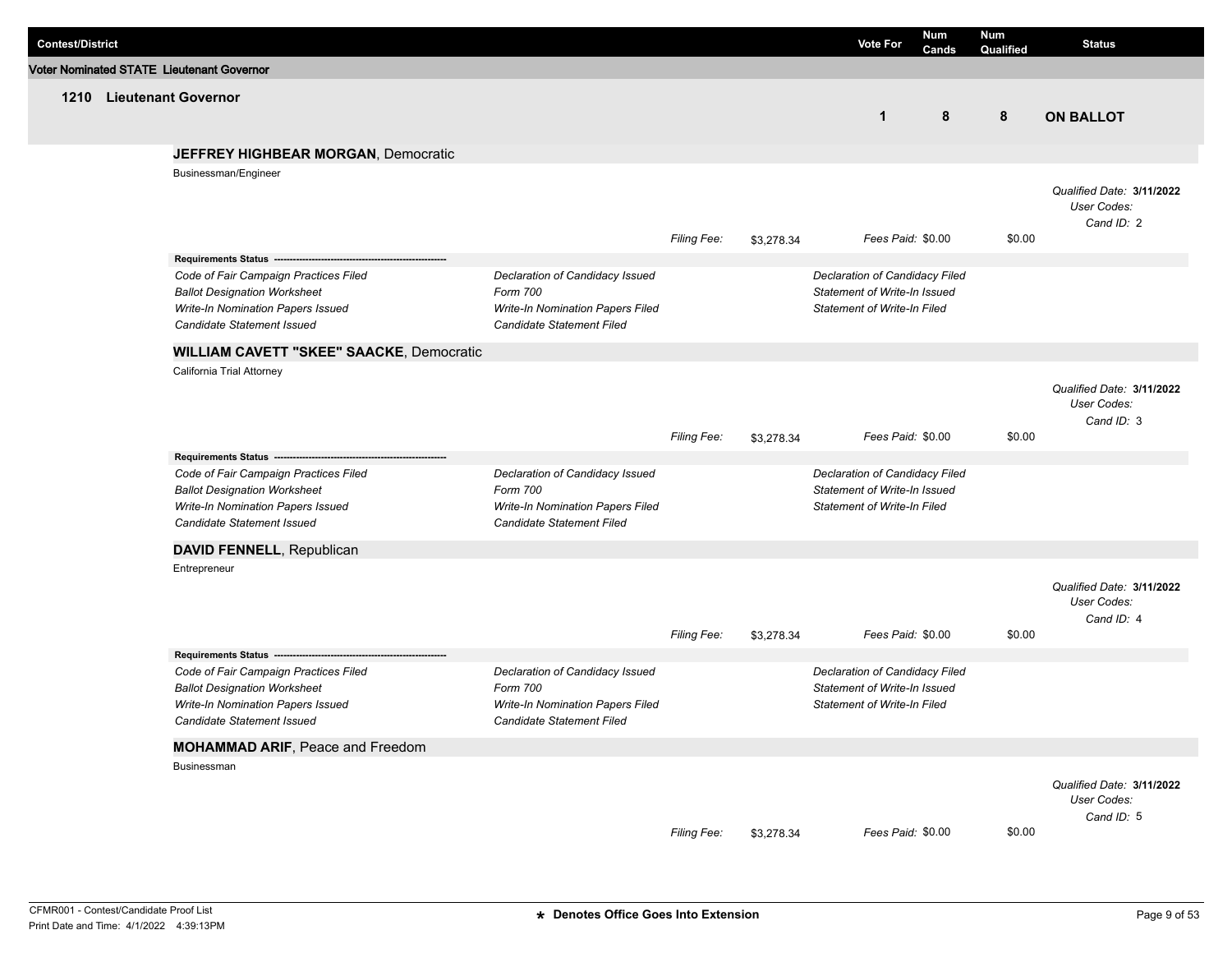| <b>Contest/District</b> |                                                                 |                                                               |                    |            | <b>Vote For</b>                    | Num<br>Cands | Num<br>Qualified | <b>Status</b>             |
|-------------------------|-----------------------------------------------------------------|---------------------------------------------------------------|--------------------|------------|------------------------------------|--------------|------------------|---------------------------|
|                         | <b>Voter Nominated STATE Lieutenant Governor</b>                |                                                               |                    |            |                                    |              |                  |                           |
|                         | 1210 Lieutenant Governor                                        |                                                               |                    |            |                                    |              |                  |                           |
|                         |                                                                 |                                                               |                    |            | $\mathbf{1}$                       | 8            | 8                | <b>ON BALLOT</b>          |
|                         |                                                                 |                                                               |                    |            |                                    |              |                  |                           |
|                         | Requirements Status ---                                         |                                                               |                    |            |                                    |              |                  |                           |
|                         | Code of Fair Campaign Practices Filed                           | Declaration of Candidacy Issued                               |                    |            | Declaration of Candidacy Filed     |              |                  |                           |
|                         | <b>Ballot Designation Worksheet</b>                             | Form 700                                                      |                    |            | Statement of Write-In Issued       |              |                  |                           |
|                         | Write-In Nomination Papers Issued                               | Write-In Nomination Papers Filed<br>Candidate Statement Filed |                    |            | Statement of Write-In Filed        |              |                  |                           |
|                         | Candidate Statement Issued                                      |                                                               |                    |            |                                    |              |                  |                           |
|                         | DAVID HILLBERG, No Party Preference                             |                                                               |                    |            |                                    |              |                  |                           |
|                         | <b>Aviation Mechanic/Actor</b>                                  |                                                               |                    |            |                                    |              |                  |                           |
|                         |                                                                 |                                                               |                    |            |                                    |              |                  | Qualified Date: 3/11/2022 |
|                         |                                                                 |                                                               |                    |            |                                    |              |                  | User Codes:               |
|                         |                                                                 |                                                               |                    |            |                                    |              | \$0.00           | Cand ID: 6                |
|                         |                                                                 |                                                               | <b>Filing Fee:</b> | \$3,278.34 | Fees Paid: \$0.00                  |              |                  |                           |
|                         |                                                                 |                                                               |                    |            |                                    |              |                  |                           |
|                         | Code of Fair Campaign Practices Filed                           | Declaration of Candidacy Issued                               |                    |            | Declaration of Candidacy Filed     |              |                  |                           |
|                         | <b>Ballot Designation Worksheet</b>                             | Form 700                                                      |                    |            | Statement of Write-In Issued       |              |                  |                           |
|                         | Write-In Nomination Papers Issued<br>Candidate Statement Issued | Write-In Nomination Papers Filed<br>Candidate Statement Filed |                    |            | <b>Statement of Write-In Filed</b> |              |                  |                           |
|                         |                                                                 |                                                               |                    |            |                                    |              |                  |                           |
|                         | <b>CLINT W. SAUNDERS, Republican</b>                            |                                                               |                    |            |                                    |              |                  |                           |
|                         | Mental Health Worker                                            |                                                               |                    |            |                                    |              |                  |                           |
|                         |                                                                 |                                                               |                    |            |                                    |              |                  | Qualified Date: 3/11/2022 |
|                         |                                                                 |                                                               |                    |            |                                    |              |                  | User Codes:               |
|                         |                                                                 |                                                               |                    |            |                                    |              |                  | Cand ID: 7                |
|                         |                                                                 |                                                               | Filing Fee:        | \$3,278.34 | Fees Paid: \$0.00                  |              | \$0.00           |                           |
|                         | Requirements Status --                                          |                                                               |                    |            |                                    |              |                  |                           |
|                         | Code of Fair Campaign Practices Filed                           | Declaration of Candidacy Issued                               |                    |            | Declaration of Candidacy Filed     |              |                  |                           |
|                         | <b>Ballot Designation Worksheet</b>                             | Form 700                                                      |                    |            | Statement of Write-In Issued       |              |                  |                           |
|                         | Write-In Nomination Papers Issued                               | Write-In Nomination Papers Filed                              |                    |            | <b>Statement of Write-In Filed</b> |              |                  |                           |
|                         | Candidate Statement Issued                                      | Candidate Statement Filed                                     |                    |            |                                    |              |                  |                           |
|                         | ANGELA ELAINE UNDERWOOD JACOBS, Republican                      |                                                               |                    |            |                                    |              |                  |                           |
|                         | Businesswoman/Deputy Mayor                                      |                                                               |                    |            |                                    |              |                  |                           |
|                         |                                                                 |                                                               |                    |            |                                    |              |                  | Qualified Date: 3/11/2022 |
|                         |                                                                 |                                                               |                    |            |                                    |              |                  | User Codes:               |
|                         |                                                                 |                                                               |                    |            |                                    |              |                  | Cand ID: 8                |
|                         |                                                                 |                                                               | Filing Fee:        | \$3,278.34 | Fees Paid: \$0.00                  |              | \$0.00           |                           |
|                         | Requirements Status -------------------                         |                                                               |                    |            |                                    |              |                  |                           |
|                         | Code of Fair Campaign Practices Filed                           | Declaration of Candidacy Issued                               |                    |            | Declaration of Candidacy Filed     |              |                  |                           |
|                         | <b>Ballot Designation Worksheet</b>                             | Form 700                                                      |                    |            | Statement of Write-In Issued       |              |                  |                           |
|                         | Write-In Nomination Papers Issued                               | Write-In Nomination Papers Filed                              |                    |            | <b>Statement of Write-In Filed</b> |              |                  |                           |
|                         | Candidate Statement Issued                                      | Candidate Statement Filed                                     |                    |            |                                    |              |                  |                           |
|                         | Voter Nominated STATE Secretary of State                        |                                                               |                    |            |                                    |              |                  |                           |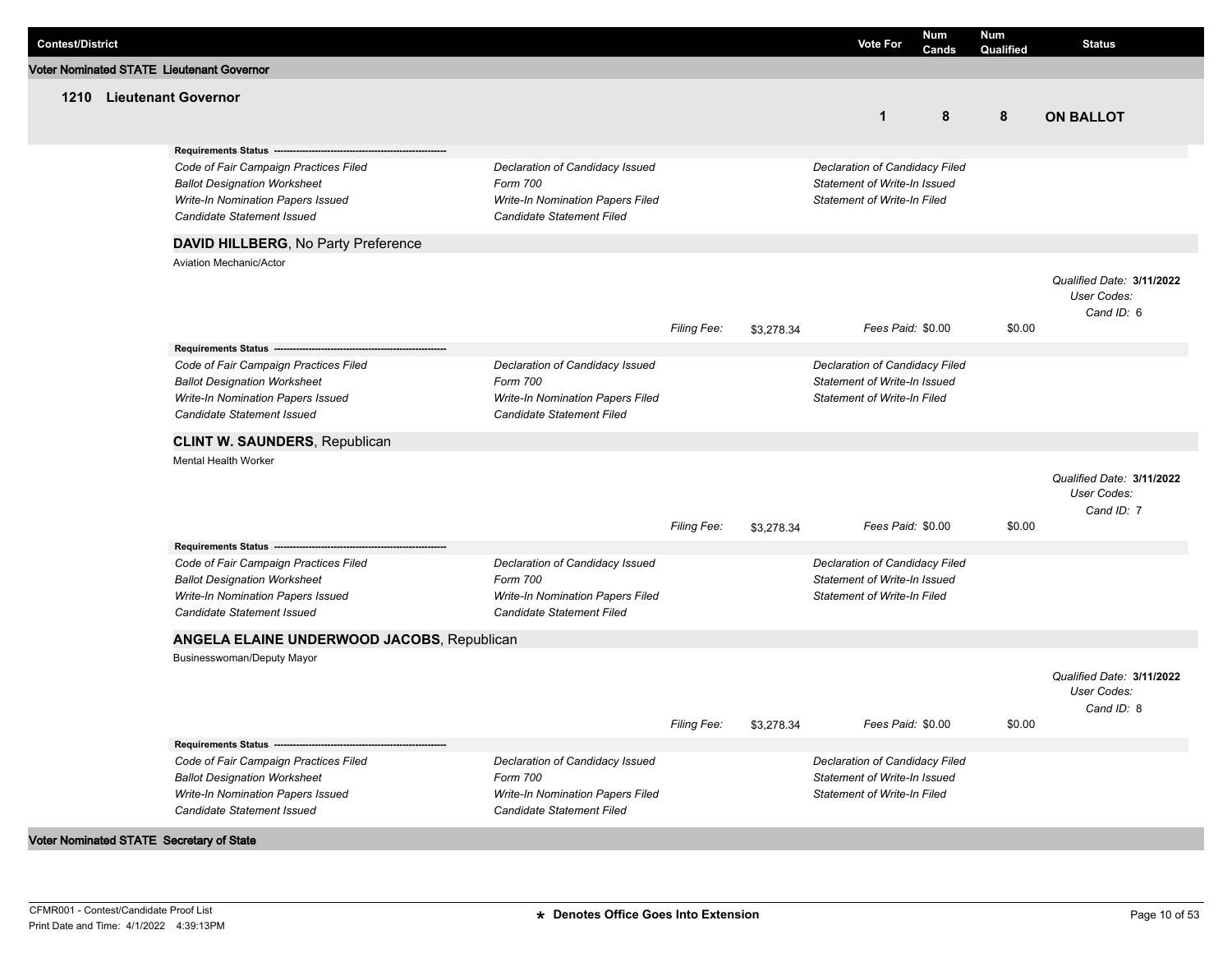| <b>Contest/District</b> |                           |                                                                                                                                                 |                                                                                                                     |                    |            | <b>Vote For</b>                                                                                      | Num<br>Cands   | <b>Num</b><br>Qualified | <b>Status</b>                                          |
|-------------------------|---------------------------|-------------------------------------------------------------------------------------------------------------------------------------------------|---------------------------------------------------------------------------------------------------------------------|--------------------|------------|------------------------------------------------------------------------------------------------------|----------------|-------------------------|--------------------------------------------------------|
|                         |                           | Voter Nominated STATE Secretary of State                                                                                                        |                                                                                                                     |                    |            |                                                                                                      |                |                         |                                                        |
|                         | * 1220 Secretary of State |                                                                                                                                                 |                                                                                                                     |                    |            |                                                                                                      |                |                         |                                                        |
|                         |                           |                                                                                                                                                 | *0 County Of San Joaquin                                                                                            |                    |            | $\mathbf{1}$                                                                                         | $\overline{7}$ | $\overline{7}$          | <b>ON BALLOT</b>                                       |
|                         |                           |                                                                                                                                                 |                                                                                                                     |                    |            |                                                                                                      |                |                         |                                                        |
|                         | Candidate(s):             | <b>SHIRLEY N. WEBER, Democratic</b>                                                                                                             |                                                                                                                     |                    |            |                                                                                                      |                |                         |                                                        |
|                         |                           | Appointed California Secretary Of State                                                                                                         |                                                                                                                     | <b>Filing Fee:</b> | \$3,278.34 | Fees Paid: \$0.00                                                                                    |                | \$0.00                  | Qualified Date: 3/11/2022<br>User Codes:<br>Cand ID: 1 |
|                         |                           | Requirements Status -------------------------                                                                                                   |                                                                                                                     |                    |            |                                                                                                      |                |                         |                                                        |
|                         |                           | Code of Fair Campaign Practices Filed<br><b>Ballot Designation Worksheet</b><br>Write-In Nomination Papers Issued<br>Candidate Statement Issued | Declaration of Candidacy Issued<br>Form 700<br>Write-In Nomination Papers Filed<br>Candidate Statement Filed        |                    |            | Declaration of Candidacy Filed<br>Statement of Write-In Issued<br><b>Statement of Write-In Filed</b> |                |                         |                                                        |
|                         |                           | RACHEL HAMM, Republican                                                                                                                         |                                                                                                                     |                    |            |                                                                                                      |                |                         |                                                        |
|                         |                           | Author                                                                                                                                          |                                                                                                                     | Filing Fee:        |            | Fees Paid: \$0.00                                                                                    |                | \$0.00                  | Qualified Date: 3/11/2022<br>User Codes:<br>Cand ID: 2 |
|                         |                           |                                                                                                                                                 |                                                                                                                     |                    | \$3,278.34 |                                                                                                      |                |                         |                                                        |
|                         |                           | Code of Fair Campaign Practices Filed<br><b>Ballot Designation Worksheet</b><br>Write-In Nomination Papers Issued<br>Candidate Statement Issued | Declaration of Candidacy Issued<br>Form 700<br>Write-In Nomination Papers Filed<br>Candidate Statement Filed        |                    |            | Declaration of Candidacy Filed<br>Statement of Write-In Issued<br><b>Statement of Write-In Filed</b> |                |                         |                                                        |
|                         |                           | RAUL RODRIGUEZ JR., Republican                                                                                                                  |                                                                                                                     |                    |            |                                                                                                      |                |                         |                                                        |
|                         |                           | Retired Warehouseman                                                                                                                            |                                                                                                                     | <b>Filing Fee:</b> | \$3,278.34 | Fees Paid: \$0.00                                                                                    |                | \$0.00                  | Qualified Date: 3/11/2022<br>User Codes:<br>Cand ID: 3 |
|                         |                           | Requirements Status ---                                                                                                                         |                                                                                                                     |                    |            |                                                                                                      |                |                         |                                                        |
|                         |                           | Code of Fair Campaign Practices Filed<br><b>Ballot Designation Worksheet</b><br>Write-In Nomination Papers Issued<br>Candidate Statement Issued | Declaration of Candidacy Issued<br>Form 700<br><b>Write-In Nomination Papers Filed</b><br>Candidate Statement Filed |                    |            | Declaration of Candidacy Filed<br>Statement of Write-In Issued<br><b>Statement of Write-In Filed</b> |                |                         |                                                        |
|                         |                           | <b>GARY N. BLENNER, Green</b>                                                                                                                   |                                                                                                                     |                    |            |                                                                                                      |                |                         |                                                        |
|                         |                           | Teacher                                                                                                                                         |                                                                                                                     | Filing Fee:        | \$3,278.34 | Fees Paid: \$0.00                                                                                    |                | \$0.00                  | Qualified Date: 3/11/2022<br>User Codes:<br>Cand ID: 4 |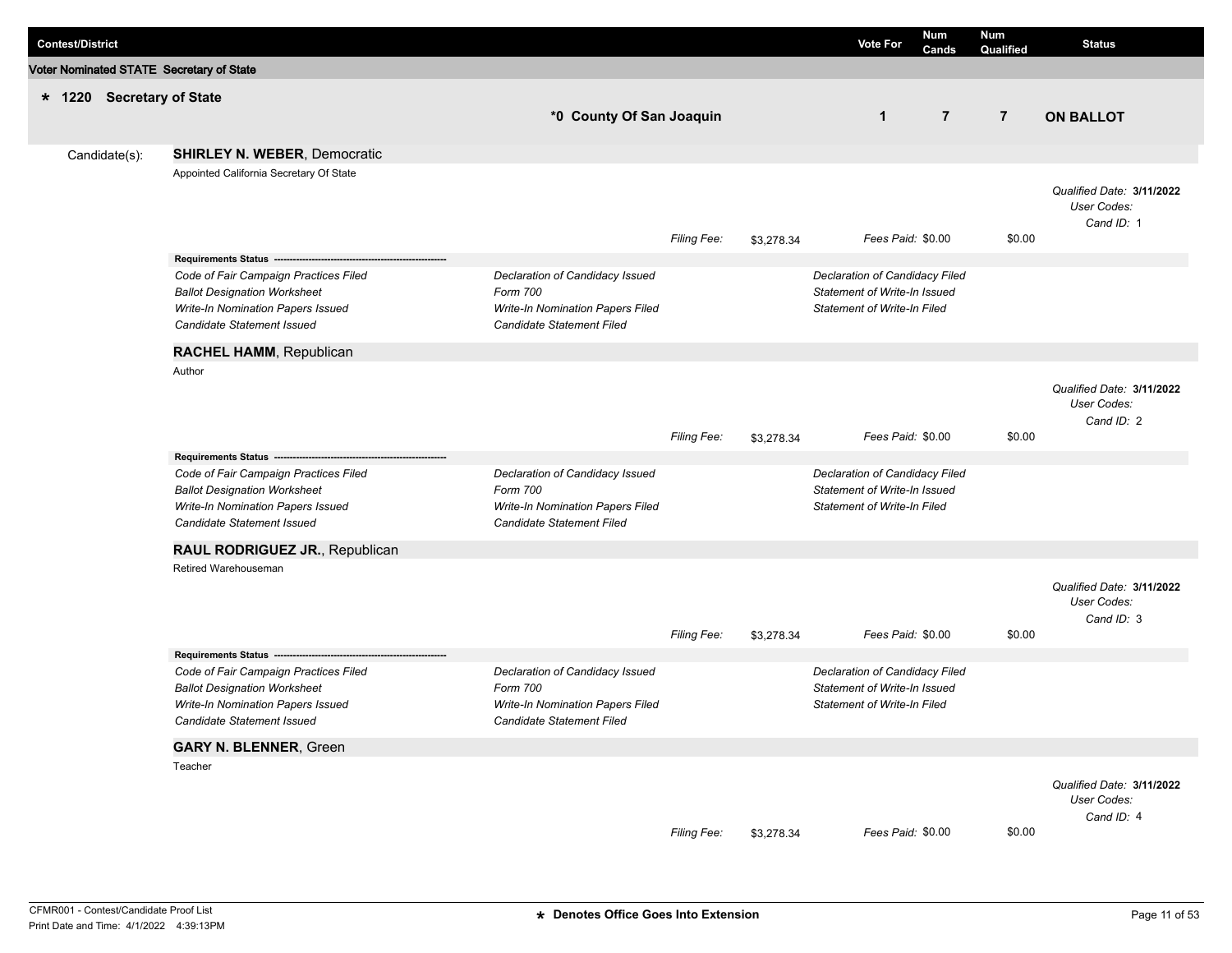| <b>Contest/District</b>                 |                         |                                                                                                                                                                                  |                                                                                                              |                    |            | <b>Vote For</b>                                                                                      | Num<br>Cands   | <b>Num</b><br>Qualified | <b>Status</b>                                          |
|-----------------------------------------|-------------------------|----------------------------------------------------------------------------------------------------------------------------------------------------------------------------------|--------------------------------------------------------------------------------------------------------------|--------------------|------------|------------------------------------------------------------------------------------------------------|----------------|-------------------------|--------------------------------------------------------|
|                                         |                         | Voter Nominated STATE Secretary of State                                                                                                                                         |                                                                                                              |                    |            |                                                                                                      |                |                         |                                                        |
|                                         | 1220 Secretary of State |                                                                                                                                                                                  |                                                                                                              |                    |            | $\mathbf{1}$                                                                                         | $\overline{7}$ | $\overline{7}$          | <b>ON BALLOT</b>                                       |
|                                         |                         | Requirements Status -----------------                                                                                                                                            |                                                                                                              |                    |            |                                                                                                      |                |                         |                                                        |
|                                         |                         | Code of Fair Campaign Practices Filed<br><b>Ballot Designation Worksheet</b><br>Write-In Nomination Papers Issued<br>Candidate Statement Issued                                  | Declaration of Candidacy Issued<br>Form 700<br>Write-In Nomination Papers Filed<br>Candidate Statement Filed |                    |            | Declaration of Candidacy Filed<br>Statement of Write-In Issued<br><b>Statement of Write-In Filed</b> |                |                         |                                                        |
|                                         |                         | MATTHEW D. CINQUANTA, No Party Preference                                                                                                                                        |                                                                                                              |                    |            |                                                                                                      |                |                         |                                                        |
|                                         |                         | Private Investigator                                                                                                                                                             |                                                                                                              | <b>Filing Fee:</b> | \$3,278.34 | Fees Paid: \$0.00                                                                                    |                | \$0.00                  | Qualified Date: 3/11/2022<br>User Codes:<br>Cand ID: 5 |
|                                         |                         |                                                                                                                                                                                  |                                                                                                              |                    |            |                                                                                                      |                |                         |                                                        |
|                                         |                         | Code of Fair Campaign Practices Filed<br><b>Ballot Designation Worksheet</b><br>Write-In Nomination Papers Issued<br>Candidate Statement Issued                                  | Declaration of Candidacy Issued<br>Form 700<br>Write-In Nomination Papers Filed<br>Candidate Statement Filed |                    |            | Declaration of Candidacy Filed<br>Statement of Write-In Issued<br><b>Statement of Write-In Filed</b> |                |                         |                                                        |
|                                         |                         | JAMES "JW" PAINE, Republican                                                                                                                                                     |                                                                                                              |                    |            |                                                                                                      |                |                         |                                                        |
|                                         |                         | <b>Teamster Truck Driver</b>                                                                                                                                                     |                                                                                                              | <b>Filing Fee:</b> | \$3,278.34 | Fees Paid: \$0.00                                                                                    |                | \$0.00                  | Qualified Date: 3/11/2022<br>User Codes:<br>Cand ID: 6 |
|                                         |                         | Requirements Status --<br>Code of Fair Campaign Practices Filed<br><b>Ballot Designation Worksheet</b><br>Write-In Nomination Papers Issued<br><b>Candidate Statement Issued</b> | Declaration of Candidacy Issued<br>Form 700<br>Write-In Nomination Papers Filed<br>Candidate Statement Filed |                    |            | Declaration of Candidacy Filed<br>Statement of Write-In Issued<br><b>Statement of Write-In Filed</b> |                |                         |                                                        |
|                                         |                         | ROB BERNOSKY, Republican                                                                                                                                                         |                                                                                                              |                    |            |                                                                                                      |                |                         |                                                        |
|                                         |                         | <b>Chief Financial Officer</b>                                                                                                                                                   |                                                                                                              | <b>Filing Fee:</b> | \$3,278.34 | Fees Paid: \$0.00                                                                                    |                | \$0.00                  | Qualified Date: 3/11/2022<br>User Codes:<br>Cand ID: 7 |
|                                         |                         | Requirements Status -------------------                                                                                                                                          |                                                                                                              |                    |            |                                                                                                      |                |                         |                                                        |
|                                         |                         | Code of Fair Campaign Practices Filed<br><b>Ballot Designation Worksheet</b><br>Write-In Nomination Papers Issued<br>Candidate Statement Issued                                  | Declaration of Candidacy Issued<br>Form 700<br>Write-In Nomination Papers Filed<br>Candidate Statement Filed |                    |            | Declaration of Candidacy Filed<br>Statement of Write-In Issued<br><b>Statement of Write-In Filed</b> |                |                         |                                                        |
| <b>Voter Nominated STATE Controller</b> |                         |                                                                                                                                                                                  |                                                                                                              |                    |            |                                                                                                      |                |                         |                                                        |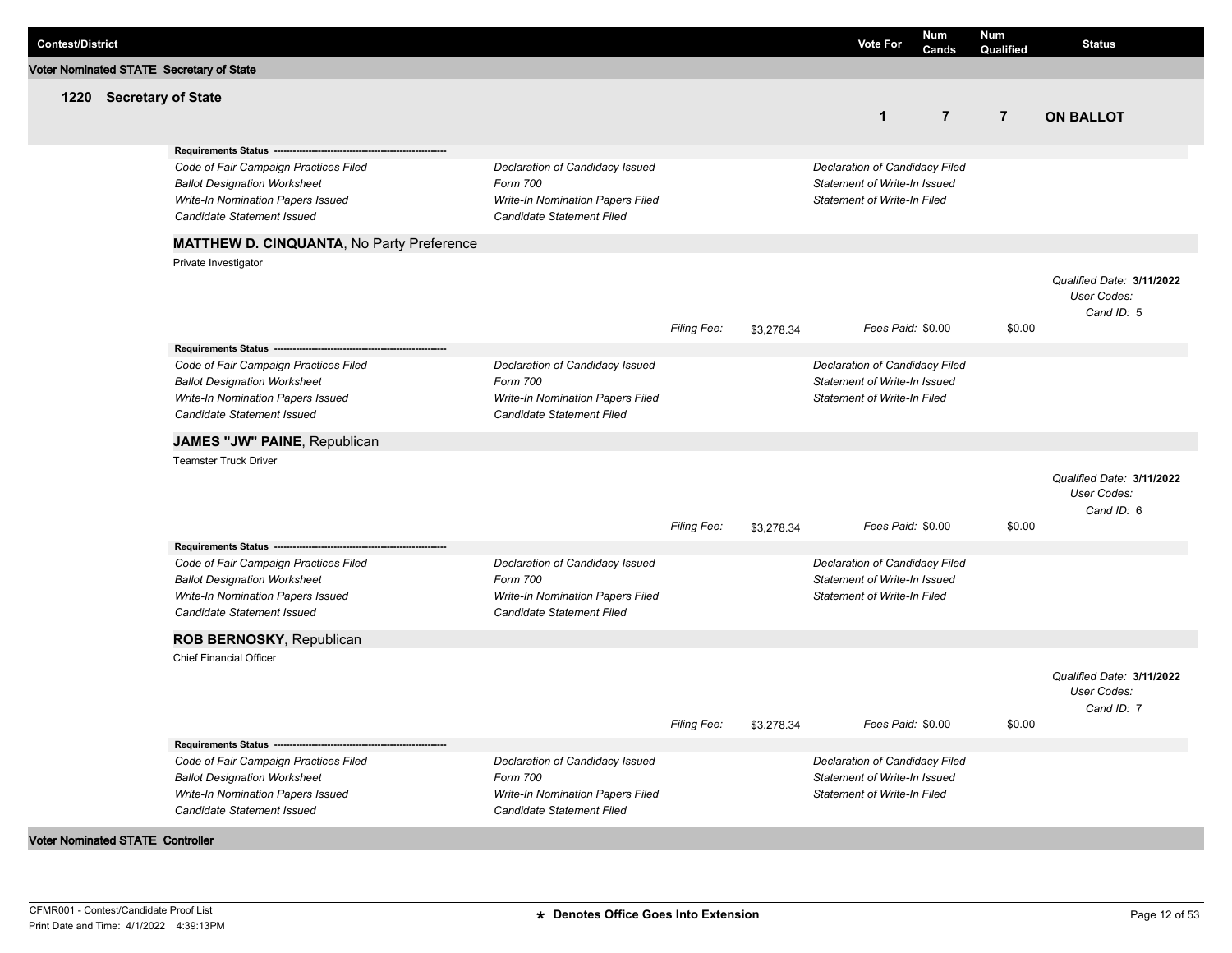| <b>Contest/District</b> |                                         |                                                                                                                                                 |                                                                                                                     |                    |            | <b>Vote For</b>                                                                                      | Num<br>Cands | <b>Num</b><br>Qualified | <b>Status</b>                                          |
|-------------------------|-----------------------------------------|-------------------------------------------------------------------------------------------------------------------------------------------------|---------------------------------------------------------------------------------------------------------------------|--------------------|------------|------------------------------------------------------------------------------------------------------|--------------|-------------------------|--------------------------------------------------------|
|                         | <b>Voter Nominated STATE Controller</b> |                                                                                                                                                 |                                                                                                                     |                    |            |                                                                                                      |              |                         |                                                        |
|                         | * 1230 Controller                       |                                                                                                                                                 |                                                                                                                     |                    |            |                                                                                                      |              |                         |                                                        |
|                         |                                         |                                                                                                                                                 | *0 County Of San Joaquin                                                                                            |                    |            | $\mathbf 1$                                                                                          | 6            | 6                       | <b>ON BALLOT</b>                                       |
|                         |                                         |                                                                                                                                                 |                                                                                                                     |                    |            |                                                                                                      |              |                         |                                                        |
|                         | Candidate(s):                           | <b>MALIA M. COHEN, Democratic</b>                                                                                                               |                                                                                                                     |                    |            |                                                                                                      |              |                         |                                                        |
|                         |                                         | California State Board of Equalization Member                                                                                                   |                                                                                                                     | Filing Fee:        | \$3,496.86 | Fees Paid: \$0.00                                                                                    |              | \$0.00                  | Qualified Date: 3/11/2022<br>User Codes:<br>Cand ID: 1 |
|                         |                                         | Requirements Status ---                                                                                                                         |                                                                                                                     |                    |            |                                                                                                      |              |                         |                                                        |
|                         |                                         | Code of Fair Campaign Practices Filed<br><b>Ballot Designation Worksheet</b><br>Write-In Nomination Papers Issued<br>Candidate Statement Issued | Declaration of Candidacy Issued<br>Form 700<br>Write-In Nomination Papers Filed<br>Candidate Statement Filed        |                    |            | Declaration of Candidacy Filed<br>Statement of Write-In Issued<br><b>Statement of Write-In Filed</b> |              |                         |                                                        |
|                         |                                         | <b>RON GALPERIN, Democratic</b>                                                                                                                 |                                                                                                                     |                    |            |                                                                                                      |              |                         |                                                        |
|                         |                                         | Controller, City of Los Angeles/Attorney                                                                                                        |                                                                                                                     | Filing Fee:        | \$3,496.86 | Fees Paid: \$0.00                                                                                    |              | \$0.00                  | Qualified Date: 3/11/2022<br>User Codes:<br>Cand ID: 2 |
|                         |                                         | Requirements Status --                                                                                                                          |                                                                                                                     |                    |            |                                                                                                      |              |                         |                                                        |
|                         |                                         | Code of Fair Campaign Practices Filed<br><b>Ballot Designation Worksheet</b><br>Write-In Nomination Papers Issued<br>Candidate Statement Issued | Declaration of Candidacy Issued<br>Form 700<br>Write-In Nomination Papers Filed<br>Candidate Statement Filed        |                    |            | Declaration of Candidacy Filed<br>Statement of Write-In Issued<br><b>Statement of Write-In Filed</b> |              |                         |                                                        |
|                         |                                         | <b>STEVE GLAZER, Democratic</b>                                                                                                                 |                                                                                                                     |                    |            |                                                                                                      |              |                         |                                                        |
|                         |                                         | California State Senator                                                                                                                        |                                                                                                                     | <b>Filing Fee:</b> | \$3,496.86 | Fees Paid: \$0.00                                                                                    |              | \$0.00                  | Qualified Date: 3/11/2022<br>User Codes:<br>Cand ID: 3 |
|                         |                                         | Requirements Status ------------------                                                                                                          |                                                                                                                     |                    |            |                                                                                                      |              |                         |                                                        |
|                         |                                         | Code of Fair Campaign Practices Filed<br><b>Ballot Designation Worksheet</b><br>Write-In Nomination Papers Issued<br>Candidate Statement Issued | Declaration of Candidacy Issued<br>Form 700<br><b>Write-In Nomination Papers Filed</b><br>Candidate Statement Filed |                    |            | Declaration of Candidacy Filed<br>Statement of Write-In Issued<br><b>Statement of Write-In Filed</b> |              |                         |                                                        |
|                         |                                         | <b>YVONNE YIU, Democratic</b>                                                                                                                   |                                                                                                                     |                    |            |                                                                                                      |              |                         |                                                        |
|                         |                                         | <b>Chief Financial Officer</b>                                                                                                                  |                                                                                                                     | Filing Fee:        | \$3,496.86 | Fees Paid: \$0.00                                                                                    |              | \$0.00                  | Qualified Date: 3/11/2022<br>User Codes:<br>Cand ID: 4 |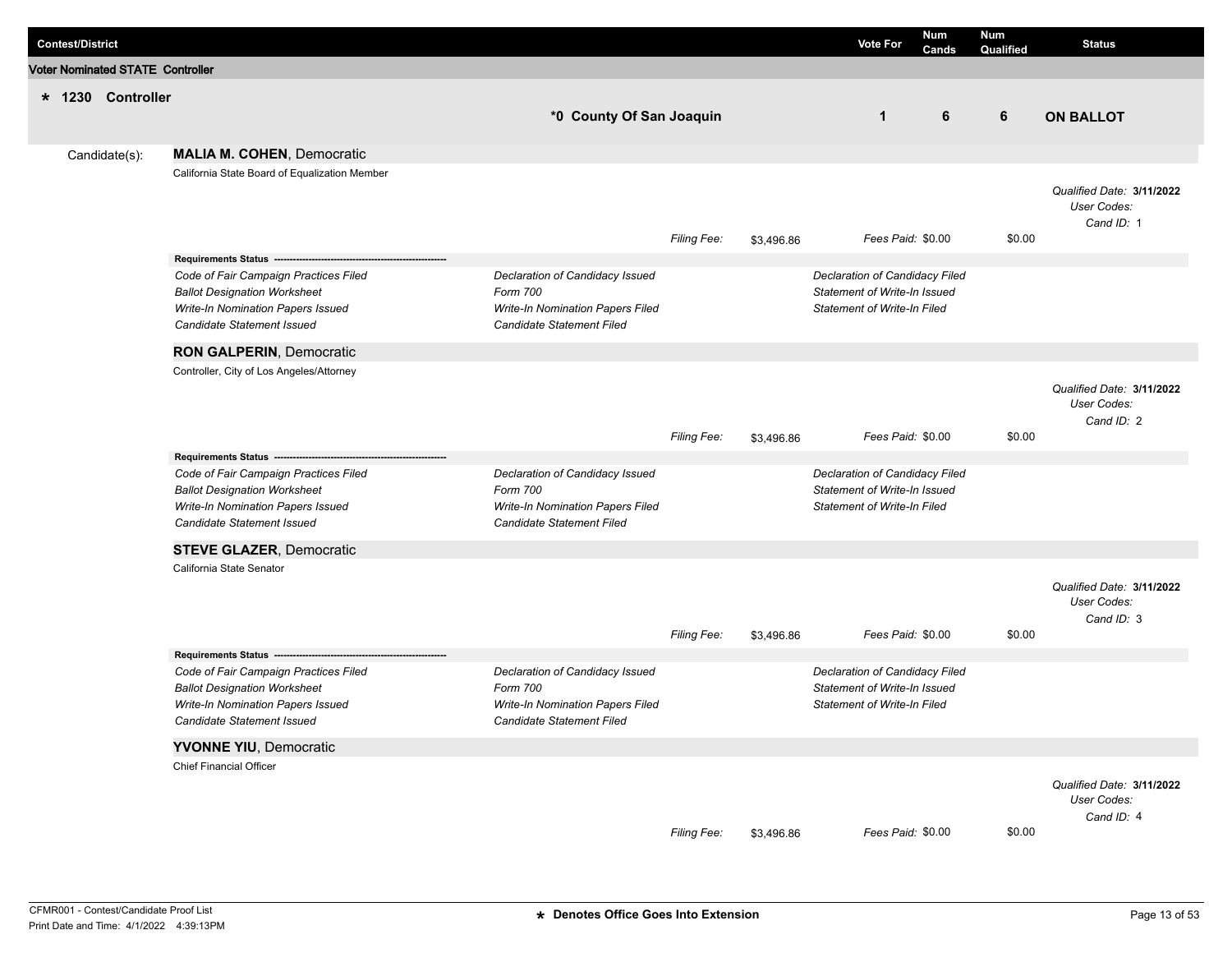| <b>Contest/District</b>                 |                                                                                                                                                                                                   |                                                                                                                     |                    |            | <b>Vote For</b>                                                                                      | <b>Num</b><br>Cands | <b>Num</b><br>Qualified | <b>Status</b>                                          |
|-----------------------------------------|---------------------------------------------------------------------------------------------------------------------------------------------------------------------------------------------------|---------------------------------------------------------------------------------------------------------------------|--------------------|------------|------------------------------------------------------------------------------------------------------|---------------------|-------------------------|--------------------------------------------------------|
| <b>Voter Nominated STATE Controller</b> |                                                                                                                                                                                                   |                                                                                                                     |                    |            |                                                                                                      |                     |                         |                                                        |
| 1230 Controller                         |                                                                                                                                                                                                   |                                                                                                                     |                    |            | $\mathbf{1}$                                                                                         | 6                   | 6                       | <b>ON BALLOT</b>                                       |
|                                         | Requirements Status -------------------<br>Code of Fair Campaign Practices Filed<br><b>Ballot Designation Worksheet</b><br>Write-In Nomination Papers Issued<br><b>Candidate Statement Issued</b> | Declaration of Candidacy Issued<br>Form 700<br>Write-In Nomination Papers Filed<br><b>Candidate Statement Filed</b> |                    |            | Declaration of Candidacy Filed<br>Statement of Write-In Issued<br>Statement of Write-In Filed        |                     |                         |                                                        |
|                                         | <b>LANHEE CHEN, Republican</b>                                                                                                                                                                    |                                                                                                                     |                    |            |                                                                                                      |                     |                         |                                                        |
|                                         | Fiscal Advisor/Educator                                                                                                                                                                           |                                                                                                                     | <b>Filing Fee:</b> | \$3,496.86 | Fees Paid: \$0.00                                                                                    |                     | \$0.00                  | Qualified Date: 3/11/2022<br>User Codes:<br>Cand ID: 5 |
|                                         | Requirements Status ----------------------------                                                                                                                                                  |                                                                                                                     |                    |            |                                                                                                      |                     |                         |                                                        |
|                                         | Code of Fair Campaign Practices Filed<br><b>Ballot Designation Worksheet</b><br>Write-In Nomination Papers Issued<br>Candidate Statement Issued                                                   | Declaration of Candidacy Issued<br>Form 700<br><b>Write-In Nomination Papers Filed</b><br>Candidate Statement Filed |                    |            | Declaration of Candidacy Filed<br>Statement of Write-In Issued<br>Statement of Write-In Filed        |                     |                         |                                                        |
|                                         | <b>LAURA WELLS, Green</b>                                                                                                                                                                         |                                                                                                                     |                    |            |                                                                                                      |                     |                         |                                                        |
|                                         | <b>Financial Analyst</b>                                                                                                                                                                          |                                                                                                                     | Filing Fee:        | \$3,496.86 | Fees Paid: \$0.00                                                                                    |                     | \$0.00                  | Qualified Date: 3/11/2022<br>User Codes:<br>Cand ID: 6 |
|                                         | Requirements Status ----------------------------                                                                                                                                                  |                                                                                                                     |                    |            |                                                                                                      |                     |                         |                                                        |
|                                         | Code of Fair Campaign Practices Filed<br><b>Ballot Designation Worksheet</b><br>Write-In Nomination Papers Issued<br>Candidate Statement Issued                                                   | Declaration of Candidacy Issued<br>Form 700<br>Write-In Nomination Papers Filed<br>Candidate Statement Filed        |                    |            | Declaration of Candidacy Filed<br>Statement of Write-In Issued<br><b>Statement of Write-In Filed</b> |                     |                         |                                                        |
| Voter Nominated STATE Treasurer         |                                                                                                                                                                                                   |                                                                                                                     |                    |            |                                                                                                      |                     |                         |                                                        |
| 1240 Treasurer                          |                                                                                                                                                                                                   | *0 County Of San Joaquin                                                                                            |                    |            | $\mathbf{1}$                                                                                         | 4                   | 4                       | <b>ON BALLOT</b>                                       |
| Candidate(s):                           | <b>MEGHANN ADAMS, Peace and Freedom</b>                                                                                                                                                           |                                                                                                                     |                    |            |                                                                                                      |                     |                         |                                                        |
|                                         | <b>School Bus Driver</b>                                                                                                                                                                          |                                                                                                                     | Filing Fee:        | \$3,496.86 | Fees Paid: \$0.00                                                                                    |                     | \$0.00                  | Qualified Date: 3/11/2022<br>User Codes:<br>Cand ID: 1 |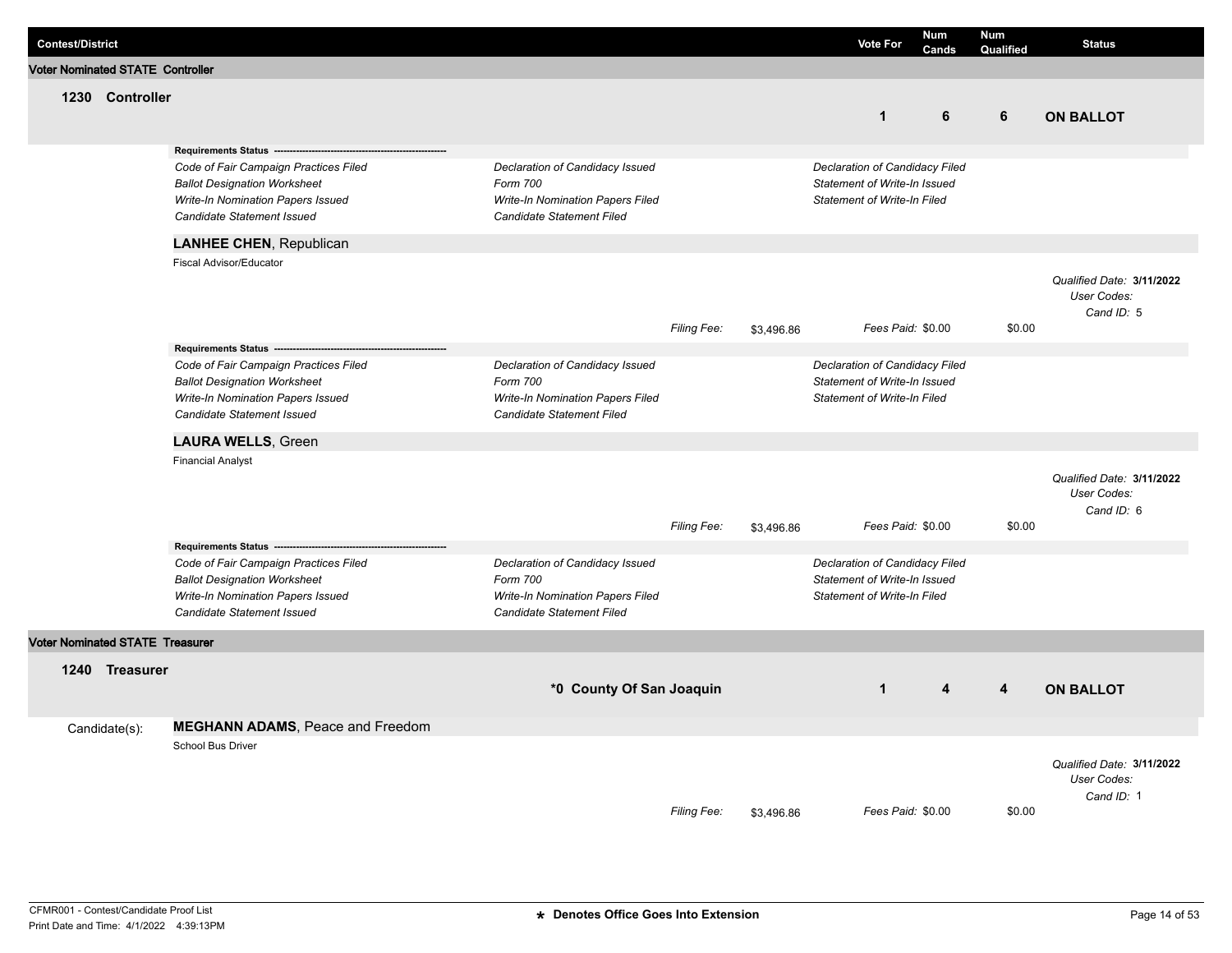| <b>Contest/District</b> |                                |                                                                   |                                                                            |                                 |                                                                                                              |                    |            | <b>Vote For</b>                                                                                      | <b>Num</b><br>Cands | <b>Num</b><br>Qualified | <b>Status</b>                                          |
|-------------------------|--------------------------------|-------------------------------------------------------------------|----------------------------------------------------------------------------|---------------------------------|--------------------------------------------------------------------------------------------------------------|--------------------|------------|------------------------------------------------------------------------------------------------------|---------------------|-------------------------|--------------------------------------------------------|
|                         | oter Nominated STATE Treasurer |                                                                   |                                                                            |                                 |                                                                                                              |                    |            |                                                                                                      |                     |                         |                                                        |
|                         | 1240 Treasurer                 |                                                                   |                                                                            |                                 |                                                                                                              |                    |            | $\mathbf{1}$                                                                                         | 4                   | 4                       | <b>ON BALLOT</b>                                       |
|                         |                                | Requirements Status ---                                           |                                                                            |                                 |                                                                                                              |                    |            |                                                                                                      |                     |                         |                                                        |
|                         |                                | <b>Ballot Designation Worksheet</b><br>Candidate Statement Issued | Code of Fair Campaign Practices Filed<br>Write-In Nomination Papers Issued |                                 | Declaration of Candidacy Issued<br>Form 700<br>Write-In Nomination Papers Filed<br>Candidate Statement Filed |                    |            | Declaration of Candidacy Filed<br>Statement of Write-In Issued<br><b>Statement of Write-In Filed</b> |                     |                         |                                                        |
|                         |                                | Filing History ---                                                |                                                                            |                                 |                                                                                                              |                    |            |                                                                                                      |                     |                         |                                                        |
|                         |                                | <b>Filing Type</b><br>NOM/SIL                                     | Date<br>2/8/2022                                                           | Description<br>SIL/NOM 2/8/2022 | <b>Payment Method</b><br>(none recorded)                                                                     |                    |            |                                                                                                      |                     |                         |                                                        |
|                         |                                | FIONA MA, Democratic                                              |                                                                            |                                 |                                                                                                              |                    |            |                                                                                                      |                     |                         |                                                        |
|                         |                                | State Treasurer/CPA                                               |                                                                            |                                 |                                                                                                              |                    |            |                                                                                                      |                     |                         | Qualified Date: 3/11/2022<br>User Codes:<br>Cand ID: 2 |
|                         |                                |                                                                   |                                                                            |                                 |                                                                                                              | <b>Filing Fee:</b> | \$3,496.86 | Fees Paid: \$0.00                                                                                    |                     | \$0.00                  |                                                        |
|                         |                                |                                                                   |                                                                            |                                 |                                                                                                              |                    |            |                                                                                                      |                     |                         |                                                        |
|                         |                                | <b>Ballot Designation Worksheet</b><br>Candidate Statement Issued | Code of Fair Campaign Practices Filed<br>Write-In Nomination Papers Issued |                                 | Declaration of Candidacy Issued<br>Form 700<br>Write-In Nomination Papers Filed<br>Candidate Statement Filed |                    |            | Declaration of Candidacy Filed<br>Statement of Write-In Issued<br><b>Statement of Write-In Filed</b> |                     |                         |                                                        |
|                         |                                | <b>ANDREW DO, Republican</b>                                      |                                                                            |                                 |                                                                                                              |                    |            |                                                                                                      |                     |                         |                                                        |
|                         |                                | <b>Chief Financial Officer</b>                                    |                                                                            |                                 |                                                                                                              | <b>Filing Fee:</b> | \$3,496.86 | Fees Paid: \$0.00                                                                                    |                     | \$0.00                  | Qualified Date: 3/11/2022<br>User Codes:<br>Cand ID: 3 |
|                         |                                |                                                                   | Requirements Status ------------------------                               |                                 |                                                                                                              |                    |            |                                                                                                      |                     |                         |                                                        |
|                         |                                | <b>Ballot Designation Worksheet</b><br>Candidate Statement Issued | Code of Fair Campaign Practices Filed<br>Write-In Nomination Papers Issued |                                 | Declaration of Candidacy Issued<br>Form 700<br>Write-In Nomination Papers Filed<br>Candidate Statement Filed |                    |            | Declaration of Candidacy Filed<br>Statement of Write-In Issued<br><b>Statement of Write-In Filed</b> |                     |                         |                                                        |
|                         |                                |                                                                   | JACK M. GUERRERO, Republican                                               |                                 |                                                                                                              |                    |            |                                                                                                      |                     |                         |                                                        |
|                         |                                | Councilmember/CPA/Economist                                       |                                                                            |                                 |                                                                                                              | <b>Filing Fee:</b> | \$3,496.86 | Fees Paid: \$0.00                                                                                    |                     | \$0.00                  | Qualified Date: 3/11/2022<br>User Codes:<br>Cand ID: 4 |
|                         |                                | Requirements Status --------------------                          |                                                                            |                                 |                                                                                                              |                    |            |                                                                                                      |                     |                         |                                                        |
|                         |                                | <b>Ballot Designation Worksheet</b><br>Candidate Statement Issued | Code of Fair Campaign Practices Filed<br>Write-In Nomination Papers Issued |                                 | Declaration of Candidacy Issued<br>Form 700<br>Write-In Nomination Papers Filed<br>Candidate Statement Filed |                    |            | Declaration of Candidacy Filed<br>Statement of Write-In Issued<br><b>Statement of Write-In Filed</b> |                     |                         |                                                        |

**Voter I**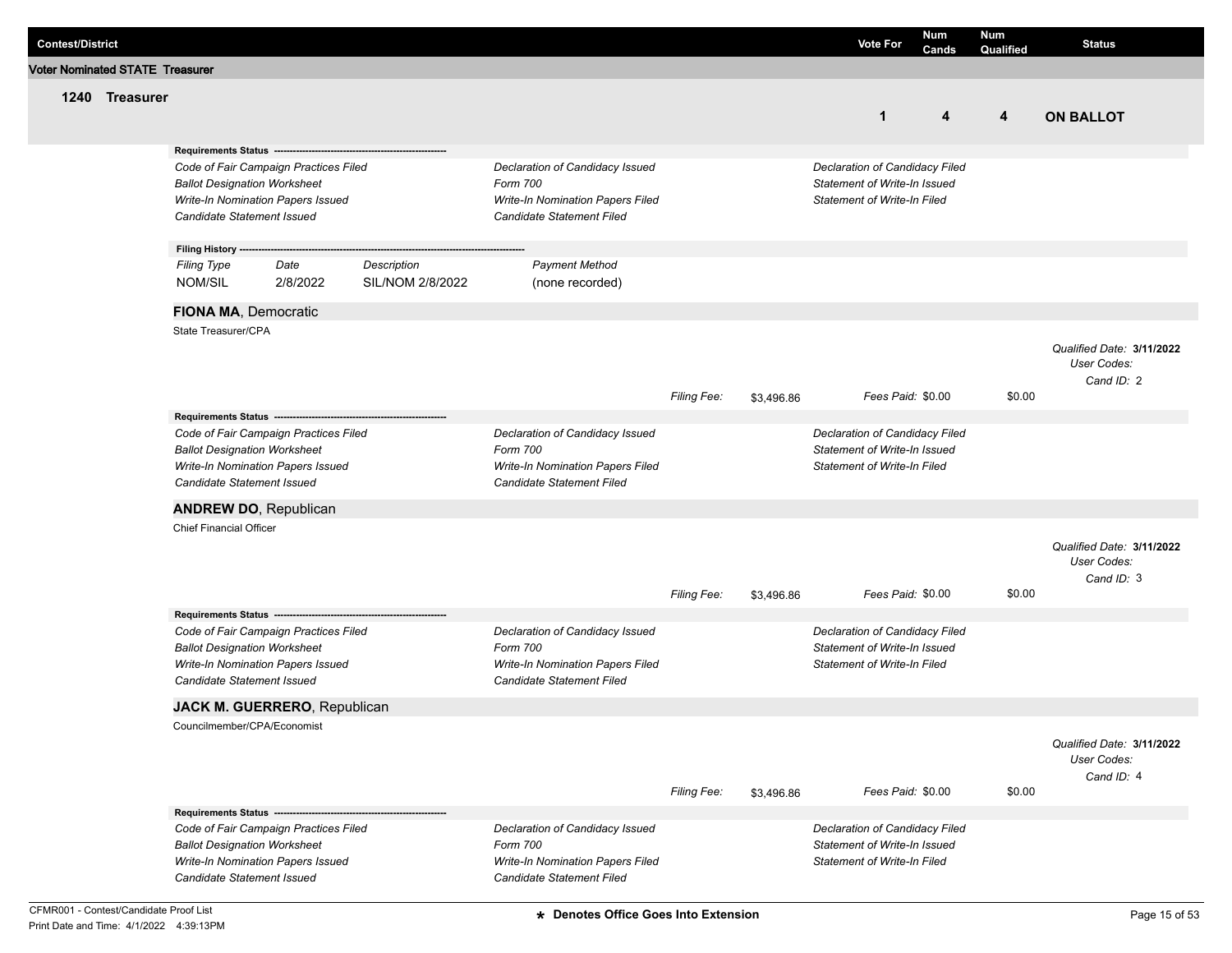| <b>Contest/District</b>                |                                        |                                                                                                                                                 |                                                                                                              |             | <b>Vote For</b> | <b>Num</b><br>Cands                                                                                  | <b>Num</b><br>Qualified | <b>Status</b>           |                                                        |
|----------------------------------------|----------------------------------------|-------------------------------------------------------------------------------------------------------------------------------------------------|--------------------------------------------------------------------------------------------------------------|-------------|-----------------|------------------------------------------------------------------------------------------------------|-------------------------|-------------------------|--------------------------------------------------------|
|                                        | <b>Voter Nominated STATE Treasurer</b> |                                                                                                                                                 |                                                                                                              |             |                 |                                                                                                      |                         |                         |                                                        |
|                                        | 1240 Treasurer                         |                                                                                                                                                 |                                                                                                              |             |                 | $\mathbf{1}$                                                                                         | $\overline{\mathbf{4}}$ | $\overline{\mathbf{4}}$ | <b>ON BALLOT</b>                                       |
| Voter Nominated STATE Attorney General |                                        |                                                                                                                                                 |                                                                                                              |             |                 |                                                                                                      |                         |                         |                                                        |
|                                        | * 1250 Attorney General                |                                                                                                                                                 | *0 County Of San Joaquin                                                                                     |             |                 | $\mathbf{1}$                                                                                         | 5                       | 5                       | <b>ON BALLOT</b>                                       |
|                                        | Candidate(s):                          | ROB BONTA, Democratic                                                                                                                           |                                                                                                              |             |                 |                                                                                                      |                         |                         |                                                        |
|                                        |                                        | Appointed Attorney General Of The State Of California                                                                                           |                                                                                                              | Filing Fee: | \$3,796.82      | Fees Paid: \$0.00                                                                                    |                         | \$0.00                  | Qualified Date: 3/11/2022<br>User Codes:<br>Cand ID: 1 |
|                                        |                                        |                                                                                                                                                 |                                                                                                              |             |                 |                                                                                                      |                         |                         |                                                        |
|                                        |                                        | Code of Fair Campaign Practices Filed<br><b>Ballot Designation Worksheet</b><br>Write-In Nomination Papers Issued<br>Candidate Statement Issued | Declaration of Candidacy Issued<br>Form 700<br>Write-In Nomination Papers Filed<br>Candidate Statement Filed |             |                 | Declaration of Candidacy Filed<br>Statement of Write-In Issued<br><b>Statement of Write-In Filed</b> |                         |                         |                                                        |
|                                        |                                        | <b>ERIC EARLY, Republican</b>                                                                                                                   |                                                                                                              |             |                 |                                                                                                      |                         |                         |                                                        |
|                                        |                                        | Attorney/Business Owner                                                                                                                         |                                                                                                              | Filing Fee: | \$3,796.82      | Fees Paid: \$0.00                                                                                    |                         | \$0.00                  | Qualified Date: 3/11/2022<br>User Codes:<br>Cand ID: 2 |
|                                        |                                        | Requirements Status --------------------------                                                                                                  |                                                                                                              |             |                 |                                                                                                      |                         |                         |                                                        |
|                                        |                                        | Code of Fair Campaign Practices Filed<br><b>Ballot Designation Worksheet</b><br>Write-In Nomination Papers Issued<br>Candidate Statement Issued | Declaration of Candidacy Issued<br>Form 700<br>Write-In Nomination Papers Filed<br>Candidate Statement Filed |             |                 | Declaration of Candidacy Filed<br>Statement of Write-In Issued<br>Statement of Write-In Filed        |                         |                         |                                                        |
|                                        |                                        | <b>NATHAN HOCHMAN, Republican</b>                                                                                                               |                                                                                                              |             |                 |                                                                                                      |                         |                         |                                                        |
|                                        |                                        | <b>General Counsel</b>                                                                                                                          |                                                                                                              | Filing Fee: | \$3,796.82      | Fees Paid: \$0.00                                                                                    |                         | \$0.00                  | Qualified Date: 3/11/2022<br>User Codes:<br>Cand ID: 3 |
|                                        |                                        | Requirements Status ------------------------                                                                                                    |                                                                                                              |             |                 |                                                                                                      |                         |                         |                                                        |
|                                        |                                        | Code of Fair Campaign Practices Filed<br><b>Ballot Designation Worksheet</b><br>Write-In Nomination Papers Issued<br>Candidate Statement Issued | Declaration of Candidacy Issued<br>Form 700<br>Write-In Nomination Papers Filed<br>Candidate Statement Filed |             |                 | Declaration of Candidacy Filed<br>Statement of Write-In Issued<br>Statement of Write-In Filed        |                         |                         |                                                        |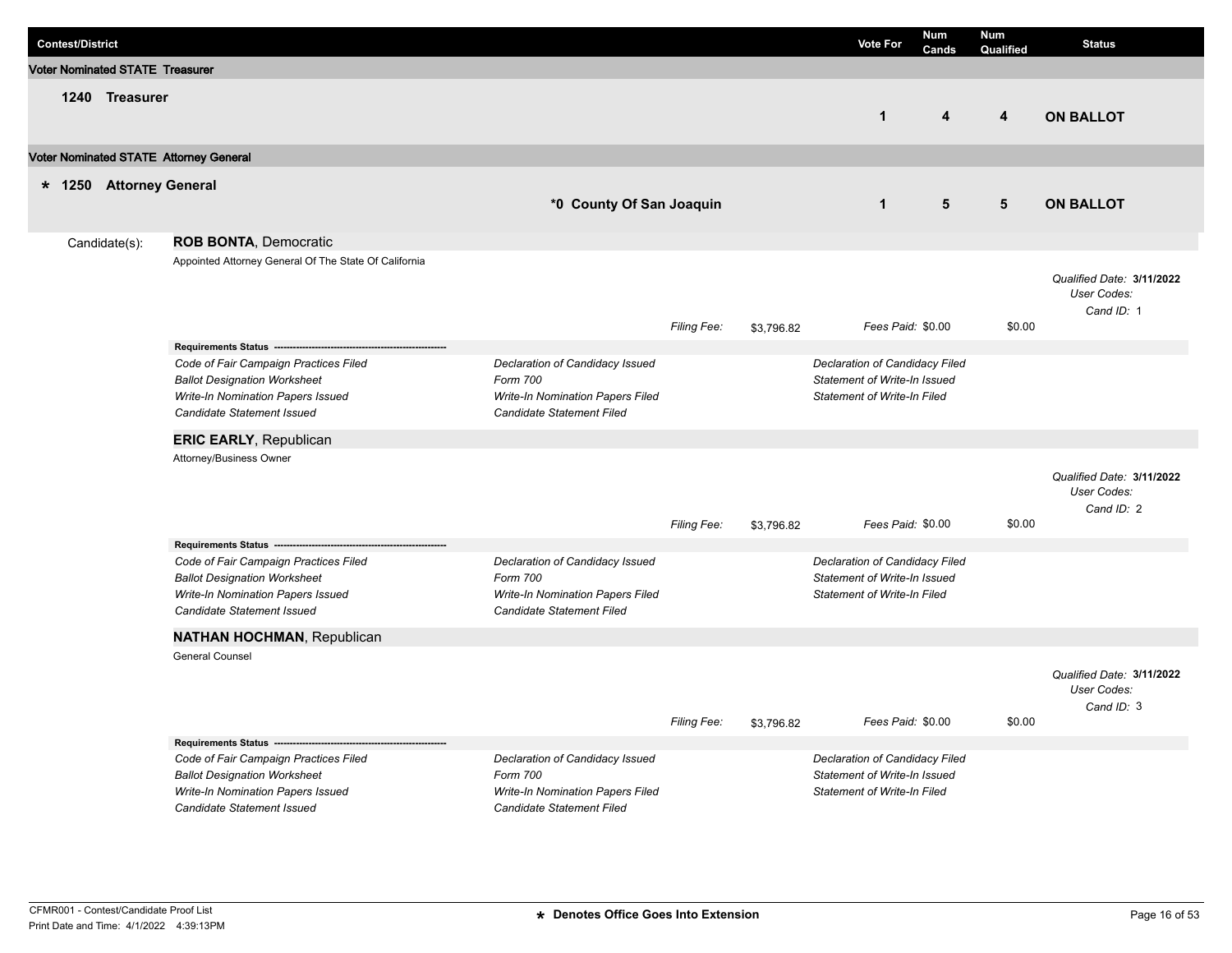| <b>Contest/District</b> |                       |                                                                                                                                                                                               |                  |                                          |                                                                                                              |                    |            | <b>Vote For</b>                                                                                      | <b>Num</b><br>Cands | <b>Num</b><br>Qualified | <b>Status</b>                                          |
|-------------------------|-----------------------|-----------------------------------------------------------------------------------------------------------------------------------------------------------------------------------------------|------------------|------------------------------------------|--------------------------------------------------------------------------------------------------------------|--------------------|------------|------------------------------------------------------------------------------------------------------|---------------------|-------------------------|--------------------------------------------------------|
|                         |                       | Voter Nominated STATE Attorney General                                                                                                                                                        |                  |                                          |                                                                                                              |                    |            |                                                                                                      |                     |                         |                                                        |
|                         | 1250 Attorney General |                                                                                                                                                                                               |                  |                                          |                                                                                                              |                    |            | $\mathbf 1$                                                                                          | 5                   | 5                       | <b>ON BALLOT</b>                                       |
|                         |                       | DAN KAPELOVITZ, Green                                                                                                                                                                         |                  |                                          |                                                                                                              |                    |            |                                                                                                      |                     |                         |                                                        |
|                         |                       | <b>Criminal Defense Attorney</b>                                                                                                                                                              |                  |                                          |                                                                                                              | Filing Fee:        | \$3,796.82 | Fees Paid: \$0.00                                                                                    |                     | \$0.00                  | Qualified Date: 3/11/2022<br>User Codes:<br>Cand ID: 4 |
|                         |                       | Requirements Status ----------------------<br>Code of Fair Campaign Practices Filed<br><b>Ballot Designation Worksheet</b><br>Write-In Nomination Papers Issued<br>Candidate Statement Issued |                  |                                          | Declaration of Candidacy Issued<br>Form 700<br>Write-In Nomination Papers Filed<br>Candidate Statement Filed |                    |            | Declaration of Candidacy Filed<br>Statement of Write-In Issued<br><b>Statement of Write-In Filed</b> |                     |                         |                                                        |
|                         |                       |                                                                                                                                                                                               |                  | ANNE MARIE SCHUBERT, No Party Preference |                                                                                                              |                    |            |                                                                                                      |                     |                         |                                                        |
|                         |                       | <b>District Attorney</b>                                                                                                                                                                      |                  |                                          |                                                                                                              | <b>Filing Fee:</b> | \$3,796.82 | Fees Paid: \$0.00                                                                                    |                     | \$0.00                  | Qualified Date: 3/11/2022<br>User Codes:<br>Cand ID: 5 |
|                         |                       | Requirements Status ----<br>Code of Fair Campaign Practices Filed<br><b>Ballot Designation Worksheet</b><br>Write-In Nomination Papers Issued<br>Candidate Statement Issued                   |                  |                                          | Declaration of Candidacy Issued<br>Form 700<br>Write-In Nomination Papers Filed<br>Candidate Statement Filed |                    |            | Declaration of Candidacy Filed<br>Statement of Write-In Issued<br><b>Statement of Write-In Filed</b> |                     |                         |                                                        |
|                         |                       | Voter Nominated STATE Insurance Commissioner                                                                                                                                                  |                  |                                          |                                                                                                              |                    |            |                                                                                                      |                     |                         |                                                        |
| 1260                    |                       | <b>Insurance Commissioner</b>                                                                                                                                                                 |                  |                                          | *0 County Of San Joaquin                                                                                     |                    |            | $\mathbf 1$                                                                                          | 9                   | 9                       | <b>ON BALLOT</b>                                       |
| Candidate(s):           |                       | <b>NATHALIE HRIZI, Peace and Freedom</b>                                                                                                                                                      |                  |                                          |                                                                                                              |                    |            |                                                                                                      |                     |                         |                                                        |
|                         |                       | Teacher/Union Officer                                                                                                                                                                         |                  |                                          |                                                                                                              | Filing Fee:        | \$3,496.86 | Fees Paid: \$0.00                                                                                    |                     | \$0.00                  | Qualified Date: 3/11/2022<br>User Codes:<br>Cand ID: 1 |
|                         |                       | Requirements Status ---------------------------------                                                                                                                                         |                  |                                          |                                                                                                              |                    |            |                                                                                                      |                     |                         |                                                        |
|                         |                       | Code of Fair Campaign Practices Filed<br><b>Ballot Designation Worksheet</b><br>Write-In Nomination Papers Issued<br>Candidate Statement Issued                                               |                  |                                          | Declaration of Candidacy Issued<br>Form 700<br>Write-In Nomination Papers Filed<br>Candidate Statement Filed |                    |            | Declaration of Candidacy Filed<br>Statement of Write-In Issued<br><b>Statement of Write-In Filed</b> |                     |                         |                                                        |
|                         |                       | Filing History ----                                                                                                                                                                           |                  |                                          |                                                                                                              |                    |            |                                                                                                      |                     |                         |                                                        |
|                         |                       | <b>Filing Type</b><br>NOM/SIL                                                                                                                                                                 | Date<br>2/8/2022 | Description<br>SIL/NOM 2/8/2022          | <b>Payment Method</b><br>(none recorded)                                                                     |                    |            |                                                                                                      |                     |                         |                                                        |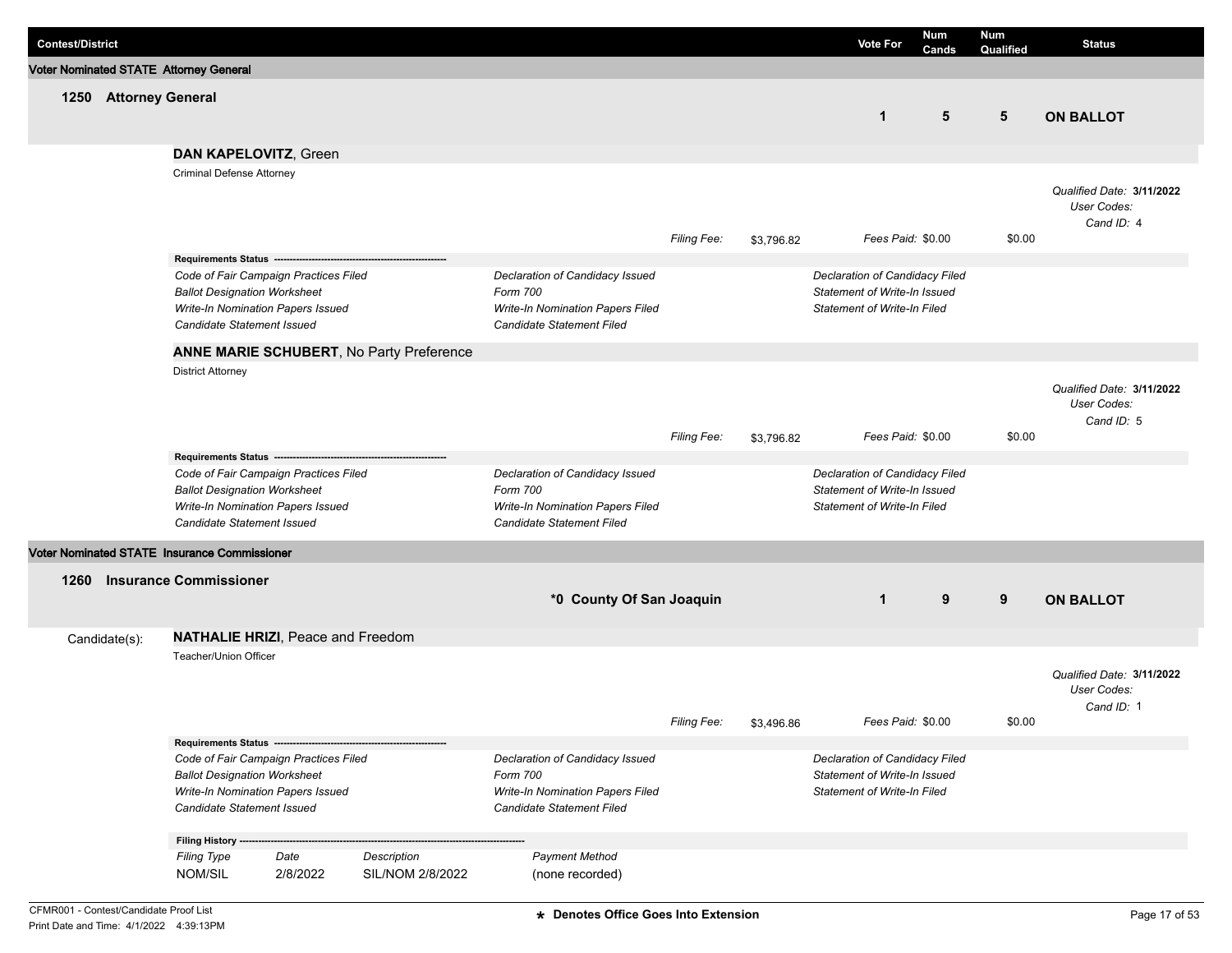| <b>Contest/District</b> |                                                                                                                                                        |                                                                                                                     |                    |            | <b>Vote For</b>                                                                                      | Num<br><b>Cands</b> | Num<br>Qualified | <b>Status</b>                                          |
|-------------------------|--------------------------------------------------------------------------------------------------------------------------------------------------------|---------------------------------------------------------------------------------------------------------------------|--------------------|------------|------------------------------------------------------------------------------------------------------|---------------------|------------------|--------------------------------------------------------|
|                         | Voter Nominated STATE Insurance Commissioner                                                                                                           |                                                                                                                     |                    |            |                                                                                                      |                     |                  |                                                        |
| 1260                    | <b>Insurance Commissioner</b>                                                                                                                          |                                                                                                                     |                    |            | $\mathbf 1$                                                                                          | 9                   | 9                | <b>ON BALLOT</b>                                       |
|                         |                                                                                                                                                        |                                                                                                                     |                    |            |                                                                                                      |                     |                  |                                                        |
|                         | <b>JASPER "JAY" JACKSON, Democratic</b>                                                                                                                |                                                                                                                     |                    |            |                                                                                                      |                     |                  |                                                        |
|                         | Paralegal                                                                                                                                              |                                                                                                                     | Filing Fee:        | \$3,496.86 | Fees Paid: \$0.00                                                                                    |                     | \$0.00           | Qualified Date: 3/11/2022<br>User Codes:<br>Cand ID: 2 |
|                         |                                                                                                                                                        |                                                                                                                     |                    |            |                                                                                                      |                     |                  |                                                        |
|                         | Code of Fair Campaign Practices Filed<br><b>Ballot Designation Worksheet</b><br>Write-In Nomination Papers Issued<br>Candidate Statement Issued        | Declaration of Candidacy Issued<br>Form 700<br>Write-In Nomination Papers Filed<br>Candidate Statement Filed        |                    |            | Declaration of Candidacy Filed<br>Statement of Write-In Issued<br><b>Statement of Write-In Filed</b> |                     |                  |                                                        |
|                         | <b>RICARDO LARA, Democratic</b>                                                                                                                        |                                                                                                                     |                    |            |                                                                                                      |                     |                  |                                                        |
|                         | Insurance Commissioner                                                                                                                                 |                                                                                                                     | Filing Fee:        | \$3,496.86 | Fees Paid: \$0.00                                                                                    |                     | \$0.00           | Qualified Date: 3/11/2022<br>User Codes:<br>Cand ID: 3 |
|                         | Requirements Status --                                                                                                                                 |                                                                                                                     |                    |            |                                                                                                      |                     |                  |                                                        |
|                         | Code of Fair Campaign Practices Filed<br><b>Ballot Designation Worksheet</b><br>Write-In Nomination Papers Issued<br><b>Candidate Statement Issued</b> | Declaration of Candidacy Issued<br>Form 700<br>Write-In Nomination Papers Filed<br>Candidate Statement Filed        |                    |            | Declaration of Candidacy Filed<br>Statement of Write-In Issued<br><b>Statement of Write-In Filed</b> |                     |                  |                                                        |
|                         | <b>MARC LEVINE, Democratic</b>                                                                                                                         |                                                                                                                     |                    |            |                                                                                                      |                     |                  |                                                        |
|                         | Member, California State Assembly                                                                                                                      |                                                                                                                     | <b>Filing Fee:</b> | \$3,496.86 | Fees Paid: \$0.00                                                                                    |                     | \$0.00           | Qualified Date: 3/11/2022<br>User Codes:<br>Cand ID: 4 |
|                         | Requirements Status ----------------                                                                                                                   |                                                                                                                     |                    |            |                                                                                                      |                     |                  |                                                        |
|                         | Code of Fair Campaign Practices Filed<br><b>Ballot Designation Worksheet</b><br>Write-In Nomination Papers Issued<br>Candidate Statement Issued        | Declaration of Candidacy Issued<br>Form 700<br><b>Write-In Nomination Papers Filed</b><br>Candidate Statement Filed |                    |            | Declaration of Candidacy Filed<br>Statement of Write-In Issued<br><b>Statement of Write-In Filed</b> |                     |                  |                                                        |
|                         | <b>GREG CONLON, Republican</b>                                                                                                                         |                                                                                                                     |                    |            |                                                                                                      |                     |                  |                                                        |
|                         | Businessman/CPA                                                                                                                                        |                                                                                                                     | Filing Fee:        | \$3,496.86 | Fees Paid: \$0.00                                                                                    |                     | \$0.00           | Qualified Date: 3/11/2022<br>User Codes:<br>Cand ID: 5 |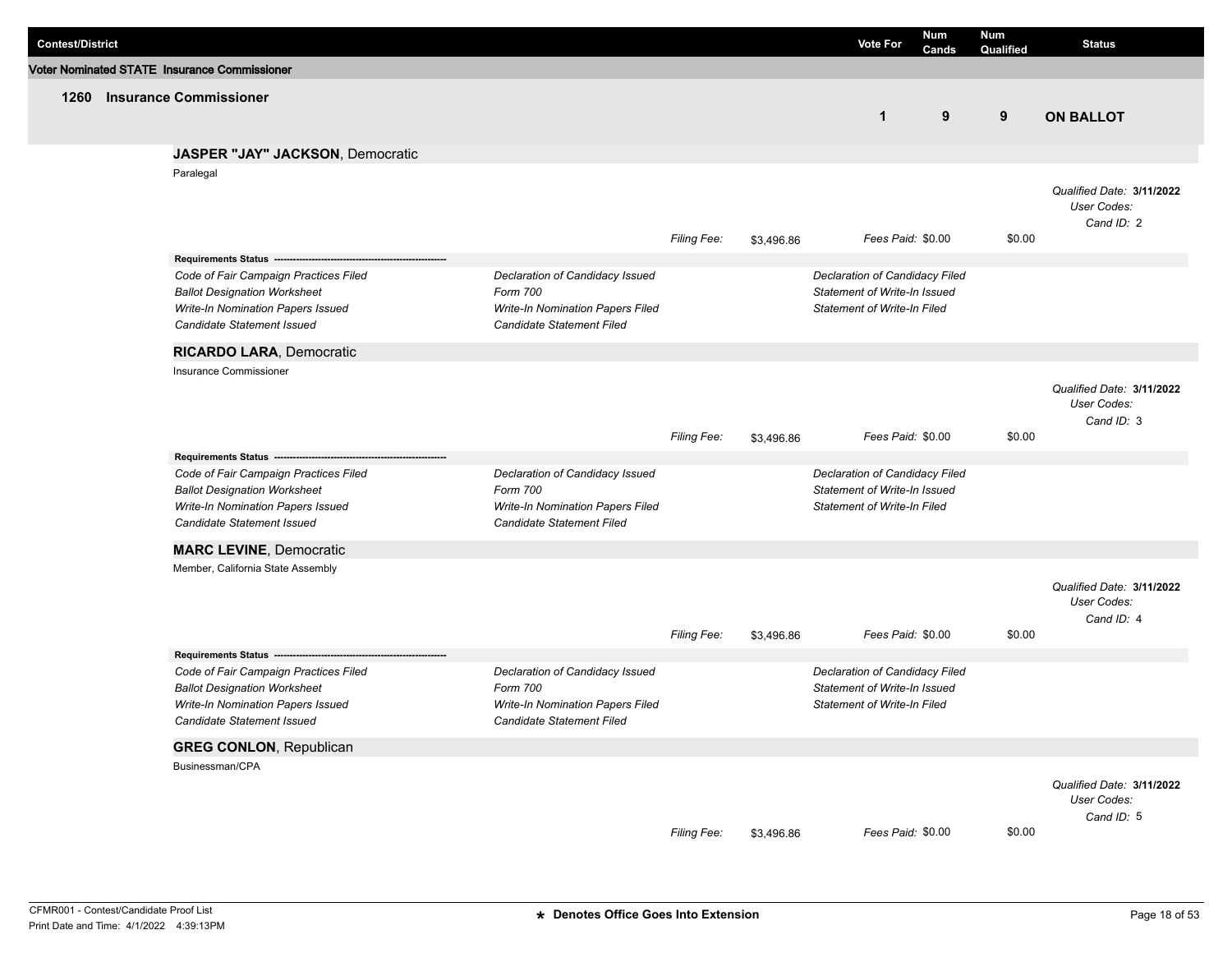| <b>Contest/District</b> |                                                                 |                                                               |             |            | <b>Vote For</b>                    | Num<br>Cands | <b>Num</b><br>Qualified | <b>Status</b>             |
|-------------------------|-----------------------------------------------------------------|---------------------------------------------------------------|-------------|------------|------------------------------------|--------------|-------------------------|---------------------------|
|                         | Voter Nominated STATE Insurance Commissioner                    |                                                               |             |            |                                    |              |                         |                           |
| 1260                    | <b>Insurance Commissioner</b>                                   |                                                               |             |            |                                    |              |                         |                           |
|                         |                                                                 |                                                               |             |            | $\mathbf{1}$                       | 9            | 9                       | <b>ON BALLOT</b>          |
|                         |                                                                 |                                                               |             |            |                                    |              |                         |                           |
|                         | Requirements Status ----                                        |                                                               |             |            |                                    |              |                         |                           |
|                         | Code of Fair Campaign Practices Filed                           | Declaration of Candidacy Issued                               |             |            | Declaration of Candidacy Filed     |              |                         |                           |
|                         | <b>Ballot Designation Worksheet</b>                             | Form 700                                                      |             |            | Statement of Write-In Issued       |              |                         |                           |
|                         | Write-In Nomination Papers Issued<br>Candidate Statement Issued | Write-In Nomination Papers Filed<br>Candidate Statement Filed |             |            | <b>Statement of Write-In Filed</b> |              |                         |                           |
|                         |                                                                 |                                                               |             |            |                                    |              |                         |                           |
|                         | ROBERT HOWELL, Republican                                       |                                                               |             |            |                                    |              |                         |                           |
|                         | <b>Cybersecurity Equipment Manufacturer</b>                     |                                                               |             |            |                                    |              |                         |                           |
|                         |                                                                 |                                                               |             |            |                                    |              |                         | Qualified Date: 3/11/2022 |
|                         |                                                                 |                                                               |             |            |                                    |              |                         | User Codes:<br>Cand ID: 6 |
|                         |                                                                 |                                                               | Filing Fee: | \$3,496.86 | Fees Paid: \$0.00                  |              | \$0.00                  |                           |
|                         | Requirements Status -------------------                         |                                                               |             |            |                                    |              |                         |                           |
|                         | Code of Fair Campaign Practices Filed                           | Declaration of Candidacy Issued                               |             |            | Declaration of Candidacy Filed     |              |                         |                           |
|                         | <b>Ballot Designation Worksheet</b>                             | Form 700                                                      |             |            | Statement of Write-In Issued       |              |                         |                           |
|                         | Write-In Nomination Papers Issued                               | Write-In Nomination Papers Filed                              |             |            | Statement of Write-In Filed        |              |                         |                           |
|                         | Candidate Statement Issued                                      | Candidate Statement Filed                                     |             |            |                                    |              |                         |                           |
|                         | <b>VINSON EUGENE ALLEN, Democratic</b>                          |                                                               |             |            |                                    |              |                         |                           |
|                         | Medical Doctor/Businessman                                      |                                                               |             |            |                                    |              |                         |                           |
|                         |                                                                 |                                                               |             |            |                                    |              |                         | Qualified Date: 3/11/2022 |
|                         |                                                                 |                                                               |             |            |                                    |              |                         | User Codes:<br>Cand ID: 7 |
|                         |                                                                 |                                                               | Filing Fee: | \$3,496.86 | Fees Paid: \$0.00                  |              | \$0.00                  |                           |
|                         | Requirements Status ---                                         |                                                               |             |            |                                    |              |                         |                           |
|                         | Code of Fair Campaign Practices Filed                           | Declaration of Candidacy Issued                               |             |            | Declaration of Candidacy Filed     |              |                         |                           |
|                         | <b>Ballot Designation Worksheet</b>                             | Form 700                                                      |             |            | Statement of Write-In Issued       |              |                         |                           |
|                         | Write-In Nomination Papers Issued                               | Write-In Nomination Papers Filed                              |             |            | <b>Statement of Write-In Filed</b> |              |                         |                           |
|                         | Candidate Statement Issued                                      | <b>Candidate Statement Filed</b>                              |             |            |                                    |              |                         |                           |
|                         | <b>VERONIKA FIMBRES, Green</b>                                  |                                                               |             |            |                                    |              |                         |                           |
|                         | <b>Nurse</b>                                                    |                                                               |             |            |                                    |              |                         |                           |
|                         |                                                                 |                                                               |             |            |                                    |              |                         | Qualified Date: 3/11/2022 |
|                         |                                                                 |                                                               |             |            |                                    |              |                         | User Codes:               |
|                         |                                                                 |                                                               | Filing Fee: | \$3,496.86 | Fees Paid: \$0.00                  |              | \$0.00                  | Cand ID: 8                |
|                         | Requirements Status --------------------                        |                                                               |             |            |                                    |              |                         |                           |
|                         | Code of Fair Campaign Practices Filed                           | Declaration of Candidacy Issued                               |             |            | Declaration of Candidacy Filed     |              |                         |                           |
|                         | <b>Ballot Designation Worksheet</b>                             | Form 700                                                      |             |            | Statement of Write-In Issued       |              |                         |                           |
|                         | Write-In Nomination Papers Issued                               | Write-In Nomination Papers Filed                              |             |            | <b>Statement of Write-In Filed</b> |              |                         |                           |
|                         | Candidate Statement Issued                                      | <b>Candidate Statement Filed</b>                              |             |            |                                    |              |                         |                           |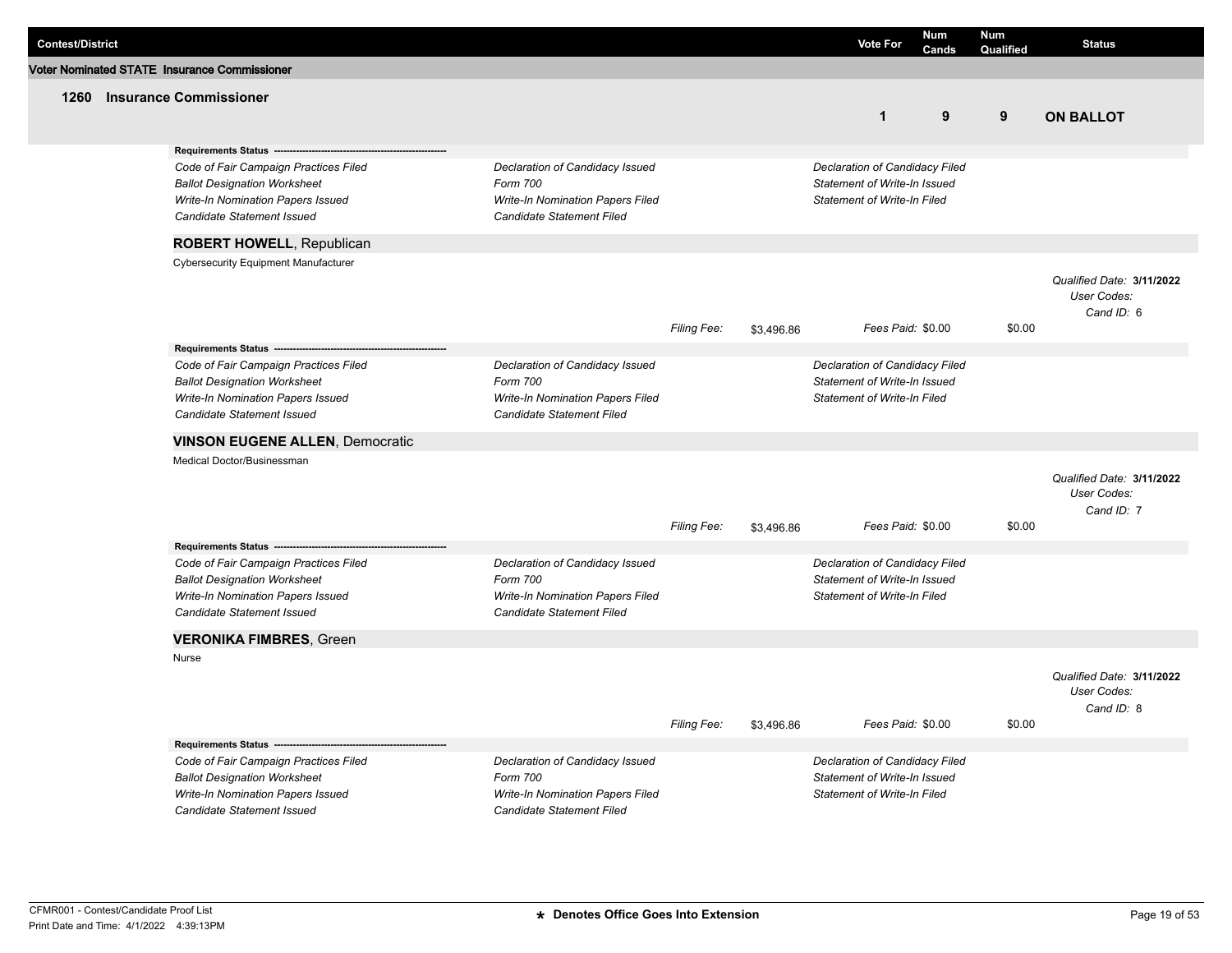| <b>Contest/District</b> |               |                                              |                                                                      |                                       |                                              |                    |            | <b>Vote For</b>                                                    | Num<br>Cands | Num<br>Qualified | <b>Status</b>                            |
|-------------------------|---------------|----------------------------------------------|----------------------------------------------------------------------|---------------------------------------|----------------------------------------------|--------------------|------------|--------------------------------------------------------------------|--------------|------------------|------------------------------------------|
|                         |               | Voter Nominated STATE Insurance Commissioner |                                                                      |                                       |                                              |                    |            |                                                                    |              |                  |                                          |
| 1260                    |               | <b>Insurance Commissioner</b>                |                                                                      |                                       |                                              |                    |            |                                                                    |              |                  |                                          |
|                         |               |                                              |                                                                      |                                       |                                              |                    |            | $\mathbf{1}$                                                       | 9            | 9                | <b>ON BALLOT</b>                         |
|                         |               |                                              |                                                                      |                                       |                                              |                    |            |                                                                    |              |                  |                                          |
|                         |               |                                              |                                                                      | ROBERT J. MOLNAR, No Party Preference |                                              |                    |            |                                                                    |              |                  |                                          |
|                         |               |                                              | Healthcare Advocate/Businessman                                      |                                       |                                              |                    |            |                                                                    |              |                  |                                          |
|                         |               |                                              |                                                                      |                                       |                                              |                    |            |                                                                    |              |                  | Qualified Date: 3/11/2022<br>User Codes: |
|                         |               |                                              |                                                                      |                                       |                                              |                    |            |                                                                    |              |                  | Cand ID: 9                               |
|                         |               |                                              |                                                                      |                                       |                                              | <b>Filing Fee:</b> | \$3,496.86 | Fees Paid: \$0.00                                                  |              | \$0.00           |                                          |
|                         |               |                                              | Requirements Status -------------------                              |                                       |                                              |                    |            |                                                                    |              |                  |                                          |
|                         |               | <b>Ballot Designation Worksheet</b>          | Code of Fair Campaign Practices Filed                                |                                       | Declaration of Candidacy Issued<br>Form 700  |                    |            | Declaration of Candidacy Filed<br>Statement of Write-In Issued     |              |                  |                                          |
|                         |               |                                              | Write-In Nomination Papers Issued                                    |                                       | <b>Write-In Nomination Papers Filed</b>      |                    |            | <b>Statement of Write-In Filed</b>                                 |              |                  |                                          |
|                         |               | Candidate Statement Issued                   |                                                                      |                                       | <b>Candidate Statement Filed</b>             |                    |            |                                                                    |              |                  |                                          |
|                         |               |                                              | Voter Nominated STATE Member, State Board of Equalization District 1 |                                       |                                              |                    |            |                                                                    |              |                  |                                          |
| 1280                    |               |                                              | <b>State Board of Equalization, District 1</b>                       |                                       |                                              |                    |            |                                                                    |              |                  |                                          |
|                         |               |                                              |                                                                      |                                       | <b>BDEQU State Board Of Equalization #1</b>  |                    |            | $\mathbf{1}$                                                       | 4            | 4                | <b>ON BALLOT</b>                         |
|                         |               |                                              |                                                                      |                                       | Shared with San Joaquin County               |                    |            |                                                                    |              |                  |                                          |
|                         | Candidate(s): |                                              | <b>TED GAINES, Republican</b>                                        |                                       |                                              |                    |            |                                                                    |              |                  |                                          |
|                         |               | Board of Equalization Member                 |                                                                      |                                       |                                              |                    |            |                                                                    |              |                  |                                          |
|                         |               |                                              |                                                                      |                                       |                                              |                    |            |                                                                    |              |                  | Qualified Date: 3/11/2022                |
|                         |               |                                              |                                                                      |                                       |                                              |                    |            |                                                                    |              |                  | User Codes:<br>Cand ID: 1                |
|                         |               |                                              |                                                                      |                                       |                                              | <b>Filing Fee:</b> | \$1,639.17 | Fees Paid: \$0.00                                                  |              | \$0.00           |                                          |
|                         |               | Requirements Status ---                      |                                                                      |                                       |                                              |                    |            |                                                                    |              |                  |                                          |
|                         |               |                                              | Code of Fair Campaign Practices Filed                                |                                       | Declaration of Candidacy Issued              |                    |            | Declaration of Candidacy Filed                                     |              |                  |                                          |
|                         |               | <b>Ballot Designation Worksheet</b>          | Write-In Nomination Papers Issued                                    |                                       | Form 700<br>Write-In Nomination Papers Filed |                    |            | Statement of Write-In Issued<br><b>Statement of Write-In Filed</b> |              |                  |                                          |
|                         |               | Candidate Statement Issued                   |                                                                      |                                       | Candidate Statement Filed                    |                    |            |                                                                    |              |                  |                                          |
|                         |               |                                              |                                                                      |                                       |                                              |                    |            |                                                                    |              |                  |                                          |
|                         |               | Filing History ----<br><b>Filing Type</b>    | Date                                                                 | Description                           | <b>Payment Method</b>                        |                    |            |                                                                    |              |                  |                                          |
|                         |               | <b>NOM</b>                                   | 3/8/2022                                                             | NOMS 3/8/2022                         | (none recorded)                              |                    |            |                                                                    |              |                  |                                          |
|                         |               |                                              |                                                                      |                                       |                                              |                    |            |                                                                    |              |                  |                                          |
|                         |               | Father                                       | <b>BRADEN MURPHY, Democratic</b>                                     |                                       |                                              |                    |            |                                                                    |              |                  |                                          |
|                         |               |                                              |                                                                      |                                       |                                              |                    |            |                                                                    |              |                  | Qualified Date: 3/11/2022                |
|                         |               |                                              |                                                                      |                                       |                                              |                    |            |                                                                    |              |                  | User Codes:                              |
|                         |               |                                              |                                                                      |                                       |                                              |                    |            |                                                                    |              |                  | Cand ID: 3                               |
|                         |               |                                              |                                                                      |                                       |                                              | Filing Fee:        | \$1,639.17 | Fees Paid: \$0.00                                                  |              | \$0.00           |                                          |
|                         |               | Requirements Status ------                   | Code of Fair Campaign Practices Filed                                |                                       | Declaration of Candidacy Issued              |                    |            | Declaration of Candidacy Filed                                     |              |                  |                                          |
|                         |               | <b>Ballot Designation Worksheet</b>          |                                                                      |                                       | Form 700                                     |                    |            | Statement of Write-In Issued                                       |              |                  |                                          |
|                         |               |                                              | Write-In Nomination Papers Issued                                    |                                       | <b>Write-In Nomination Papers Filed</b>      |                    |            | <b>Statement of Write-In Filed</b>                                 |              |                  |                                          |
|                         |               | Candidate Statement Issued                   |                                                                      |                                       | Candidate Statement Filed                    |                    |            |                                                                    |              |                  |                                          |

I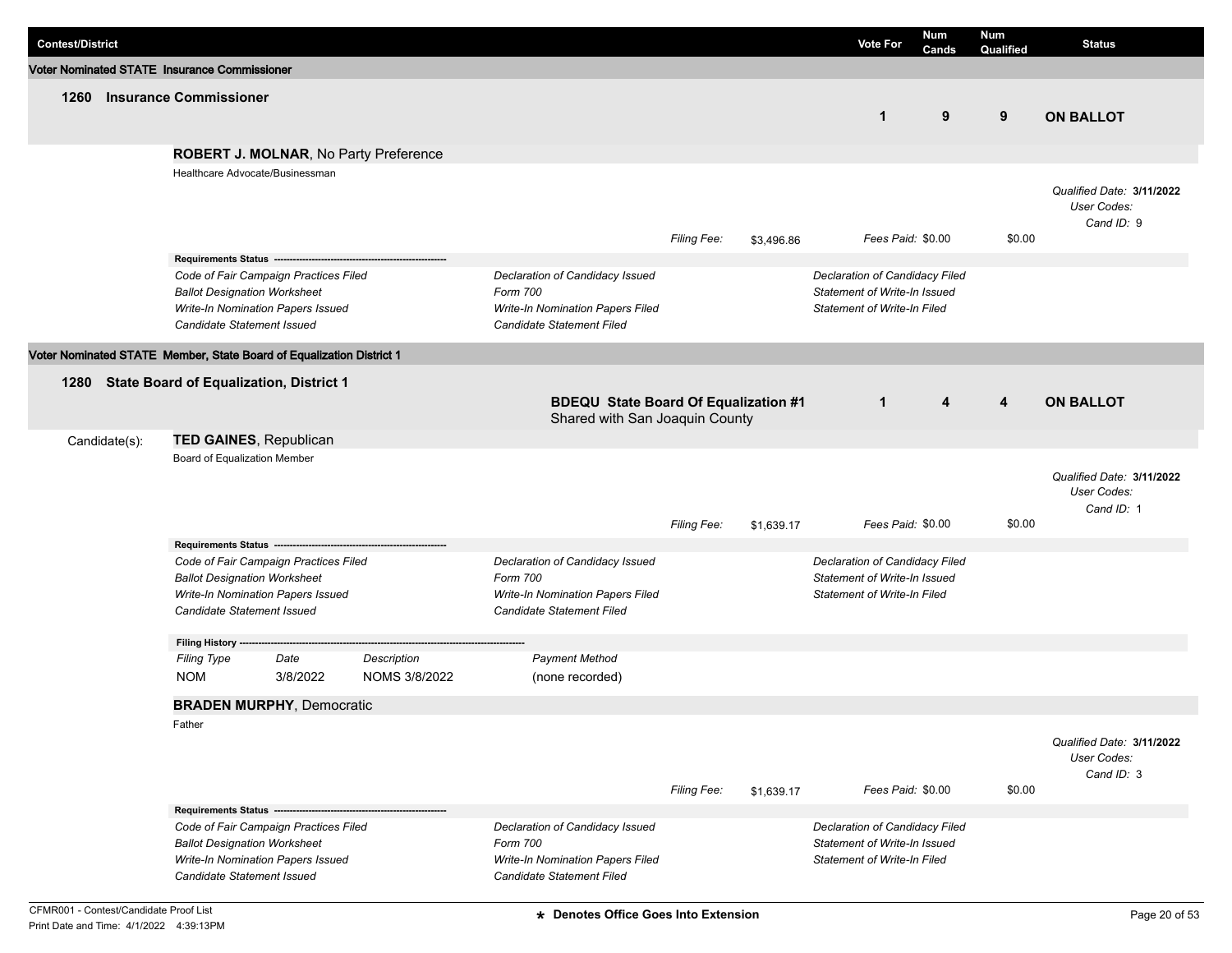| <b>Contest/District</b> |                                                                                                                                                 |                                                                                                              |             |            | <b>Vote For</b>                                                                                      | <b>Num</b><br>Cands | <b>Num</b><br>Qualified | <b>Status</b>                                          |
|-------------------------|-------------------------------------------------------------------------------------------------------------------------------------------------|--------------------------------------------------------------------------------------------------------------|-------------|------------|------------------------------------------------------------------------------------------------------|---------------------|-------------------------|--------------------------------------------------------|
|                         | Voter Nominated STATE Member, State Board of Equalization District 1                                                                            |                                                                                                              |             |            |                                                                                                      |                     |                         |                                                        |
|                         | 1280 State Board of Equalization, District 1                                                                                                    | Shared with San Joaquin County                                                                               |             |            | $\mathbf{1}$                                                                                         | 4                   | 4                       | <b>ON BALLOT</b>                                       |
|                         | <b>NADER SHAHATIT, Democratic</b>                                                                                                               |                                                                                                              |             |            |                                                                                                      |                     |                         |                                                        |
|                         | <b>Tax Consultant</b>                                                                                                                           |                                                                                                              | Filing Fee: | \$1,639.17 | Fees Paid: \$0.00                                                                                    |                     | \$0.00                  | Qualified Date: 3/11/2022<br>User Codes:<br>Cand ID: 4 |
|                         | <b>Requirements Status -</b>                                                                                                                    |                                                                                                              |             |            |                                                                                                      |                     |                         |                                                        |
|                         | Code of Fair Campaign Practices Filed<br><b>Ballot Designation Worksheet</b><br>Write-In Nomination Papers Issued<br>Candidate Statement Issued | Declaration of Candidacy Issued<br>Form 700<br>Write-In Nomination Papers Filed<br>Candidate Statement Filed |             |            | Declaration of Candidacy Filed<br>Statement of Write-In Issued<br><b>Statement of Write-In Filed</b> |                     |                         |                                                        |
|                         | JOSE S. ALTAMIRANO, Democratic                                                                                                                  |                                                                                                              |             |            |                                                                                                      |                     |                         |                                                        |
|                         | <b>Business Operations Manager</b>                                                                                                              |                                                                                                              | Filing Fee: | \$1,639.17 | Fees Paid: \$0.00                                                                                    |                     | \$0.00                  | Qualified Date: 3/11/2022<br>User Codes:<br>Cand ID: 5 |
|                         | Requirements Status -                                                                                                                           |                                                                                                              |             |            |                                                                                                      |                     |                         |                                                        |
|                         | Code of Fair Campaign Practices Filed<br><b>Ballot Designation Worksheet</b><br>Write-In Nomination Papers Issued<br>Candidate Statement Issued | Declaration of Candidacy Issued<br>Form 700<br>Write-In Nomination Papers Filed<br>Candidate Statement Filed |             |            | Declaration of Candidacy Filed<br>Statement of Write-In Issued<br><b>Statement of Write-In Filed</b> |                     |                         |                                                        |
|                         | Voter Nominated UNITED STATES SENATOR United States Senator                                                                                     |                                                                                                              |             |            |                                                                                                      |                     |                         |                                                        |
| 1300                    | <b>United States Senator</b>                                                                                                                    |                                                                                                              |             |            |                                                                                                      |                     |                         |                                                        |
|                         |                                                                                                                                                 | *0 County Of San Joaquin<br>Shared with another County or Counties                                           |             |            | $\mathbf 1$                                                                                          | 23                  | 23                      | <b>ON BALLOT</b>                                       |
| Candidate(s):           | <b>AKINYEMI AGBEDE, Democratic</b>                                                                                                              |                                                                                                              |             |            |                                                                                                      |                     |                         |                                                        |
|                         | Mathematician                                                                                                                                   |                                                                                                              | Filing Fee: | \$3,480.00 | Fees Paid: \$0.00                                                                                    |                     | \$0.00                  | Qualified Date: 3/11/2022<br>User Codes:<br>Cand ID: 1 |
|                         | Requirements Status -------------------                                                                                                         |                                                                                                              |             |            |                                                                                                      |                     |                         |                                                        |
|                         | Code of Fair Campaign Practices Filed<br><b>Ballot Designation Worksheet</b><br>Write-In Nomination Papers Issued<br>Candidate Statement Issued | Declaration of Candidacy Issued<br>Form 700<br>Write-In Nomination Papers Filed<br>Candidate Statement Filed |             |            | Declaration of Candidacy Filed<br>Statement of Write-In Issued<br><b>Statement of Write-In Filed</b> |                     |                         |                                                        |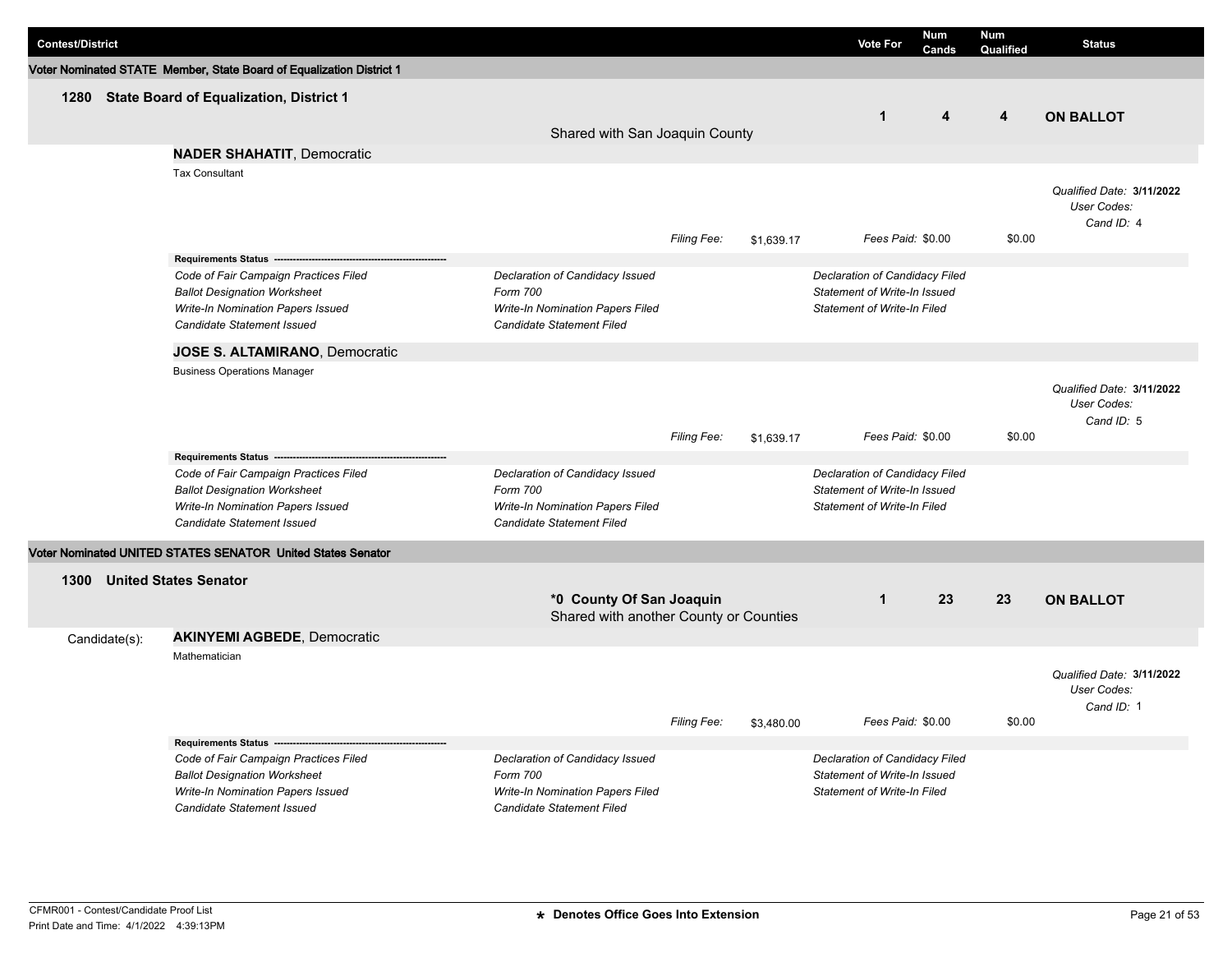| <b>Contest/District</b> |                                                             |                                         |             |            | <b>Vote For</b>                    | <b>Num</b><br>Cands | Num<br>Qualified | <b>Status</b>             |
|-------------------------|-------------------------------------------------------------|-----------------------------------------|-------------|------------|------------------------------------|---------------------|------------------|---------------------------|
|                         | Voter Nominated UNITED STATES SENATOR United States Senator |                                         |             |            |                                    |                     |                  |                           |
| 1300                    | <b>United States Senator</b>                                |                                         |             |            |                                    |                     |                  |                           |
|                         |                                                             |                                         |             |            | $\mathbf{1}$                       | 23                  | 23               | <b>ON BALLOT</b>          |
|                         |                                                             | Shared with another County or Counties  |             |            |                                    |                     |                  |                           |
|                         | <b>ALEX PADILLA, Democratic</b>                             |                                         |             |            |                                    |                     |                  |                           |
|                         | Appointed United States Senator                             |                                         |             |            |                                    |                     |                  |                           |
|                         |                                                             |                                         |             |            |                                    |                     |                  | Qualified Date: 3/11/2022 |
|                         |                                                             |                                         |             |            |                                    |                     |                  | User Codes:<br>Cand ID: 2 |
|                         |                                                             |                                         | Filing Fee: | \$3,480.00 | Fees Paid: \$0.00                  |                     | \$0.00           |                           |
|                         |                                                             |                                         |             |            |                                    |                     |                  |                           |
|                         | Code of Fair Campaign Practices Filed                       | Declaration of Candidacy Issued         |             |            | Declaration of Candidacy Filed     |                     |                  |                           |
|                         | <b>Ballot Designation Worksheet</b>                         | Form 700                                |             |            | Statement of Write-In Issued       |                     |                  |                           |
|                         | Write-In Nomination Papers Issued                           | Write-In Nomination Papers Filed        |             |            | <b>Statement of Write-In Filed</b> |                     |                  |                           |
|                         | <b>Candidate Statement Issued</b>                           | Candidate Statement Filed               |             |            |                                    |                     |                  |                           |
|                         | <b>DOUGLAS HOWARD PIERCE, Democratic</b>                    |                                         |             |            |                                    |                     |                  |                           |
|                         | Missing Children's Advocate                                 |                                         |             |            |                                    |                     |                  |                           |
|                         |                                                             |                                         |             |            |                                    |                     |                  | Qualified Date: 3/11/2022 |
|                         |                                                             |                                         |             |            |                                    |                     |                  | User Codes:<br>Cand ID: 3 |
|                         |                                                             |                                         | Filing Fee: | \$3,480.00 | Fees Paid: \$0.00                  |                     | \$0.00           |                           |
|                         | Requirements Status ---                                     |                                         |             |            |                                    |                     |                  |                           |
|                         | Code of Fair Campaign Practices Filed                       | Declaration of Candidacy Issued         |             |            | Declaration of Candidacy Filed     |                     |                  |                           |
|                         | <b>Ballot Designation Worksheet</b>                         | Form 700                                |             |            | Statement of Write-In Issued       |                     |                  |                           |
|                         | Write-In Nomination Papers Issued                           | Write-In Nomination Papers Filed        |             |            | <b>Statement of Write-In Filed</b> |                     |                  |                           |
|                         | <b>Candidate Statement Issued</b>                           | Candidate Statement Filed               |             |            |                                    |                     |                  |                           |
|                         | <b>OBAIDUL HUQ PIRJADA, Democratic</b>                      |                                         |             |            |                                    |                     |                  |                           |
|                         | Attorney                                                    |                                         |             |            |                                    |                     |                  |                           |
|                         |                                                             |                                         |             |            |                                    |                     |                  | Qualified Date: 3/11/2022 |
|                         |                                                             |                                         |             |            |                                    |                     |                  | User Codes:<br>Cand ID: 4 |
|                         |                                                             |                                         | Filing Fee: | \$3,480.00 | Fees Paid: \$0.00                  |                     | \$0.00           |                           |
|                         | Requirements Status ------------------                      |                                         |             |            |                                    |                     |                  |                           |
|                         | Code of Fair Campaign Practices Filed                       | Declaration of Candidacy Issued         |             |            | Declaration of Candidacy Filed     |                     |                  |                           |
|                         | <b>Ballot Designation Worksheet</b>                         | Form 700                                |             |            | Statement of Write-In Issued       |                     |                  |                           |
|                         | Write-In Nomination Papers Issued                           | <b>Write-In Nomination Papers Filed</b> |             |            | <b>Statement of Write-In Filed</b> |                     |                  |                           |
|                         | Candidate Statement Issued                                  | Candidate Statement Filed               |             |            |                                    |                     |                  |                           |
|                         | JON ELIST, Republican                                       |                                         |             |            |                                    |                     |                  |                           |
|                         | Small Business Owner                                        |                                         |             |            |                                    |                     |                  |                           |
|                         |                                                             |                                         |             |            |                                    |                     |                  | Qualified Date: 3/11/2022 |
|                         |                                                             |                                         |             |            |                                    |                     |                  | User Codes:               |
|                         |                                                             |                                         | Filing Fee: | \$3,480.00 | Fees Paid: \$0.00                  |                     | \$0.00           | Cand ID: 5                |
|                         |                                                             |                                         |             |            |                                    |                     |                  |                           |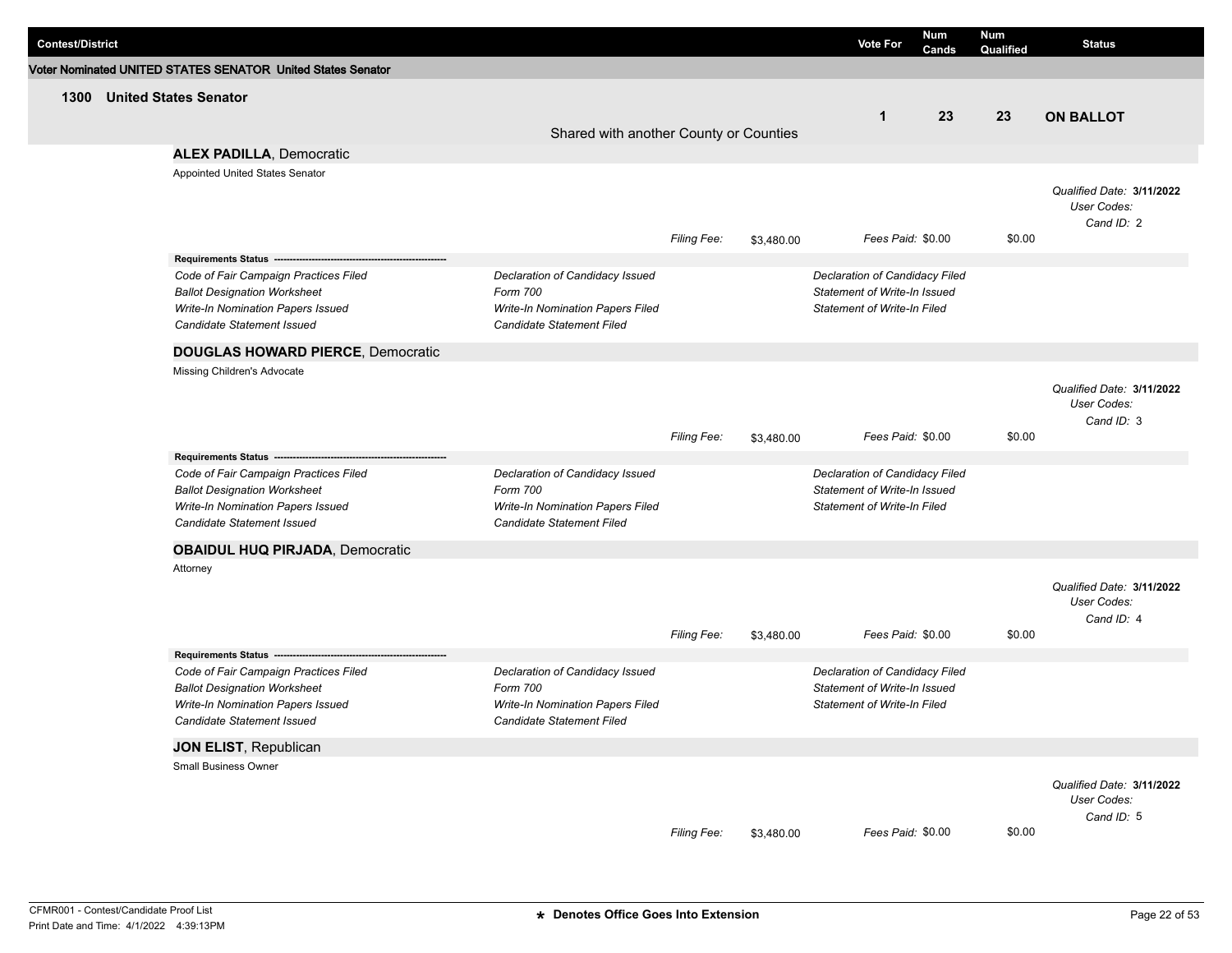| <b>Contest/District</b> |                                                                                  |                                                               |             |            | <b>Vote For</b>                                             | <b>Num</b><br>Cands | <b>Num</b><br>Qualified | <b>Status</b>                            |
|-------------------------|----------------------------------------------------------------------------------|---------------------------------------------------------------|-------------|------------|-------------------------------------------------------------|---------------------|-------------------------|------------------------------------------|
|                         | Voter Nominated UNITED STATES SENATOR United States Senator                      |                                                               |             |            |                                                             |                     |                         |                                          |
| 1300                    | <b>United States Senator</b>                                                     |                                                               |             |            |                                                             |                     |                         |                                          |
|                         |                                                                                  |                                                               |             |            | $\mathbf{1}$                                                | 23                  | 23                      | <b>ON BALLOT</b>                         |
|                         |                                                                                  | Shared with another County or Counties                        |             |            |                                                             |                     |                         |                                          |
|                         | Requirements Status ----                                                         |                                                               |             |            |                                                             |                     |                         |                                          |
|                         | Code of Fair Campaign Practices Filed                                            | Declaration of Candidacy Issued                               |             |            | Declaration of Candidacy Filed                              |                     |                         |                                          |
|                         | <b>Ballot Designation Worksheet</b>                                              | Form 700                                                      |             |            | Statement of Write-In Issued                                |                     |                         |                                          |
|                         | Write-In Nomination Papers Issued<br>Candidate Statement Issued                  | Write-In Nomination Papers Filed<br>Candidate Statement Filed |             |            | <b>Statement of Write-In Filed</b>                          |                     |                         |                                          |
|                         | <b>MYRON L. HALL, Republican</b>                                                 |                                                               |             |            |                                                             |                     |                         |                                          |
|                         | Podiatric Physician                                                              |                                                               |             |            |                                                             |                     |                         |                                          |
|                         |                                                                                  |                                                               |             |            |                                                             |                     |                         | Qualified Date: 3/11/2022                |
|                         |                                                                                  |                                                               |             |            |                                                             |                     |                         | User Codes:                              |
|                         |                                                                                  |                                                               |             |            |                                                             |                     |                         | Cand ID: 7                               |
|                         |                                                                                  |                                                               | Filing Fee: | \$3,480.00 | Fees Paid: \$0.00                                           |                     | \$0.00                  |                                          |
|                         | Requirements Status --                                                           |                                                               |             |            |                                                             |                     |                         |                                          |
|                         | Code of Fair Campaign Practices Filed                                            | Declaration of Candidacy Issued                               |             |            | Declaration of Candidacy Filed                              |                     |                         |                                          |
|                         | <b>Ballot Designation Worksheet</b><br>Write-In Nomination Papers Issued         | Form 700<br>Write-In Nomination Papers Filed                  |             |            | Statement of Write-In Issued<br>Statement of Write-In Filed |                     |                         |                                          |
|                         | <b>Candidate Statement Issued</b>                                                | Candidate Statement Filed                                     |             |            |                                                             |                     |                         |                                          |
|                         |                                                                                  |                                                               |             |            |                                                             |                     |                         |                                          |
|                         | <b>SARAH SUN LIEW, Republican</b>                                                |                                                               |             |            |                                                             |                     |                         |                                          |
|                         | Entrepreneur/Non-Profit Director                                                 |                                                               |             |            |                                                             |                     |                         |                                          |
|                         |                                                                                  |                                                               |             |            |                                                             |                     |                         | Qualified Date: 3/11/2022<br>User Codes: |
|                         |                                                                                  |                                                               |             |            |                                                             |                     |                         | Cand ID: 8                               |
|                         |                                                                                  |                                                               | Filing Fee: | \$3,480.00 | Fees Paid: \$0.00                                           |                     | \$0.00                  |                                          |
|                         | Requirements Status --                                                           |                                                               |             |            |                                                             |                     |                         |                                          |
|                         | Code of Fair Campaign Practices Filed                                            | Declaration of Candidacy Issued                               |             |            | Declaration of Candidacy Filed                              |                     |                         |                                          |
|                         | <b>Ballot Designation Worksheet</b>                                              | Form 700                                                      |             |            | <b>Statement of Write-In Issued</b>                         |                     |                         |                                          |
|                         | Write-In Nomination Papers Issued                                                | Write-In Nomination Papers Filed                              |             |            | <b>Statement of Write-In Filed</b>                          |                     |                         |                                          |
|                         | Candidate Statement Issued                                                       | Candidate Statement Filed                                     |             |            |                                                             |                     |                         |                                          |
|                         | ROBERT GEORGE LUCERO, JR, Republican                                             |                                                               |             |            |                                                             |                     |                         |                                          |
|                         | <b>Executive Business Consultant</b>                                             |                                                               |             |            |                                                             |                     |                         |                                          |
|                         |                                                                                  |                                                               |             |            |                                                             |                     |                         | Qualified Date: 3/11/2022                |
|                         |                                                                                  |                                                               |             |            |                                                             |                     |                         | User Codes:                              |
|                         |                                                                                  |                                                               |             |            |                                                             |                     |                         | Cand ID: 9                               |
|                         |                                                                                  |                                                               | Filing Fee: | \$3,480.00 | Fees Paid: \$0.00                                           |                     | \$0.00                  |                                          |
|                         | Requirements Status -------------------<br>Code of Fair Campaign Practices Filed |                                                               |             |            | Declaration of Candidacy Filed                              |                     |                         |                                          |
|                         | <b>Ballot Designation Worksheet</b>                                              | Declaration of Candidacy Issued<br>Form 700                   |             |            | Statement of Write-In Issued                                |                     |                         |                                          |
|                         | Write-In Nomination Papers Issued                                                | Write-In Nomination Papers Filed                              |             |            | <b>Statement of Write-In Filed</b>                          |                     |                         |                                          |
|                         | <b>Candidate Statement Issued</b>                                                | Candidate Statement Filed                                     |             |            |                                                             |                     |                         |                                          |
|                         |                                                                                  |                                                               |             |            |                                                             |                     |                         |                                          |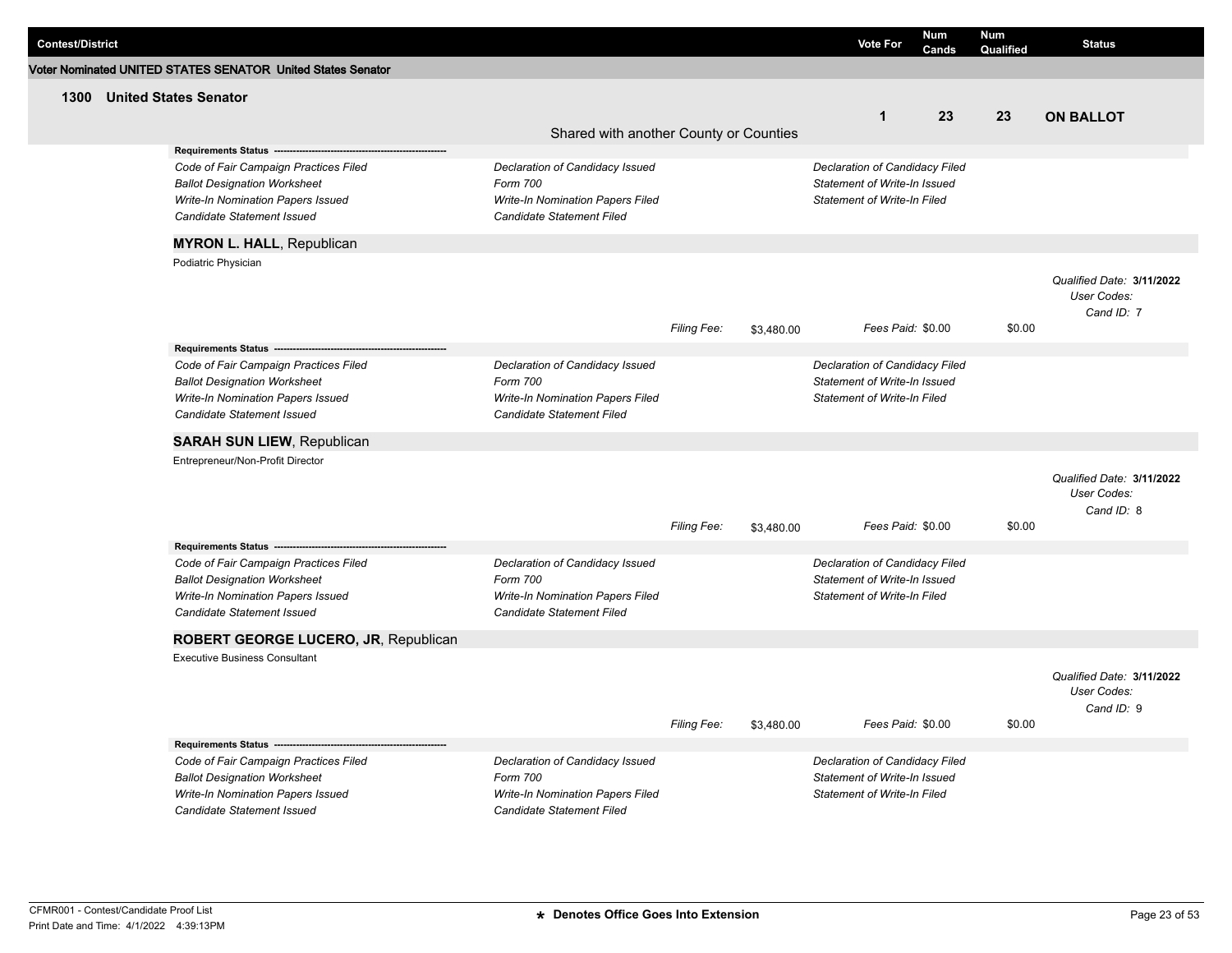| <b>Contest/District</b> |                                                                                                                                                                                                          |                                                                                                                     |                    |            | <b>Vote For</b>                                                                                      | <b>Num</b><br>Cands | Num<br>Qualified | <b>Status</b>                                           |
|-------------------------|----------------------------------------------------------------------------------------------------------------------------------------------------------------------------------------------------------|---------------------------------------------------------------------------------------------------------------------|--------------------|------------|------------------------------------------------------------------------------------------------------|---------------------|------------------|---------------------------------------------------------|
|                         | Voter Nominated UNITED STATES SENATOR United States Senator                                                                                                                                              |                                                                                                                     |                    |            |                                                                                                      |                     |                  |                                                         |
| 1300                    | <b>United States Senator</b><br><b>MARK P. MEUSER, Republican</b>                                                                                                                                        | Shared with another County or Counties                                                                              |                    |            | $\mathbf{1}$                                                                                         | 23                  | 23               | <b>ON BALLOT</b>                                        |
|                         | <b>Constitutional Attorney</b>                                                                                                                                                                           |                                                                                                                     | <b>Filing Fee:</b> | \$3,480.00 | Fees Paid: \$0.00                                                                                    |                     | \$0.00           | Qualified Date: 3/11/2022<br>User Codes:<br>Cand ID: 10 |
|                         | Requirements Status ---------------------------------<br>Code of Fair Campaign Practices Filed<br><b>Ballot Designation Worksheet</b><br>Write-In Nomination Papers Issued<br>Candidate Statement Issued | Declaration of Candidacy Issued<br>Form 700<br>Write-In Nomination Papers Filed<br>Candidate Statement Filed        |                    |            | Declaration of Candidacy Filed<br>Statement of Write-In Issued<br><b>Statement of Write-In Filed</b> |                     |                  |                                                         |
|                         | <b>ENRIQUE PETRIS, Republican</b>                                                                                                                                                                        |                                                                                                                     |                    |            |                                                                                                      |                     |                  |                                                         |
|                         | Businessman/Investor                                                                                                                                                                                     |                                                                                                                     | <b>Filing Fee:</b> | \$3,480.00 | Fees Paid: \$0.00                                                                                    |                     | \$0.00           | Qualified Date: 3/11/2022<br>User Codes:<br>Cand ID: 12 |
|                         | Requirements Status ---<br>Code of Fair Campaign Practices Filed<br><b>Ballot Designation Worksheet</b><br>Write-In Nomination Papers Issued<br><b>Candidate Statement Issued</b>                        | Declaration of Candidacy Issued<br>Form 700<br>Write-In Nomination Papers Filed<br>Candidate Statement Filed        |                    |            | Declaration of Candidacy Filed<br>Statement of Write-In Issued<br>Statement of Write-In Filed        |                     |                  |                                                         |
|                         | <b>CHUCK SMITH, Republican</b>                                                                                                                                                                           |                                                                                                                     |                    |            |                                                                                                      |                     |                  |                                                         |
|                         | Retired Law Enforcement                                                                                                                                                                                  |                                                                                                                     | Filing Fee:        | \$3,480.00 | Fees Paid: \$0.00                                                                                    |                     | \$0.00           | Qualified Date: 3/11/2022<br>User Codes:<br>Cand ID: 13 |
|                         | Requirements Status -----------------------<br>Code of Fair Campaign Practices Filed<br><b>Ballot Designation Worksheet</b><br>Write-In Nomination Papers Issued<br>Candidate Statement Issued           | Declaration of Candidacy Issued<br>Form 700<br><b>Write-In Nomination Papers Filed</b><br>Candidate Statement Filed |                    |            | Declaration of Candidacy Filed<br>Statement of Write-In Issued<br><b>Statement of Write-In Filed</b> |                     |                  |                                                         |
|                         | <b>CARLOS GUILLERMO TAPIA, Republican</b>                                                                                                                                                                |                                                                                                                     |                    |            |                                                                                                      |                     |                  |                                                         |
|                         | <b>Business Owner/Realtor</b>                                                                                                                                                                            |                                                                                                                     | Filing Fee:        | \$3,480.00 | Fees Paid: \$0.00                                                                                    |                     | \$0.00           | Qualified Date: 3/11/2022<br>User Codes:<br>Cand ID: 14 |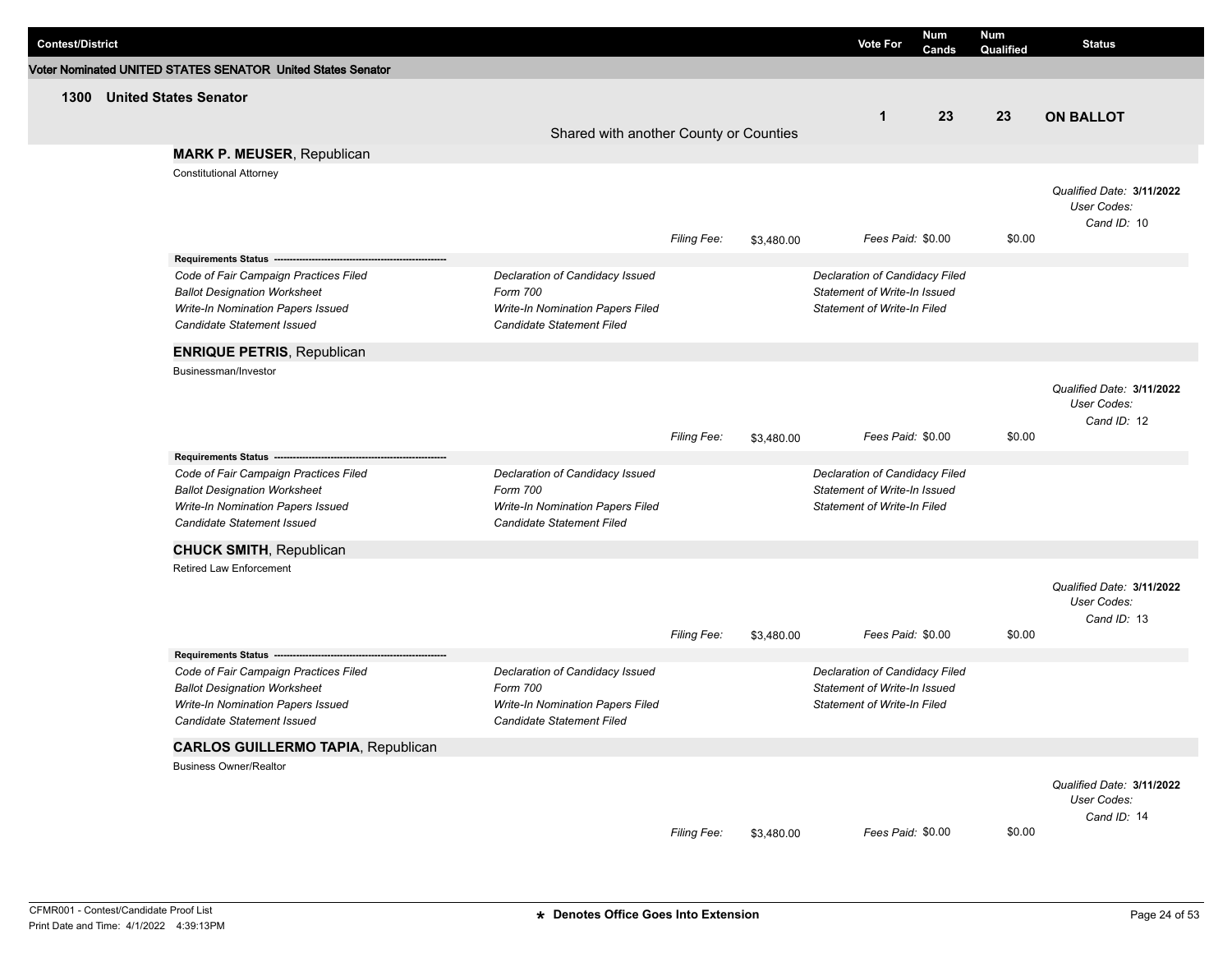| <b>Contest/District</b> |                                                                 |                                                               |             |            | <b>Vote For</b>                                                    | Num<br>Cands | <b>Num</b><br>Qualified | <b>Status</b>              |
|-------------------------|-----------------------------------------------------------------|---------------------------------------------------------------|-------------|------------|--------------------------------------------------------------------|--------------|-------------------------|----------------------------|
|                         | Voter Nominated UNITED STATES SENATOR United States Senator     |                                                               |             |            |                                                                    |              |                         |                            |
| 1300                    | <b>United States Senator</b>                                    |                                                               |             |            |                                                                    |              |                         |                            |
|                         |                                                                 |                                                               |             |            | $\mathbf{1}$                                                       | 23           | 23                      | <b>ON BALLOT</b>           |
|                         |                                                                 | Shared with another County or Counties                        |             |            |                                                                    |              |                         |                            |
|                         | Requirements Status ---------                                   |                                                               |             |            |                                                                    |              |                         |                            |
|                         | Code of Fair Campaign Practices Filed                           | Declaration of Candidacy Issued                               |             |            | Declaration of Candidacy Filed                                     |              |                         |                            |
|                         | <b>Ballot Designation Worksheet</b>                             | Form 700                                                      |             |            | Statement of Write-In Issued                                       |              |                         |                            |
|                         | Write-In Nomination Papers Issued                               | Write-In Nomination Papers Filed                              |             |            | <b>Statement of Write-In Filed</b>                                 |              |                         |                            |
|                         | Candidate Statement Issued                                      | Candidate Statement Filed                                     |             |            |                                                                    |              |                         |                            |
|                         | <b>CORDIE WILLIAMS, Republican</b>                              |                                                               |             |            |                                                                    |              |                         |                            |
|                         | Doctor/Business Owner                                           |                                                               |             |            |                                                                    |              |                         |                            |
|                         |                                                                 |                                                               |             |            |                                                                    |              |                         | Qualified Date: 3/11/2022  |
|                         |                                                                 |                                                               |             |            |                                                                    |              |                         | User Codes:                |
|                         |                                                                 |                                                               |             |            |                                                                    |              | \$0.00                  | Cand ID: 15                |
|                         |                                                                 |                                                               | Filing Fee: | \$3,480.00 | Fees Paid: \$0.00                                                  |              |                         |                            |
|                         | Requirements Status --<br>Code of Fair Campaign Practices Filed | Declaration of Candidacy Issued                               |             |            | Declaration of Candidacy Filed                                     |              |                         |                            |
|                         | <b>Ballot Designation Worksheet</b>                             | Form 700                                                      |             |            | Statement of Write-In Issued                                       |              |                         |                            |
|                         | Write-In Nomination Papers Issued                               | Write-In Nomination Papers Filed                              |             |            | <b>Statement of Write-In Filed</b>                                 |              |                         |                            |
|                         | Candidate Statement Issued                                      | Candidate Statement Filed                                     |             |            |                                                                    |              |                         |                            |
|                         | JAMES "HENK" CONN, Green                                        |                                                               |             |            |                                                                    |              |                         |                            |
|                         | Teacher                                                         |                                                               |             |            |                                                                    |              |                         |                            |
|                         |                                                                 |                                                               |             |            |                                                                    |              |                         | Qualified Date: 3/11/2022  |
|                         |                                                                 |                                                               |             |            |                                                                    |              |                         | User Codes:                |
|                         |                                                                 |                                                               |             |            |                                                                    |              |                         | Cand ID: 16                |
|                         |                                                                 |                                                               | Filing Fee: | \$3,480.00 | Fees Paid: \$0.00                                                  |              | \$0.00                  |                            |
|                         | Requirements Status -----                                       |                                                               |             |            |                                                                    |              |                         |                            |
|                         | Code of Fair Campaign Practices Filed                           | Declaration of Candidacy Issued                               |             |            | Declaration of Candidacy Filed                                     |              |                         |                            |
|                         | <b>Ballot Designation Worksheet</b>                             | Form 700                                                      |             |            | Statement of Write-In Issued<br><b>Statement of Write-In Filed</b> |              |                         |                            |
|                         | Write-In Nomination Papers Issued<br>Candidate Statement Issued | Write-In Nomination Papers Filed<br>Candidate Statement Filed |             |            |                                                                    |              |                         |                            |
|                         |                                                                 |                                                               |             |            |                                                                    |              |                         |                            |
|                         | PAMELA ELIZONDO, Green                                          |                                                               |             |            |                                                                    |              |                         |                            |
|                         | Marijuana Plastic Entrepreneur                                  |                                                               |             |            |                                                                    |              |                         |                            |
|                         |                                                                 |                                                               |             |            |                                                                    |              |                         | Qualified Date: 3/11/2022  |
|                         |                                                                 |                                                               |             |            |                                                                    |              |                         | User Codes:<br>Cand ID: 17 |
|                         |                                                                 |                                                               | Filing Fee: | \$3,480.00 | Fees Paid: \$0.00                                                  |              | \$0.00                  |                            |
|                         | Requirements Status ------------------                          |                                                               |             |            |                                                                    |              |                         |                            |
|                         | Code of Fair Campaign Practices Filed                           | Declaration of Candidacy Issued                               |             |            | Declaration of Candidacy Filed                                     |              |                         |                            |
|                         | <b>Ballot Designation Worksheet</b>                             | Form 700                                                      |             |            | Statement of Write-In Issued                                       |              |                         |                            |
|                         | Write-In Nomination Papers Issued                               | Write-In Nomination Papers Filed                              |             |            | <b>Statement of Write-In Filed</b>                                 |              |                         |                            |
|                         | <b>Candidate Statement Issued</b>                               | Candidate Statement Filed                                     |             |            |                                                                    |              |                         |                            |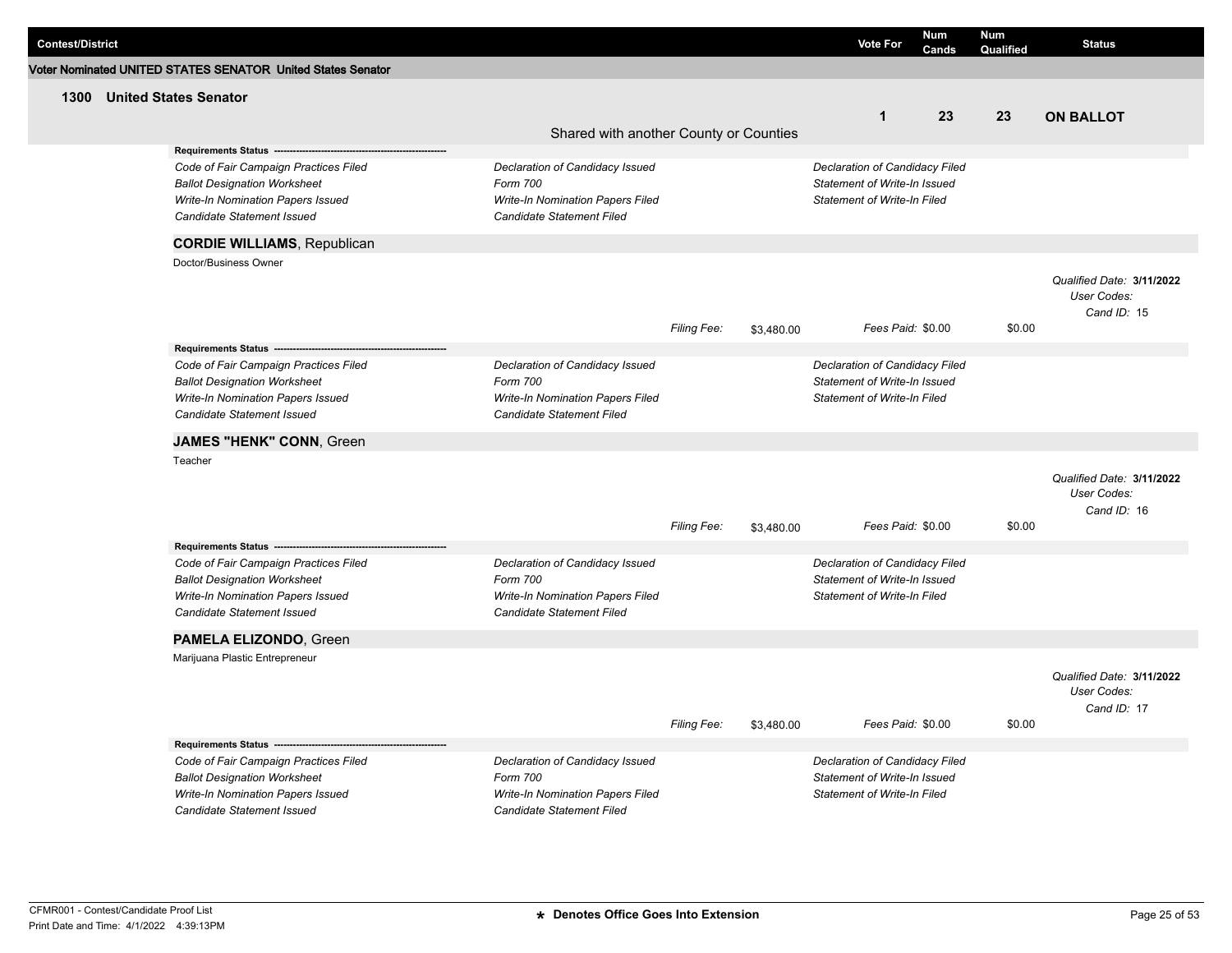| <b>Contest/District</b> |                                                                                                                                                 |                                                                                                                     |                    |            | <b>Vote For</b>                                                                                      | Num<br>Cands | Num<br>Qualified | <b>Status</b>                                           |
|-------------------------|-------------------------------------------------------------------------------------------------------------------------------------------------|---------------------------------------------------------------------------------------------------------------------|--------------------|------------|------------------------------------------------------------------------------------------------------|--------------|------------------|---------------------------------------------------------|
|                         | Voter Nominated UNITED STATES SENATOR United States Senator                                                                                     |                                                                                                                     |                    |            |                                                                                                      |              |                  |                                                         |
| 1300                    | <b>United States Senator</b>                                                                                                                    | Shared with another County or Counties                                                                              |                    |            | $\mathbf 1$                                                                                          | 23           | 23               | <b>ON BALLOT</b>                                        |
|                         | JOHN THOMPSON PARKER, Peace and Freedom                                                                                                         |                                                                                                                     |                    |            |                                                                                                      |              |                  |                                                         |
|                         | Social Justice Advocate                                                                                                                         |                                                                                                                     | Filing Fee:        | \$3,480.00 | Fees Paid: \$0.00                                                                                    |              | \$0.00           | Qualified Date: 3/11/2022<br>User Codes:<br>Cand ID: 18 |
|                         | Requirements Status --------------------------                                                                                                  |                                                                                                                     |                    |            |                                                                                                      |              |                  |                                                         |
|                         | Code of Fair Campaign Practices Filed<br><b>Ballot Designation Worksheet</b><br>Write-In Nomination Papers Issued<br>Candidate Statement Issued | Declaration of Candidacy Issued<br>Form 700<br>Write-In Nomination Papers Filed<br>Candidate Statement Filed        |                    |            | Declaration of Candidacy Filed<br>Statement of Write-In Issued<br><b>Statement of Write-In Filed</b> |              |                  |                                                         |
|                         | DAPHNE BRADFORD, No Party Preference                                                                                                            |                                                                                                                     |                    |            |                                                                                                      |              |                  |                                                         |
|                         | <b>Education Consultant</b>                                                                                                                     |                                                                                                                     | <b>Filing Fee:</b> | \$3,480.00 | Fees Paid: \$0.00                                                                                    |              | \$0.00           | Qualified Date: 3/11/2022<br>User Codes:<br>Cand ID: 19 |
|                         | Requirements Status ----                                                                                                                        |                                                                                                                     |                    |            |                                                                                                      |              |                  |                                                         |
|                         | Code of Fair Campaign Practices Filed<br><b>Ballot Designation Worksheet</b><br>Write-In Nomination Papers Issued<br>Candidate Statement Issued | Declaration of Candidacy Issued<br>Form 700<br>Write-In Nomination Papers Filed<br>Candidate Statement Filed        |                    |            | Declaration of Candidacy Filed<br>Statement of Write-In Issued<br><b>Statement of Write-In Filed</b> |              |                  |                                                         |
|                         | <b>ELEANOR GARCIA, No Party Preference</b>                                                                                                      |                                                                                                                     |                    |            |                                                                                                      |              |                  |                                                         |
|                         | <b>Industrial Worker</b>                                                                                                                        |                                                                                                                     | Filing Fee:        | \$3,480.00 | Fees Paid: \$0.00                                                                                    |              | \$0.00           | Qualified Date: 3/11/2022<br>User Codes:<br>Cand ID: 20 |
|                         | Requirements Status ---                                                                                                                         |                                                                                                                     |                    |            |                                                                                                      |              |                  |                                                         |
|                         | Code of Fair Campaign Practices Filed<br><b>Ballot Designation Worksheet</b><br>Write-In Nomination Papers Issued<br>Candidate Statement Issued | Declaration of Candidacy Issued<br>Form 700<br><b>Write-In Nomination Papers Filed</b><br>Candidate Statement Filed |                    |            | Declaration of Candidacy Filed<br>Statement of Write-In Issued<br><b>Statement of Write-In Filed</b> |              |                  |                                                         |
|                         | DON J. GRUNDMANN, No Party Preference                                                                                                           |                                                                                                                     |                    |            |                                                                                                      |              |                  |                                                         |
|                         | Doctor of Chiropractic                                                                                                                          |                                                                                                                     | Filing Fee:        | \$3,480.00 | Fees Paid: \$0.00                                                                                    |              | \$0.00           | Qualified Date: 3/11/2022<br>User Codes:<br>Cand ID: 21 |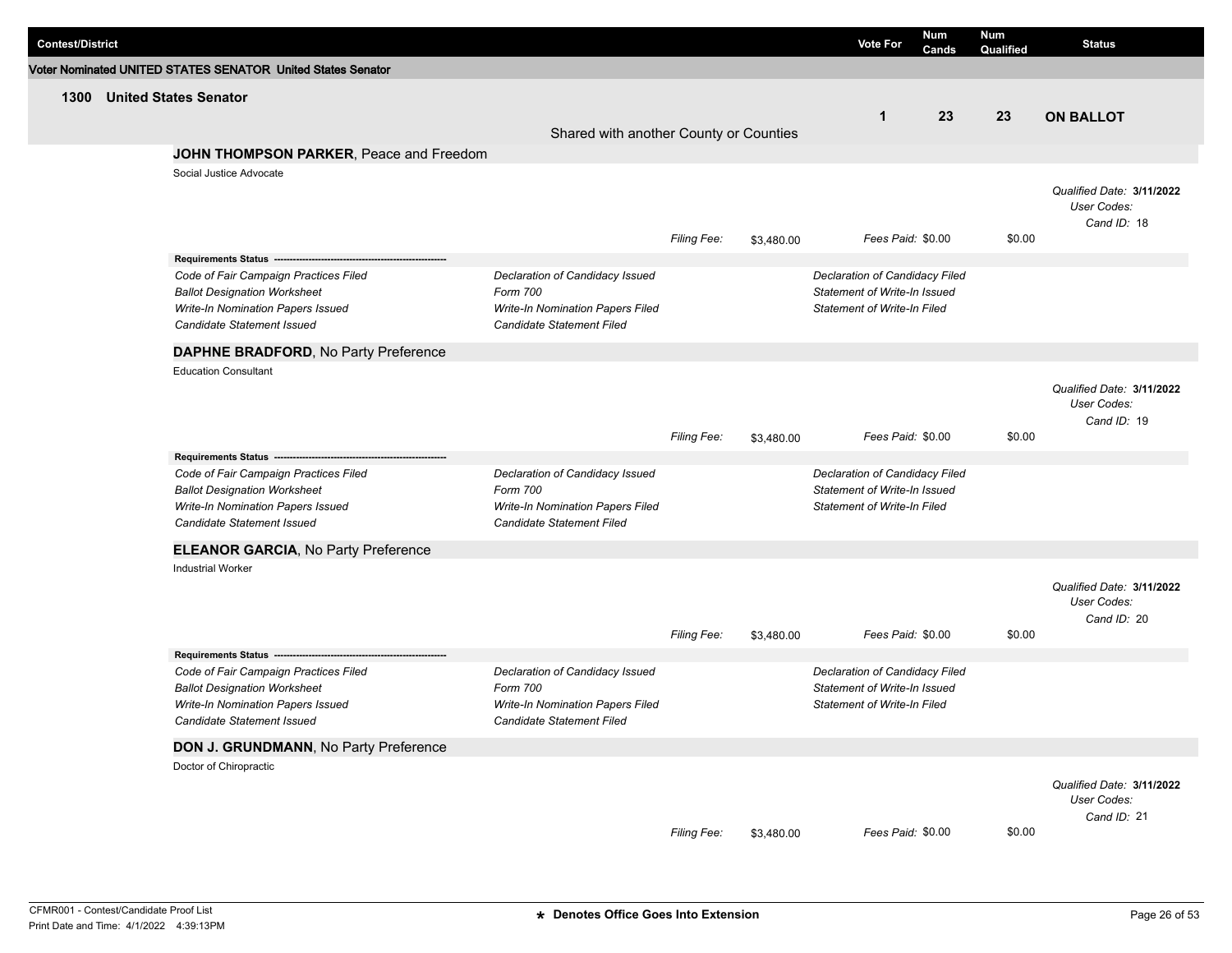| <b>Contest/District</b> |                                                                                                                                                                                 |                                                                                                              |             |            | <b>Vote For</b>                                                                                             | <b>Num</b><br>Cands | Num<br>Qualified | <b>Status</b>                                           |
|-------------------------|---------------------------------------------------------------------------------------------------------------------------------------------------------------------------------|--------------------------------------------------------------------------------------------------------------|-------------|------------|-------------------------------------------------------------------------------------------------------------|---------------------|------------------|---------------------------------------------------------|
|                         | Voter Nominated UNITED STATES SENATOR United States Senator                                                                                                                     |                                                                                                              |             |            |                                                                                                             |                     |                  |                                                         |
| 1300                    | <b>United States Senator</b>                                                                                                                                                    |                                                                                                              |             |            | $\mathbf{1}$                                                                                                | 23                  | 23               | <b>ON BALLOT</b>                                        |
|                         | <b>Requirements Status -</b>                                                                                                                                                    | Shared with another County or Counties                                                                       |             |            |                                                                                                             |                     |                  |                                                         |
|                         | Code of Fair Campaign Practices Filed<br><b>Ballot Designation Worksheet</b><br>Write-In Nomination Papers Issued<br>Candidate Statement Issued                                 | Declaration of Candidacy Issued<br>Form 700<br>Write-In Nomination Papers Filed<br>Candidate Statement Filed |             |            | Declaration of Candidacy Filed<br>Statement of Write-In Issued<br><b>Statement of Write-In Filed</b>        |                     |                  |                                                         |
|                         | <b>DEON D. JENKINS, No Party Preference</b>                                                                                                                                     |                                                                                                              |             |            |                                                                                                             |                     |                  |                                                         |
|                         | No Ballot Designation                                                                                                                                                           |                                                                                                              | Filing Fee: | \$3,480.00 | Fees Paid: \$0.00                                                                                           |                     | \$0.00           | Qualified Date: 3/11/2022<br>User Codes:<br>Cand ID: 22 |
|                         | Requirements Status --                                                                                                                                                          |                                                                                                              |             |            |                                                                                                             |                     |                  |                                                         |
|                         | Code of Fair Campaign Practices Filed<br><b>Ballot Designation Worksheet</b><br>Write-In Nomination Papers Issued<br>Candidate Statement Issued                                 | Declaration of Candidacy Issued<br>Form 700<br>Write-In Nomination Papers Filed<br>Candidate Statement Filed |             |            | Declaration of Candidacy Filed<br>Statement of Write-In Issued<br>Statement of Write-In Filed               |                     |                  |                                                         |
|                         | DAN O'DOWD, Democratic                                                                                                                                                          |                                                                                                              |             |            |                                                                                                             |                     |                  |                                                         |
|                         | No Ballot Designation                                                                                                                                                           |                                                                                                              | Filing Fee: | \$3,480.00 | Fees Paid: \$0.00                                                                                           |                     | \$0.00           | Qualified Date: 3/11/2022<br>User Codes:<br>Cand ID: 23 |
|                         | Requirements Status --                                                                                                                                                          |                                                                                                              |             |            |                                                                                                             |                     |                  |                                                         |
|                         | Code of Fair Campaign Practices Filed<br><b>Ballot Designation Worksheet</b><br>Write-In Nomination Papers Issued<br>Candidate Statement Issued                                 | Declaration of Candidacy Issued<br>Form 700<br>Write-In Nomination Papers Filed<br>Candidate Statement Filed |             |            | Declaration of Candidacy Filed<br>Statement of Write-In Issued<br><b>Statement of Write-In Filed</b>        |                     |                  |                                                         |
|                         | <b>TIMOTHY J URSICH, Democratic</b>                                                                                                                                             |                                                                                                              |             |            |                                                                                                             |                     |                  |                                                         |
|                         | Doctor                                                                                                                                                                          |                                                                                                              | Filing Fee: | \$3,480.00 | Fees Paid: \$0.00                                                                                           |                     | \$0.00           | Qualified Date: 3/11/2022<br>User Codes:<br>Cand ID: 24 |
|                         | <b>Requirements Status -</b><br>Code of Fair Campaign Practices Filed<br><b>Ballot Designation Worksheet</b><br>Write-In Nomination Papers Issued<br>Candidate Statement Issued | Declaration of Candidacy Issued<br>Form 700<br>Write-In Nomination Papers Filed<br>Candidate Statement Filed |             |            | Declaration of Candidacy Filed<br><b>Statement of Write-In Issued</b><br><b>Statement of Write-In Filed</b> |                     |                  |                                                         |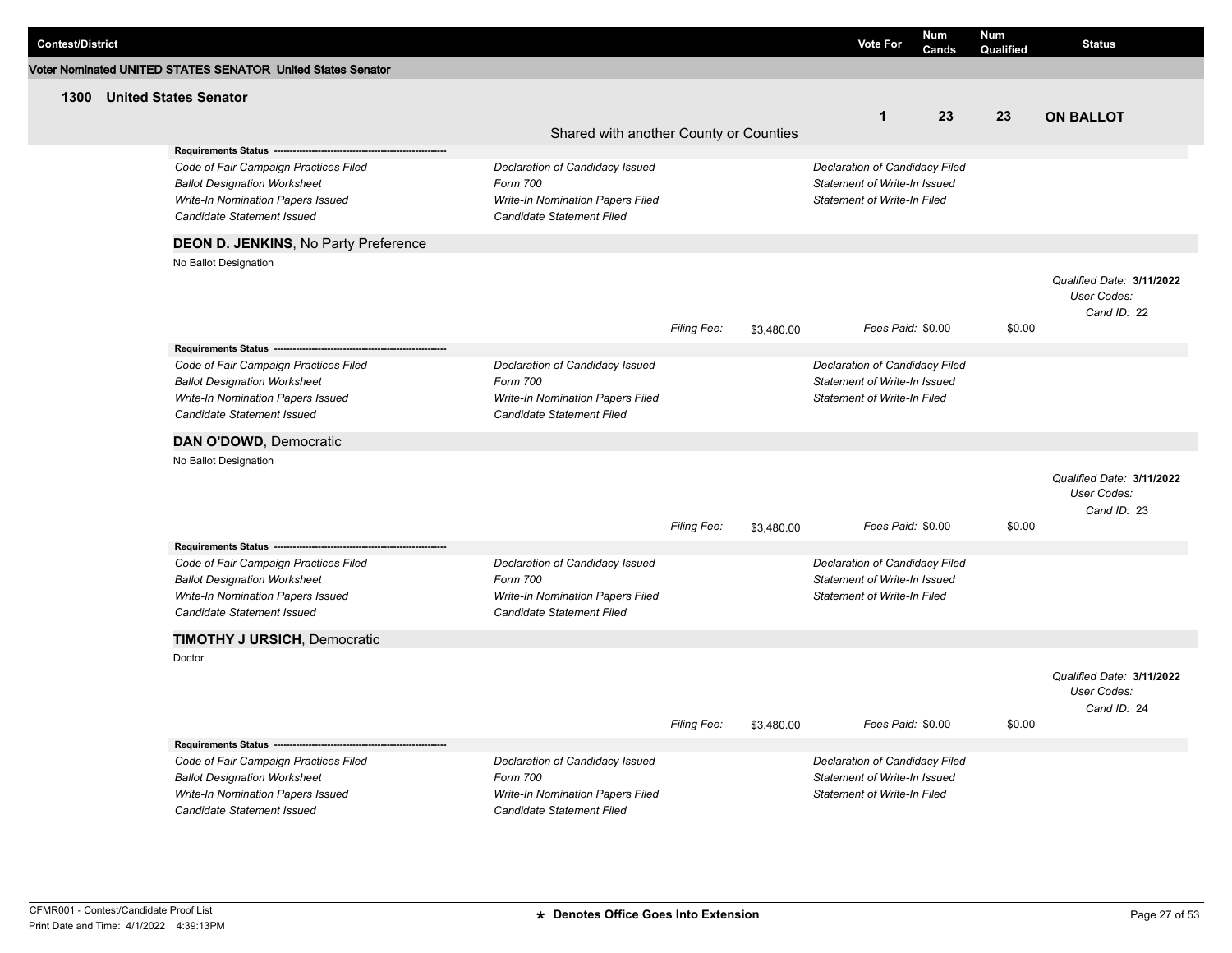| <b>Contest/District</b> |                                                                                                                                                                              |                                                                                                                     |             |            | <b>Vote For</b>                                                                                      | <b>Num</b><br>Cands | <b>Num</b><br>Qualified | <b>Status</b>                                           |
|-------------------------|------------------------------------------------------------------------------------------------------------------------------------------------------------------------------|---------------------------------------------------------------------------------------------------------------------|-------------|------------|------------------------------------------------------------------------------------------------------|---------------------|-------------------------|---------------------------------------------------------|
|                         | Voter Nominated UNITED STATES SENATOR United States Senator                                                                                                                  |                                                                                                                     |             |            |                                                                                                      |                     |                         |                                                         |
| 1300                    | <b>United States Senator</b>                                                                                                                                                 |                                                                                                                     |             |            |                                                                                                      |                     |                         |                                                         |
|                         |                                                                                                                                                                              |                                                                                                                     |             |            | $\mathbf{1}$                                                                                         | 23                  | 23                      | <b>ON BALLOT</b>                                        |
|                         |                                                                                                                                                                              | Shared with another County or Counties                                                                              |             |            |                                                                                                      |                     |                         |                                                         |
|                         | JAMES P. BRADLEY, Republican                                                                                                                                                 |                                                                                                                     |             |            |                                                                                                      |                     |                         |                                                         |
|                         | <b>CEO/Business Owner</b>                                                                                                                                                    |                                                                                                                     | Filing Fee: | \$3,480.00 | Fees Paid: \$0.00                                                                                    |                     | \$0.00                  | Qualified Date: 3/11/2022<br>User Codes:<br>Cand ID: 25 |
|                         | Requirements Status ---                                                                                                                                                      |                                                                                                                     |             |            |                                                                                                      |                     |                         |                                                         |
|                         | Code of Fair Campaign Practices Filed<br><b>Ballot Designation Worksheet</b><br>Write-In Nomination Papers Issued<br><b>Candidate Statement Issued</b>                       | Declaration of Candidacy Issued<br>Form 700<br>Write-In Nomination Papers Filed<br><b>Candidate Statement Filed</b> |             |            | Declaration of Candidacy Filed<br>Statement of Write-In Issued<br><b>Statement of Write-In Filed</b> |                     |                         |                                                         |
|                         | Voter Nominated UNITED STATES SENATOR United States Senator Partial/Unexpired Term                                                                                           |                                                                                                                     |             |            |                                                                                                      |                     |                         |                                                         |
|                         | 1301 United States Senator, Partial/Unexpired Term                                                                                                                           |                                                                                                                     |             |            |                                                                                                      |                     |                         |                                                         |
|                         |                                                                                                                                                                              | *0 County Of San Joaquin<br>Shared with another County or Counties                                                  |             |            | $\mathbf{1}$                                                                                         | 8                   | 8                       | <b>ON BALLOT</b>                                        |
| Candidate(s):           | DAN O'DOWD, Democratic                                                                                                                                                       |                                                                                                                     |             |            |                                                                                                      |                     |                         |                                                         |
|                         | No Ballot Designation                                                                                                                                                        |                                                                                                                     | Filing Fee: | \$3,480.00 | Fees Paid: \$0.00                                                                                    |                     | \$0.00                  | Qualified Date: 3/11/2022<br>User Codes:<br>Cand ID: 1  |
|                         | Requirements Status -                                                                                                                                                        |                                                                                                                     |             |            |                                                                                                      |                     |                         |                                                         |
|                         | Code of Fair Campaign Practices Filed<br><b>Ballot Designation Worksheet</b><br>Write-In Nomination Papers Issued<br><b>Candidate Statement Issued</b>                       | Declaration of Candidacy Issued<br>Form 700<br>Write-In Nomination Papers Filed<br>Candidate Statement Filed        |             |            | Declaration of Candidacy Filed<br>Statement of Write-In Issued<br><b>Statement of Write-In Filed</b> |                     |                         |                                                         |
|                         | <b>ALEX PADILLA, Democratic</b>                                                                                                                                              |                                                                                                                     |             |            |                                                                                                      |                     |                         |                                                         |
|                         | Appointed United States Senator                                                                                                                                              |                                                                                                                     |             |            |                                                                                                      |                     |                         | Qualified Date: 3/11/2022<br>User Codes:<br>Cand ID: 2  |
|                         |                                                                                                                                                                              |                                                                                                                     | Filing Fee: | \$3,480.00 | Fees Paid: \$0.00                                                                                    |                     | \$0.00                  |                                                         |
|                         | Requirements Status -----<br>Code of Fair Campaign Practices Filed<br><b>Ballot Designation Worksheet</b><br>Write-In Nomination Papers Issued<br>Candidate Statement Issued | Declaration of Candidacy Issued<br>Form 700<br>Write-In Nomination Papers Filed<br>Candidate Statement Filed        |             |            | Declaration of Candidacy Filed<br>Statement of Write-In Issued<br><b>Statement of Write-In Filed</b> |                     |                         |                                                         |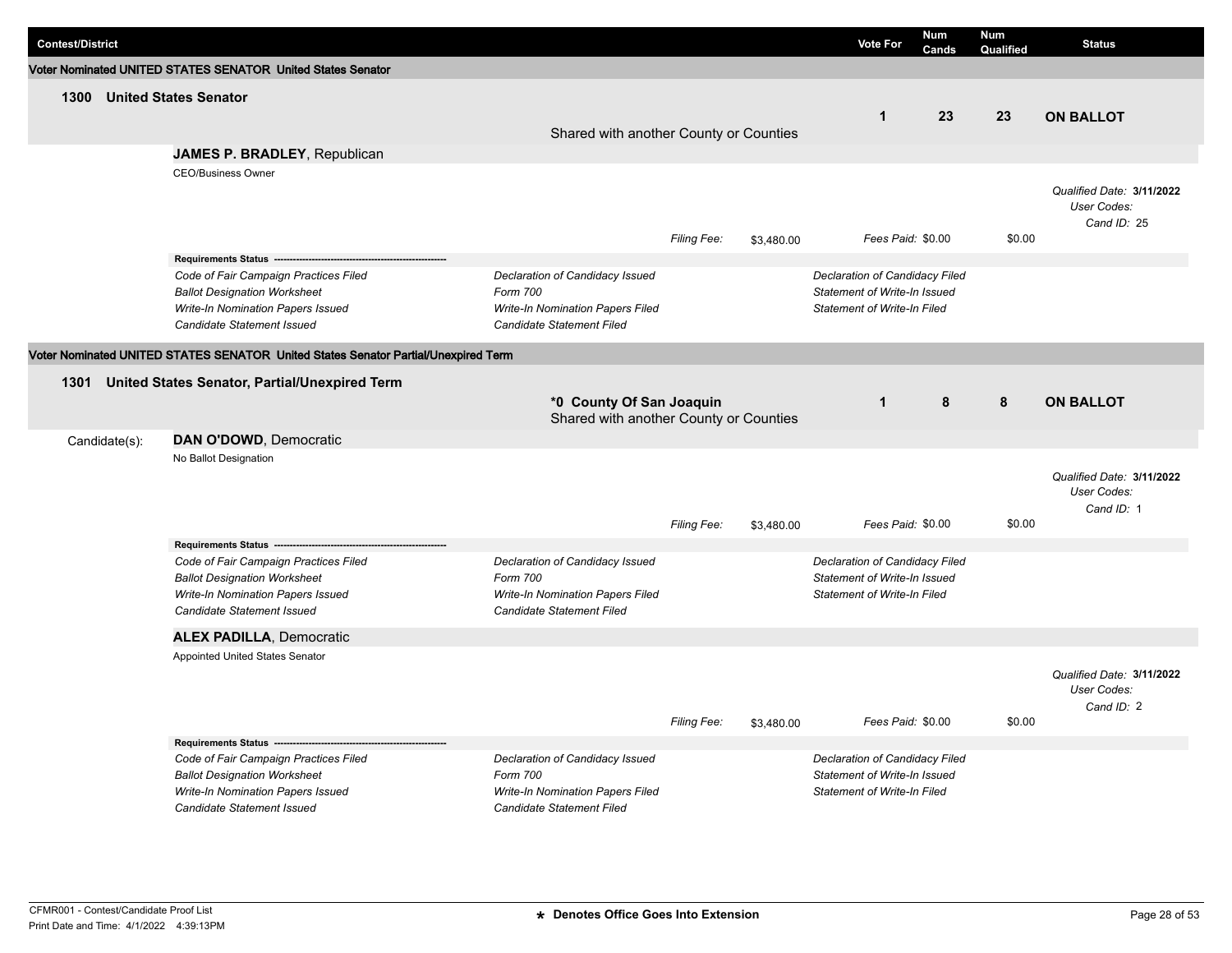| <b>Contest/District</b> |                                                                                    |                                                               |                    |            | <b>Vote For</b>                                                    | Num<br>Cands | Num<br>Qualified | <b>Status</b>                            |
|-------------------------|------------------------------------------------------------------------------------|---------------------------------------------------------------|--------------------|------------|--------------------------------------------------------------------|--------------|------------------|------------------------------------------|
|                         | Voter Nominated UNITED STATES SENATOR United States Senator Partial/Unexpired Term |                                                               |                    |            |                                                                    |              |                  |                                          |
| 1301                    | United States Senator, Partial/Unexpired Term                                      |                                                               |                    |            |                                                                    |              |                  |                                          |
|                         |                                                                                    |                                                               |                    |            | $\mathbf{1}$                                                       | 8            | 8                | <b>ON BALLOT</b>                         |
|                         |                                                                                    | Shared with another County or Counties                        |                    |            |                                                                    |              |                  |                                          |
|                         | JON ELIST, Republican                                                              |                                                               |                    |            |                                                                    |              |                  |                                          |
|                         | <b>Small Business Owner</b>                                                        |                                                               |                    |            |                                                                    |              |                  |                                          |
|                         |                                                                                    |                                                               |                    |            |                                                                    |              |                  | Qualified Date: 3/11/2022                |
|                         |                                                                                    |                                                               |                    |            |                                                                    |              |                  | User Codes:<br>Cand ID: 3                |
|                         |                                                                                    |                                                               | <b>Filing Fee:</b> | \$3,480.00 | Fees Paid: \$0.00                                                  |              | \$0.00           |                                          |
|                         |                                                                                    |                                                               |                    |            |                                                                    |              |                  |                                          |
|                         | Code of Fair Campaign Practices Filed                                              | Declaration of Candidacy Issued                               |                    |            | Declaration of Candidacy Filed                                     |              |                  |                                          |
|                         | <b>Ballot Designation Worksheet</b>                                                | Form 700                                                      |                    |            | Statement of Write-In Issued                                       |              |                  |                                          |
|                         | Write-In Nomination Papers Issued<br>Candidate Statement Issued                    | Write-In Nomination Papers Filed<br>Candidate Statement Filed |                    |            | <b>Statement of Write-In Filed</b>                                 |              |                  |                                          |
|                         |                                                                                    |                                                               |                    |            |                                                                    |              |                  |                                          |
|                         | <b>MARK P. MEUSER, Republican</b>                                                  |                                                               |                    |            |                                                                    |              |                  |                                          |
|                         | <b>Constitutional Attorney</b>                                                     |                                                               |                    |            |                                                                    |              |                  |                                          |
|                         |                                                                                    |                                                               |                    |            |                                                                    |              |                  | Qualified Date: 3/11/2022<br>User Codes: |
|                         |                                                                                    |                                                               |                    |            |                                                                    |              |                  | Cand ID: 5                               |
|                         |                                                                                    |                                                               | Filing Fee:        | \$3,480.00 | Fees Paid: \$0.00                                                  |              | \$0.00           |                                          |
|                         | <b>Requirements Status --</b>                                                      |                                                               |                    |            |                                                                    |              |                  |                                          |
|                         | Code of Fair Campaign Practices Filed                                              | Declaration of Candidacy Issued                               |                    |            | Declaration of Candidacy Filed                                     |              |                  |                                          |
|                         | <b>Ballot Designation Worksheet</b><br>Write-In Nomination Papers Issued           | Form 700<br>Write-In Nomination Papers Filed                  |                    |            | Statement of Write-In Issued<br><b>Statement of Write-In Filed</b> |              |                  |                                          |
|                         | <b>Candidate Statement Issued</b>                                                  | Candidate Statement Filed                                     |                    |            |                                                                    |              |                  |                                          |
|                         |                                                                                    |                                                               |                    |            |                                                                    |              |                  |                                          |
|                         | <b>TIMOTHY URSICH JR., Democratic</b><br>Doctor                                    |                                                               |                    |            |                                                                    |              |                  |                                          |
|                         |                                                                                    |                                                               |                    |            |                                                                    |              |                  | Qualified Date: 3/11/2022                |
|                         |                                                                                    |                                                               |                    |            |                                                                    |              |                  | User Codes:                              |
|                         |                                                                                    |                                                               |                    |            |                                                                    |              |                  | Cand ID: 6                               |
|                         |                                                                                    |                                                               | Filing Fee:        | \$3,480.00 | Fees Paid: \$0.00                                                  |              | \$0.00           |                                          |
|                         | Requirements Status -----------------                                              |                                                               |                    |            |                                                                    |              |                  |                                          |
|                         | Code of Fair Campaign Practices Filed<br><b>Ballot Designation Worksheet</b>       | Declaration of Candidacy Issued<br>Form 700                   |                    |            | Declaration of Candidacy Filed<br>Statement of Write-In Issued     |              |                  |                                          |
|                         | Write-In Nomination Papers Issued                                                  | <b>Write-In Nomination Papers Filed</b>                       |                    |            | <b>Statement of Write-In Filed</b>                                 |              |                  |                                          |
|                         | Candidate Statement Issued                                                         | Candidate Statement Filed                                     |                    |            |                                                                    |              |                  |                                          |
|                         | JAMES P. BRADLEY, Republican                                                       |                                                               |                    |            |                                                                    |              |                  |                                          |
|                         | <b>CEO/Business Owner</b>                                                          |                                                               |                    |            |                                                                    |              |                  |                                          |
|                         |                                                                                    |                                                               |                    |            |                                                                    |              |                  | Qualified Date: 3/11/2022                |
|                         |                                                                                    |                                                               |                    |            |                                                                    |              |                  | User Codes:                              |
|                         |                                                                                    |                                                               | Filing Fee:        | \$3,480.00 | Fees Paid: \$0.00                                                  |              | \$0.00           | Cand ID: 7                               |
|                         |                                                                                    |                                                               |                    |            |                                                                    |              |                  |                                          |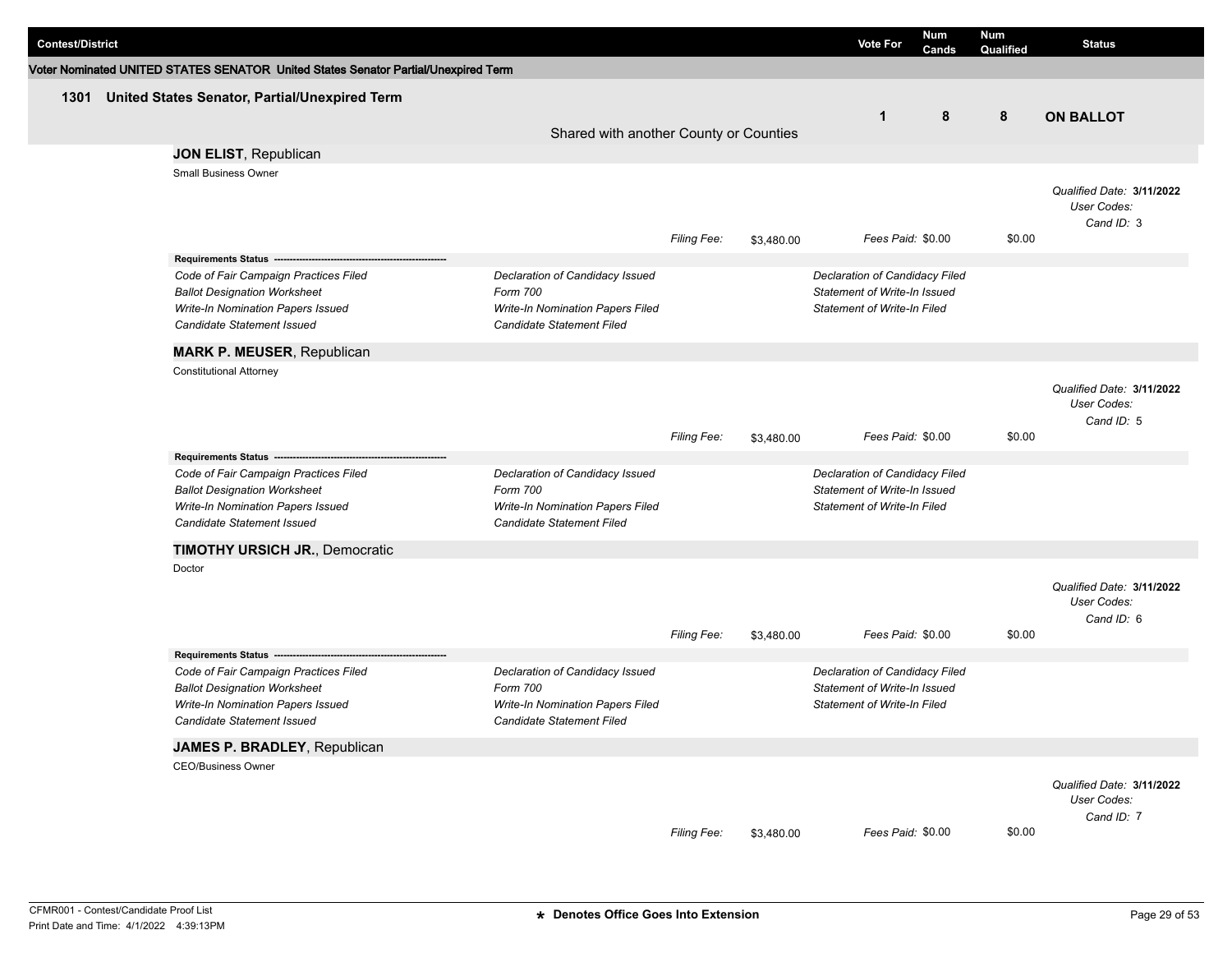| <b>Contest/District</b> |               |                                                                                    |                                                                   |                    |            | <b>Vote For</b>                | <b>Num</b><br>Cands   | <b>Num</b><br>Qualified | <b>Status</b>             |
|-------------------------|---------------|------------------------------------------------------------------------------------|-------------------------------------------------------------------|--------------------|------------|--------------------------------|-----------------------|-------------------------|---------------------------|
|                         |               | Voter Nominated UNITED STATES SENATOR United States Senator Partial/Unexpired Term |                                                                   |                    |            |                                |                       |                         |                           |
|                         |               |                                                                                    |                                                                   |                    |            |                                |                       |                         |                           |
| 1301                    |               | United States Senator, Partial/Unexpired Term                                      |                                                                   |                    |            |                                | 8                     |                         |                           |
|                         |               |                                                                                    | Shared with another County or Counties                            |                    |            | $\mathbf{1}$                   |                       | 8                       | <b>ON BALLOT</b>          |
|                         |               | Requirements Status ----------------                                               |                                                                   |                    |            |                                |                       |                         |                           |
|                         |               | Code of Fair Campaign Practices Filed                                              | Declaration of Candidacy Issued                                   |                    |            | Declaration of Candidacy Filed |                       |                         |                           |
|                         |               | <b>Ballot Designation Worksheet</b>                                                | Form 700                                                          |                    |            | Statement of Write-In Issued   |                       |                         |                           |
|                         |               | Write-In Nomination Papers Issued                                                  | Write-In Nomination Papers Filed                                  |                    |            | Statement of Write-In Filed    |                       |                         |                           |
|                         |               | Candidate Statement Issued                                                         | Candidate Statement Filed                                         |                    |            |                                |                       |                         |                           |
|                         |               | <b>MYRON L. HALL, Republican</b>                                                   |                                                                   |                    |            |                                |                       |                         |                           |
|                         |               | Podiatric Physician                                                                |                                                                   |                    |            |                                |                       |                         |                           |
|                         |               |                                                                                    |                                                                   |                    |            |                                |                       |                         | Qualified Date: 3/11/2022 |
|                         |               |                                                                                    |                                                                   |                    |            |                                |                       |                         | User Codes:               |
|                         |               |                                                                                    |                                                                   |                    |            |                                |                       |                         | Cand ID: 8                |
|                         |               |                                                                                    |                                                                   | <b>Filing Fee:</b> | \$3,480.00 | Fees Paid: \$0.00              |                       | \$0.00                  |                           |
|                         |               | Requirements Status -------------------------                                      |                                                                   |                    |            |                                |                       |                         |                           |
|                         |               | Code of Fair Campaign Practices Filed                                              | Declaration of Candidacy Issued                                   |                    |            | Declaration of Candidacy Filed |                       |                         |                           |
|                         |               | <b>Ballot Designation Worksheet</b>                                                | Form 700                                                          |                    |            | Statement of Write-In Issued   |                       |                         |                           |
|                         |               | Write-In Nomination Papers Issued                                                  | Write-In Nomination Papers Filed                                  |                    |            | Statement of Write-In Filed    |                       |                         |                           |
|                         |               | Candidate Statement Issued                                                         | Candidate Statement Filed                                         |                    |            |                                |                       |                         |                           |
|                         |               | DAPHNE BRADFORD, No Party Preference                                               |                                                                   |                    |            |                                |                       |                         |                           |
|                         |               | <b>Education Consultant</b>                                                        |                                                                   |                    |            |                                |                       |                         |                           |
|                         |               |                                                                                    |                                                                   |                    |            |                                |                       |                         | Qualified Date: 3/11/2022 |
|                         |               |                                                                                    |                                                                   |                    |            |                                |                       |                         | User Codes:               |
|                         |               |                                                                                    |                                                                   |                    |            |                                |                       |                         | Cand ID: 9                |
|                         |               |                                                                                    |                                                                   | Filing Fee:        | \$3,480.00 | Fees Paid: \$0.00              |                       | \$0.00                  |                           |
|                         |               | Requirements Status ---------------------------                                    |                                                                   |                    |            |                                |                       |                         |                           |
|                         |               | Code of Fair Campaign Practices Filed                                              | Declaration of Candidacy Issued                                   |                    |            | Declaration of Candidacy Filed |                       |                         |                           |
|                         |               | <b>Ballot Designation Worksheet</b>                                                | Form 700                                                          |                    |            | Statement of Write-In Issued   |                       |                         |                           |
|                         |               | Write-In Nomination Papers Issued                                                  | Write-In Nomination Papers Filed                                  |                    |            | Statement of Write-In Filed    |                       |                         |                           |
|                         |               | Candidate Statement Issued                                                         | Candidate Statement Filed                                         |                    |            |                                |                       |                         |                           |
|                         |               | Voter Nominated UNITED STATES REPRESENTATIVE 9th District                          |                                                                   |                    |            |                                |                       |                         |                           |
|                         |               | 1410 U.S. Representative in Congress, District 9                                   |                                                                   |                    |            |                                |                       |                         |                           |
|                         |               |                                                                                    |                                                                   |                    |            | $\mathbf{1}$                   | 10                    | 8                       |                           |
|                         |               |                                                                                    | *109 9th Congressional District<br>Shared with San Joaquin County |                    |            |                                |                       |                         | <b>ON BALLOT</b>          |
|                         | Candidate(s): | <b>KARENA APPLE FENG, Democratic</b>                                               |                                                                   |                    |            |                                |                       |                         |                           |
|                         |               | No Ballot Designation                                                              |                                                                   |                    |            |                                |                       |                         |                           |
|                         |               |                                                                                    |                                                                   |                    |            |                                |                       |                         | Qualified Date: 2/18/2022 |
|                         |               |                                                                                    |                                                                   |                    |            |                                |                       |                         | User Codes:               |
|                         |               |                                                                                    |                                                                   |                    |            |                                |                       |                         | Cand ID: 1                |
|                         |               |                                                                                    |                                                                   | <b>Filing Fee:</b> | \$1,740.00 |                                | Fees Paid: \$1,740.00 | \$0.00                  |                           |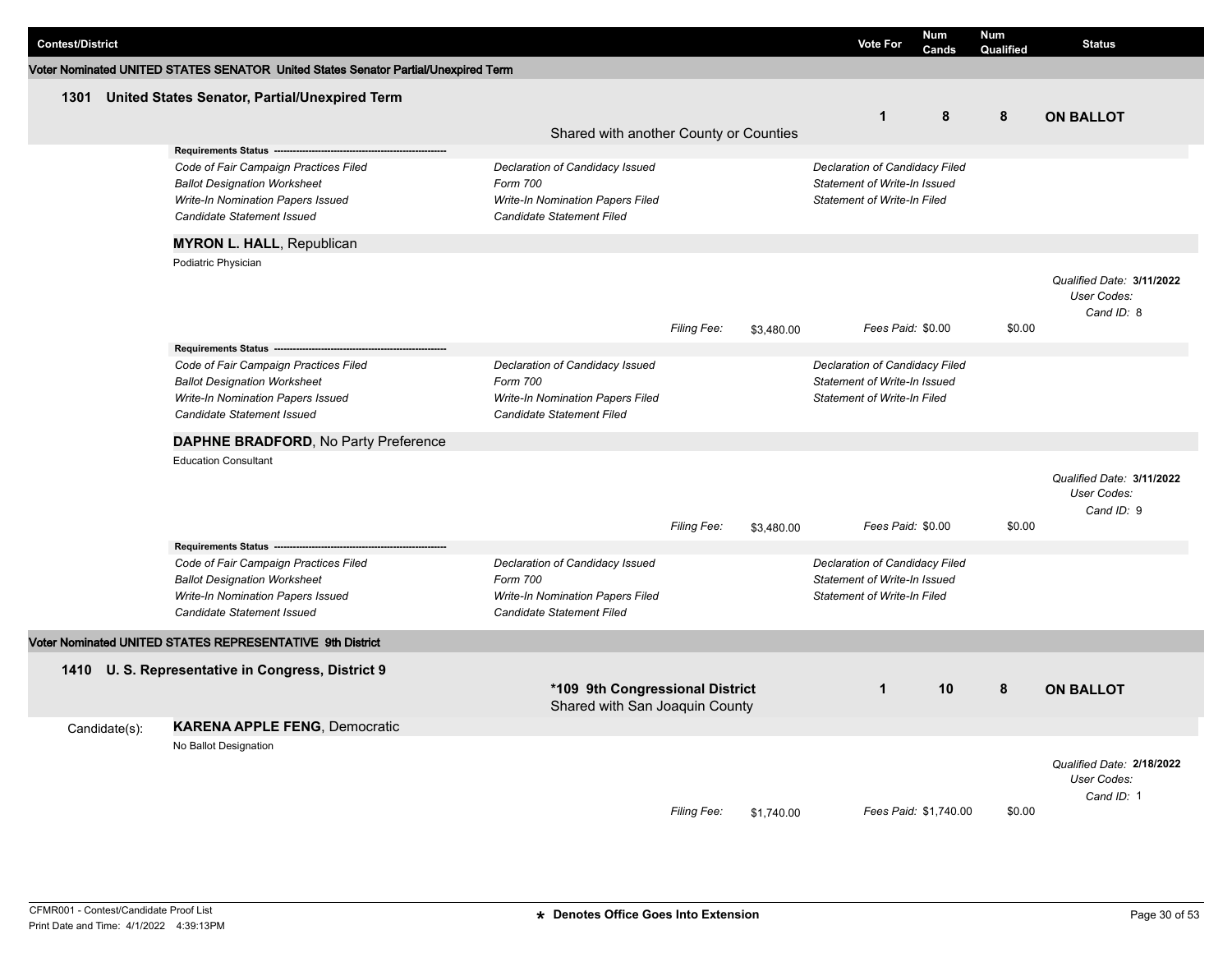| <b>Contest/District</b>                                   |                                                                          |                                       |                   |                                                               |                                            |                          | <b>Vote For</b>                                                    | Num<br>Cands          | <b>Num</b><br>Qualified | <b>Status</b>                           |
|-----------------------------------------------------------|--------------------------------------------------------------------------|---------------------------------------|-------------------|---------------------------------------------------------------|--------------------------------------------|--------------------------|--------------------------------------------------------------------|-----------------------|-------------------------|-----------------------------------------|
| Voter Nominated UNITED STATES REPRESENTATIVE 9th District |                                                                          |                                       |                   |                                                               |                                            |                          |                                                                    |                       |                         |                                         |
| 1410                                                      | U. S. Representative in Congress, District 9                             |                                       |                   |                                                               |                                            |                          |                                                                    |                       |                         |                                         |
|                                                           |                                                                          |                                       |                   |                                                               |                                            |                          | $\mathbf 1$                                                        | 10                    | 8                       | <b>ON BALLOT</b>                        |
|                                                           |                                                                          |                                       |                   | Shared with San Joaquin County                                |                                            |                          |                                                                    |                       |                         |                                         |
|                                                           | Requirements Status --                                                   |                                       |                   |                                                               |                                            |                          |                                                                    |                       |                         |                                         |
|                                                           | Code of Fair Campaign Practices Filed                                    |                                       | 02/14/2022        | Declaration of Candidacy Issued                               |                                            | 02/15/2022               | Declaration of Candidacy Filed                                     |                       |                         | 02/18/2022                              |
|                                                           | <b>Ballot Designation Worksheet</b>                                      | Write-In Nomination Papers Issued     | 02/14/2022        | Form 700<br>Write-In Nomination Papers Filed                  |                                            | 02/18/2022<br>02/18/2022 | Statement of Write-In Issued<br><b>Statement of Write-In Filed</b> |                       |                         |                                         |
|                                                           | Candidate Statement Issued                                               |                                       | 02/15/2022        | <b>Candidate Statement Filed</b>                              |                                            |                          |                                                                    |                       |                         |                                         |
|                                                           |                                                                          |                                       |                   |                                                               |                                            |                          |                                                                    |                       |                         |                                         |
|                                                           | <b>Filing History</b>                                                    |                                       |                   |                                                               |                                            |                          |                                                                    |                       |                         |                                         |
|                                                           | <b>Filing Type</b>                                                       | Date                                  | Description       | <b>Payment Method</b>                                         |                                            |                          |                                                                    |                       |                         |                                         |
|                                                           | <b>NOM/SIL</b>                                                           | 1/11/2022                             | SIL/NOM 1/11/2022 | (none recorded)                                               |                                            |                          |                                                                    |                       |                         |                                         |
|                                                           | <b>NOM/SIL</b>                                                           | 1/24/2022                             | SIL/NOM 1/24/2022 | (none recorded)                                               |                                            |                          |                                                                    |                       |                         |                                         |
|                                                           | <b>HARPREET SINGH CHIMA, Democratic</b>                                  |                                       |                   |                                                               |                                            |                          |                                                                    |                       |                         |                                         |
|                                                           | Union Organizer/Researcher                                               |                                       |                   |                                                               |                                            |                          |                                                                    |                       |                         |                                         |
|                                                           |                                                                          |                                       |                   |                                                               |                                            |                          |                                                                    |                       |                         | Qualified Date: 3/9/2022                |
|                                                           |                                                                          |                                       |                   |                                                               |                                            |                          |                                                                    |                       |                         | User Codes:                             |
|                                                           |                                                                          |                                       |                   |                                                               | <b>Filing Fee:</b>                         | \$1,740.00               |                                                                    | Fees Paid: \$1,740.00 | \$0.00                  | Cand ID: 2                              |
|                                                           | Requirements Status -------------------                                  |                                       |                   |                                                               |                                            |                          |                                                                    |                       |                         |                                         |
|                                                           | Code of Fair Campaign Practices Filed                                    |                                       | 03/09/2022        | Declaration of Candidacy Issued                               |                                            | 03/09/2022               | Declaration of Candidacy Filed                                     |                       |                         | 03/09/2022                              |
|                                                           | <b>Ballot Designation Worksheet</b>                                      |                                       | 03/09/2022        | Form 700                                                      | 03/11/2022<br>Statement of Write-In Issued |                          |                                                                    |                       |                         |                                         |
|                                                           |                                                                          | Write-In Nomination Papers Issued     |                   | Write-In Nomination Papers Filed                              |                                            |                          | <b>Statement of Write-In Filed</b>                                 |                       |                         |                                         |
|                                                           | Candidate Statement Issued                                               |                                       | 03/09/2022        | Candidate Statement Filed                                     |                                            | 03/11/2022               |                                                                    |                       |                         |                                         |
|                                                           | <b>Filing History</b>                                                    |                                       |                   |                                                               |                                            |                          |                                                                    |                       |                         |                                         |
|                                                           | <b>Filing Type</b>                                                       | Date                                  | Description       | <b>Payment Method</b>                                         |                                            |                          |                                                                    |                       |                         |                                         |
|                                                           | <b>NOM/SIL</b>                                                           | 2/9/2022                              | SIL/NOM 2/9/2022  | (none recorded)                                               |                                            |                          |                                                                    |                       |                         |                                         |
|                                                           |                                                                          |                                       |                   |                                                               |                                            |                          |                                                                    |                       |                         |                                         |
|                                                           | <b>KHALID JEFFREY JAFRI, Democratic</b>                                  |                                       |                   |                                                               |                                            |                          |                                                                    |                       |                         |                                         |
|                                                           | Engineer/Farmer/Businessman                                              |                                       |                   |                                                               |                                            |                          |                                                                    |                       |                         |                                         |
|                                                           |                                                                          |                                       |                   |                                                               |                                            |                          |                                                                    |                       |                         | Qualified Date: 3/1/2022<br>User Codes: |
|                                                           |                                                                          |                                       |                   |                                                               |                                            |                          |                                                                    |                       |                         | Cand ID: 3                              |
|                                                           |                                                                          |                                       |                   |                                                               | Filing Fee:                                | \$1,740.00               |                                                                    | Fees Paid: \$1,740.00 | \$0.00                  |                                         |
|                                                           | <b>Requirements Status -</b>                                             |                                       |                   |                                                               |                                            |                          |                                                                    |                       |                         |                                         |
|                                                           |                                                                          | Code of Fair Campaign Practices Filed | 03/01/2022        | Declaration of Candidacy Issued                               |                                            | 03/01/2022               | Declaration of Candidacy Filed                                     |                       |                         | 03/01/2022                              |
|                                                           | <b>Ballot Designation Worksheet</b><br>Write-In Nomination Papers Issued |                                       | 03/01/2022        | Form 700                                                      |                                            | 03/07/2022               | Statement of Write-In Issued<br><b>Statement of Write-In Filed</b> |                       |                         |                                         |
|                                                           | Candidate Statement Issued                                               |                                       | 03/01/2022        | Write-In Nomination Papers Filed<br>Candidate Statement Filed |                                            |                          |                                                                    |                       |                         |                                         |
|                                                           |                                                                          |                                       |                   |                                                               |                                            |                          |                                                                    |                       |                         |                                         |
|                                                           | Filing History ---                                                       |                                       |                   |                                                               |                                            |                          |                                                                    |                       |                         |                                         |
|                                                           | Filing Type                                                              | Date                                  | Description       | <b>Payment Method</b>                                         |                                            |                          |                                                                    |                       |                         |                                         |
|                                                           | NOM/SIL                                                                  | 1/22/2022                             | SIL/NOM 1/22/2022 | (none recorded)                                               |                                            |                          |                                                                    |                       |                         |                                         |
|                                                           | NOM/SIL                                                                  | 2/8/2022                              | SIL/NOM 2/8/2022  | (none recorded)                                               |                                            |                          |                                                                    |                       |                         |                                         |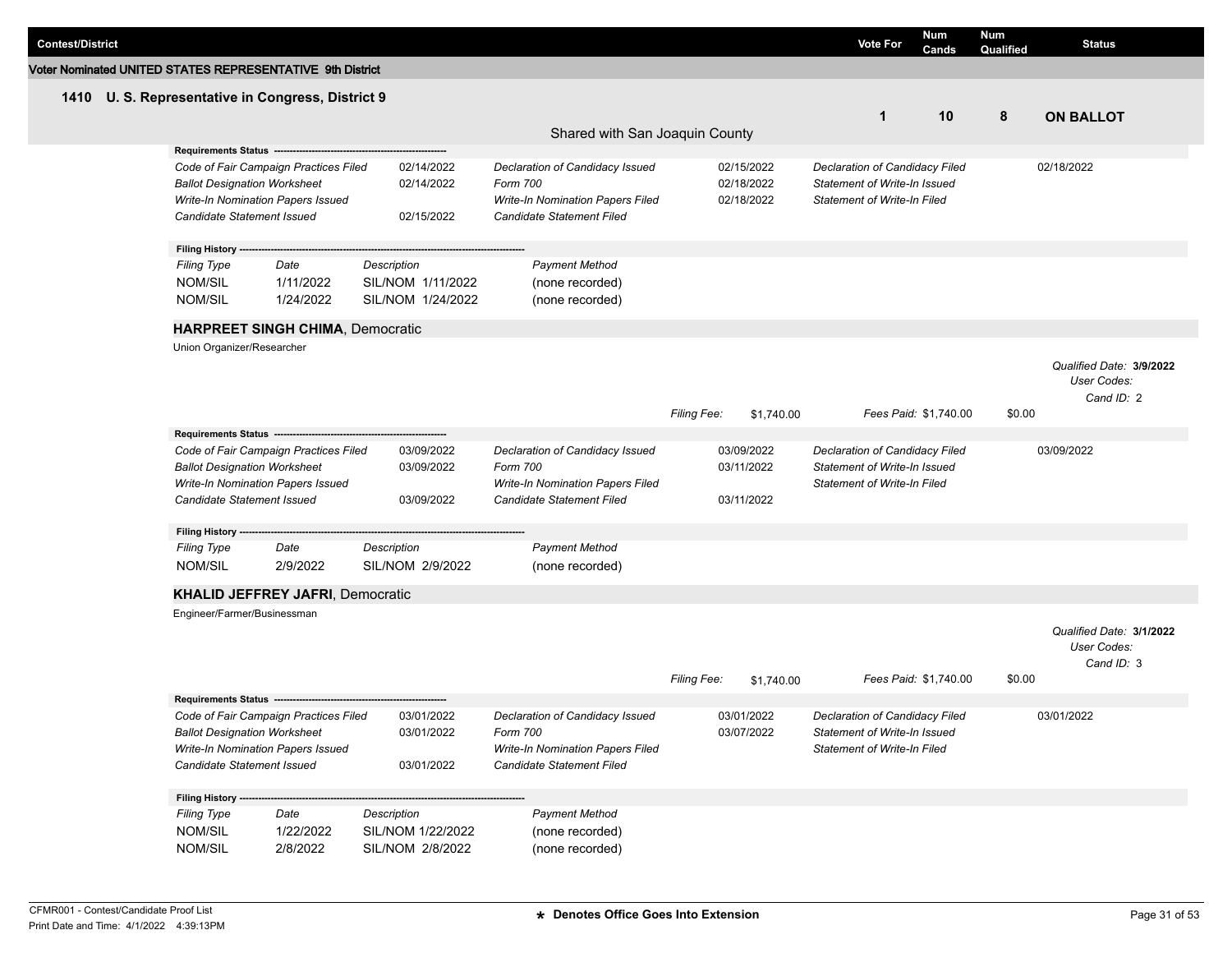| <b>Contest/District</b>                                   |                                     |                                                        |                   |                                             |                    |            | <b>Vote For</b>                                                | Num<br>Cands          | Num<br>Qualified | <b>Status</b>                           |
|-----------------------------------------------------------|-------------------------------------|--------------------------------------------------------|-------------------|---------------------------------------------|--------------------|------------|----------------------------------------------------------------|-----------------------|------------------|-----------------------------------------|
| Voter Nominated UNITED STATES REPRESENTATIVE 9th District |                                     |                                                        |                   |                                             |                    |            |                                                                |                       |                  |                                         |
| 1410                                                      |                                     | U. S. Representative in Congress, District 9           |                   |                                             |                    |            |                                                                |                       |                  |                                         |
|                                                           |                                     |                                                        |                   |                                             |                    |            | $\mathbf{1}$                                                   | 10                    | 8                | <b>ON BALLOT</b>                        |
|                                                           |                                     |                                                        |                   | Shared with San Joaquin County              |                    |            |                                                                |                       |                  |                                         |
|                                                           | <b>TOM PATTI, Republican</b>        |                                                        |                   |                                             |                    |            |                                                                |                       |                  |                                         |
|                                                           | County Supervisor/Businessman       |                                                        |                   |                                             |                    |            |                                                                |                       |                  |                                         |
|                                                           |                                     |                                                        |                   |                                             |                    |            |                                                                |                       |                  | Qualified Date: 3/8/2022<br>User Codes: |
|                                                           |                                     |                                                        |                   |                                             |                    |            |                                                                |                       |                  | Cand ID: 5                              |
|                                                           |                                     |                                                        |                   |                                             | Filing Fee:        | \$1,740.00 |                                                                | Fees Paid: \$1,740.00 | \$0.00           |                                         |
|                                                           |                                     | Requirements Status ---------------------------------- |                   |                                             |                    |            |                                                                |                       |                  |                                         |
|                                                           |                                     | Code of Fair Campaign Practices Filed                  | 03/08/2022        | Declaration of Candidacy Issued             |                    | 03/04/2022 | Declaration of Candidacy Filed                                 |                       |                  | 03/08/2022                              |
|                                                           | <b>Ballot Designation Worksheet</b> |                                                        | 03/08/2022        | Form 700                                    |                    | 03/08/2022 | Statement of Write-In Issued                                   |                       |                  |                                         |
|                                                           |                                     | Write-In Nomination Papers Issued                      |                   | Write-In Nomination Papers Filed            |                    |            | <b>Statement of Write-In Filed</b>                             |                       |                  |                                         |
|                                                           | <b>Candidate Statement Issued</b>   |                                                        | 03/04/2022        | <b>Candidate Statement Filed</b>            |                    | 03/08/2022 |                                                                |                       |                  |                                         |
|                                                           | Filing History ---                  |                                                        |                   |                                             |                    |            |                                                                |                       |                  |                                         |
|                                                           | <b>Filing Type</b>                  | Date                                                   | Description       | <b>Payment Method</b>                       |                    |            |                                                                |                       |                  |                                         |
|                                                           | <b>NOM</b>                          | 3/3/2022                                               | 3/3/2022 NOM ONLY | (none recorded)                             |                    |            |                                                                |                       |                  |                                         |
|                                                           | NOM/SIL                             | 2/9/2022                                               | SIL/NOM 2/9/2022  | (none recorded)                             |                    |            |                                                                |                       |                  |                                         |
|                                                           |                                     | <b>JOSH HARDER, Democratic</b>                         |                   |                                             |                    |            |                                                                |                       |                  |                                         |
|                                                           | Father/Agriculture Committeeman     |                                                        |                   |                                             |                    |            |                                                                |                       |                  |                                         |
|                                                           |                                     |                                                        |                   |                                             |                    |            |                                                                |                       |                  | Qualified Date: 3/11/2022               |
|                                                           |                                     |                                                        |                   |                                             |                    |            |                                                                |                       |                  | User Codes:                             |
|                                                           |                                     |                                                        |                   |                                             | <b>Filing Fee:</b> |            |                                                                | Fees Paid: \$1,740.00 | \$0.00           | Cand ID: 6                              |
|                                                           | Requirements Status ---             |                                                        |                   |                                             |                    | \$1,740.00 |                                                                |                       |                  |                                         |
|                                                           |                                     | Code of Fair Campaign Practices Filed                  |                   | Declaration of Candidacy Issued             |                    |            | Declaration of Candidacy Filed                                 |                       |                  |                                         |
|                                                           | <b>Ballot Designation Worksheet</b> |                                                        |                   | Form 700                                    |                    |            | Statement of Write-In Issued                                   |                       |                  |                                         |
|                                                           |                                     | Write-In Nomination Papers Issued                      |                   | <b>Write-In Nomination Papers Filed</b>     |                    |            | <b>Statement of Write-In Filed</b>                             |                       |                  |                                         |
|                                                           | Candidate Statement Issued          |                                                        | 02/14/2022        | <b>Candidate Statement Filed</b>            |                    | 02/14/2022 |                                                                |                       |                  |                                         |
|                                                           | <b>Filing History</b>               |                                                        |                   |                                             |                    |            |                                                                |                       |                  |                                         |
|                                                           | <b>Filing Type</b>                  | Date                                                   | Description       | <b>Payment Method</b>                       |                    |            |                                                                |                       |                  |                                         |
|                                                           | <b>NOM</b>                          | 2/14/2022                                              | NOM 2/14/2022     | (none recorded)                             |                    |            |                                                                |                       |                  |                                         |
|                                                           |                                     | <b>JIM SHOEMAKER, Republican</b>                       |                   |                                             |                    |            |                                                                |                       |                  |                                         |
|                                                           | Tradesman/Business Owner            |                                                        |                   |                                             |                    |            |                                                                |                       |                  |                                         |
|                                                           |                                     |                                                        |                   |                                             |                    |            |                                                                |                       |                  | Qualified Date: 2/18/2022               |
|                                                           |                                     |                                                        |                   |                                             |                    |            |                                                                |                       |                  | User Codes:                             |
|                                                           |                                     |                                                        |                   |                                             |                    |            |                                                                |                       |                  | Cand ID: 7                              |
|                                                           |                                     |                                                        |                   |                                             | <b>Filing Fee:</b> | \$1,740.00 |                                                                | Fees Paid: \$1,740.00 | \$0.00           |                                         |
|                                                           |                                     | Requirements Status -----------------------------      |                   |                                             |                    |            |                                                                |                       |                  |                                         |
|                                                           |                                     | Code of Fair Campaign Practices Filed                  | 02/15/2022        | Declaration of Candidacy Issued<br>Form 700 |                    | 02/18/2022 | Declaration of Candidacy Filed<br>Statement of Write-In Issued |                       |                  | 02/18/2022                              |
|                                                           | <b>Ballot Designation Worksheet</b> | Write-In Nomination Papers Issued                      | 02/15/2022        | Write-In Nomination Papers Filed            |                    | 03/11/2022 | <b>Statement of Write-In Filed</b>                             |                       |                  |                                         |
|                                                           | Candidate Statement Issued          |                                                        | 02/18/2022        | Candidate Statement Filed                   |                    |            |                                                                |                       |                  |                                         |
|                                                           |                                     |                                                        |                   |                                             |                    |            |                                                                |                       |                  |                                         |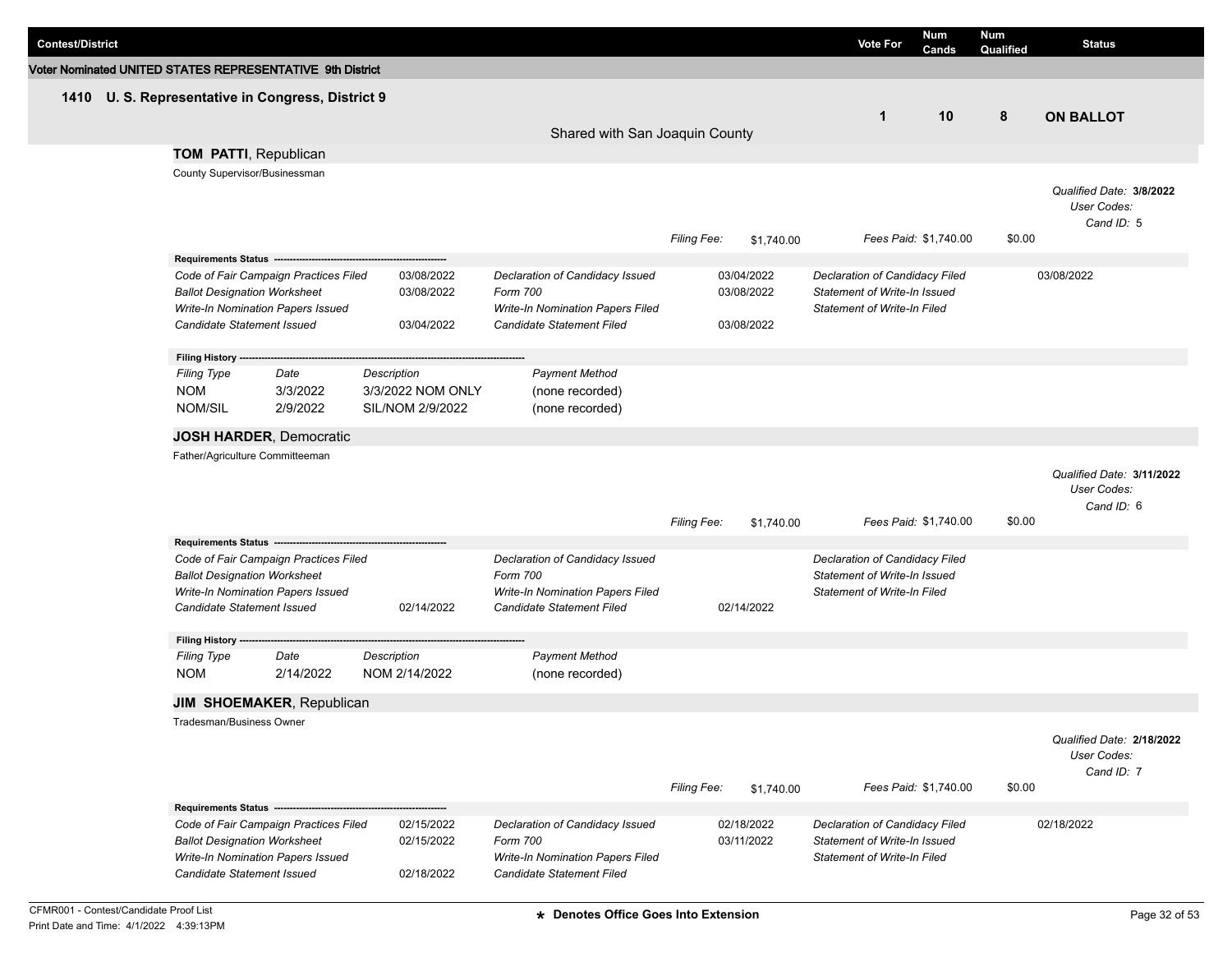| <b>Contest/District</b>                                    |                                              |           |                    |                                                                    |                    |            | <b>Vote For</b>                    | <b>Num</b><br>Cands   | Num<br>Qualified | <b>Status</b>                                           |
|------------------------------------------------------------|----------------------------------------------|-----------|--------------------|--------------------------------------------------------------------|--------------------|------------|------------------------------------|-----------------------|------------------|---------------------------------------------------------|
| Voter Nominated UNITED STATES REPRESENTATIVE 9th District  |                                              |           |                    |                                                                    |                    |            |                                    |                       |                  |                                                         |
| 1410 U.S. Representative in Congress, District 9           |                                              |           |                    |                                                                    |                    |            |                                    |                       |                  |                                                         |
|                                                            |                                              |           |                    |                                                                    |                    |            | $\mathbf{1}$                       | 10                    | 8                | <b>ON BALLOT</b>                                        |
|                                                            |                                              |           |                    | Shared with San Joaquin County                                     |                    |            |                                    |                       |                  |                                                         |
|                                                            | <b>Filing History -</b>                      |           |                    |                                                                    |                    |            |                                    |                       |                  |                                                         |
|                                                            | <b>Filing Type</b>                           | Date      | Description        | <b>Payment Method</b>                                              |                    |            |                                    |                       |                  |                                                         |
|                                                            | NOM/SIL                                      | 2/9/2022  | SIL/NOM 2/9/2022   | (none recorded)                                                    |                    |            |                                    |                       |                  |                                                         |
|                                                            | <b>MARK T ANDREWS, No Party Preference</b>   |           |                    |                                                                    |                    |            |                                    |                       |                  |                                                         |
|                                                            | <b>Business Owner</b>                        |           |                    |                                                                    |                    |            |                                    |                       |                  |                                                         |
|                                                            |                                              |           |                    |                                                                    | Filing Fee:        | \$1,740.00 |                                    | Fees Paid: \$1,740.00 | \$0.00           | Qualified Date: 3/10/2022<br>User Codes:<br>Cand ID: 9  |
|                                                            | Requirements Status ----                     |           |                    |                                                                    |                    |            |                                    |                       |                  |                                                         |
|                                                            | Code of Fair Campaign Practices Filed        |           | 03/10/2022         | Declaration of Candidacy Issued                                    |                    | 03/10/2022 | Declaration of Candidacy Filed     |                       |                  | 03/10/2022                                              |
|                                                            | <b>Ballot Designation Worksheet</b>          |           | 03/10/2022         | Form 700                                                           |                    | 03/10/2022 | Statement of Write-In Issued       |                       |                  |                                                         |
|                                                            | Write-In Nomination Papers Issued            |           |                    | Write-In Nomination Papers Filed                                   |                    |            | <b>Statement of Write-In Filed</b> |                       |                  |                                                         |
|                                                            | Candidate Statement Issued                   |           | 03/10/2022         | Candidate Statement Filed                                          |                    |            |                                    |                       |                  |                                                         |
|                                                            | Filing History --                            |           |                    |                                                                    |                    |            |                                    |                       |                  |                                                         |
|                                                            | <b>Filing Type</b>                           | Date      | Description        | <b>Payment Method</b>                                              |                    |            |                                    |                       |                  |                                                         |
|                                                            | <b>NOM</b>                                   | 3/10/2022 | 3.10.2022 NOM ONLY | (none recorded)                                                    |                    |            |                                    |                       |                  |                                                         |
|                                                            | <b>JONATHAN MADISON, Republican</b>          |           |                    |                                                                    |                    |            |                                    |                       |                  |                                                         |
|                                                            | Litigator/Business Owner                     |           |                    |                                                                    |                    |            |                                    |                       |                  |                                                         |
|                                                            |                                              |           |                    |                                                                    | <b>Filing Fee:</b> | \$1,740.00 |                                    | Fees Paid: \$1,740.00 | \$0.00           | Qualified Date: 3/11/2022<br>User Codes:<br>Cand ID: 10 |
|                                                            | Requirements Status ----                     |           |                    |                                                                    |                    |            |                                    |                       |                  |                                                         |
|                                                            | Code of Fair Campaign Practices Filed        |           | 03/11/2022         | Declaration of Candidacy Issued                                    |                    |            | Declaration of Candidacy Filed     |                       |                  | 03/11/2022                                              |
|                                                            | <b>Ballot Designation Worksheet</b>          |           | 03/11/2022         | Form 700                                                           |                    | 03/11/2022 | Statement of Write-In Issued       |                       |                  |                                                         |
|                                                            | Write-In Nomination Papers Issued            |           |                    | Write-In Nomination Papers Filed                                   |                    |            | <b>Statement of Write-In Filed</b> |                       |                  |                                                         |
|                                                            | Candidate Statement Issued                   |           | 03/11/2022         | Candidate Statement Filed                                          |                    | 03/11/2022 |                                    |                       |                  |                                                         |
|                                                            | <b>Filing History</b>                        |           |                    |                                                                    |                    |            |                                    |                       |                  |                                                         |
|                                                            | <b>Filing Type</b>                           | Date      | Description        | <b>Payment Method</b>                                              |                    |            |                                    |                       |                  |                                                         |
|                                                            | <b>NOM</b>                                   | 3/11/2022 | Noms 3.11.2022     | (none recorded)                                                    |                    |            |                                    |                       |                  |                                                         |
|                                                            | <b>NOM</b>                                   | 3/11/2022 | NOMS 3.11.22       | (none recorded)                                                    |                    |            |                                    |                       |                  |                                                         |
| Voter Nominated UNITED STATES REPRESENTATIVE 13th District |                                              |           |                    |                                                                    |                    |            |                                    |                       |                  |                                                         |
| 1430                                                       | U.S. Representative in Congress, District 13 |           |                    |                                                                    |                    |            |                                    |                       |                  |                                                         |
|                                                            |                                              |           |                    | *113 13th Congressional District<br>Shared with San Joaquin County |                    |            | $\mathbf{1}$                       | $\sqrt{5}$            | 5                | <b>ON BALLOT</b>                                        |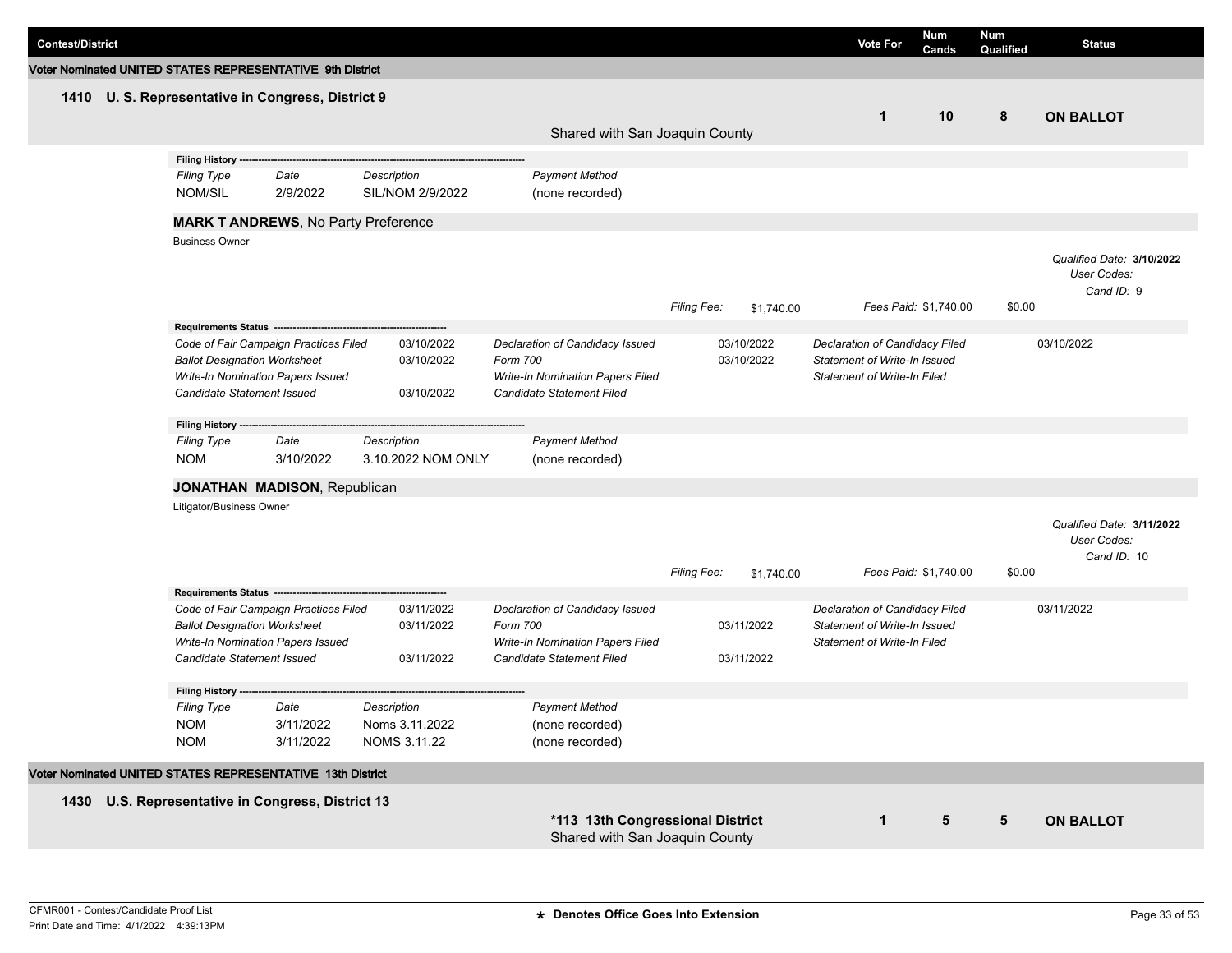| <b>Contest/District</b> |                                                                                                                                                 |                                                                                                                     |                    |            | <b>Vote For</b>                                                                                      | Num<br>Cands | Num<br>Qualified | <b>Status</b>                                          |
|-------------------------|-------------------------------------------------------------------------------------------------------------------------------------------------|---------------------------------------------------------------------------------------------------------------------|--------------------|------------|------------------------------------------------------------------------------------------------------|--------------|------------------|--------------------------------------------------------|
|                         | Voter Nominated UNITED STATES REPRESENTATIVE 13th District                                                                                      |                                                                                                                     |                    |            |                                                                                                      |              |                  |                                                        |
|                         | 1430 U.S. Representative in Congress, District 13                                                                                               | Shared with San Joaquin County                                                                                      |                    |            | $\mathbf{1}$                                                                                         | 5            | 5                | <b>ON BALLOT</b>                                       |
| Candidate(s):           | DAVID A GIGLIO, Republican                                                                                                                      |                                                                                                                     |                    |            |                                                                                                      |              |                  |                                                        |
|                         | Teacher/Business Owner                                                                                                                          |                                                                                                                     | <b>Filing Fee:</b> | \$1,740.00 | Fees Paid: \$0.00                                                                                    |              | \$0.00           | Qualified Date: 3/11/2022<br>User Codes:<br>Cand ID: 1 |
|                         | Requirements Status --------------------------                                                                                                  |                                                                                                                     |                    |            |                                                                                                      |              |                  |                                                        |
|                         | Code of Fair Campaign Practices Filed<br><b>Ballot Designation Worksheet</b><br>Write-In Nomination Papers Issued<br>Candidate Statement Issued | Declaration of Candidacy Issued<br>Form 700<br>Write-In Nomination Papers Filed<br>Candidate Statement Filed        |                    |            | Declaration of Candidacy Filed<br>Statement of Write-In Issued<br><b>Statement of Write-In Filed</b> |              |                  |                                                        |
|                         | JOHN DUARTE, Republican                                                                                                                         |                                                                                                                     |                    |            |                                                                                                      |              |                  |                                                        |
|                         | Farmer/Businessman                                                                                                                              |                                                                                                                     | Filing Fee:        | \$1,740.00 | Fees Paid: \$0.00                                                                                    |              | \$0.00           | Qualified Date: 3/24/2022<br>User Codes:<br>Cand ID: 2 |
|                         | Requirements Status ----                                                                                                                        |                                                                                                                     |                    |            |                                                                                                      |              |                  |                                                        |
|                         | Code of Fair Campaign Practices Filed<br><b>Ballot Designation Worksheet</b><br>Write-In Nomination Papers Issued<br>Candidate Statement Issued | Declaration of Candidacy Issued<br>Form 700<br>Write-In Nomination Papers Filed<br>Candidate Statement Filed        |                    | 03/08/2022 | Declaration of Candidacy Filed<br>Statement of Write-In Issued<br>Statement of Write-In Filed        |              |                  |                                                        |
|                         | <b>ADAM GRAY, Democratic</b>                                                                                                                    |                                                                                                                     |                    |            |                                                                                                      |              |                  |                                                        |
|                         | Legislator/Educator                                                                                                                             |                                                                                                                     | Filing Fee:        | \$1,740.00 | Fees Paid: \$0.00                                                                                    |              | \$0.00           | Qualified Date: 3/23/2022<br>User Codes:<br>Cand ID: 3 |
|                         | Requirements Status ---------------------                                                                                                       |                                                                                                                     |                    |            |                                                                                                      |              |                  |                                                        |
|                         | Code of Fair Campaign Practices Filed<br><b>Ballot Designation Worksheet</b><br>Write-In Nomination Papers Issued<br>Candidate Statement Issued | Declaration of Candidacy Issued<br>Form 700<br><b>Write-In Nomination Papers Filed</b><br>Candidate Statement Filed |                    |            | Declaration of Candidacy Filed<br>Statement of Write-In Issued<br><b>Statement of Write-In Filed</b> |              |                  |                                                        |
|                         | PHIL ARBALLO, Democratic                                                                                                                        |                                                                                                                     |                    |            |                                                                                                      |              |                  |                                                        |
|                         | Small Business Owner                                                                                                                            |                                                                                                                     | Filing Fee:        | \$1,740.00 | Fees Paid: \$0.00                                                                                    |              | \$0.00           | Qualified Date: 3/24/2022<br>User Codes:<br>Cand ID: 4 |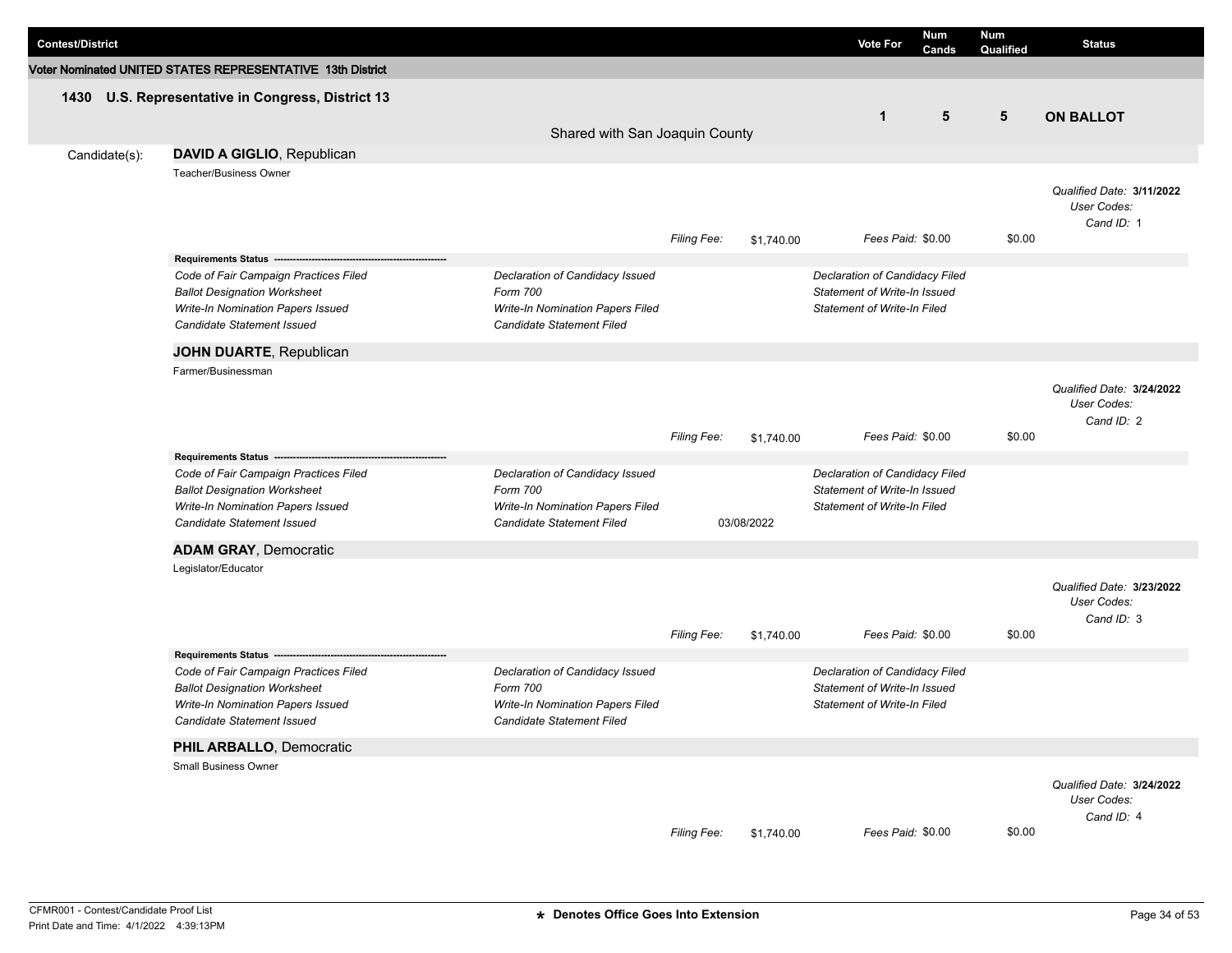| <b>Contest/District</b>                                    |                                     |                                       |                                |                                                              |                    |                | <b>Vote For</b>                                                    | <b>Num</b><br>Cands   | Num<br>Qualified | <b>Status</b>                                          |
|------------------------------------------------------------|-------------------------------------|---------------------------------------|--------------------------------|--------------------------------------------------------------|--------------------|----------------|--------------------------------------------------------------------|-----------------------|------------------|--------------------------------------------------------|
| Voter Nominated UNITED STATES REPRESENTATIVE 13th District |                                     |                                       |                                |                                                              |                    |                |                                                                    |                       |                  |                                                        |
| 1430 U.S. Representative in Congress, District 13          |                                     |                                       |                                |                                                              |                    |                |                                                                    |                       |                  |                                                        |
|                                                            |                                     |                                       |                                |                                                              |                    |                | $\mathbf{1}$                                                       | 5                     | 5                | <b>ON BALLOT</b>                                       |
|                                                            |                                     |                                       |                                | Shared with San Joaquin County                               |                    |                |                                                                    |                       |                  |                                                        |
|                                                            | Requirements Status ---             |                                       |                                |                                                              |                    |                |                                                                    |                       |                  |                                                        |
|                                                            |                                     | Code of Fair Campaign Practices Filed |                                | Declaration of Candidacy Issued                              |                    |                | Declaration of Candidacy Filed                                     |                       |                  |                                                        |
|                                                            | <b>Ballot Designation Worksheet</b> | Write-In Nomination Papers Issued     |                                | Form 700<br>Write-In Nomination Papers Filed                 |                    |                | Statement of Write-In Issued<br><b>Statement of Write-In Filed</b> |                       |                  |                                                        |
|                                                            | Candidate Statement Issued          |                                       | 03/10/2022                     | Candidate Statement Filed                                    | 03/10/2022         |                |                                                                    |                       |                  |                                                        |
|                                                            |                                     |                                       |                                |                                                              |                    |                |                                                                    |                       |                  |                                                        |
|                                                            | <b>Business Owner</b>               | DIEGO JAVIER MARTINEZ, Republican     |                                |                                                              |                    |                |                                                                    |                       |                  |                                                        |
|                                                            |                                     |                                       |                                |                                                              |                    |                |                                                                    |                       |                  | Qualified Date: 3/23/2022<br>User Codes:<br>Cand ID: 6 |
|                                                            |                                     |                                       |                                |                                                              | <b>Filing Fee:</b> | \$1,740.00     | Fees Paid: \$0.00                                                  |                       | \$0.00           |                                                        |
|                                                            |                                     |                                       |                                |                                                              |                    |                |                                                                    |                       |                  |                                                        |
|                                                            | <b>Ballot Designation Worksheet</b> | Code of Fair Campaign Practices Filed |                                | Declaration of Candidacy Issued<br>Form 700                  |                    |                | Declaration of Candidacy Filed<br>Statement of Write-In Issued     |                       |                  |                                                        |
|                                                            |                                     | Write-In Nomination Papers Issued     |                                | Write-In Nomination Papers Filed                             |                    |                | <b>Statement of Write-In Filed</b>                                 |                       |                  |                                                        |
|                                                            | <b>Candidate Statement Issued</b>   |                                       |                                | Candidate Statement Filed                                    |                    |                |                                                                    |                       |                  |                                                        |
| Voter Nominated MEMBER OF THE STATE ASSEMBLY 9th District  |                                     |                                       |                                |                                                              |                    |                |                                                                    |                       |                  |                                                        |
| 1710 State Assembly, District 9                            |                                     |                                       |                                |                                                              |                    |                |                                                                    |                       |                  |                                                        |
|                                                            |                                     |                                       |                                | *309 9th Assembly District<br>Shared with San Joaquin County | $\mathbf{1}$       | $\overline{2}$ | $\mathbf{1}$                                                       | <b>ON BALLOT</b>      |                  |                                                        |
| Candidate(s):                                              |                                     | <b>HEATH FLORA, Republican</b>        |                                |                                                              |                    |                |                                                                    |                       |                  |                                                        |
|                                                            | Parent/Farmer/Assemblyman           |                                       |                                |                                                              |                    |                |                                                                    |                       |                  |                                                        |
|                                                            |                                     |                                       |                                |                                                              | <b>Filing Fee:</b> | \$1,197.02     |                                                                    | Fees Paid: \$1,197.02 | \$0.00           | Qualified Date: 3/9/2022<br>User Codes:<br>Cand ID: 1  |
|                                                            | Requirements Status ------          |                                       |                                |                                                              |                    |                |                                                                    |                       |                  |                                                        |
|                                                            |                                     | Code of Fair Campaign Practices Filed | 03/09/2022                     | Declaration of Candidacy Issued                              | 03/09/2022         |                | Declaration of Candidacy Filed                                     |                       |                  | 03/09/2022                                             |
|                                                            | <b>Ballot Designation Worksheet</b> | Write-In Nomination Papers Issued     | 03/09/2022                     | Form 700<br><b>Write-In Nomination Papers Filed</b>          | 03/09/2022         |                | Statement of Write-In Issued                                       |                       |                  |                                                        |
|                                                            | Candidate Statement Issued          |                                       | 03/09/2022                     | Candidate Statement Filed                                    | 03/09/2022         |                | <b>Statement of Write-In Filed</b>                                 |                       |                  |                                                        |
|                                                            |                                     |                                       |                                |                                                              |                    |                |                                                                    |                       |                  |                                                        |
|                                                            | Filing History ----                 |                                       |                                |                                                              |                    |                |                                                                    |                       |                  |                                                        |
|                                                            | <b>Filing Type</b>                  | Date                                  | Description<br>3.9.22 NOM ONLY | <b>Payment Method</b>                                        |                    |                |                                                                    |                       |                  |                                                        |
|                                                            | <b>NOM</b>                          | 3/9/2022                              |                                | (none recorded)                                              |                    |                |                                                                    |                       |                  |                                                        |
| Voter Nominated MEMBER OF THE STATE ASSEMBLY 13th District |                                     |                                       |                                |                                                              |                    |                |                                                                    |                       |                  |                                                        |
| 1730 State Assembly, District 13                           |                                     |                                       |                                |                                                              |                    |                |                                                                    |                       |                  |                                                        |
|                                                            |                                     |                                       |                                | *313 13th Assembly District                                  |                    |                | $\mathbf{1}$                                                       | 4                     | $\mathbf{3}$     | <b>ON BALLOT</b>                                       |
|                                                            |                                     |                                       |                                |                                                              |                    |                |                                                                    |                       |                  |                                                        |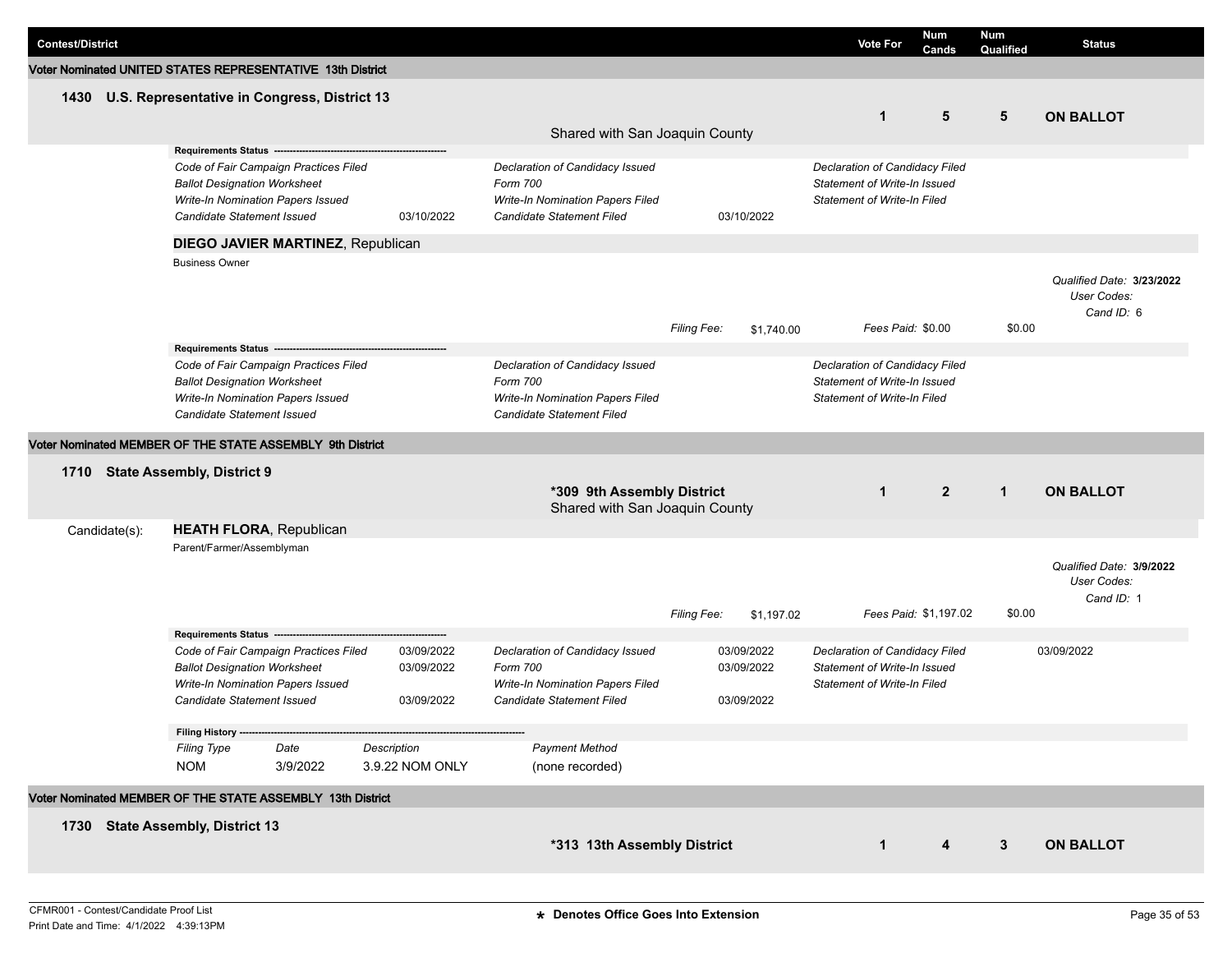| <b>Contest/District</b>                                    |                                           |                                       |                                           |                                                               |                    |            | <b>Vote For</b>                    | <b>Num</b><br>Cands   | Num<br>Qualified | <b>Status</b>             |
|------------------------------------------------------------|-------------------------------------------|---------------------------------------|-------------------------------------------|---------------------------------------------------------------|--------------------|------------|------------------------------------|-----------------------|------------------|---------------------------|
| Voter Nominated MEMBER OF THE STATE ASSEMBLY 13th District |                                           |                                       |                                           |                                                               |                    |            |                                    |                       |                  |                           |
| 1730 State Assembly, District 13                           |                                           |                                       |                                           |                                                               |                    |            |                                    |                       |                  |                           |
|                                                            |                                           |                                       |                                           |                                                               |                    |            | $\mathbf{1}$                       | 4                     | 3                | <b>ON BALLOT</b>          |
|                                                            |                                           |                                       |                                           |                                                               |                    |            |                                    |                       |                  |                           |
| Candidate(s):                                              |                                           | <b>MATEO BEDOLLA, Democratic</b>      |                                           |                                                               |                    |            |                                    |                       |                  |                           |
|                                                            | City Councilmember/Carpenter              |                                       |                                           |                                                               |                    |            |                                    |                       |                  |                           |
|                                                            |                                           |                                       |                                           |                                                               |                    |            |                                    |                       |                  | Qualified Date: 3/10/2022 |
|                                                            |                                           |                                       |                                           |                                                               |                    |            |                                    |                       |                  | User Codes:<br>Cand ID: 1 |
|                                                            |                                           |                                       |                                           |                                                               | <b>Filing Fee:</b> | \$1,197.02 |                                    | Fees Paid: \$1,197.02 | \$0.00           |                           |
|                                                            | Requirements Status -----------           |                                       |                                           |                                                               |                    |            |                                    |                       |                  |                           |
|                                                            |                                           | Code of Fair Campaign Practices Filed | 03/10/2022                                | Declaration of Candidacy Issued                               |                    | 03/10/2022 | Declaration of Candidacy Filed     |                       |                  | 03/10/2022                |
|                                                            | <b>Ballot Designation Worksheet</b>       |                                       |                                           | Form 700                                                      |                    | 03/28/2022 | Statement of Write-In Issued       |                       |                  |                           |
|                                                            | <b>Candidate Statement Issued</b>         | Write-In Nomination Papers Issued     | 03/10/2022                                | Write-In Nomination Papers Filed<br>Candidate Statement Filed |                    | 03/10/2022 | <b>Statement of Write-In Filed</b> |                       |                  |                           |
|                                                            |                                           |                                       |                                           |                                                               |                    |            |                                    |                       |                  |                           |
|                                                            | Filing History ----                       |                                       |                                           |                                                               |                    |            |                                    |                       |                  |                           |
|                                                            | <b>Filing Type</b>                        | Date                                  | Description                               | <b>Payment Method</b>                                         |                    |            |                                    |                       |                  |                           |
|                                                            | <b>NOM</b>                                | 3/10/2022                             | NOM - 3/10/2022                           | (none recorded)                                               |                    |            |                                    |                       |                  |                           |
|                                                            | <b>NOM/SIL</b>                            | 2/9/2022                              | SIL/NOM 2/9/2022                          | (none recorded)                                               |                    |            |                                    |                       |                  |                           |
|                                                            |                                           | <b>CARLOS VILLAPUDUA, Democratic</b>  |                                           |                                                               |                    |            |                                    |                       |                  |                           |
|                                                            |                                           | State Assemblymember/Businessman      |                                           |                                                               |                    |            |                                    |                       |                  |                           |
|                                                            |                                           |                                       |                                           |                                                               |                    |            |                                    |                       |                  | Qualified Date: 2/22/2022 |
|                                                            |                                           |                                       |                                           |                                                               |                    |            |                                    |                       |                  | User Codes:<br>Cand ID: 2 |
|                                                            |                                           |                                       |                                           |                                                               | <b>Filing Fee:</b> | \$1,197.02 |                                    | Fees Paid: \$1,197.02 | \$0.00           |                           |
|                                                            | Requirements Status -------------------   |                                       |                                           |                                                               |                    |            |                                    |                       |                  |                           |
|                                                            |                                           | Code of Fair Campaign Practices Filed | 02/22/2022                                | Declaration of Candidacy Issued                               |                    | 02/22/2022 | Declaration of Candidacy Filed     |                       |                  | 02/22/2022                |
|                                                            | <b>Ballot Designation Worksheet</b>       |                                       | 02/22/2022                                | Form 700                                                      |                    |            | Statement of Write-In Issued       |                       |                  |                           |
|                                                            | <b>Candidate Statement Issued</b>         | Write-In Nomination Papers Issued     | 02/22/2022                                | Write-In Nomination Papers Filed<br>Candidate Statement Filed |                    | 02/22/2022 | <b>Statement of Write-In Filed</b> |                       |                  |                           |
|                                                            |                                           |                                       |                                           |                                                               |                    |            |                                    |                       |                  |                           |
|                                                            | <b>Filing History</b>                     |                                       |                                           |                                                               |                    |            |                                    |                       |                  |                           |
|                                                            | <b>Filing Type</b>                        | Date                                  | Description                               | <b>Payment Method</b>                                         |                    |            |                                    |                       |                  |                           |
|                                                            | <b>NOM/SIL</b>                            | 2/9/2022                              | SIL/NOM 2/9/2022                          | (none recorded)                                               |                    |            |                                    |                       |                  |                           |
|                                                            |                                           |                                       | <b>VERONICA ANDREA VARGAS, Democratic</b> |                                                               |                    |            |                                    |                       |                  |                           |
|                                                            | Vice-Mayor/Business Owner                 |                                       |                                           |                                                               |                    |            |                                    |                       |                  |                           |
|                                                            |                                           |                                       |                                           |                                                               |                    |            |                                    |                       |                  | Qualified Date: 3/11/2022 |
|                                                            |                                           |                                       |                                           |                                                               |                    |            |                                    |                       |                  | User Codes:<br>Cand ID: 3 |
|                                                            |                                           |                                       |                                           |                                                               | Filing Fee:        | \$1,197.02 |                                    | Fees Paid: \$1,197.02 | \$0.00           |                           |
|                                                            | Requirements Status --------------------- |                                       |                                           |                                                               |                    |            |                                    |                       |                  |                           |
|                                                            |                                           | Code of Fair Campaign Practices Filed | 03/11/2022                                | Declaration of Candidacy Issued                               |                    | 03/11/2022 | Declaration of Candidacy Filed     |                       |                  | 03/11/2022                |
|                                                            | <b>Ballot Designation Worksheet</b>       |                                       | 03/11/2022                                | Form 700                                                      |                    | 03/11/2022 | Statement of Write-In Issued       |                       |                  |                           |
|                                                            |                                           | Write-In Nomination Papers Issued     |                                           | Write-In Nomination Papers Filed<br>Candidate Statement Filed |                    |            | <b>Statement of Write-In Filed</b> |                       |                  |                           |
|                                                            | Candidate Statement Issued                |                                       | 03/11/2022                                |                                                               |                    | 03/11/2022 |                                    |                       |                  |                           |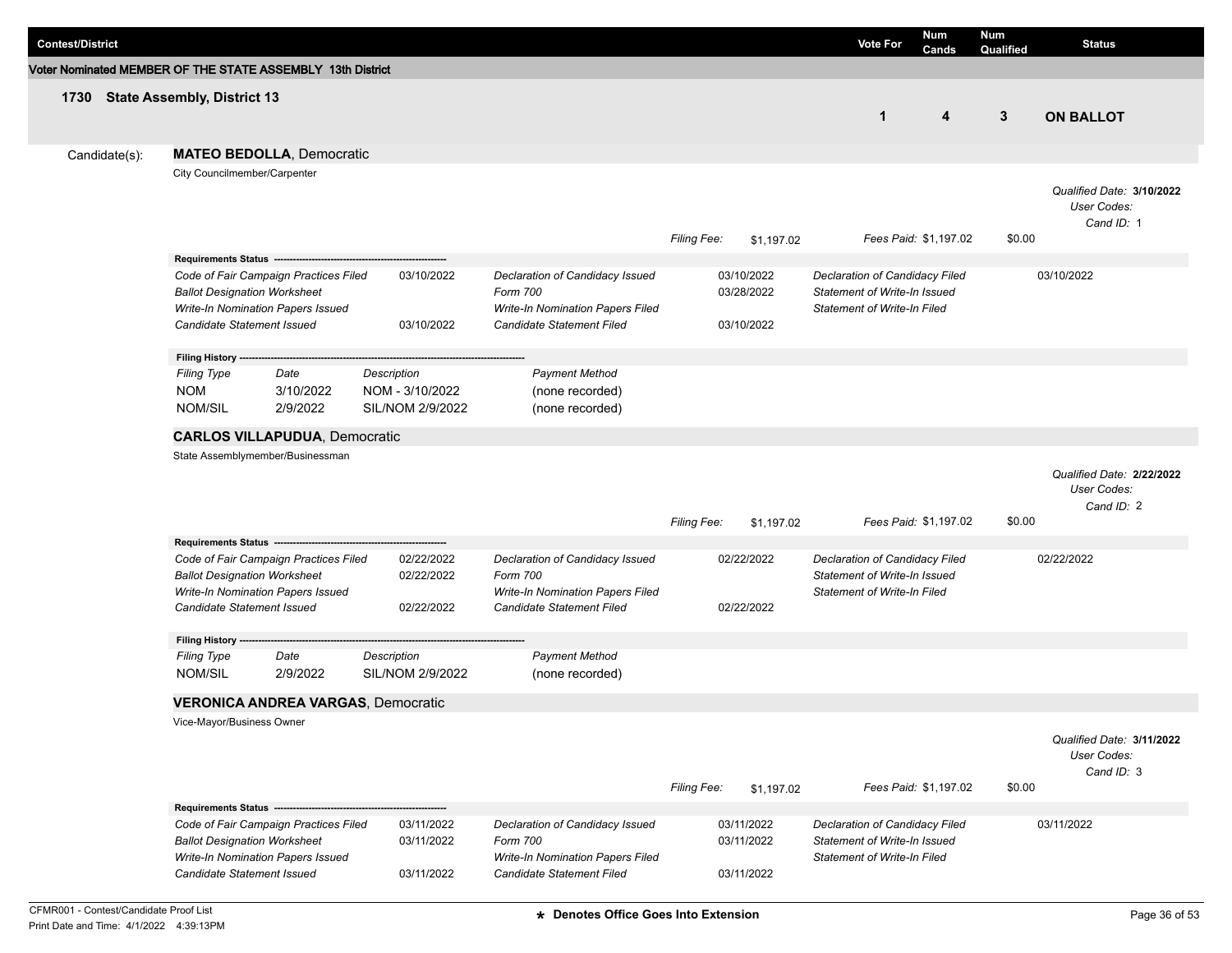| <b>Contest/District</b>                                    |                                                                                                     |                                            |                                                                                             |                                            |                           | <b>Vote For</b>                                                     | <b>Num</b><br>Cands   | Num<br>Qualified | <b>Status</b>                                          |
|------------------------------------------------------------|-----------------------------------------------------------------------------------------------------|--------------------------------------------|---------------------------------------------------------------------------------------------|--------------------------------------------|---------------------------|---------------------------------------------------------------------|-----------------------|------------------|--------------------------------------------------------|
| Voter Nominated MEMBER OF THE STATE ASSEMBLY 13th District |                                                                                                     |                                            |                                                                                             |                                            |                           |                                                                     |                       |                  |                                                        |
| 1730                                                       | <b>State Assembly, District 13</b>                                                                  |                                            |                                                                                             |                                            |                           | $\mathbf{1}$                                                        | 4                     | 3                | <b>ON BALLOT</b>                                       |
|                                                            | Filing History --                                                                                   |                                            |                                                                                             |                                            |                           |                                                                     |                       |                  |                                                        |
|                                                            | <b>Filing Type</b><br><b>NOM</b>                                                                    | Date<br>3/11/2022                          | Description<br><b>NOMS ONLY- 3/11/22</b>                                                    | <b>Payment Method</b><br>(none recorded)   |                           |                                                                     |                       |                  |                                                        |
|                                                            |                                                                                                     |                                            | Non-Partisan JUDICIAL JUDGE OF THE SUPERIOR COURT Judge of the Superior Court, Office No. 3 |                                            |                           |                                                                     |                       |                  |                                                        |
| 2405                                                       | Judge of the Superior Court, Office No. 3                                                           |                                            |                                                                                             |                                            |                           |                                                                     |                       |                  |                                                        |
|                                                            |                                                                                                     |                                            |                                                                                             | *0 County Of San Joaquin                   |                           | $\mathbf{1}$                                                        | $\mathbf{1}$          | $\mathbf{1}$     | <b>ON BALLOT</b>                                       |
| Candidate(s):                                              | <b>BLANCA A. BANUELOS</b>                                                                           |                                            |                                                                                             |                                            |                           |                                                                     |                       |                  |                                                        |
|                                                            | Superior Court Judge                                                                                |                                            |                                                                                             |                                            | Filing Fee:<br>\$2.250.74 |                                                                     | Fees Paid: \$2,250.74 | \$0.00           | Qualified Date: 2/14/2022<br>User Codes:<br>Cand ID: 1 |
|                                                            | Requirements Status --                                                                              |                                            |                                                                                             |                                            |                           |                                                                     |                       |                  |                                                        |
|                                                            | Declaration of Candidacy Issued<br><b>Ballot Designation Worksheet</b><br>Candidate Statement Filed |                                            | 02/14/2022<br>02/14/2022                                                                    | Declaration of Candidacy Filed<br>Form 700 | 02/14/2022<br>02/28/2022  | Code of Fair Campaign Practices Filed<br>Candidate Statement Issued |                       |                  | 02/14/2022<br>02/14/2022                               |
|                                                            | Filing History ---                                                                                  |                                            |                                                                                             |                                            |                           |                                                                     |                       |                  |                                                        |
|                                                            | <b>Filing Type</b><br>NOM/SIL                                                                       | Date<br>2/1/2022                           | Description<br>SIL/NOM 2/1/2022                                                             | <b>Payment Method</b><br>(none recorded)   |                           |                                                                     |                       |                  |                                                        |
|                                                            |                                                                                                     |                                            | Non-Partisan JUDICIAL JUDGE OF THE SUPERIOR COURT Judge of the Superior Court, Office No. 4 |                                            |                           |                                                                     |                       |                  |                                                        |
| $* 2410$                                                   | Judge of the Superior Court, Office No. 4                                                           |                                            |                                                                                             | *0 County Of San Joaquin                   |                           | $\mathbf{1}$                                                        | $\overline{2}$        | $\overline{2}$   | <b>ON BALLOT</b>                                       |
| Candidate(s):                                              | <b>JONATHAN W. FATTARSI</b>                                                                         |                                            |                                                                                             |                                            |                           |                                                                     |                       |                  |                                                        |
|                                                            | <b>Superior Court Commissioner</b>                                                                  |                                            |                                                                                             |                                            | Filing Fee:<br>\$2,250.74 |                                                                     | Fees Paid: \$2,250.74 | \$0.00           | Qualified Date: 2/14/2022<br>User Codes:<br>Cand ID: 1 |
|                                                            |                                                                                                     | Requirements Status ---------------------- |                                                                                             |                                            |                           |                                                                     |                       |                  |                                                        |
|                                                            | Declaration of Candidacy Issued<br><b>Ballot Designation Worksheet</b><br>Candidate Statement Filed |                                            | 02/14/2022<br>02/14/2022                                                                    | Declaration of Candidacy Filed<br>Form 700 | 02/14/2022<br>02/17/2022  | Code of Fair Campaign Practices Filed<br>Candidate Statement Issued |                       |                  | 02/14/2022<br>02/14/2022                               |
|                                                            | Filing History ------                                                                               |                                            |                                                                                             |                                            |                           |                                                                     |                       |                  |                                                        |
|                                                            | <b>Filing Type</b><br>SIL                                                                           | Date<br>1/31/2022                          | Description<br>SIL/NOM 1/31/2022                                                            | <b>Payment Method</b><br>(none recorded)   |                           |                                                                     |                       |                  |                                                        |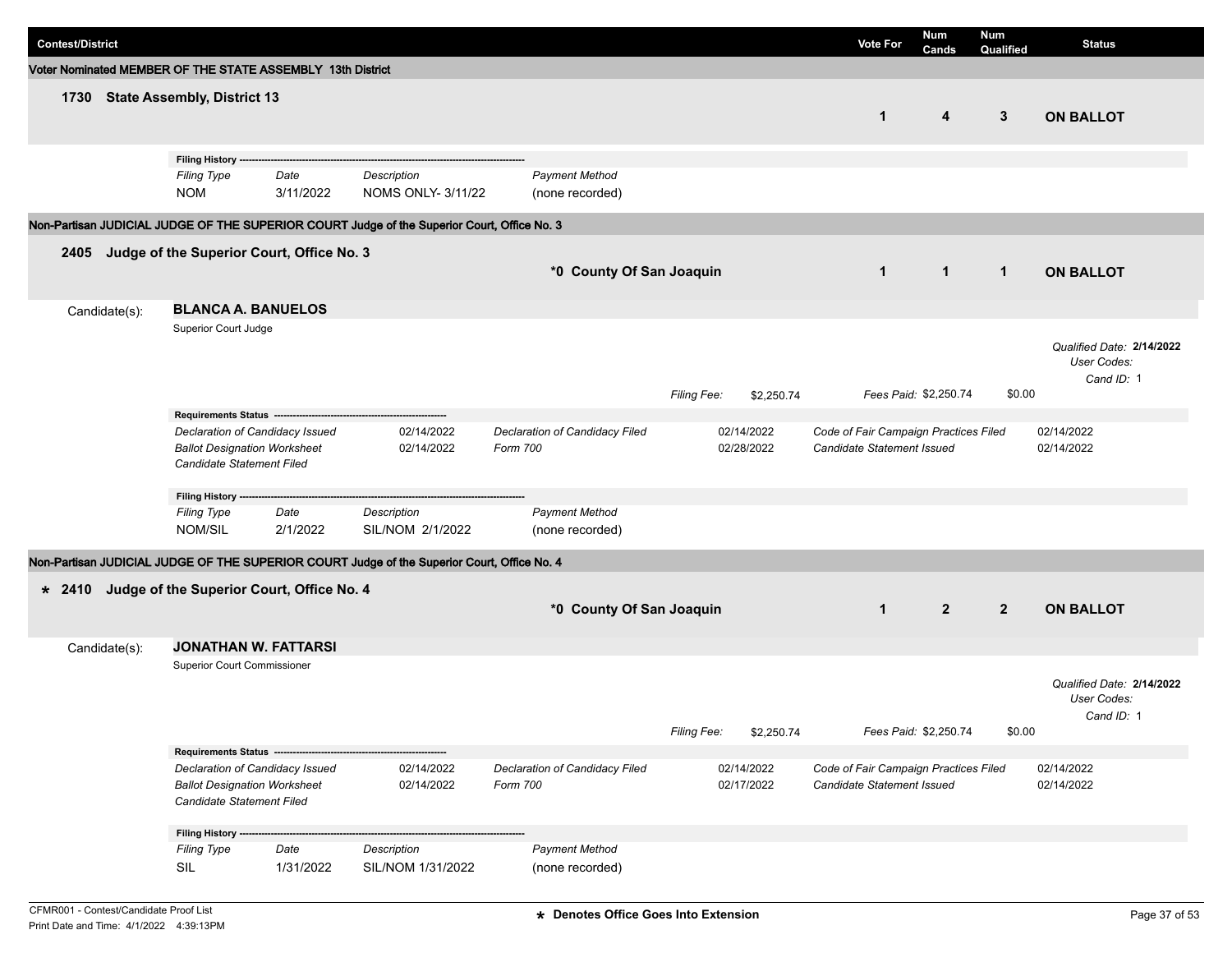| <b>Contest/District</b> |                                                                                                     |                   |                                                                                             |                                            |             |                          | <b>Vote For</b>                                                     | <b>Num</b>            | <b>Num</b>     | <b>Status</b>                                          |
|-------------------------|-----------------------------------------------------------------------------------------------------|-------------------|---------------------------------------------------------------------------------------------|--------------------------------------------|-------------|--------------------------|---------------------------------------------------------------------|-----------------------|----------------|--------------------------------------------------------|
|                         |                                                                                                     |                   |                                                                                             |                                            |             |                          |                                                                     | Cands                 | Qualified      |                                                        |
|                         |                                                                                                     |                   | Non-Partisan JUDICIAL JUDGE OF THE SUPERIOR COURT Judge of the Superior Court, Office No. 4 |                                            |             |                          |                                                                     |                       |                |                                                        |
|                         | 2410 Judge of the Superior Court, Office No. 4                                                      |                   |                                                                                             |                                            |             |                          | $\mathbf 1$                                                         | $\mathbf{2}$          | $\overline{2}$ | <b>ON BALLOT</b>                                       |
|                         | <b>LUIS "LOU" TOVAR</b>                                                                             |                   |                                                                                             |                                            |             |                          |                                                                     |                       |                |                                                        |
|                         | Attorney at Law                                                                                     |                   |                                                                                             |                                            | Filing Fee: | \$2,250.74               |                                                                     | Fees Paid: \$2,250.74 | \$0.00         | Qualified Date: 3/11/2022<br>User Codes:<br>Cand ID: 2 |
|                         | Requirements Status ---                                                                             |                   |                                                                                             |                                            |             |                          |                                                                     |                       |                |                                                        |
|                         | Declaration of Candidacy Issued<br><b>Ballot Designation Worksheet</b><br>Candidate Statement Filed |                   | 03/11/2022<br>03/11/2022                                                                    | Declaration of Candidacy Filed<br>Form 700 |             | 03/11/2022<br>03/11/2022 | Code of Fair Campaign Practices Filed<br>Candidate Statement Issued |                       |                | 03/11/2022<br>03/11/2022                               |
|                         | Filing History ----                                                                                 |                   |                                                                                             |                                            |             |                          |                                                                     |                       |                |                                                        |
|                         | <b>Filing Type</b><br><b>NOM</b>                                                                    | Date<br>3/11/2022 | <b>Description</b><br>3.11.2022 NOM ONLY                                                    | <b>Payment Method</b><br>(none recorded)   |             |                          |                                                                     |                       |                |                                                        |
|                         |                                                                                                     |                   | Non-Partisan JUDICIAL JUDGE OF THE SUPERIOR COURT Judge of the Superior Court, Office No. 6 |                                            |             |                          |                                                                     |                       |                |                                                        |
|                         | 2415 Judge of the Superior Court, Office No. 6                                                      |                   |                                                                                             | *0 County Of San Joaquin                   |             |                          | $\mathbf{1}$                                                        | $\mathbf{1}$          | $\mathbf{1}$   | <b>ON BALLOT</b>                                       |
| Candidate(s):           | <b>LANCE JACOT</b>                                                                                  |                   |                                                                                             |                                            |             |                          |                                                                     |                       |                |                                                        |
|                         | Superior Court Judge                                                                                |                   |                                                                                             |                                            | Filing Fee: | \$2,250.74               |                                                                     | Fees Paid: \$2,250.74 | \$0.00         | Qualified Date: 2/15/2022<br>User Codes:<br>Cand ID: 1 |
|                         | Requirements Status --                                                                              |                   |                                                                                             |                                            |             |                          |                                                                     |                       |                |                                                        |
|                         | Declaration of Candidacy Issued<br><b>Ballot Designation Worksheet</b><br>Candidate Statement Filed |                   | 02/15/2022<br>03/04/2022                                                                    | Declaration of Candidacy Filed<br>Form 700 |             | 02/15/2022<br>02/15/2022 | Code of Fair Campaign Practices Filed<br>Candidate Statement Issued |                       |                | 02/15/2022                                             |
|                         | Filing History ----                                                                                 |                   |                                                                                             |                                            |             |                          |                                                                     |                       |                |                                                        |
|                         | <b>Filing Type</b><br>NOM/SIL                                                                       | Date<br>2/4/2022  | <b>Description</b><br>SIL/NOM 2/4/2022                                                      | <b>Payment Method</b><br>(none recorded)   |             |                          |                                                                     |                       |                |                                                        |
|                         |                                                                                                     |                   | Non-Partisan JUDICIAL JUDGE OF THE SUPERIOR COURT Judge of the Superior Court, Office No. 7 |                                            |             |                          |                                                                     |                       |                |                                                        |
|                         | 2418 Judge of the Superior Court, Office No. 7                                                      |                   |                                                                                             | *0 County Of San Joaquin                   |             |                          | $\mathbf{1}$                                                        | $\mathbf{1}$          | $\mathbf{1}$   | <b>ON BALLOT</b>                                       |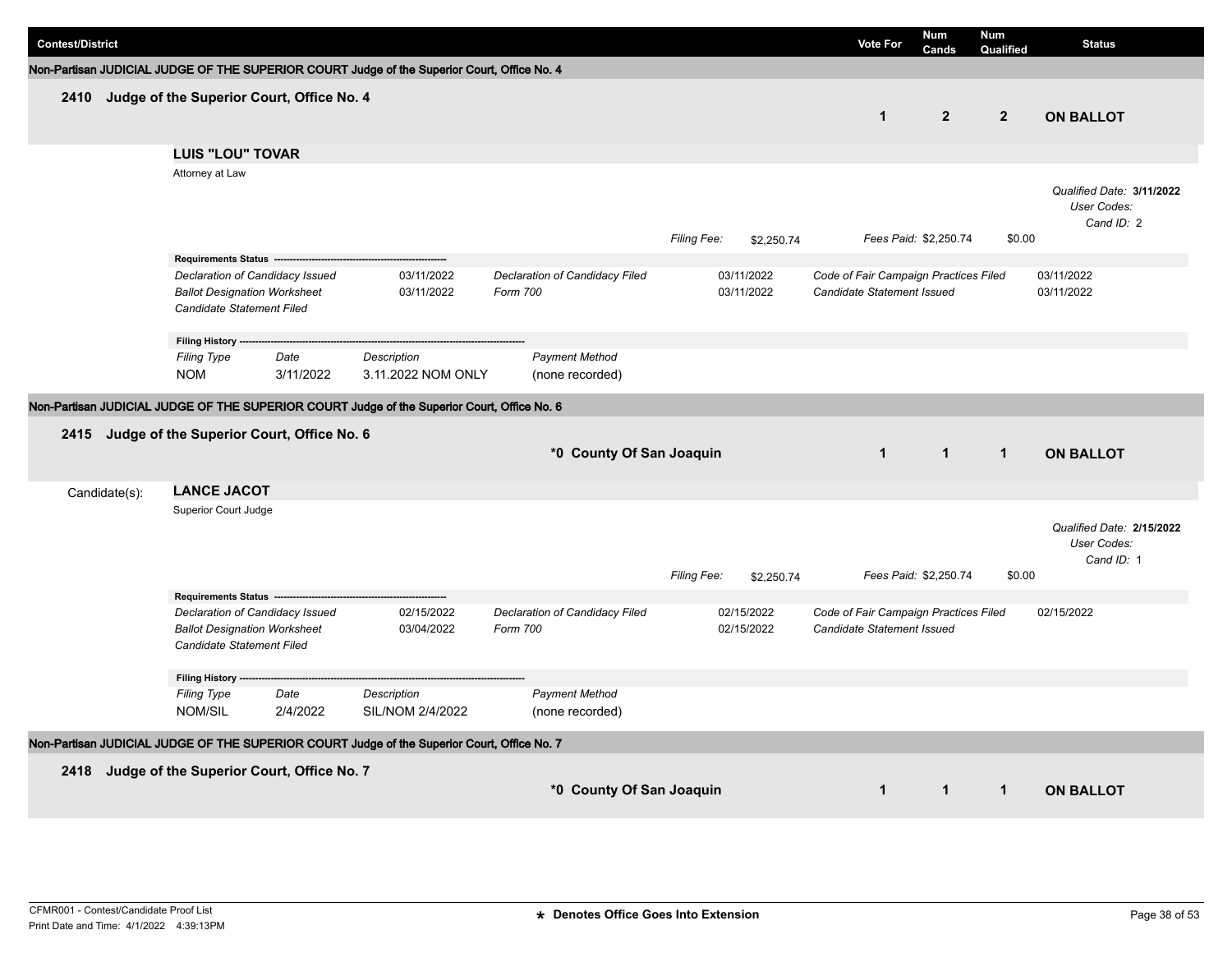| <b>Contest/District</b> |                                                                                                                                                 |                                      |                          |                                                                                                                     |                    |                          | <b>Vote For</b>                                                                                      | <b>Num</b><br>Cands   | Num<br>Qualified | <b>Status</b>                                          |
|-------------------------|-------------------------------------------------------------------------------------------------------------------------------------------------|--------------------------------------|--------------------------|---------------------------------------------------------------------------------------------------------------------|--------------------|--------------------------|------------------------------------------------------------------------------------------------------|-----------------------|------------------|--------------------------------------------------------|
|                         | Non-Partisan JUDICIAL JUDGE OF THE SUPERIOR COURT Judge of the Superior Court, Office No. 7                                                     |                                      |                          |                                                                                                                     |                    |                          |                                                                                                      |                       |                  |                                                        |
|                         | 2418 Judge of the Superior Court, Office No. 7                                                                                                  |                                      |                          |                                                                                                                     |                    |                          | $\mathbf{1}$                                                                                         | $\mathbf{1}$          | $\mathbf{1}$     | <b>ON BALLOT</b>                                       |
| Candidate(s):           | <b>JAYNE CHONG-SOON LEE</b><br>San Joaquin County Superior Court Judge                                                                          |                                      |                          |                                                                                                                     | Filing Fee:        | \$2,250.74               |                                                                                                      | Fees Paid: \$2,250.74 | \$0.00           | Qualified Date: 2/15/2022<br>User Codes:<br>Cand ID: 1 |
|                         | Requirements Status ----------<br>Declaration of Candidacy Issued<br><b>Ballot Designation Worksheet</b><br>Candidate Statement Filed           |                                      | 02/14/2022<br>03/07/2022 | Declaration of Candidacy Filed<br>Form 700                                                                          |                    | 02/14/2022<br>02/15/2022 | Code of Fair Campaign Practices Filed<br>Candidate Statement Issued                                  |                       |                  | 02/14/2022                                             |
|                         | Filing History ------<br><b>Filing Type</b><br>Date<br>NOM/SIL<br>2/2/2022                                                                      | Description<br><b>SIL/NOM 2/2/22</b> |                          | <b>Payment Method</b><br>(none recorded)                                                                            |                    |                          |                                                                                                      |                       |                  |                                                        |
|                         | Non-Partisan SCHOOL Superintendent of Public Instruction                                                                                        |                                      |                          |                                                                                                                     |                    |                          |                                                                                                      |                       |                  |                                                        |
| 2500                    | <b>Superintendent of Public Instruction</b>                                                                                                     |                                      |                          | *0 County Of San Joaquin                                                                                            |                    |                          | $\mathbf{1}$                                                                                         | $\overline{7}$        | $\overline{7}$   | <b>ON BALLOT</b>                                       |
| Candidate(s):           | <b>MARCO AMARAL</b>                                                                                                                             |                                      |                          |                                                                                                                     |                    |                          |                                                                                                      |                       |                  |                                                        |
|                         | Teacher/Trustee<br>Requirements Status ---------------                                                                                          |                                      |                          |                                                                                                                     | <b>Filing Fee:</b> | \$3,796.82               | Fees Paid: \$0.00                                                                                    |                       | \$0.00           | Qualified Date: 3/11/2022<br>User Codes:<br>Cand ID: 1 |
|                         | Code of Fair Campaign Practices Filed<br><b>Ballot Designation Worksheet</b><br>Write-In Nomination Papers Issued<br>Candidate Statement Issued |                                      |                          | Declaration of Candidacy Issued<br>Form 700<br><b>Write-In Nomination Papers Filed</b><br>Candidate Statement Filed |                    |                          | Declaration of Candidacy Filed<br>Statement of Write-In Issued<br><b>Statement of Write-In Filed</b> |                       |                  |                                                        |
|                         | <b>JOSEPH GUY CAMPBELL</b>                                                                                                                      |                                      |                          |                                                                                                                     |                    |                          |                                                                                                      |                       |                  |                                                        |
|                         | Montessori Education Publisher                                                                                                                  |                                      |                          |                                                                                                                     | Filing Fee:        | \$3,796.82               | Fees Paid: \$0.00                                                                                    |                       | \$0.00           | Qualified Date: 3/11/2022<br>User Codes:<br>Cand ID: 2 |
|                         | Requirements Status -------------                                                                                                               |                                      |                          |                                                                                                                     |                    |                          |                                                                                                      |                       |                  |                                                        |
|                         | Code of Fair Campaign Practices Filed<br><b>Ballot Designation Worksheet</b><br>Write-In Nomination Papers Issued<br>Candidate Statement Issued |                                      |                          | Declaration of Candidacy Issued<br>Form 700<br>Write-In Nomination Papers Filed<br>Candidate Statement Filed        |                    |                          | Declaration of Candidacy Filed<br>Statement of Write-In Issued<br><b>Statement of Write-In Filed</b> |                       |                  |                                                        |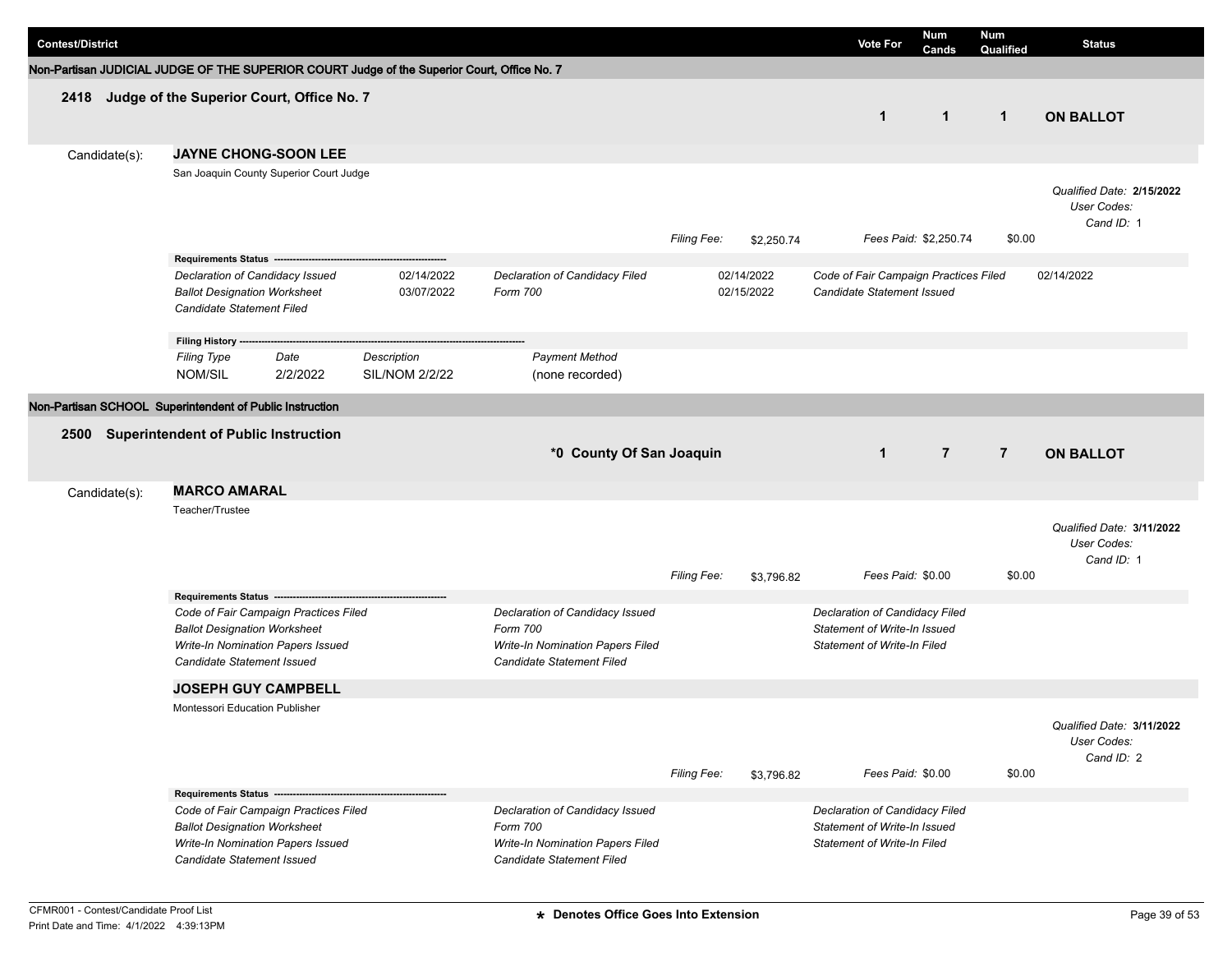| <b>Contest/District</b> |                                                                                                                                                        |                                                                                                                     |                    |            | <b>Vote For</b>                                                                                      | Num<br>Cands   | <b>Num</b><br>Qualified | <b>Status</b>                                          |
|-------------------------|--------------------------------------------------------------------------------------------------------------------------------------------------------|---------------------------------------------------------------------------------------------------------------------|--------------------|------------|------------------------------------------------------------------------------------------------------|----------------|-------------------------|--------------------------------------------------------|
|                         | Non-Partisan SCHOOL Superintendent of Public Instruction                                                                                               |                                                                                                                     |                    |            |                                                                                                      |                |                         |                                                        |
|                         | 2500 Superintendent of Public Instruction                                                                                                              |                                                                                                                     |                    |            | $\mathbf{1}$                                                                                         | $\overline{7}$ | $\overline{7}$          | <b>ON BALLOT</b>                                       |
|                         | <b>LANCE RAY CHRISTENSEN</b>                                                                                                                           |                                                                                                                     |                    |            |                                                                                                      |                |                         |                                                        |
|                         | <b>Education Policy Executive</b>                                                                                                                      |                                                                                                                     | <b>Filing Fee:</b> | \$3,796.82 | Fees Paid: \$0.00                                                                                    |                | \$0.00                  | Qualified Date: 3/11/2022<br>User Codes:<br>Cand ID: 3 |
|                         | Requirements Status ----------------------------                                                                                                       |                                                                                                                     |                    |            |                                                                                                      |                |                         |                                                        |
|                         | Code of Fair Campaign Practices Filed<br><b>Ballot Designation Worksheet</b><br>Write-In Nomination Papers Issued<br><b>Candidate Statement Issued</b> | Declaration of Candidacy Issued<br>Form 700<br>Write-In Nomination Papers Filed<br>Candidate Statement Filed        |                    |            | Declaration of Candidacy Filed<br>Statement of Write-In Issued<br><b>Statement of Write-In Filed</b> |                |                         |                                                        |
|                         | <b>JIM GIBSON</b>                                                                                                                                      |                                                                                                                     |                    |            |                                                                                                      |                |                         |                                                        |
|                         | <b>Cyber Security Professional</b>                                                                                                                     |                                                                                                                     | <b>Filing Fee:</b> | \$3,796.82 | Fees Paid: \$0.00                                                                                    |                | \$0.00                  | Qualified Date: 3/11/2022<br>User Codes:<br>Cand ID: 4 |
|                         | Requirements Status --                                                                                                                                 |                                                                                                                     |                    |            |                                                                                                      |                |                         |                                                        |
|                         | Code of Fair Campaign Practices Filed<br><b>Ballot Designation Worksheet</b><br>Write-In Nomination Papers Issued<br>Candidate Statement Issued        | Declaration of Candidacy Issued<br>Form 700<br>Write-In Nomination Papers Filed<br>Candidate Statement Filed        |                    |            | Declaration of Candidacy Filed<br>Statement of Write-In Issued<br>Statement of Write-In Filed        |                |                         |                                                        |
|                         | <b>AINYE E LONG</b>                                                                                                                                    |                                                                                                                     |                    |            |                                                                                                      |                |                         |                                                        |
|                         | Public School Teacher                                                                                                                                  |                                                                                                                     | Filing Fee:        | \$3,796.82 | Fees Paid: \$0.00                                                                                    |                | \$0.00                  | Qualified Date: 3/11/2022<br>User Codes:<br>Cand ID: 5 |
|                         | Requirements Status -------------------                                                                                                                |                                                                                                                     |                    |            |                                                                                                      |                |                         |                                                        |
|                         | Code of Fair Campaign Practices Filed<br><b>Ballot Designation Worksheet</b><br>Write-In Nomination Papers Issued<br>Candidate Statement Issued        | Declaration of Candidacy Issued<br>Form 700<br><b>Write-In Nomination Papers Filed</b><br>Candidate Statement Filed |                    |            | Declaration of Candidacy Filed<br>Statement of Write-In Issued<br><b>Statement of Write-In Filed</b> |                |                         |                                                        |
|                         | <b>TONY K THURMOND</b>                                                                                                                                 |                                                                                                                     |                    |            |                                                                                                      |                |                         |                                                        |
|                         | Superintendent of Public Instruction                                                                                                                   |                                                                                                                     | Filing Fee:        | \$3,796.82 | Fees Paid: \$0.00                                                                                    |                | \$0.00                  | Qualified Date: 3/11/2022<br>User Codes:<br>Cand ID: 6 |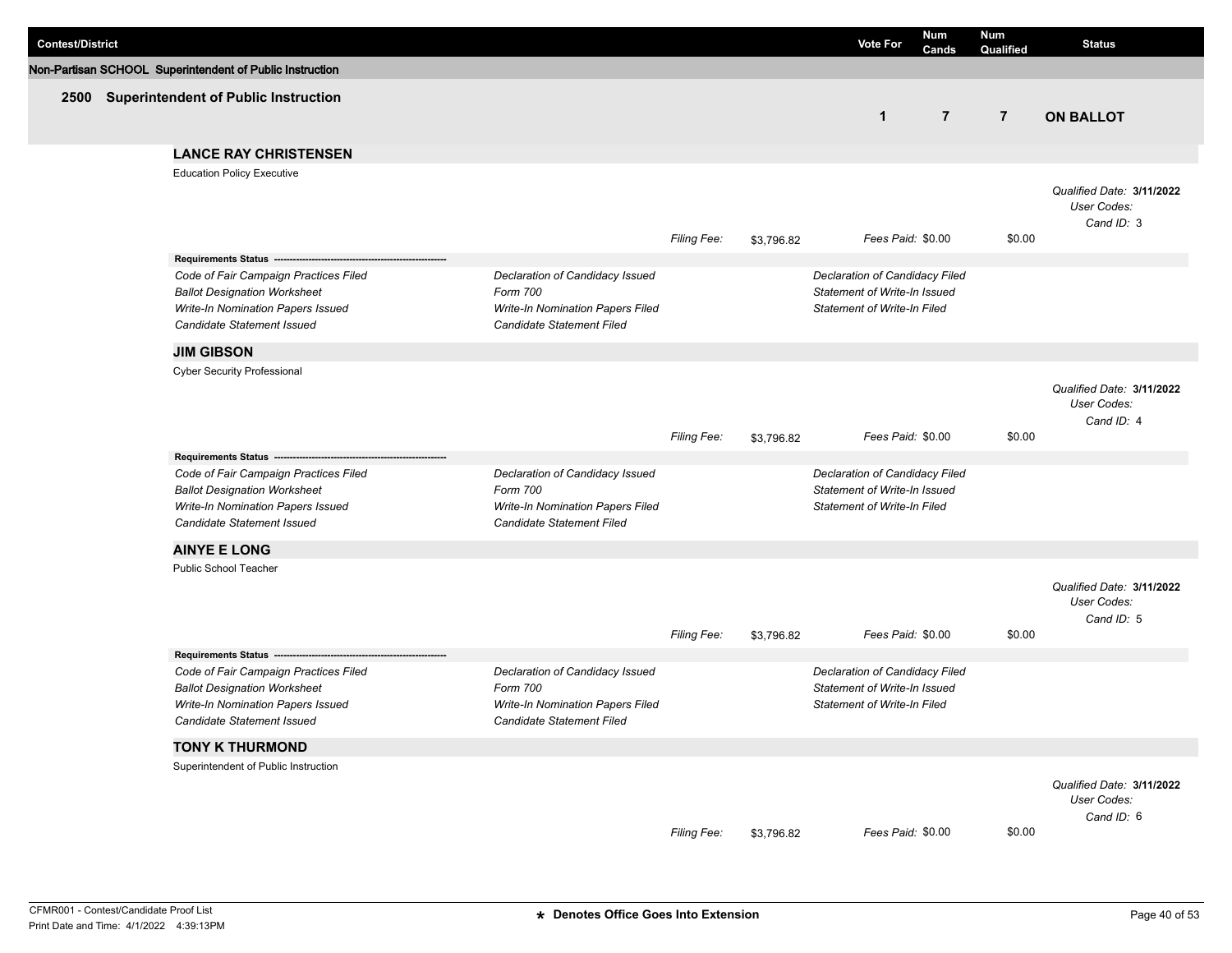| <b>Contest/District</b>            |               |                                                                                             |                                                                            |                                 |                                                                                                                     |             |                                        | <b>Vote For</b>                                                                                      | Num<br>Cands          | <b>Num</b><br>Qualified | <b>Status</b>                                          |
|------------------------------------|---------------|---------------------------------------------------------------------------------------------|----------------------------------------------------------------------------|---------------------------------|---------------------------------------------------------------------------------------------------------------------|-------------|----------------------------------------|------------------------------------------------------------------------------------------------------|-----------------------|-------------------------|--------------------------------------------------------|
|                                    |               | Non-Partisan SCHOOL Superintendent of Public Instruction                                    |                                                                            |                                 |                                                                                                                     |             |                                        |                                                                                                      |                       |                         |                                                        |
|                                    |               | 2500 Superintendent of Public Instruction                                                   |                                                                            |                                 |                                                                                                                     |             |                                        | $\mathbf{1}$                                                                                         | $\overline{7}$        | $\overline{7}$          | <b>ON BALLOT</b>                                       |
|                                    |               | Requirements Status --<br><b>Ballot Designation Worksheet</b><br>Candidate Statement Issued | Code of Fair Campaign Practices Filed<br>Write-In Nomination Papers Issued |                                 | Declaration of Candidacy Issued<br>Form 700<br><b>Write-In Nomination Papers Filed</b><br>Candidate Statement Filed |             |                                        | Declaration of Candidacy Filed<br>Statement of Write-In Issued<br><b>Statement of Write-In Filed</b> |                       |                         |                                                        |
|                                    |               | <b>GEORGE YANG</b>                                                                          |                                                                            |                                 |                                                                                                                     |             |                                        |                                                                                                      |                       |                         |                                                        |
|                                    |               | Software Architect/Father                                                                   |                                                                            |                                 |                                                                                                                     | Filing Fee: | \$3,796.82                             | Fees Paid: \$0.00                                                                                    |                       | \$0.00                  | Qualified Date: 3/11/2022<br>User Codes:<br>Cand ID: 7 |
|                                    |               |                                                                                             |                                                                            |                                 |                                                                                                                     |             |                                        |                                                                                                      |                       |                         |                                                        |
|                                    |               | <b>Ballot Designation Worksheet</b><br>Candidate Statement Issued                           | Code of Fair Campaign Practices Filed<br>Write-In Nomination Papers Issued |                                 | Declaration of Candidacy Issued<br>Form 700<br>Write-In Nomination Papers Filed<br>Candidate Statement Filed        |             |                                        | Declaration of Candidacy Filed<br>Statement of Write-In Issued<br><b>Statement of Write-In Filed</b> |                       |                         |                                                        |
| Non-Partisan SCHOOL Superintendent |               |                                                                                             |                                                                            |                                 |                                                                                                                     |             |                                        |                                                                                                      |                       |                         |                                                        |
|                                    |               |                                                                                             | 2510 San Joaquin County Superintendent of Schools                          |                                 | *0 County Of San Joaquin                                                                                            |             |                                        | $\mathbf 1$                                                                                          | $\overline{2}$        | $\overline{2}$          | <b>ON BALLOT</b>                                       |
|                                    | Candidate(s): | <b>TROY A. BROWN</b>                                                                        |                                                                            |                                 |                                                                                                                     |             |                                        |                                                                                                      |                       |                         |                                                        |
|                                    |               |                                                                                             | San Joaquin County Superintendent of Schools                               |                                 |                                                                                                                     | Filing Fee: | \$2,450.00                             |                                                                                                      | Fees Paid: \$2,450.00 | \$0.00                  | Qualified Date: 2/14/2022<br>User Codes:<br>Cand ID: 1 |
|                                    |               | Requirements Status -------                                                                 |                                                                            |                                 |                                                                                                                     |             |                                        |                                                                                                      |                       |                         |                                                        |
|                                    |               | <b>Ballot Designation Worksheet</b><br>Candidate Statement Issued                           | Code of Fair Campaign Practices Filed<br>Write-In Nomination Papers Issued | 02/14/2022<br>02/14/2022        | Declaration of Candidacy Issued<br>Form 700<br><b>Write-In Nomination Papers Filed</b><br>Candidate Statement Filed |             | 02/14/2022<br>02/14/2022<br>03/10/2022 | Declaration of Candidacy Filed<br>Statement of Write-In Issued<br><b>Statement of Write-In Filed</b> |                       |                         | 02/14/2022                                             |
|                                    |               | Filing History ----                                                                         |                                                                            |                                 |                                                                                                                     |             |                                        |                                                                                                      |                       |                         |                                                        |
|                                    |               | <b>Filing Type</b><br>SIL                                                                   | Date<br>2/9/2022                                                           | Description<br>SIL/NOM 2/9/2022 | <b>Payment Method</b><br>(none recorded)                                                                            |             |                                        |                                                                                                      |                       |                         |                                                        |
|                                    |               |                                                                                             | <b>BRIAN MICHAEL BIEDERMANN</b>                                            |                                 |                                                                                                                     |             |                                        |                                                                                                      |                       |                         |                                                        |
|                                    |               | District Administrator/Educator                                                             |                                                                            |                                 |                                                                                                                     | Filing Fee: | \$2,450.00                             |                                                                                                      | Fees Paid: \$2,450.00 | \$0.00                  | Qualified Date: 3/10/2022<br>User Codes:<br>Cand ID: 2 |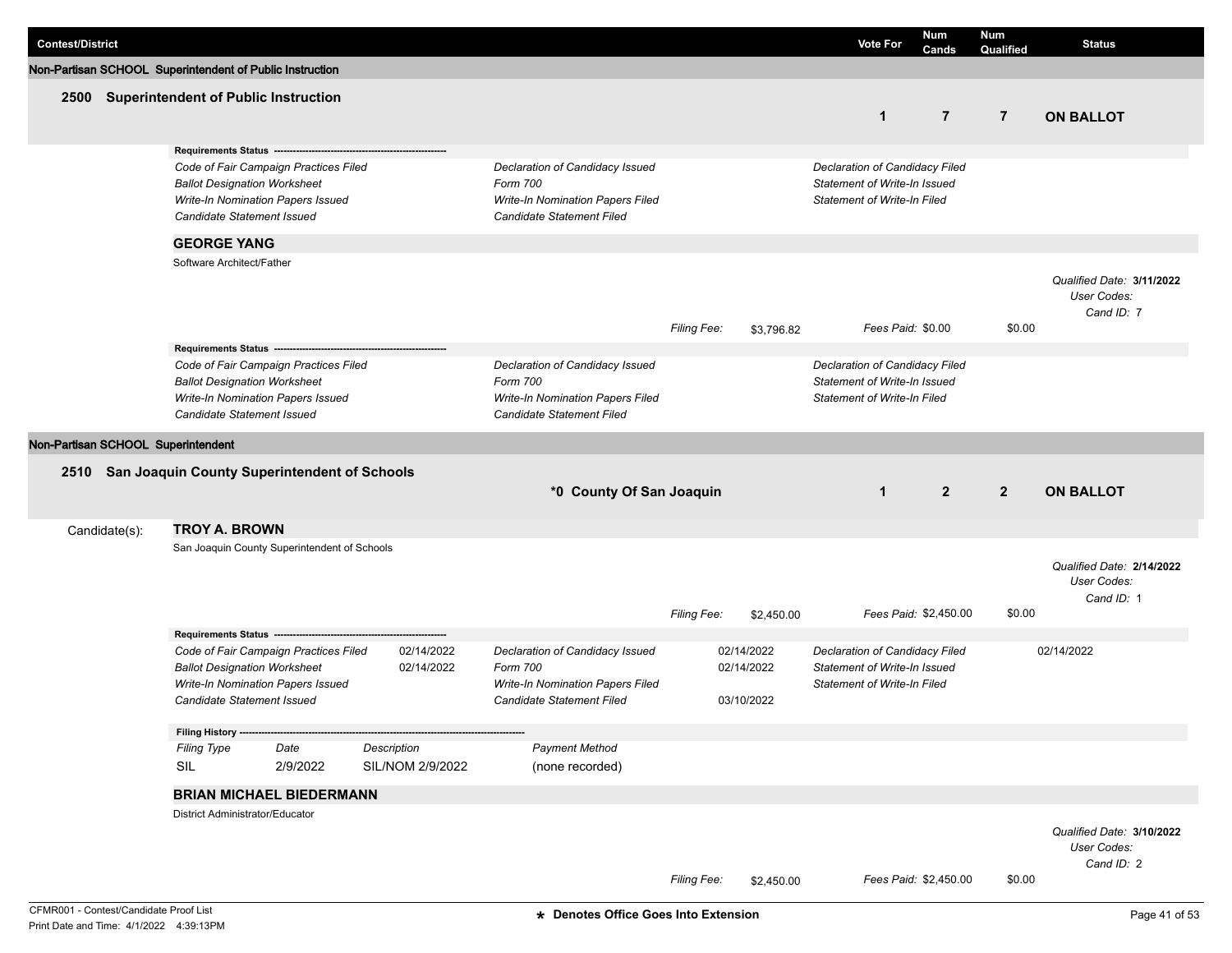| <b>Contest/District</b>               |                                                                                                                                       |                                       |                                        |                                                                                                              |             |                                        | <b>Vote For</b>                                                                                      | Num<br>Cands          | <b>Num</b><br>Qualified | <b>Status</b>                                          |
|---------------------------------------|---------------------------------------------------------------------------------------------------------------------------------------|---------------------------------------|----------------------------------------|--------------------------------------------------------------------------------------------------------------|-------------|----------------------------------------|------------------------------------------------------------------------------------------------------|-----------------------|-------------------------|--------------------------------------------------------|
| Non-Partisan SCHOOL Superintendent    |                                                                                                                                       |                                       |                                        |                                                                                                              |             |                                        |                                                                                                      |                       |                         |                                                        |
|                                       | 2510 San Joaquin County Superintendent of Schools                                                                                     |                                       |                                        |                                                                                                              |             |                                        | $\mathbf 1$                                                                                          | $\overline{2}$        | $\mathbf{2}$            | <b>ON BALLOT</b>                                       |
|                                       | Requirements Status ------<br><b>Ballot Designation Worksheet</b><br>Write-In Nomination Papers Issued<br>Candidate Statement Issued  | Code of Fair Campaign Practices Filed | 03/10/2022<br>03/10/2022<br>03/10/2022 | Declaration of Candidacy Issued<br>Form 700<br>Write-In Nomination Papers Filed<br>Candidate Statement Filed |             | 03/10/2022<br>03/10/2022<br>03/10/2022 | Declaration of Candidacy Filed<br>Statement of Write-In Issued<br><b>Statement of Write-In Filed</b> |                       |                         | 03/10/2022                                             |
|                                       | Filing History --<br><b>Filing Type</b><br>NOM/SIL                                                                                    | Date<br>2/9/2022                      | Description<br>SIL/NOM 2/9/2022        | <b>Payment Method</b><br>(none recorded)                                                                     |             |                                        |                                                                                                      |                       |                         |                                                        |
| Non-Partisan COUNTY County Supervisor |                                                                                                                                       |                                       |                                        |                                                                                                              |             |                                        |                                                                                                      |                       |                         |                                                        |
| $* 3002$                              | San Joaquin County Supervisor District 2                                                                                              |                                       |                                        | *402 2nd Supervisorial Dist                                                                                  |             |                                        | $\mathbf{1}$                                                                                         | 4                     | 4                       | <b>ON BALLOT</b>                                       |
| Candidate(s):                         | <b>DINO BALLIN</b><br><b>Business Person</b><br>Requirements Status ---                                                               |                                       |                                        |                                                                                                              | Filing Fee: | \$1,084.55                             |                                                                                                      | Fees Paid: \$1,084.55 | \$0.00                  | Qualified Date: 3/8/2022<br>User Codes:<br>Cand ID: 1  |
|                                       | <b>Ballot Designation Worksheet</b><br>Write-In Nomination Papers Issued<br>Candidate Statement Issued                                | Code of Fair Campaign Practices Filed | 03/08/2022<br>03/08/2022<br>03/08/2022 | Declaration of Candidacy Issued<br>Form 700<br>Write-In Nomination Papers Filed<br>Candidate Statement Filed |             | 03/08/2022<br>03/09/2022<br>03/10/2022 | Declaration of Candidacy Filed<br>Statement of Write-In Issued<br><b>Statement of Write-In Filed</b> |                       |                         | 03/08/2022                                             |
|                                       | <b>Filing History</b><br><b>Filing Type</b><br>NOM/SIL                                                                                | Date<br>2/9/2022                      | Description<br>SIL/NOM 2/9/2022        | <b>Payment Method</b><br>(none recorded)                                                                     |             |                                        |                                                                                                      |                       |                         |                                                        |
|                                       | <b>BILL SMITH</b>                                                                                                                     |                                       |                                        |                                                                                                              |             |                                        |                                                                                                      |                       |                         |                                                        |
|                                       | Facilities Maintenance Supervisor                                                                                                     |                                       |                                        |                                                                                                              | Filing Fee: | \$1,084.55                             |                                                                                                      | Fees Paid: \$1,084.55 | \$0.00                  | Qualified Date: 2/22/2022<br>User Codes:<br>Cand ID: 2 |
|                                       | Requirements Status -------<br><b>Ballot Designation Worksheet</b><br>Write-In Nomination Papers Issued<br>Candidate Statement Issued | Code of Fair Campaign Practices Filed | 02/22/2022<br>02/22/2022<br>02/16/2022 | Declaration of Candidacy Issued<br>Form 700<br>Write-In Nomination Papers Filed<br>Candidate Statement Filed |             | 02/22/2022<br>02/15/2022<br>03/08/2022 | Declaration of Candidacy Filed<br>Statement of Write-In Issued<br><b>Statement of Write-In Filed</b> |                       |                         | 02/22/2022                                             |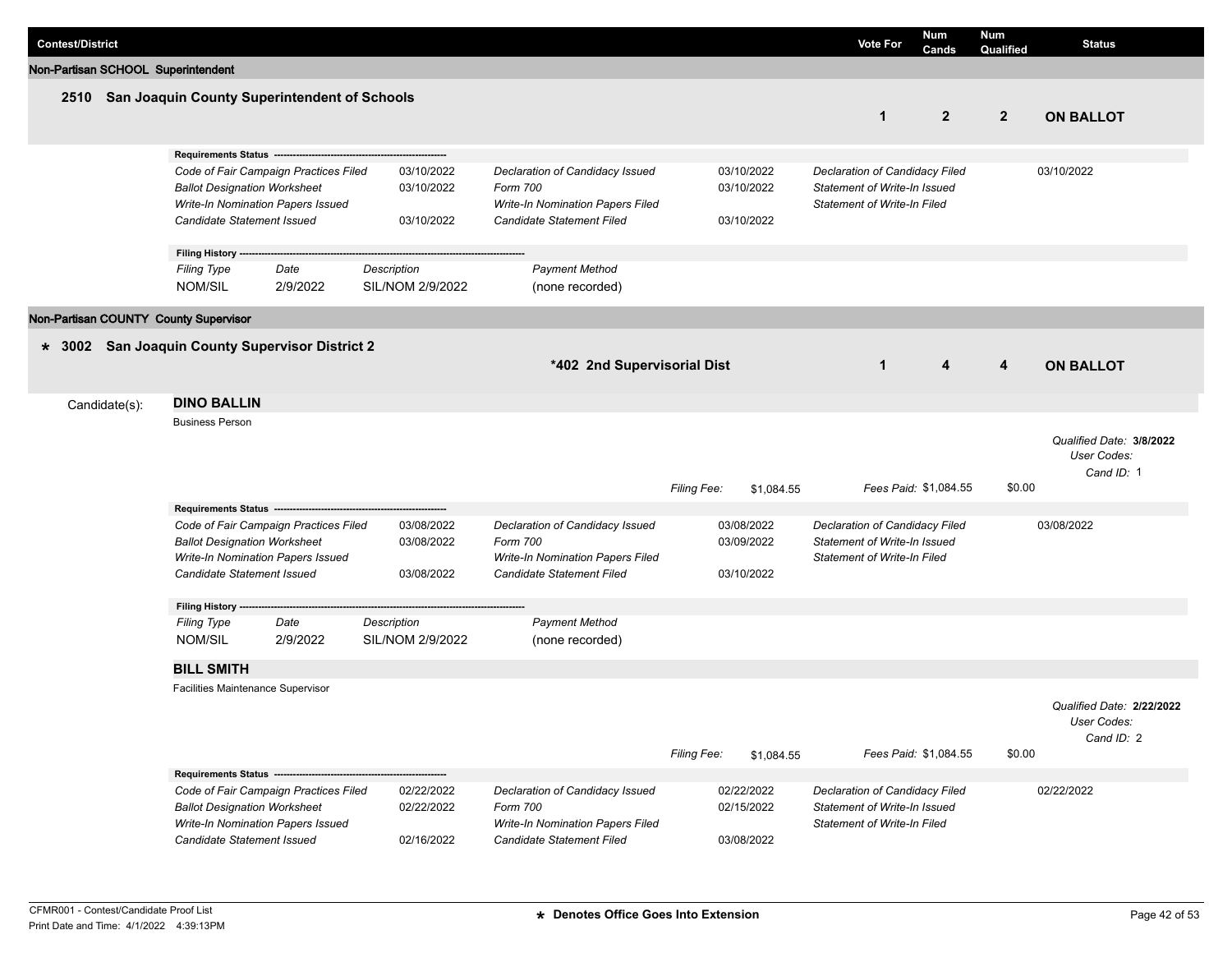| <b>Contest/District</b> |                                                                                                    |                                                                            |                                                            |                                                                                                              |             |                                        | <b>Vote For</b>                                                                                             | <b>Num</b><br>Cands     | <b>Num</b><br>Qualified | <b>Status</b>                                          |
|-------------------------|----------------------------------------------------------------------------------------------------|----------------------------------------------------------------------------|------------------------------------------------------------|--------------------------------------------------------------------------------------------------------------|-------------|----------------------------------------|-------------------------------------------------------------------------------------------------------------|-------------------------|-------------------------|--------------------------------------------------------|
|                         | Non-Partisan COUNTY County Supervisor                                                              |                                                                            |                                                            |                                                                                                              |             |                                        |                                                                                                             |                         |                         |                                                        |
|                         |                                                                                                    | 3002 San Joaquin County Supervisor District 2                              |                                                            |                                                                                                              |             |                                        | $\mathbf{1}$                                                                                                | $\overline{\mathbf{4}}$ | $\overline{4}$          | <b>ON BALLOT</b>                                       |
|                         | Filing History --<br><b>Filing Type</b><br><b>NOM</b><br><b>NOM/SIL</b>                            | Date<br>2/22/2022<br>2/9/2022                                              | <b>Description</b><br>NOM only 2.22.22<br>SIL/NOM 2/9/2022 | <b>Payment Method</b><br>(none recorded)<br>(none recorded)                                                  |             |                                        |                                                                                                             |                         |                         |                                                        |
|                         | <b>ELBERT HOLMAN JR.</b>                                                                           |                                                                            |                                                            |                                                                                                              |             |                                        |                                                                                                             |                         |                         |                                                        |
|                         | Retired Criminal Investigator                                                                      |                                                                            |                                                            |                                                                                                              | Filing Fee: | \$1,084.55                             |                                                                                                             | Fees Paid: \$1,084.55   | \$0.00                  | Qualified Date: 2/18/2022<br>User Codes:<br>Cand ID: 3 |
|                         | Requirements Status --<br><b>Ballot Designation Worksheet</b><br>Candidate Statement Issued        | Code of Fair Campaign Practices Filed<br>Write-In Nomination Papers Issued | 02/18/2022<br>02/18/2022<br>03/11/2022                     | Declaration of Candidacy Issued<br>Form 700<br>Write-In Nomination Papers Filed<br>Candidate Statement Filed |             | 02/18/2022<br>02/18/2022<br>03/11/2022 | Declaration of Candidacy Filed<br><b>Statement of Write-In Issued</b><br><b>Statement of Write-In Filed</b> |                         |                         | 02/18/2022                                             |
|                         | Filing History ---<br><b>Filing Type</b><br><b>NOM</b>                                             | Date<br>2/18/2022                                                          | Description<br>NOM ONLY 2/17/2022                          | <b>Payment Method</b><br>(none recorded)                                                                     |             |                                        |                                                                                                             |                         |                         |                                                        |
|                         | PAUL J. CANEPA                                                                                     |                                                                            |                                                            |                                                                                                              |             |                                        |                                                                                                             |                         |                         |                                                        |
|                         | Councilmember/Business Owner                                                                       |                                                                            |                                                            |                                                                                                              | Filing Fee: | \$1,084.55                             |                                                                                                             | Fees Paid: \$1,084.55   | \$0.00                  | Qualified Date: 3/11/2022<br>User Codes:<br>Cand ID: 4 |
|                         | Requirements Status --<br><b>Ballot Designation Worksheet</b><br><b>Candidate Statement Issued</b> | Code of Fair Campaign Practices Filed<br>Write-In Nomination Papers Issued | 03/11/2022<br>03/11/2022                                   | Declaration of Candidacy Issued<br>Form 700<br>Write-In Nomination Papers Filed<br>Candidate Statement Filed |             | 03/11/2022<br>03/11/2022               | Declaration of Candidacy Filed<br>Statement of Write-In Issued<br>Statement of Write-In Filed               |                         |                         | 03/11/2022                                             |
|                         | Filing History --<br><b>Filing Type</b><br><b>NOM</b>                                              | Date<br>3/10/2022                                                          | Description<br>NOM 3/10/2022                               | <b>Payment Method</b><br>(none recorded)                                                                     |             |                                        |                                                                                                             |                         |                         |                                                        |
|                         | Non-Partisan COUNTY County Supervisor                                                              |                                                                            |                                                            |                                                                                                              |             |                                        |                                                                                                             |                         |                         |                                                        |
|                         |                                                                                                    | * 3004 San Joaquin County Supervisor District 4                            |                                                            | *404 4th Supervisorial Dist                                                                                  |             |                                        | $\mathbf{1}$                                                                                                | 6                       | 6                       | <b>ON BALLOT</b>                                       |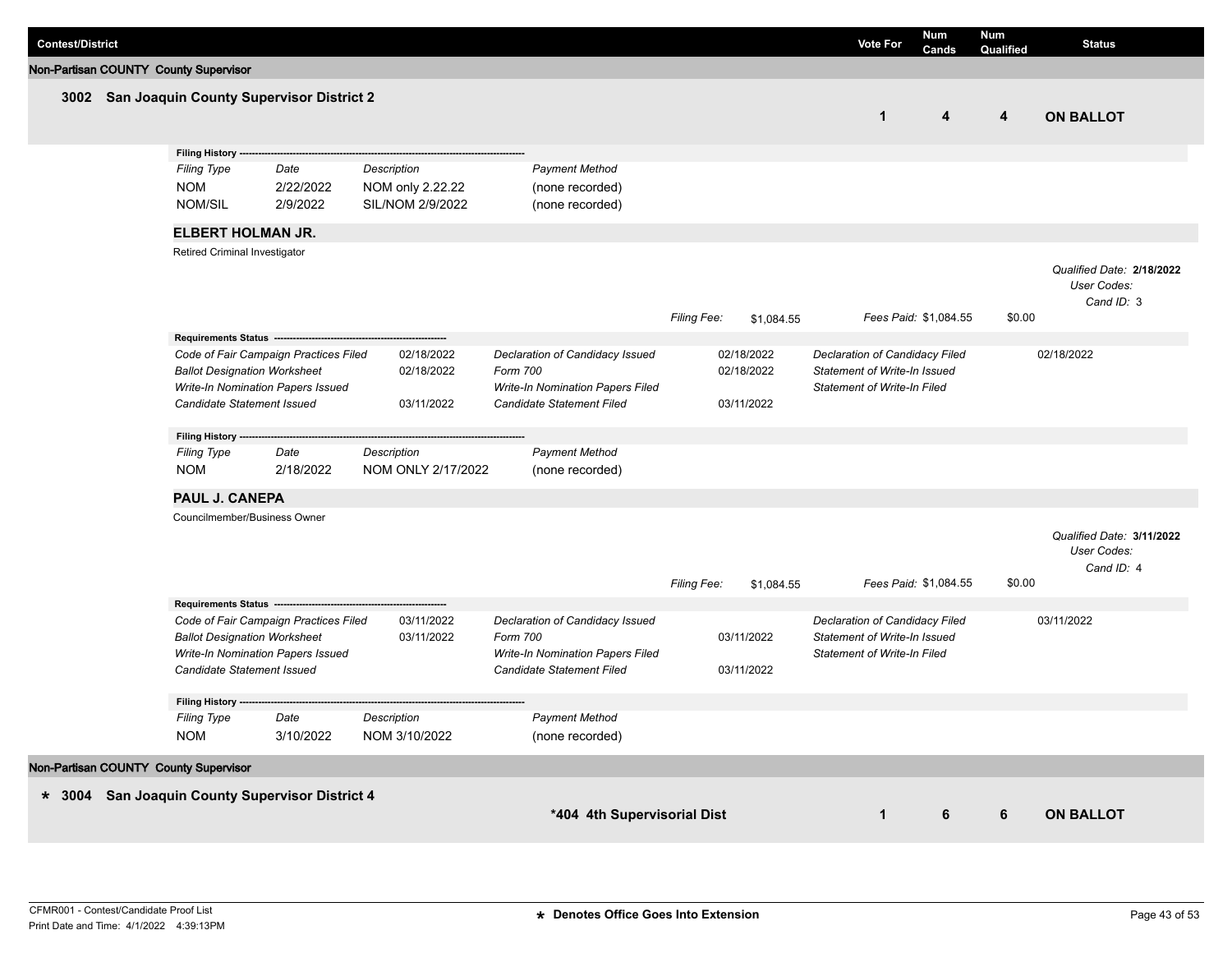| <b>Contest/District</b>               |                                                                          |                                                                            |                                                                         |                                                                                                              |                    |                                        | <b>Vote For</b>                                                                                      | <b>Num</b><br>Cands   | <b>Num</b><br>Qualified | <b>Status</b>                                          |
|---------------------------------------|--------------------------------------------------------------------------|----------------------------------------------------------------------------|-------------------------------------------------------------------------|--------------------------------------------------------------------------------------------------------------|--------------------|----------------------------------------|------------------------------------------------------------------------------------------------------|-----------------------|-------------------------|--------------------------------------------------------|
| Non-Partisan COUNTY County Supervisor |                                                                          |                                                                            |                                                                         |                                                                                                              |                    |                                        |                                                                                                      |                       |                         |                                                        |
|                                       | 3004 San Joaquin County Supervisor District 4                            |                                                                            |                                                                         |                                                                                                              |                    |                                        | $\mathbf{1}$                                                                                         | 6                     | 6                       | <b>ON BALLOT</b>                                       |
| Candidate(s):                         | <b>STEVE MOORE</b>                                                       |                                                                            |                                                                         |                                                                                                              |                    |                                        |                                                                                                      |                       |                         |                                                        |
|                                       | No Ballot Designation                                                    |                                                                            |                                                                         |                                                                                                              | Filing Fee:        | \$1,084.55                             |                                                                                                      | Fees Paid: \$1,084.55 | \$0.00                  | Qualified Date: 2/16/2022<br>User Codes:<br>Cand ID: 1 |
|                                       | <b>Requirements Status</b>                                               |                                                                            |                                                                         |                                                                                                              |                    |                                        |                                                                                                      |                       |                         |                                                        |
|                                       | <b>Ballot Designation Worksheet</b>                                      | Code of Fair Campaign Practices Filed<br>Write-In Nomination Papers Issued | 02/14/2022<br>02/14/2022                                                | Declaration of Candidacy Issued<br>Form 700<br>Write-In Nomination Papers Filed                              |                    | 02/16/2022<br>02/15/2022               | Declaration of Candidacy Filed<br>Statement of Write-In Issued<br>Statement of Write-In Filed        |                       |                         | 02/16/2022                                             |
|                                       | Candidate Statement Issued                                               |                                                                            | 02/14/2022                                                              | Candidate Statement Filed                                                                                    |                    | 03/08/2022                             |                                                                                                      |                       |                         |                                                        |
|                                       | Filing History ---                                                       |                                                                            |                                                                         |                                                                                                              |                    |                                        |                                                                                                      |                       |                         |                                                        |
|                                       | <b>Filing Type</b><br><b>NOM/SIL</b><br><b>NOM/SIL</b><br><b>NOM/SIL</b> | Date<br>2/3/2022<br>2/8/2022<br>2/9/2022                                   | Description<br>SIL/NOM 2/3/2022<br>SIL/NOM 2/8/2022<br>SIL/NOM 2/9/2022 | <b>Payment Method</b><br>(none recorded)<br>(none recorded)<br>(none recorded)                               |                    |                                        |                                                                                                      |                       |                         |                                                        |
|                                       | <b>NANCY G. ST. CLAIR</b>                                                |                                                                            |                                                                         |                                                                                                              |                    |                                        |                                                                                                      |                       |                         |                                                        |
|                                       | Educator/Writer                                                          |                                                                            |                                                                         |                                                                                                              | <b>Filing Fee:</b> | \$1,084.55                             |                                                                                                      | Fees Paid: \$1,084.55 | \$0.00                  | Qualified Date: 2/15/2022<br>User Codes:<br>Cand ID: 2 |
|                                       | Requirements Status -                                                    |                                                                            |                                                                         |                                                                                                              |                    |                                        |                                                                                                      |                       |                         |                                                        |
|                                       | <b>Ballot Designation Worksheet</b><br>Candidate Statement Issued        | Code of Fair Campaign Practices Filed<br>Write-In Nomination Papers Issued | 02/15/2022<br>02/15/2022                                                | Declaration of Candidacy Issued<br>Form 700<br>Write-In Nomination Papers Filed<br>Candidate Statement Filed |                    | 02/15/2022<br>02/15/2022<br>03/11/2022 | Declaration of Candidacy Filed<br>Statement of Write-In Issued<br><b>Statement of Write-In Filed</b> |                       |                         | 02/15/2022                                             |
|                                       |                                                                          |                                                                            |                                                                         |                                                                                                              |                    |                                        |                                                                                                      |                       |                         |                                                        |
|                                       | Filing History -<br><b>Filing Type</b>                                   | Date                                                                       | Description                                                             | <b>Payment Method</b>                                                                                        |                    |                                        |                                                                                                      |                       |                         |                                                        |
|                                       | <b>NOM/SIL</b>                                                           | 2/8/2022                                                                   | SIL//NOM 2/8/2022                                                       | (none recorded)                                                                                              |                    |                                        |                                                                                                      |                       |                         |                                                        |
|                                       | <b>PAUL BRENNAN</b><br>Retired Probation Officer                         |                                                                            |                                                                         |                                                                                                              | Filing Fee:        | \$1,084.55                             |                                                                                                      | Fees Paid: \$1,084.55 | \$0.00                  | Qualified Date: 2/14/2022<br>User Codes:<br>Cand ID: 3 |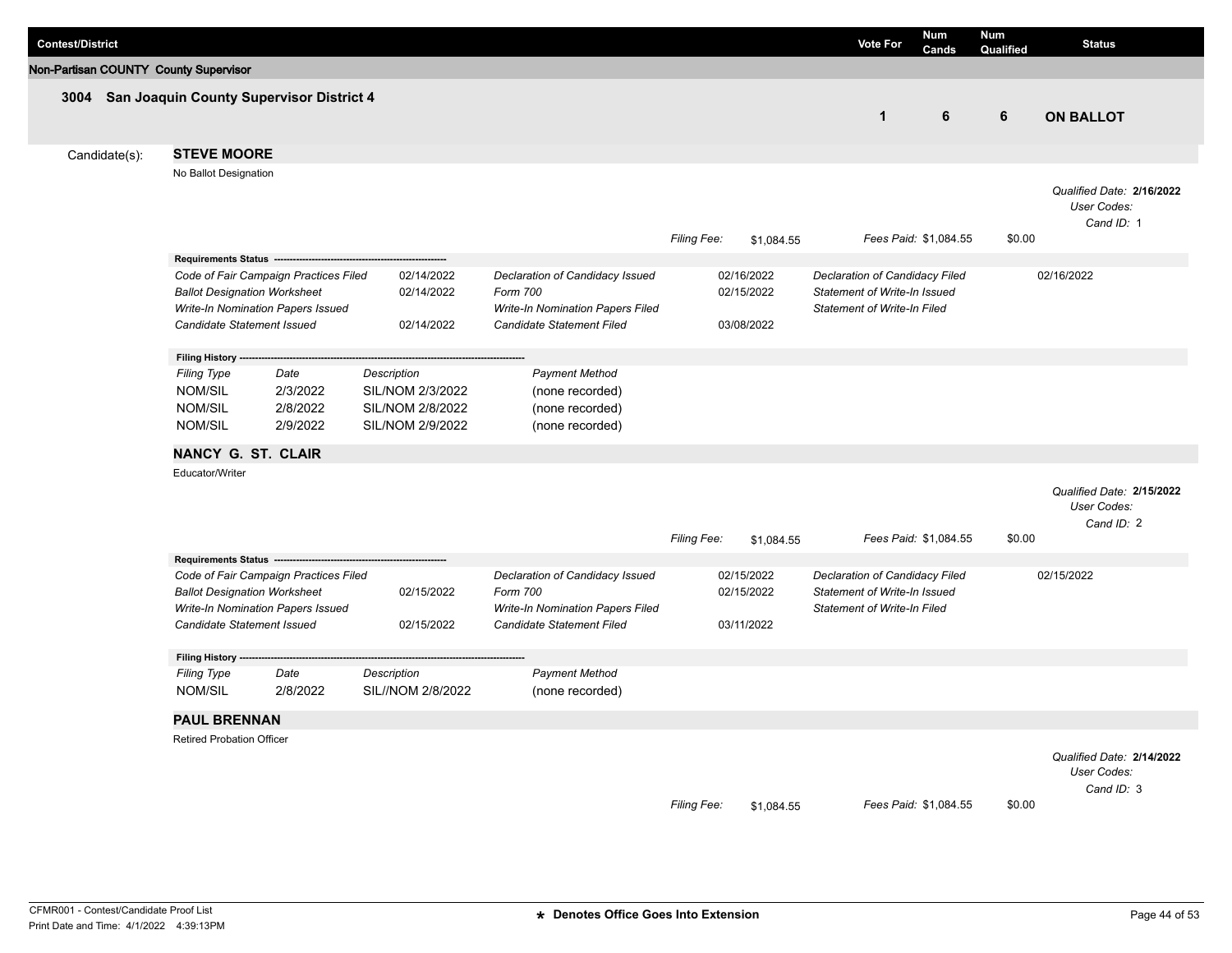| <b>Contest/District</b> |                                                                                             |           |                   |                                                                      |                    |            | <b>Vote For</b>                                                    | Num<br>Cands          | <b>Num</b><br>Qualified | <b>Status</b>             |
|-------------------------|---------------------------------------------------------------------------------------------|-----------|-------------------|----------------------------------------------------------------------|--------------------|------------|--------------------------------------------------------------------|-----------------------|-------------------------|---------------------------|
|                         | Non-Partisan COUNTY County Supervisor                                                       |           |                   |                                                                      |                    |            |                                                                    |                       |                         |                           |
|                         | 3004 San Joaquin County Supervisor District 4                                               |           |                   |                                                                      |                    |            |                                                                    |                       |                         |                           |
|                         |                                                                                             |           |                   |                                                                      |                    |            | $\mathbf{1}$                                                       | 6                     | 6                       | <b>ON BALLOT</b>          |
|                         |                                                                                             |           |                   |                                                                      |                    |            |                                                                    |                       |                         |                           |
|                         | <b>Requirements Status --</b>                                                               |           |                   |                                                                      |                    |            |                                                                    |                       |                         |                           |
|                         | Code of Fair Campaign Practices Filed                                                       |           | 02/14/2022        | Declaration of Candidacy Issued                                      |                    | 02/14/2022 | Declaration of Candidacy Filed                                     |                       |                         | 02/14/2022                |
|                         | <b>Ballot Designation Worksheet</b><br>Write-In Nomination Papers Issued                    |           | 02/14/2022        | Form 700<br><b>Write-In Nomination Papers Filed</b>                  |                    | 02/14/2022 | Statement of Write-In Issued<br><b>Statement of Write-In Filed</b> |                       |                         |                           |
|                         | Candidate Statement Issued                                                                  |           | 02/14/2022        | Candidate Statement Filed                                            |                    | 03/03/2022 |                                                                    |                       |                         |                           |
|                         |                                                                                             |           |                   |                                                                      |                    |            |                                                                    |                       |                         |                           |
|                         | Filing History --                                                                           |           |                   |                                                                      |                    |            |                                                                    |                       |                         |                           |
|                         | <b>Filing Type</b>                                                                          | Date      | Description       | <b>Payment Method</b>                                                |                    |            |                                                                    |                       |                         |                           |
|                         | NOM/SIL                                                                                     | 1/14/2022 | SIL/NOM 1/14/2022 | (none recorded)                                                      |                    |            |                                                                    |                       |                         |                           |
|                         | <b>NOM/SIL</b>                                                                              | 1/24/2022 | SIL/NOM 1/24/2022 | (none recorded)                                                      |                    |            |                                                                    |                       |                         |                           |
|                         | <b>NOM/SIL</b>                                                                              | 1/27/2022 | SIL/NOM 1/27/2022 | (none recorded)                                                      |                    |            |                                                                    |                       |                         |                           |
|                         | <b>NOM/SIL</b>                                                                              | 2/2/2022  | SIL/NOM 2/2/2022  | (none recorded)                                                      |                    |            |                                                                    |                       |                         |                           |
|                         | <b>DOUG KUEHNE</b>                                                                          |           |                   |                                                                      |                    |            |                                                                    |                       |                         |                           |
|                         | Businessman/Father/Councilman                                                               |           |                   |                                                                      |                    |            |                                                                    |                       |                         |                           |
|                         |                                                                                             |           |                   |                                                                      |                    |            |                                                                    |                       |                         | Qualified Date: 3/10/2022 |
|                         |                                                                                             |           |                   |                                                                      |                    |            |                                                                    |                       |                         | User Codes:               |
|                         |                                                                                             |           |                   |                                                                      |                    |            |                                                                    |                       |                         | Cand ID: 4                |
|                         |                                                                                             |           |                   |                                                                      | Filing Fee:        | \$1,084.55 |                                                                    | Fees Paid: \$1,084.55 | \$0.00                  |                           |
|                         | <b>Requirements Status --</b>                                                               |           |                   |                                                                      |                    |            |                                                                    |                       |                         |                           |
|                         | Code of Fair Campaign Practices Filed                                                       |           | 03/10/2022        | Declaration of Candidacy Issued                                      |                    | 03/10/2022 | Declaration of Candidacy Filed                                     |                       |                         | 03/10/2022                |
|                         | <b>Ballot Designation Worksheet</b>                                                         |           | 03/10/2022        | Form 700                                                             |                    | 03/11/2022 | Statement of Write-In Issued                                       |                       |                         |                           |
|                         | Write-In Nomination Papers Issued<br>Candidate Statement Issued                             |           | 03/10/2022        | <b>Write-In Nomination Papers Filed</b><br>Candidate Statement Filed |                    | 03/11/2022 | <b>Statement of Write-In Filed</b>                                 |                       |                         |                           |
|                         |                                                                                             |           |                   |                                                                      |                    |            |                                                                    |                       |                         |                           |
|                         | Filing History ---                                                                          |           |                   |                                                                      |                    |            |                                                                    |                       |                         |                           |
|                         | <b>Filing Type</b>                                                                          | Date      | Description       | <b>Payment Method</b>                                                |                    |            |                                                                    |                       |                         |                           |
|                         | NOM/SIL                                                                                     | 2/8/2022  | SIL/NOM 2/8/2022  | (none recorded)                                                      |                    |            |                                                                    |                       |                         |                           |
|                         | <b>STEVEN J DING</b>                                                                        |           |                   |                                                                      |                    |            |                                                                    |                       |                         |                           |
|                         | Restaurant Owner/Operator                                                                   |           |                   |                                                                      |                    |            |                                                                    |                       |                         |                           |
|                         |                                                                                             |           |                   |                                                                      |                    |            |                                                                    |                       |                         | Qualified Date: 3/9/2022  |
|                         |                                                                                             |           |                   |                                                                      |                    |            |                                                                    |                       |                         | User Codes:               |
|                         |                                                                                             |           |                   |                                                                      | <b>Filing Fee:</b> |            |                                                                    | Fees Paid: \$1,084.55 | \$0.00                  | Cand ID: 5                |
|                         |                                                                                             |           |                   |                                                                      |                    | \$1,084.55 |                                                                    |                       |                         |                           |
|                         | Requirements Status ------------------------------<br>Code of Fair Campaign Practices Filed |           | 03/09/2022        | Declaration of Candidacy Issued                                      |                    | 03/09/2022 | Declaration of Candidacy Filed                                     |                       |                         | 03/09/2022                |
|                         | <b>Ballot Designation Worksheet</b>                                                         |           | 03/09/2022        | Form 700                                                             |                    | 03/09/2022 | Statement of Write-In Issued                                       |                       |                         |                           |
|                         | Write-In Nomination Papers Issued                                                           |           |                   | Write-In Nomination Papers Filed                                     |                    |            | <b>Statement of Write-In Filed</b>                                 |                       |                         |                           |
|                         | Candidate Statement Issued                                                                  |           | 03/09/2022        | Candidate Statement Filed                                            |                    | 03/11/2022 |                                                                    |                       |                         |                           |
|                         |                                                                                             |           |                   |                                                                      |                    |            |                                                                    |                       |                         |                           |
|                         | Filing History ---                                                                          |           |                   |                                                                      |                    |            |                                                                    |                       |                         |                           |
|                         | <b>Filing Type</b>                                                                          | Date      | Description       | <b>Payment Method</b>                                                |                    |            |                                                                    |                       |                         |                           |
|                         | <b>NOM</b>                                                                                  | 3/3/2022  | 3/3/2022 NOMS     | (none recorded)                                                      |                    |            |                                                                    |                       |                         |                           |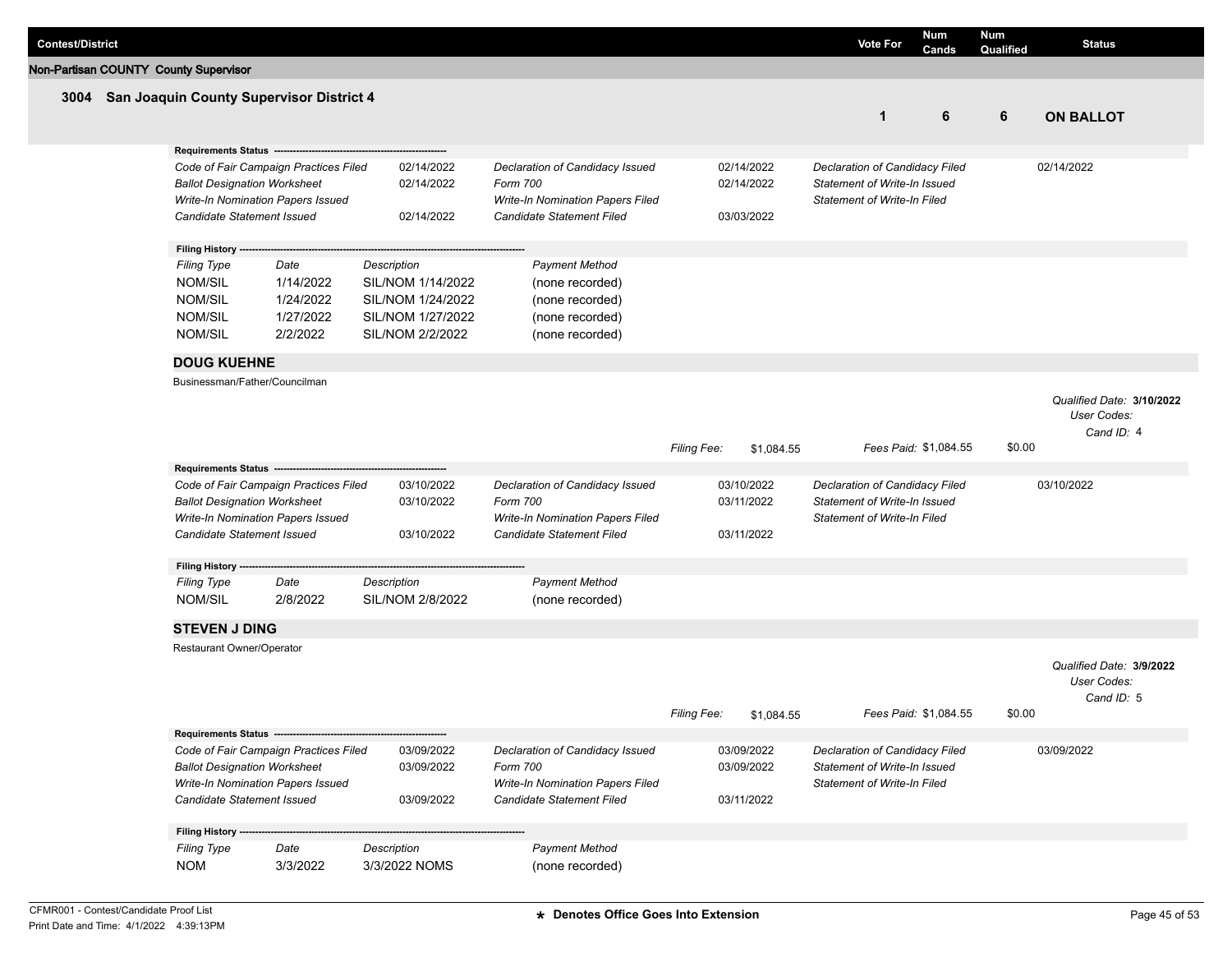| <b>Contest/District</b>                            |                                                                   |                                                                            |                                        |                                                                                                              |             |                                        | <b>Vote For</b>                                                                                      | <b>Num</b><br>Cands   | <b>Num</b><br>Qualified | <b>Status</b>                                          |
|----------------------------------------------------|-------------------------------------------------------------------|----------------------------------------------------------------------------|----------------------------------------|--------------------------------------------------------------------------------------------------------------|-------------|----------------------------------------|------------------------------------------------------------------------------------------------------|-----------------------|-------------------------|--------------------------------------------------------|
| Non-Partisan COUNTY County Supervisor              |                                                                   |                                                                            |                                        |                                                                                                              |             |                                        |                                                                                                      |                       |                         |                                                        |
| 3004 San Joaquin County Supervisor District 4      |                                                                   |                                                                            |                                        |                                                                                                              |             |                                        | $\mathbf{1}$                                                                                         | 6                     | 6                       | <b>ON BALLOT</b>                                       |
|                                                    | <b>STEVEN COLANGELO</b>                                           |                                                                            |                                        |                                                                                                              |             |                                        |                                                                                                      |                       |                         |                                                        |
|                                                    | Small Business Owner                                              |                                                                            |                                        |                                                                                                              | Filing Fee: | \$1,084.55                             |                                                                                                      | Fees Paid: \$1,084.55 | \$0.00                  | Qualified Date: 3/10/2022<br>User Codes:<br>Cand ID: 6 |
|                                                    | Requirements Status ---                                           |                                                                            |                                        |                                                                                                              |             |                                        |                                                                                                      |                       |                         |                                                        |
|                                                    | <b>Ballot Designation Worksheet</b><br>Candidate Statement Issued | Code of Fair Campaign Practices Filed<br>Write-In Nomination Papers Issued | 03/10/2022<br>03/10/2022<br>03/10/2022 | Declaration of Candidacy Issued<br>Form 700<br>Write-In Nomination Papers Filed<br>Candidate Statement Filed |             | 03/10/2022<br>03/09/2022<br>03/10/2022 | Declaration of Candidacy Filed<br>Statement of Write-In Issued<br><b>Statement of Write-In Filed</b> |                       |                         | 03/10/2022                                             |
|                                                    | Filing History --                                                 |                                                                            |                                        |                                                                                                              |             |                                        |                                                                                                      |                       |                         |                                                        |
|                                                    | <b>Filing Type</b>                                                | Date                                                                       | Description                            | <b>Payment Method</b>                                                                                        |             |                                        |                                                                                                      |                       |                         |                                                        |
|                                                    | <b>NOM</b>                                                        | 3/9/2022                                                                   | 3.9.22 NOM ONLY                        | (none recorded)                                                                                              |             |                                        |                                                                                                      |                       |                         |                                                        |
| Non-Partisan COUNTY Assessor-Recorder-County Clerk |                                                                   |                                                                            |                                        |                                                                                                              |             |                                        |                                                                                                      |                       |                         |                                                        |
| 3051 Assessor-Recorder-County Clerk                |                                                                   |                                                                            |                                        | *0 County Of San Joaquin                                                                                     |             |                                        | $\mathbf{1}$                                                                                         | $\overline{1}$        | $\mathbf{1}$            | <b>ON BALLOT</b>                                       |
| Candidate(s):                                      |                                                                   | <b>STEVE J. BESTOLARIDES</b>                                               |                                        |                                                                                                              |             |                                        |                                                                                                      |                       |                         |                                                        |
|                                                    | Assessor-Recorder-County Clerk                                    |                                                                            |                                        |                                                                                                              | Filing Fee: | \$1,876.99                             |                                                                                                      | Fees Paid: \$1,876.99 | \$0.00                  | Qualified Date: 2/14/2022<br>User Codes:<br>Cand ID: 1 |
|                                                    | Requirements Status ---                                           |                                                                            |                                        |                                                                                                              |             |                                        |                                                                                                      |                       |                         |                                                        |
|                                                    | <b>Ballot Designation Worksheet</b><br>Candidate Statement Issued | Code of Fair Campaign Practices Filed<br>Write-In Nomination Papers Issued | 02/14/2022<br>02/14/2022<br>02/18/2022 | Declaration of Candidacy Issued<br>Form 700<br>Write-In Nomination Papers Filed<br>Candidate Statement Filed |             | 02/14/2022<br>02/14/2022               | Declaration of Candidacy Filed<br>Statement of Write-In Issued<br><b>Statement of Write-In Filed</b> |                       |                         | 02/18/2022                                             |
|                                                    | Filing History ---                                                |                                                                            |                                        |                                                                                                              |             |                                        |                                                                                                      |                       |                         |                                                        |
|                                                    | <b>Filing Type</b><br>NOM/SIL                                     | Date<br>2/7/2022                                                           | Description<br>SIL/NOM 2/7/2022        | <b>Payment Method</b><br>(none recorded)                                                                     |             |                                        |                                                                                                      |                       |                         |                                                        |
| Non-Partisan COUNTY Auditor-Controller             |                                                                   |                                                                            |                                        |                                                                                                              |             |                                        |                                                                                                      |                       |                         |                                                        |
|                                                    |                                                                   |                                                                            |                                        |                                                                                                              |             |                                        |                                                                                                      |                       |                         |                                                        |
| 3052 County Auditor-Controller                     |                                                                   |                                                                            |                                        | *0 County Of San Joaquin                                                                                     |             |                                        | $\mathbf{1}$                                                                                         | $\mathbf{2}$          | $\overline{2}$          | <b>ON BALLOT</b>                                       |
|                                                    |                                                                   |                                                                            |                                        |                                                                                                              |             |                                        |                                                                                                      |                       |                         |                                                        |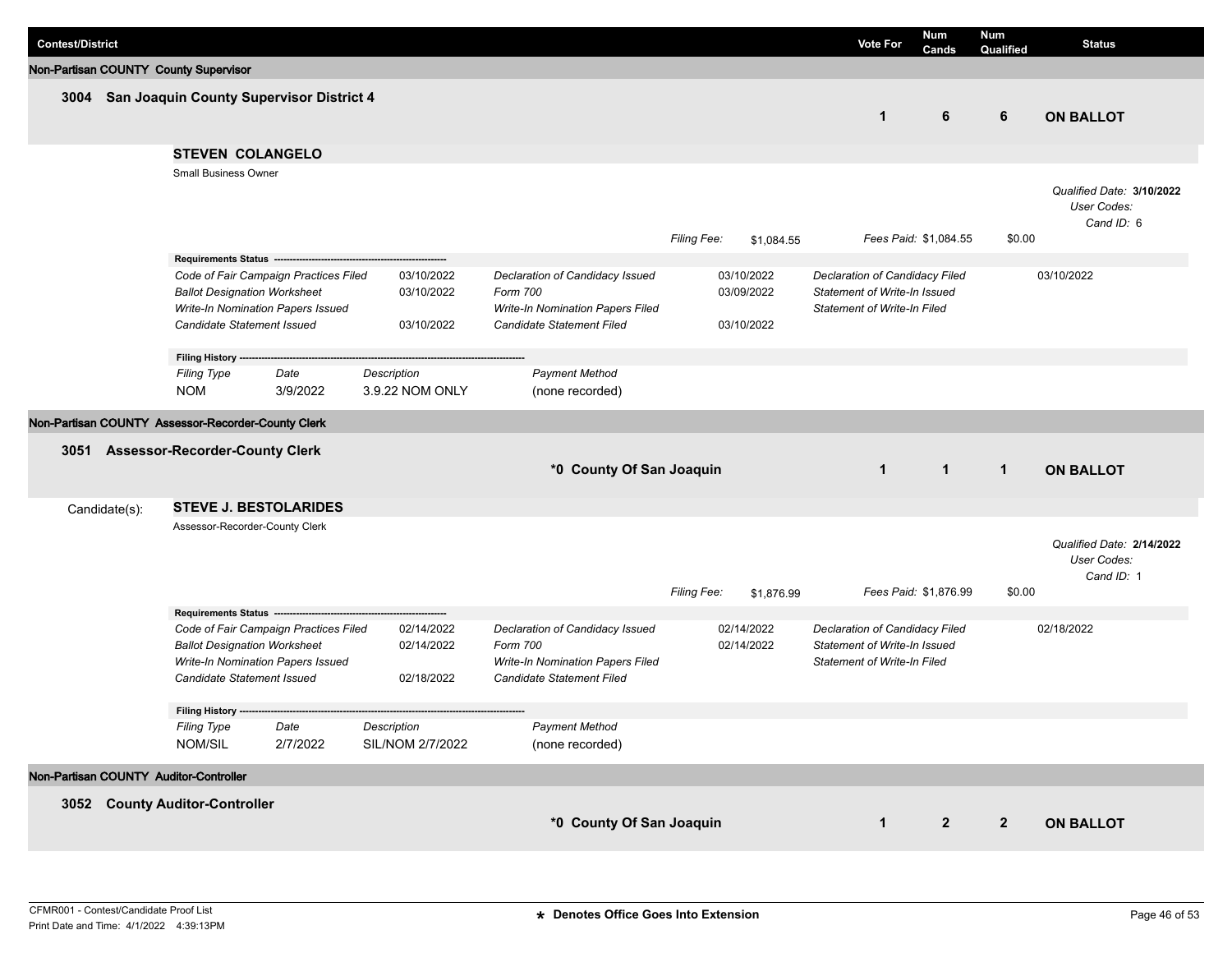| <b>Contest/District</b>                   |                                                                                                                                                                                |                  |                                        |                                                                                                                     |             |                          | <b>Vote For</b>                                                                                      | Num<br>Cands          | <b>Num</b><br>Qualified | <b>Status</b>                                          |
|-------------------------------------------|--------------------------------------------------------------------------------------------------------------------------------------------------------------------------------|------------------|----------------------------------------|---------------------------------------------------------------------------------------------------------------------|-------------|--------------------------|------------------------------------------------------------------------------------------------------|-----------------------|-------------------------|--------------------------------------------------------|
| Non-Partisan COUNTY Auditor-Controller    |                                                                                                                                                                                |                  |                                        |                                                                                                                     |             |                          |                                                                                                      |                       |                         |                                                        |
| 3052 County Auditor-Controller            |                                                                                                                                                                                |                  |                                        |                                                                                                                     |             |                          | $\mathbf{1}$                                                                                         | $\overline{2}$        | $\overline{2}$          | <b>ON BALLOT</b>                                       |
| Candidate(s):                             | <b>JEFFERY WOLTKAMP</b>                                                                                                                                                        |                  |                                        |                                                                                                                     |             |                          |                                                                                                      |                       |                         |                                                        |
|                                           | Acting San Joaquin County Auditor-controller                                                                                                                                   |                  |                                        |                                                                                                                     | Filing Fee: | \$1,812.22               |                                                                                                      | Fees Paid: \$1,812.22 | \$0.00                  | Qualified Date: 2/14/2022<br>User Codes:<br>Cand ID: 1 |
|                                           | Requirements Status ----                                                                                                                                                       |                  |                                        |                                                                                                                     |             |                          |                                                                                                      |                       |                         |                                                        |
|                                           | Code of Fair Campaign Practices Filed<br><b>Ballot Designation Worksheet</b><br>Write-In Nomination Papers Issued<br>Candidate Statement Issued                                |                  | 02/14/2022<br>03/10/2022<br>02/14/2022 | Declaration of Candidacy Issued<br>Form 700<br>Write-In Nomination Papers Filed<br>Candidate Statement Filed        |             | 03/10/2022<br>02/14/2022 | Declaration of Candidacy Filed<br>Statement of Write-In Issued<br><b>Statement of Write-In Filed</b> |                       |                         | 03/10/2022                                             |
|                                           | Filing History -                                                                                                                                                               |                  |                                        |                                                                                                                     |             |                          |                                                                                                      |                       |                         |                                                        |
|                                           | <b>Filing Type</b>                                                                                                                                                             | Date             | Description                            | <b>Payment Method</b>                                                                                               |             |                          |                                                                                                      |                       |                         |                                                        |
|                                           | NOM/SIL                                                                                                                                                                        | 2/2/2022         | SIL/NOM 2/2/2022                       | (none recorded)                                                                                                     |             |                          |                                                                                                      |                       |                         |                                                        |
|                                           | <b>SHANNON ESENWEIN</b>                                                                                                                                                        |                  |                                        |                                                                                                                     |             |                          |                                                                                                      |                       |                         |                                                        |
|                                           | Certified Public Accountant                                                                                                                                                    |                  |                                        |                                                                                                                     | Filing Fee: | \$1,812.22               |                                                                                                      | Fees Paid: \$1,812.22 | \$0.00                  | Qualified Date: 3/8/2022<br>User Codes:<br>Cand ID: 2  |
|                                           | Requirements Status -------<br>Code of Fair Campaign Practices Filed<br><b>Ballot Designation Worksheet</b><br>Write-In Nomination Papers Issued<br>Candidate Statement Issued |                  | 03/08/2022<br>03/08/2022               | Declaration of Candidacy Issued<br>Form 700<br><b>Write-In Nomination Papers Filed</b><br>Candidate Statement Filed |             | 03/08/2022<br>03/08/2022 | Declaration of Candidacy Filed<br>Statement of Write-In Issued<br><b>Statement of Write-In Filed</b> |                       |                         | 03/08/2022                                             |
|                                           | Filing History --                                                                                                                                                              |                  |                                        |                                                                                                                     |             |                          |                                                                                                      |                       |                         |                                                        |
|                                           | <b>Filing Type</b><br>NOM/SIL                                                                                                                                                  | Date<br>2/8/2022 | Description<br>SIL/NOM 2/8/2022        | <b>Payment Method</b><br>(none recorded)                                                                            |             |                          |                                                                                                      |                       |                         |                                                        |
| Non-Partisan COUNTY District Attorney     |                                                                                                                                                                                |                  |                                        |                                                                                                                     |             |                          |                                                                                                      |                       |                         |                                                        |
| 3054 San Joaquin County District Attorney |                                                                                                                                                                                |                  |                                        | *0 County Of San Joaquin                                                                                            |             |                          | $\mathbf{1}$                                                                                         | $\overline{2}$        | $\overline{2}$          | <b>ON BALLOT</b>                                       |
| Candidate(s):                             | <b>RON FREITAS</b>                                                                                                                                                             |                  |                                        |                                                                                                                     |             |                          |                                                                                                      |                       |                         |                                                        |
|                                           | San Joaquin County Deputy District Attorney                                                                                                                                    |                  |                                        |                                                                                                                     | Filing Fee: | \$2,324.06               |                                                                                                      | Fees Paid: \$2,324.06 | \$0.00                  | Qualified Date: 2/14/2022<br>User Codes:<br>Cand ID: 1 |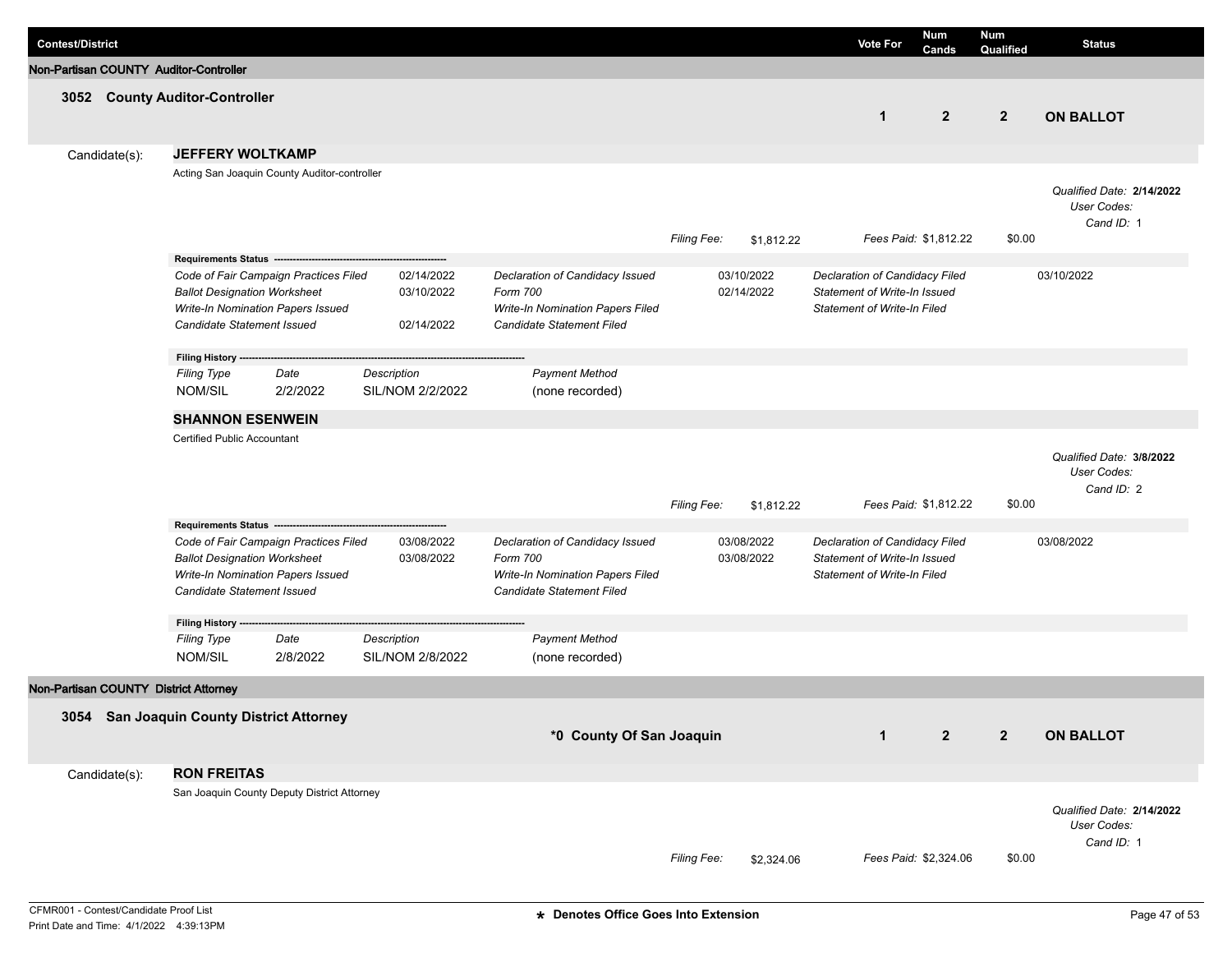| <b>Contest/District</b>               |                                                                                                        |                                                                                                 |                                                           |                                                                                                              |                    |                                        | <b>Vote For</b>                                                                               | Num<br>Cands          | Num<br>Qualified | <b>Status</b>                                          |
|---------------------------------------|--------------------------------------------------------------------------------------------------------|-------------------------------------------------------------------------------------------------|-----------------------------------------------------------|--------------------------------------------------------------------------------------------------------------|--------------------|----------------------------------------|-----------------------------------------------------------------------------------------------|-----------------------|------------------|--------------------------------------------------------|
| Non-Partisan COUNTY District Attorney |                                                                                                        |                                                                                                 |                                                           |                                                                                                              |                    |                                        |                                                                                               |                       |                  |                                                        |
|                                       | 3054 San Joaquin County District Attorney                                                              |                                                                                                 |                                                           |                                                                                                              |                    |                                        | $\mathbf{1}$                                                                                  | $\mathbf{2}$          | $\overline{2}$   | <b>ON BALLOT</b>                                       |
|                                       | Requirements Status ---------------                                                                    |                                                                                                 |                                                           |                                                                                                              |                    |                                        |                                                                                               |                       |                  |                                                        |
|                                       | <b>Ballot Designation Worksheet</b><br>Write-In Nomination Papers Issued<br>Candidate Statement Issued | Code of Fair Campaign Practices Filed                                                           | 02/14/2022<br>02/14/2022                                  | Declaration of Candidacy Issued<br>Form 700<br>Write-In Nomination Papers Filed<br>Candidate Statement Filed |                    | 02/14/2022<br>02/14/2022<br>03/11/2022 | Declaration of Candidacy Filed<br>Statement of Write-In Issued<br>Statement of Write-In Filed |                       |                  | 02/14/2022                                             |
|                                       | Filing History ----                                                                                    |                                                                                                 |                                                           |                                                                                                              |                    |                                        |                                                                                               |                       |                  |                                                        |
|                                       | <b>Filing Type</b><br><b>NOM/SIL</b><br><b>NOM/SIL</b>                                                 | Date<br>2/8/2022<br>2/9/2022                                                                    | Description<br><b>PILS/NOM 2/8/22</b><br>SIL/NOM 2/9/2022 | <b>Payment Method</b><br>(none recorded)<br>(none recorded)                                                  |                    |                                        |                                                                                               |                       |                  |                                                        |
|                                       | <b>TORI VERBER SALAZAR</b>                                                                             |                                                                                                 |                                                           |                                                                                                              |                    |                                        |                                                                                               |                       |                  |                                                        |
|                                       | San Joaquin County District Attorney                                                                   |                                                                                                 |                                                           |                                                                                                              | <b>Filing Fee:</b> | \$2,324.06                             |                                                                                               | Fees Paid: \$2,324.06 | \$0.00           | Qualified Date: 2/17/2022<br>User Codes:<br>Cand ID: 2 |
|                                       | <b>Requirements Status -</b>                                                                           |                                                                                                 |                                                           |                                                                                                              |                    |                                        |                                                                                               |                       |                  |                                                        |
|                                       | <b>Ballot Designation Worksheet</b><br>Write-In Nomination Papers Issued<br>Candidate Statement Issued | Code of Fair Campaign Practices Filed                                                           | 02/18/2022<br>02/18/2022<br>02/18/2022                    | Declaration of Candidacy Issued<br>Form 700<br>Write-In Nomination Papers Filed<br>Candidate Statement Filed |                    | 02/18/2022<br>03/11/2022               | Declaration of Candidacy Filed<br>Statement of Write-In Issued<br>Statement of Write-In Filed |                       |                  | 02/18/2022                                             |
|                                       | Filing History ---                                                                                     |                                                                                                 |                                                           |                                                                                                              |                    |                                        |                                                                                               |                       |                  |                                                        |
|                                       | <b>Filing Type</b><br><b>NOM</b>                                                                       | Date<br>2/17/2022                                                                               | Description<br>NOM Only                                   | <b>Payment Method</b><br>(none recorded)                                                                     |                    |                                        |                                                                                               |                       |                  |                                                        |
|                                       | Non-Partisan COUNTY Sheriff-Public Administrator                                                       |                                                                                                 |                                                           |                                                                                                              |                    |                                        |                                                                                               |                       |                  |                                                        |
| 3057                                  | <b>San Joaquin County Sheriff</b>                                                                      |                                                                                                 |                                                           | *0 County Of San Joaquin                                                                                     |                    |                                        | $\mathbf{1}$                                                                                  | $\mathbf{1}$          | $\mathbf{1}$     | <b>ON BALLOT</b>                                       |
| Candidate(s):                         | <b>PATRICK WITHROW</b>                                                                                 |                                                                                                 |                                                           |                                                                                                              |                    |                                        |                                                                                               |                       |                  |                                                        |
|                                       | San Joaquin County Sheriff                                                                             |                                                                                                 |                                                           |                                                                                                              | Filing Fee:        | \$2,141.74                             |                                                                                               | Fees Paid: \$2,141.74 | \$0.00           | Qualified Date: 2/25/2022<br>User Codes:<br>Cand ID: 1 |
|                                       | <b>Ballot Designation Worksheet</b><br>Write-In Nomination Papers Issued<br>Candidate Statement Issued | Requirements Status ----------------------------------<br>Code of Fair Campaign Practices Filed | 02/25/2022<br>02/25/2022<br>02/25/2022                    | Declaration of Candidacy Issued<br>Form 700<br>Write-In Nomination Papers Filed<br>Candidate Statement Filed |                    | 02/25/2022<br>02/28/2022               | Declaration of Candidacy Filed<br>Statement of Write-In Issued<br>Statement of Write-In Filed |                       |                  | 02/25/2022                                             |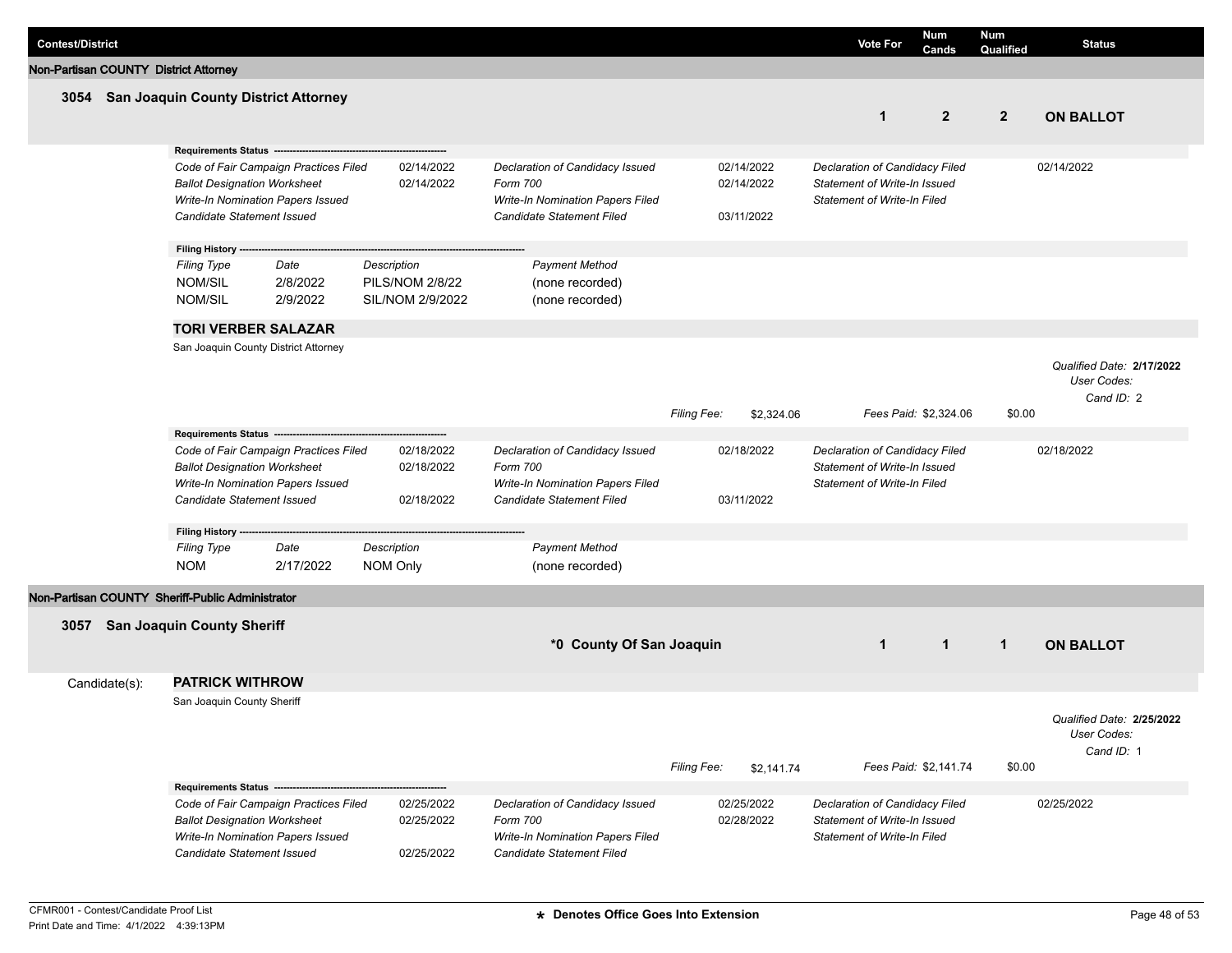| <b>Contest/District</b> |               |                                                                                                                                                 |                  |                                        |                                                                                                              |             |                          | <b>Vote For</b>                                                                                      | <b>Num</b><br>Cands   | <b>Num</b><br>Qualified | <b>Status</b>                                          |
|-------------------------|---------------|-------------------------------------------------------------------------------------------------------------------------------------------------|------------------|----------------------------------------|--------------------------------------------------------------------------------------------------------------|-------------|--------------------------|------------------------------------------------------------------------------------------------------|-----------------------|-------------------------|--------------------------------------------------------|
|                         |               | Non-Partisan COUNTY Sheriff-Public Administrator                                                                                                |                  |                                        |                                                                                                              |             |                          |                                                                                                      |                       |                         |                                                        |
| 3057                    |               | <b>San Joaquin County Sheriff</b>                                                                                                               |                  |                                        |                                                                                                              |             |                          | $\mathbf{1}$                                                                                         | $\mathbf{1}$          | $\mathbf{1}$            | <b>ON BALLOT</b>                                       |
|                         |               | Filing History -<br><b>Filing Type</b><br>NOM/SIL                                                                                               | Date<br>2/7/2022 | Description<br>SIL/NOM 2/7/2022        | <b>Payment Method</b><br>(none recorded)                                                                     |             |                          |                                                                                                      |                       |                         |                                                        |
|                         |               | Non-Partisan COUNTY Treasurer-Tax Collector                                                                                                     |                  |                                        |                                                                                                              |             |                          |                                                                                                      |                       |                         |                                                        |
| 3058                    |               | <b>Treasurer-Tax Collector</b>                                                                                                                  |                  |                                        | *0 County Of San Joaquin                                                                                     |             |                          | $\mathbf{1}$                                                                                         | $\mathbf{1}$          | $\mathbf{1}$            | <b>ON BALLOT</b>                                       |
|                         | Candidate(s): | <b>PHONXAY KEOKHAM</b>                                                                                                                          |                  |                                        |                                                                                                              |             |                          |                                                                                                      |                       |                         |                                                        |
|                         |               | Treasurer-Tax Collector                                                                                                                         |                  |                                        |                                                                                                              | Filing Fee: | \$1,761.36               |                                                                                                      | Fees Paid: \$1,761.36 | \$0.00                  | Qualified Date: 2/15/2022<br>User Codes:<br>Cand ID: 1 |
|                         |               | Requirements Status ---                                                                                                                         |                  |                                        |                                                                                                              |             |                          |                                                                                                      |                       |                         |                                                        |
|                         |               | Code of Fair Campaign Practices Filed<br><b>Ballot Designation Worksheet</b><br>Write-In Nomination Papers Issued<br>Candidate Statement Issued |                  | 02/15/2022<br>02/15/2022<br>02/15/2022 | Declaration of Candidacy Issued<br>Form 700<br>Write-In Nomination Papers Filed<br>Candidate Statement Filed |             | 02/15/2022<br>02/16/2022 | Declaration of Candidacy Filed<br>Statement of Write-In Issued<br><b>Statement of Write-In Filed</b> |                       |                         | 02/15/2022                                             |
|                         |               | Filing History ---                                                                                                                              |                  |                                        |                                                                                                              |             |                          |                                                                                                      |                       |                         |                                                        |
|                         |               | <b>Filing Type</b><br>NOM/SIL                                                                                                                   | Date<br>2/7/2022 | Description<br>SIL/NOM 2/7/2022        | <b>Payment Method</b><br>(none recorded)                                                                     |             |                          |                                                                                                      |                       |                         |                                                        |
|                         |               | Non-Partisan CITY CITY OF STOCKTON Councilmember                                                                                                |                  |                                        |                                                                                                              |             |                          |                                                                                                      |                       |                         |                                                        |
| $* 3501$                |               | <b>Stockton City Council District 1</b>                                                                                                         |                  |                                        | *501-1 City Of Stockton-1st Council District                                                                 |             |                          | $\mathbf{1}$                                                                                         | 4                     | $\mathbf{3}$            | <b>ON BALLOT</b>                                       |
|                         | Candidate(s): | <b>MICHELE PADILLA</b>                                                                                                                          |                  |                                        |                                                                                                              |             |                          |                                                                                                      |                       |                         |                                                        |
|                         |               | Educator                                                                                                                                        |                  |                                        |                                                                                                              | Filing Fee: | \$0.00                   | Fees Paid: \$0.00                                                                                    |                       | \$0.00                  | Qualified Date: 3/7/2022<br>User Codes:<br>Cand ID: 1  |
|                         |               | Requirements Status --<br>Code of Fair Campaign Practices Filed                                                                                 |                  |                                        | Declaration of Candidacy Issued                                                                              |             |                          | Declaration of Candidacy Filed                                                                       |                       |                         |                                                        |
|                         |               | <b>Ballot Designation Worksheet</b><br>Write-In Nomination Papers Issued<br>Candidate Statement Issued                                          |                  |                                        | Form 700<br>Write-In Nomination Papers Filed<br>Candidate Statement Filed                                    |             |                          | Statement of Write-In Issued<br><b>Statement of Write-In Filed</b>                                   |                       |                         |                                                        |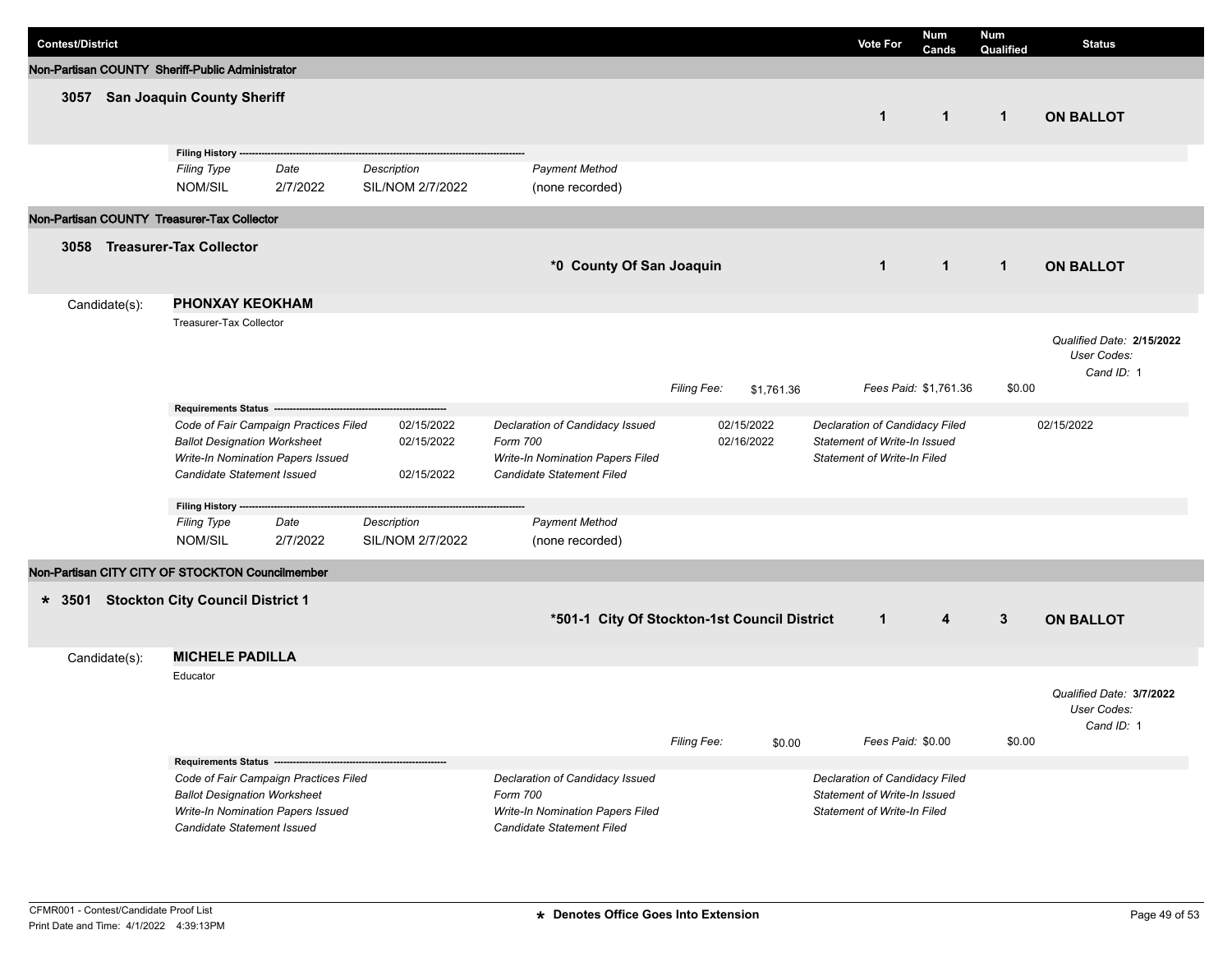| <b>Contest/District</b>                          |                                                                                                                                                 |                              |                                                        |                                                                                                              |             |        | <b>Vote For</b>                                                                                      | <b>Num</b><br>Cands | <b>Num</b><br>Qualified | <b>Status</b>                                          |
|--------------------------------------------------|-------------------------------------------------------------------------------------------------------------------------------------------------|------------------------------|--------------------------------------------------------|--------------------------------------------------------------------------------------------------------------|-------------|--------|------------------------------------------------------------------------------------------------------|---------------------|-------------------------|--------------------------------------------------------|
| Non-Partisan CITY CITY OF STOCKTON Councilmember |                                                                                                                                                 |                              |                                                        |                                                                                                              |             |        |                                                                                                      |                     |                         |                                                        |
|                                                  | 3501 Stockton City Council District 1                                                                                                           |                              |                                                        |                                                                                                              |             |        |                                                                                                      | 4                   | $\mathbf{3}$            | <b>ON BALLOT</b>                                       |
|                                                  | Filing History --                                                                                                                               |                              |                                                        |                                                                                                              |             |        |                                                                                                      |                     |                         |                                                        |
|                                                  | <b>Filing Type</b><br><b>NOM</b><br><b>NOM</b>                                                                                                  | Date<br>3/7/2022<br>3/8/2022 | Description<br>NOMS 3.7.2022<br><b>NOM SIGS 3.8.22</b> | <b>Payment Method</b><br>(none recorded)<br>(none recorded)                                                  |             |        |                                                                                                      |                     |                         |                                                        |
|                                                  | <b>SOL JOBRACK</b>                                                                                                                              |                              |                                                        |                                                                                                              |             |        |                                                                                                      |                     |                         |                                                        |
|                                                  | Stockton City Councilmember                                                                                                                     |                              |                                                        |                                                                                                              | Filing Fee: |        | Fees Paid: \$0.00                                                                                    |                     | \$0.00                  | Qualified Date: 3/11/2022<br>User Codes:<br>Cand ID: 2 |
|                                                  | Requirements Status -------                                                                                                                     |                              |                                                        |                                                                                                              |             | \$0.00 |                                                                                                      |                     |                         |                                                        |
|                                                  | Code of Fair Campaign Practices Filed<br><b>Ballot Designation Worksheet</b><br>Write-In Nomination Papers Issued<br>Candidate Statement Issued |                              |                                                        | Declaration of Candidacy Issued<br>Form 700<br>Write-In Nomination Papers Filed<br>Candidate Statement Filed |             |        | Declaration of Candidacy Filed<br>Statement of Write-In Issued<br><b>Statement of Write-In Filed</b> |                     |                         |                                                        |
|                                                  | Filing History ---                                                                                                                              |                              |                                                        |                                                                                                              |             |        |                                                                                                      |                     |                         |                                                        |
|                                                  | <b>Filing Type</b><br><b>NOM</b>                                                                                                                | Date<br>3/8/2022             | Description<br>NOM Sigs 3.8.22                         | <b>Payment Method</b><br>(none recorded)                                                                     |             |        |                                                                                                      |                     |                         |                                                        |
|                                                  | <b>FELIX OGBAH</b>                                                                                                                              |                              |                                                        |                                                                                                              |             |        |                                                                                                      |                     |                         |                                                        |
|                                                  | Social Worker                                                                                                                                   |                              |                                                        |                                                                                                              |             |        |                                                                                                      |                     |                         | Qualified Date: 3/11/2022<br>User Codes:<br>Cand ID: 4 |
|                                                  | Requirements Status -------------------                                                                                                         |                              |                                                        |                                                                                                              | Filing Fee: | \$0.00 | Fees Paid: \$0.00                                                                                    |                     | \$0.00                  |                                                        |
|                                                  | Code of Fair Campaign Practices Filed<br><b>Ballot Designation Worksheet</b><br>Write-In Nomination Papers Issued<br>Candidate Statement Issued |                              |                                                        | Declaration of Candidacy Issued<br>Form 700<br>Write-In Nomination Papers Filed<br>Candidate Statement Filed |             |        | Declaration of Candidacy Filed<br>Statement of Write-In Issued<br><b>Statement of Write-In Filed</b> |                     |                         |                                                        |
|                                                  | <b>Filing History</b><br><b>Filing Type</b>                                                                                                     | Date                         | Description                                            | <b>Payment Method</b>                                                                                        |             |        |                                                                                                      |                     |                         |                                                        |
|                                                  | <b>NOM</b><br><b>NOM</b>                                                                                                                        | 3/10/2022<br>3/11/2022       | 3.10.2022<br>Noms - 3/11/22                            | (none recorded)<br>(none recorded)                                                                           |             |        |                                                                                                      |                     |                         |                                                        |
| Non-Partisan CITY CITY OF STOCKTON Councilmember |                                                                                                                                                 |                              |                                                        |                                                                                                              |             |        |                                                                                                      |                     |                         |                                                        |
| * 3503 Stockton City Council District 3          |                                                                                                                                                 |                              |                                                        | *501-3 City Of Stockton-3rd Council District                                                                 |             |        | $\mathbf{1}$                                                                                         | $\mathbf{3}$        | $\mathbf{3}$            | <b>ON BALLOT</b>                                       |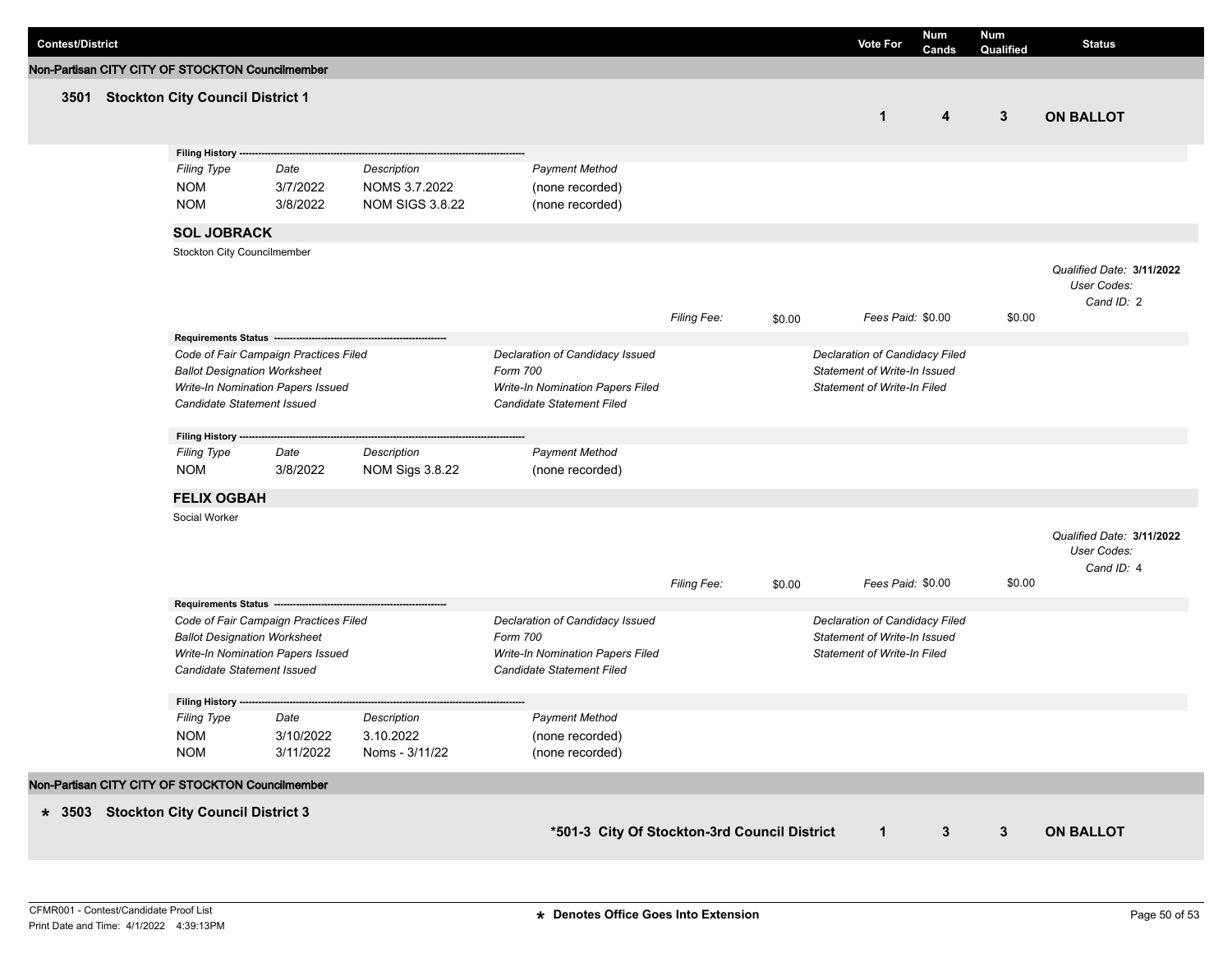| <b>Contest/District</b>                                                                                                                                                                 |                                                                                                                                                 |                              |                                                                                                                     |                                                                                                              |             |                   | <b>Vote For</b>                                                                                      | <b>Num</b><br>Cands | <b>Num</b><br>Qualified                               | <b>Status</b>                                          |
|-----------------------------------------------------------------------------------------------------------------------------------------------------------------------------------------|-------------------------------------------------------------------------------------------------------------------------------------------------|------------------------------|---------------------------------------------------------------------------------------------------------------------|--------------------------------------------------------------------------------------------------------------|-------------|-------------------|------------------------------------------------------------------------------------------------------|---------------------|-------------------------------------------------------|--------------------------------------------------------|
| Non-Partisan CITY CITY OF STOCKTON Councilmember                                                                                                                                        |                                                                                                                                                 |                              |                                                                                                                     |                                                                                                              |             |                   |                                                                                                      |                     |                                                       |                                                        |
| 3503 Stockton City Council District 3                                                                                                                                                   |                                                                                                                                                 |                              |                                                                                                                     |                                                                                                              |             |                   | $\mathbf{1}$                                                                                         | 3                   | 3                                                     | <b>ON BALLOT</b>                                       |
| Candidate(s):                                                                                                                                                                           | <b>SHOUA LO</b>                                                                                                                                 |                              |                                                                                                                     |                                                                                                              |             |                   |                                                                                                      |                     |                                                       |                                                        |
| Businessman/Engineer                                                                                                                                                                    |                                                                                                                                                 |                              |                                                                                                                     | Filing Fee:                                                                                                  | \$0.00      | Fees Paid: \$0.00 |                                                                                                      | \$0.00              | Qualified Date: 3/2/2022<br>User Codes:<br>Cand ID: 1 |                                                        |
|                                                                                                                                                                                         |                                                                                                                                                 |                              |                                                                                                                     |                                                                                                              |             |                   |                                                                                                      |                     |                                                       |                                                        |
| Requirements Status ----------------<br>Code of Fair Campaign Practices Filed<br><b>Ballot Designation Worksheet</b><br>Write-In Nomination Papers Issued<br>Candidate Statement Issued |                                                                                                                                                 |                              | Declaration of Candidacy Issued<br>Form 700<br><b>Write-In Nomination Papers Filed</b><br>Candidate Statement Filed | Declaration of Candidacy Filed<br>Statement of Write-In Issued<br><b>Statement of Write-In Filed</b>         |             |                   |                                                                                                      |                     |                                                       |                                                        |
|                                                                                                                                                                                         | Filing History ---                                                                                                                              |                              |                                                                                                                     |                                                                                                              |             |                   |                                                                                                      |                     |                                                       |                                                        |
|                                                                                                                                                                                         | Filing Type<br><b>NOM</b><br><b>NOM</b>                                                                                                         | Date<br>3/2/2022<br>3/7/2022 | Description<br>NOM 3.2.22<br>3/7/2022 NOMS                                                                          | <b>Payment Method</b><br>(none recorded)<br>(none recorded)                                                  |             |                   |                                                                                                      |                     |                                                       |                                                        |
|                                                                                                                                                                                         | <b>MICHAEL BLOWER</b>                                                                                                                           |                              |                                                                                                                     |                                                                                                              |             |                   |                                                                                                      |                     |                                                       |                                                        |
|                                                                                                                                                                                         | <b>Stockton Business Owner</b>                                                                                                                  |                              |                                                                                                                     |                                                                                                              | Filing Fee: |                   | Fees Paid: \$0.00                                                                                    |                     | \$0.00                                                | Qualified Date: 3/11/2022<br>User Codes:<br>Cand ID: 2 |
|                                                                                                                                                                                         |                                                                                                                                                 |                              |                                                                                                                     |                                                                                                              |             | \$0.00            |                                                                                                      |                     |                                                       |                                                        |
| Requirements Status ---<br>Code of Fair Campaign Practices Filed<br><b>Ballot Designation Worksheet</b><br>Write-In Nomination Papers Issued<br>Candidate Statement Issued              |                                                                                                                                                 |                              | Declaration of Candidacy Issued<br>Form 700<br>Write-In Nomination Papers Filed<br>Candidate Statement Filed        | Declaration of Candidacy Filed<br>Statement of Write-In Issued<br><b>Statement of Write-In Filed</b>         |             |                   |                                                                                                      |                     |                                                       |                                                        |
|                                                                                                                                                                                         | Filing History --                                                                                                                               |                              |                                                                                                                     |                                                                                                              |             |                   |                                                                                                      |                     |                                                       |                                                        |
|                                                                                                                                                                                         | <b>Filing Type</b><br><b>NOM</b>                                                                                                                | Date<br>3/2/2022             | Description<br>NOM 3.2.22                                                                                           | <b>Payment Method</b><br>(none recorded)                                                                     |             |                   |                                                                                                      |                     |                                                       |                                                        |
|                                                                                                                                                                                         |                                                                                                                                                 | <b>BRIDGET HAWLEY-ORTIZ</b>  |                                                                                                                     |                                                                                                              |             |                   |                                                                                                      |                     |                                                       |                                                        |
|                                                                                                                                                                                         | No Ballot Designation                                                                                                                           |                              |                                                                                                                     |                                                                                                              | Filing Fee: | \$0.00            | Fees Paid: \$0.00                                                                                    |                     | \$0.00                                                | Qualified Date: 3/8/2022<br>User Codes:<br>Cand ID: 3  |
|                                                                                                                                                                                         |                                                                                                                                                 |                              |                                                                                                                     |                                                                                                              |             |                   |                                                                                                      |                     |                                                       |                                                        |
|                                                                                                                                                                                         | Code of Fair Campaign Practices Filed<br><b>Ballot Designation Worksheet</b><br>Write-In Nomination Papers Issued<br>Candidate Statement Issued |                              |                                                                                                                     | Declaration of Candidacy Issued<br>Form 700<br>Write-In Nomination Papers Filed<br>Candidate Statement Filed |             |                   | Declaration of Candidacy Filed<br>Statement of Write-In Issued<br><b>Statement of Write-In Filed</b> |                     |                                                       |                                                        |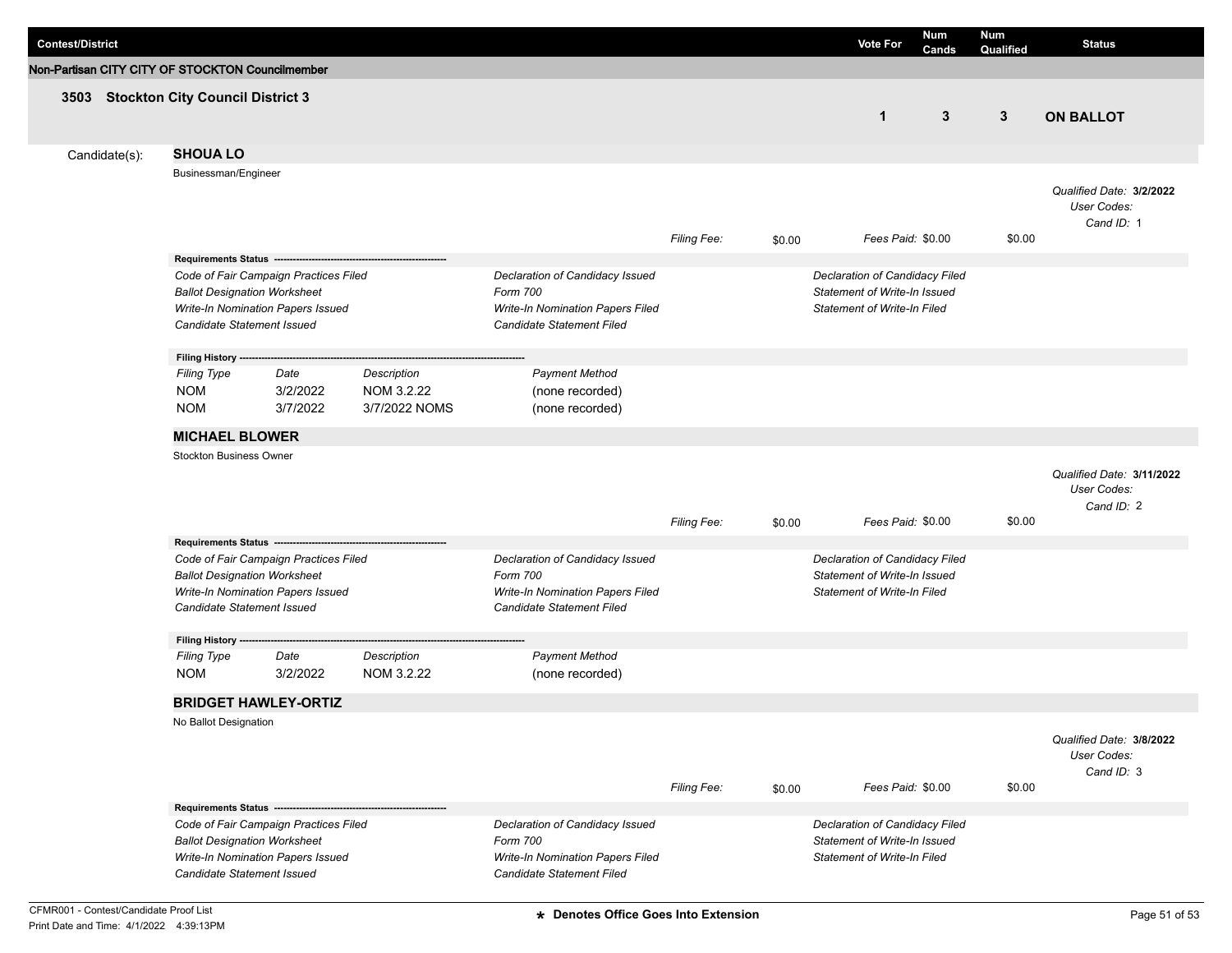| <b>Contest/District</b>                                                                                                                         |               |                                                                                        |                                                                                                              |                                                         |                                                                                                              |                                                                                                      |        | <b>Vote For</b>                                                                                      | <b>Num</b><br>Cands | Num<br>Qualified | <b>Status</b>                                          |
|-------------------------------------------------------------------------------------------------------------------------------------------------|---------------|----------------------------------------------------------------------------------------|--------------------------------------------------------------------------------------------------------------|---------------------------------------------------------|--------------------------------------------------------------------------------------------------------------|------------------------------------------------------------------------------------------------------|--------|------------------------------------------------------------------------------------------------------|---------------------|------------------|--------------------------------------------------------|
|                                                                                                                                                 |               | Non-Partisan CITY CITY OF STOCKTON Councilmember                                       |                                                                                                              |                                                         |                                                                                                              |                                                                                                      |        |                                                                                                      |                     |                  |                                                        |
|                                                                                                                                                 |               | 3503 Stockton City Council District 3                                                  |                                                                                                              |                                                         |                                                                                                              |                                                                                                      |        | $\mathbf{1}$                                                                                         | $3\phantom{.0}$     | 3                | <b>ON BALLOT</b>                                       |
|                                                                                                                                                 |               | Filing History ----<br><b>Filing Type</b><br><b>NOM</b>                                | Date<br>3/8/2022                                                                                             | Description<br><b>NOM ONLY 3.8.22</b>                   | <b>Payment Method</b><br>(none recorded)                                                                     |                                                                                                      |        |                                                                                                      |                     |                  |                                                        |
|                                                                                                                                                 |               | Non-Partisan CITY CITY OF STOCKTON Councilmember                                       |                                                                                                              |                                                         |                                                                                                              |                                                                                                      |        |                                                                                                      |                     |                  |                                                        |
|                                                                                                                                                 |               | * 3505 Stockton City Council District 5                                                |                                                                                                              |                                                         | *501-5 City Of Stockton-5th Council District                                                                 |                                                                                                      |        | $\mathbf{1}$                                                                                         | $\mathbf{3}$        | $\overline{2}$   | <b>ON BALLOT</b>                                       |
|                                                                                                                                                 | Candidate(s): |                                                                                        | <b>BRANDO HABRAN VILLAPUDUA</b>                                                                              |                                                         |                                                                                                              |                                                                                                      |        |                                                                                                      |                     |                  |                                                        |
|                                                                                                                                                 |               | <b>Planning Commissioner</b>                                                           |                                                                                                              |                                                         |                                                                                                              | Filing Fee:                                                                                          | \$0.00 | Fees Paid: \$0.00                                                                                    |                     | \$0.00           | Qualified Date: 3/4/2022<br>User Codes:<br>Cand ID: 1  |
|                                                                                                                                                 |               | Requirements Status -------------------                                                |                                                                                                              |                                                         |                                                                                                              |                                                                                                      |        |                                                                                                      |                     |                  |                                                        |
| Code of Fair Campaign Practices Filed<br><b>Ballot Designation Worksheet</b><br>Write-In Nomination Papers Issued<br>Candidate Statement Issued |               |                                                                                        | Declaration of Candidacy Issued<br>Form 700<br>Write-In Nomination Papers Filed<br>Candidate Statement Filed |                                                         |                                                                                                              | Declaration of Candidacy Filed<br>Statement of Write-In Issued<br><b>Statement of Write-In Filed</b> |        |                                                                                                      |                     |                  |                                                        |
|                                                                                                                                                 |               | Filing History ---                                                                     |                                                                                                              |                                                         |                                                                                                              |                                                                                                      |        |                                                                                                      |                     |                  |                                                        |
|                                                                                                                                                 |               | <b>Filing Type</b><br><b>NOM</b><br><b>NOM</b>                                         | Date<br>3/4/2022<br>3/8/2022                                                                                 | Description<br><b>NOMS 3/4/22</b><br><b>NOMS 3/8/22</b> | <b>Payment Method</b><br>(none recorded)<br>(none recorded)                                                  |                                                                                                      |        |                                                                                                      |                     |                  |                                                        |
|                                                                                                                                                 |               | <b>JEWELIAN JOHNSON</b>                                                                |                                                                                                              |                                                         |                                                                                                              |                                                                                                      |        |                                                                                                      |                     |                  |                                                        |
|                                                                                                                                                 |               | Student                                                                                |                                                                                                              |                                                         |                                                                                                              | Filing Fee:                                                                                          | \$0.00 | Fees Paid: \$0.00                                                                                    |                     | \$0.00           | Qualified Date: 3/11/2022<br>User Codes:<br>Cand ID: 3 |
|                                                                                                                                                 |               | <b>Requirements Status</b>                                                             |                                                                                                              |                                                         |                                                                                                              |                                                                                                      |        |                                                                                                      |                     |                  |                                                        |
|                                                                                                                                                 |               | <b>Ballot Designation Worksheet</b><br>Candidate Statement Issued<br>Filing History -- | Code of Fair Campaign Practices Filed<br>Write-In Nomination Papers Issued                                   |                                                         | Declaration of Candidacy Issued<br>Form 700<br>Write-In Nomination Papers Filed<br>Candidate Statement Filed |                                                                                                      |        | Declaration of Candidacy Filed<br>Statement of Write-In Issued<br><b>Statement of Write-In Filed</b> |                     |                  |                                                        |
|                                                                                                                                                 |               | <b>Filing Type</b><br><b>NOM</b><br><b>NOM</b>                                         | Date<br>3/11/2022<br>3/11/2022                                                                               | Description<br>NOMS 3.11.2022<br>NOMS 3.11.22           | <b>Payment Method</b><br>(none recorded)<br>(none recorded)                                                  |                                                                                                      |        |                                                                                                      |                     |                  |                                                        |